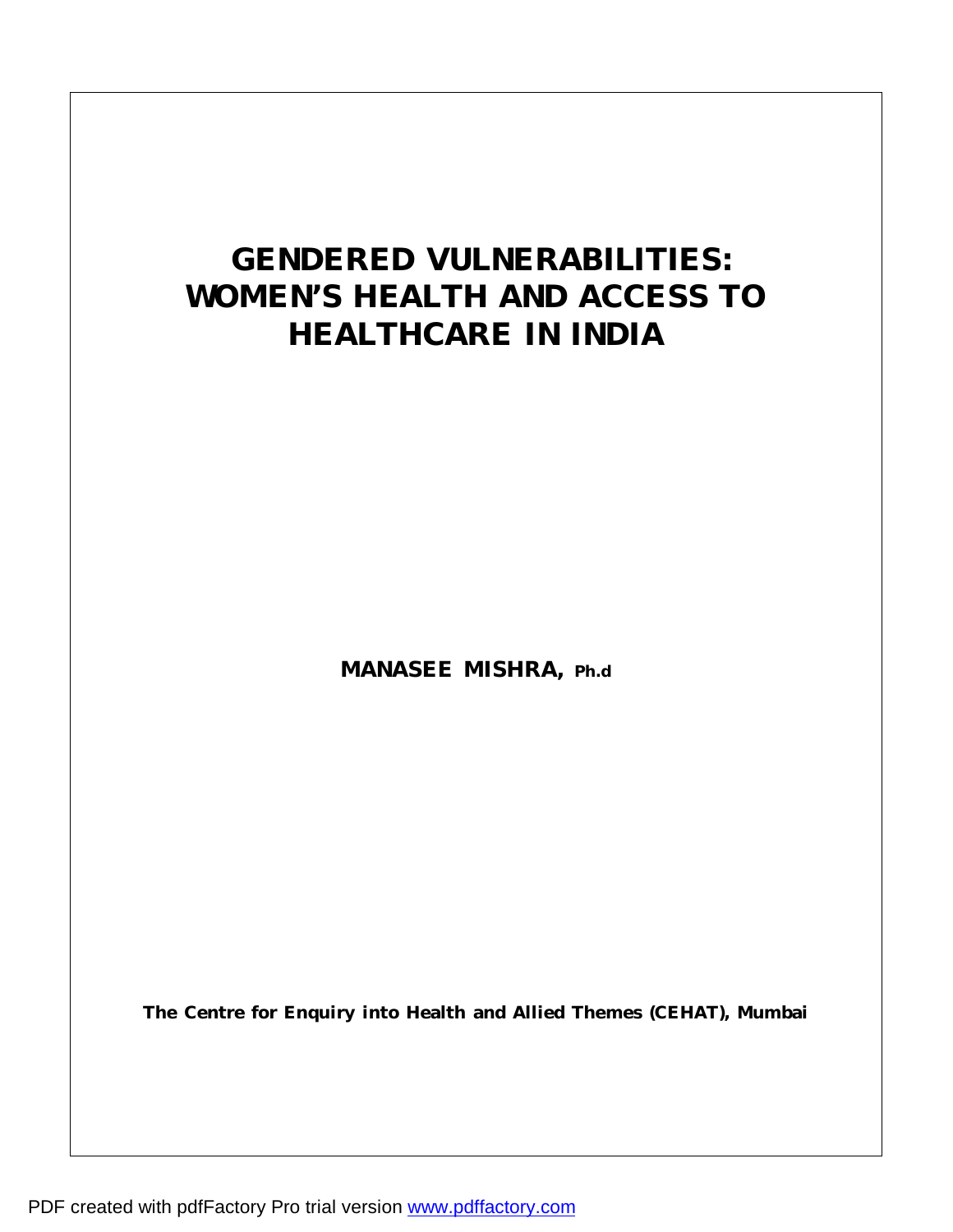*First Published in July 2006*

*By* **Centre for Enquiry into Health and Allied Themes** Survey No. 2804 & 2805 Aaram Society Road Vakola, Santacruz (East) Mumbai - 400 055 Tel. : 91-22-26673571 / 26673154 Fax : 22-26673156 E-mail : [cehat@vsnl.com](mailto:cehat@vsnl.com) Website : [www.cehat.org](http://www.cehat.org)

© CEHAT

ISBN : 81-89042-45-9

*Printed at :* Satam Udyog Parel, Mumbai-400 012.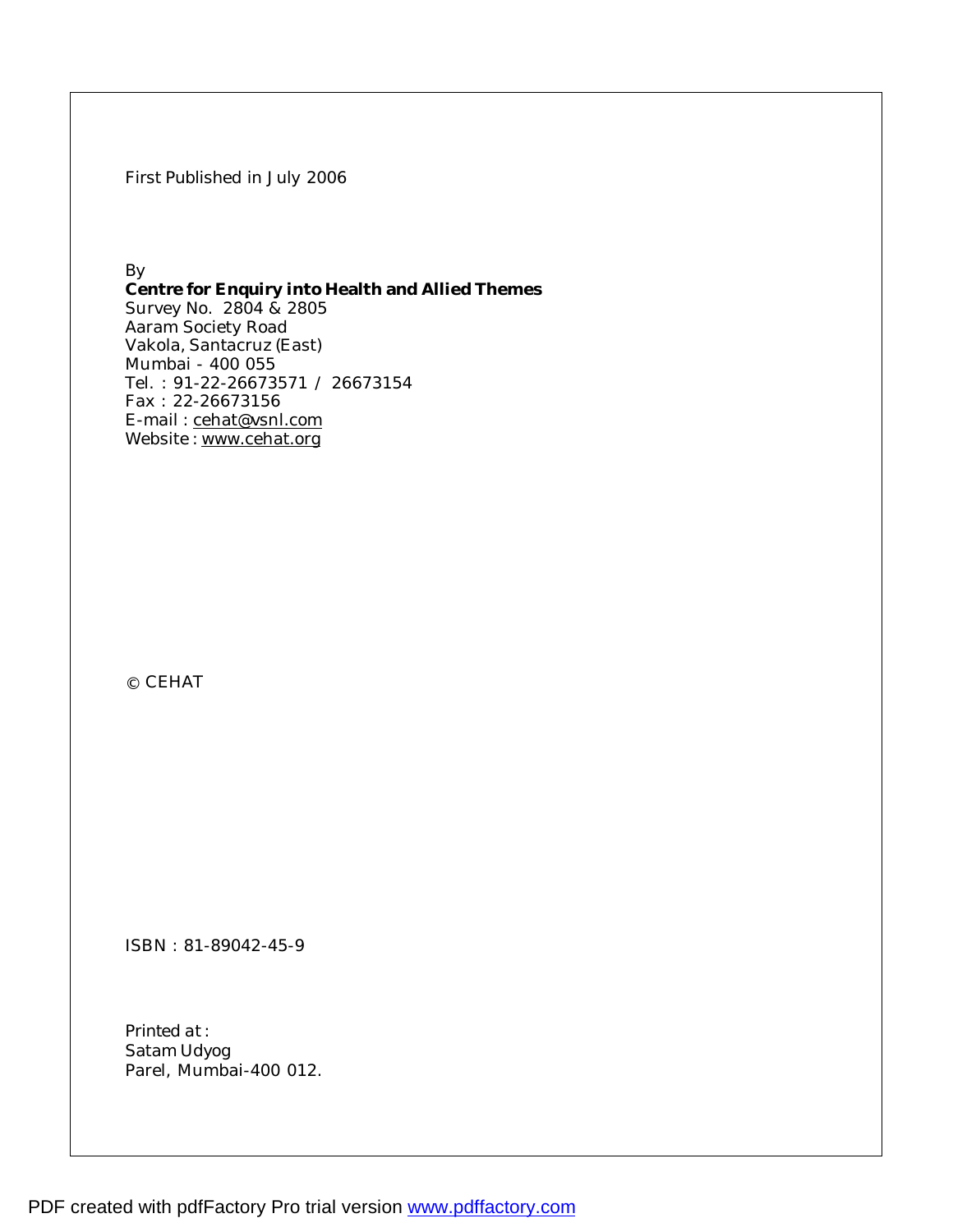## **FROM THE RESEARCH DESK**

Health and Human rights has explicit intrinsic connections and has emerged as powerful concepts within the **rights based approach** especially so in the backdrop of weakening public health system, unregulated growth of the private sector and restricted access to healthcare systems leading to a near-total eclipse of availability and accessibility of universal and comprehensive healthcare. A rights-based approach to health uses International Human Rights treaties and norms to hold governments accountable for their obligations under the treaties. It recognises the fact that the right to health is a fundamental right of every human being and it implies the enjoyment of the highest attainable standard of health and that it is one of the fundamental rights of every human being and that governments have a responsibility for the health of their people which can be fulfilled only through the provision of adequate health and social measures. It gets integrated into research, advocacy strategies and tools, including monitoring; community education and mobilisation; litigation and policy formulation.

Right to the highest attainable standard is encapsulated in Article 12 of the International Covenant on Economic, Social and Cultural Rights. It covers the underlying preconditions necessary for health and also the provisions of medical care. The critical component within the **right to health** philosophy is its realisation. CEHAT's main objective of the project, *Establishing Health as a Human Right* is to propel within the civil society and the public domain, the movement towards realisation of the right to healthcare as a fundamental right through research and documentation, advocacy, lobbying, campaigns, awareness and education activities.

The Background Series is a collection of papers on various issues related to right to health, i.e., the vulnerable groups,health systems, health policies, affecting accessibility and provisions of healthcare in India. In this series, there are papers on women, elderly, migrants, disabled, adolescents and homosexuals. The papers are well researched and provide evidence based recommendations for improving access and reducing barriers to health and healthcare alongside addressing discrmination.

We would like to use this space to express our gratitude towards the authors who have contributed to the project by sharing their ideas and knowledge through their respective papers in the Background Series. We would like to thank the Programme Development Committee (PDC) of CEHAT, for playing such a significant role in providing valuable inputs to each paper. We appreciate and recognise the efforts of the project team members who have worked tirelessly towards the success of the project ; the Coordinator, Ms. Padma Deosthali for her support and the Ford Foundation, Oxfam- Novib and Rangoonwala Trust for supporting such an initiative. We are also grateful to several others who have offered us technical support, Ms Sudha Raghavendran for editing and Satyam Printers for printing the publication. We hope that through this series we are able to present the health issues and concerns of the vulnerable groups in India and that the series would be useful for those directly working on the rights issues related to health and other areas.

> **Chandrima B.Chatterjee, Ph.D** Project In Charge (Research) Establishing Health As A Human Right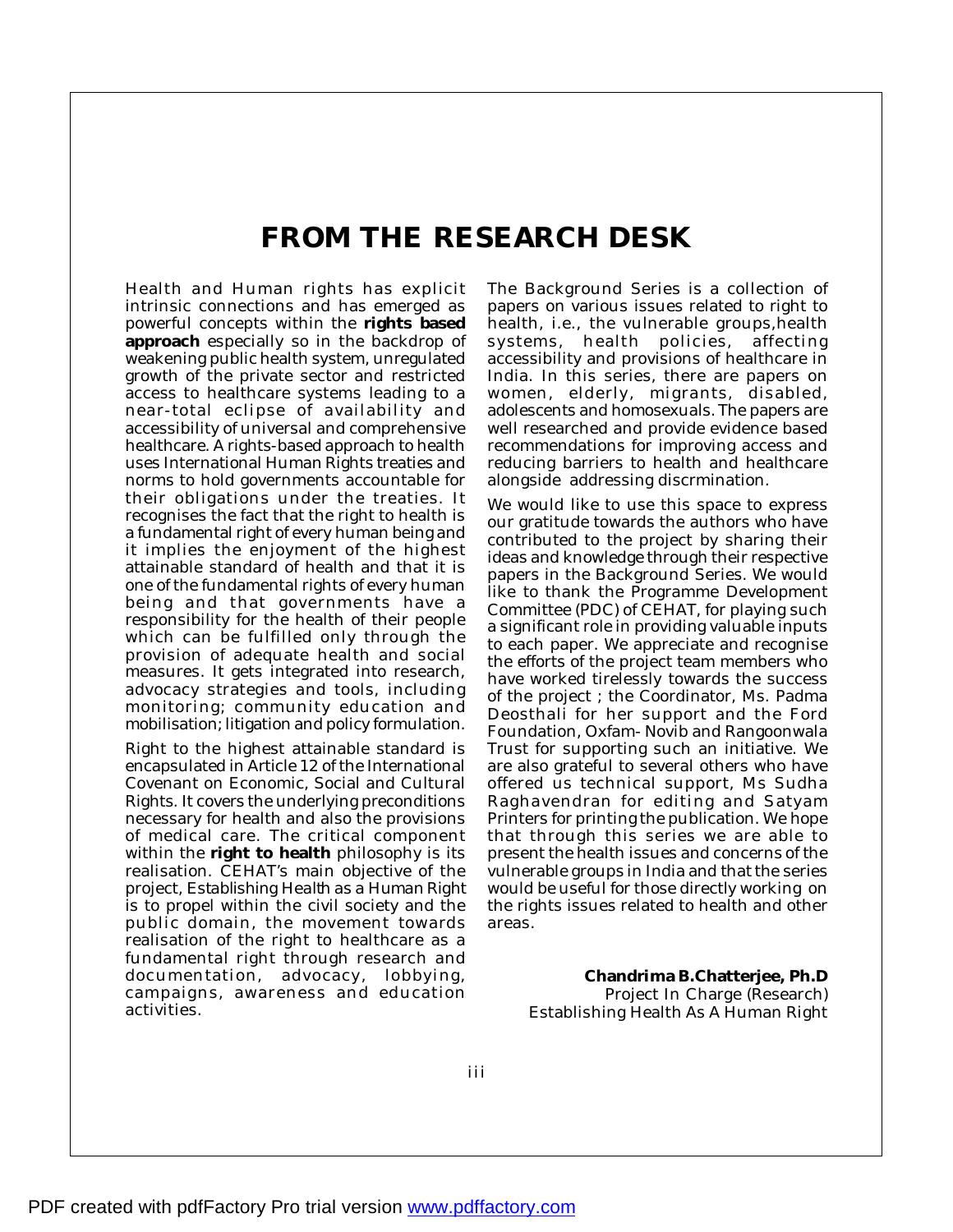## **ABOUT THE AUTHOR**

### **Gendered Vulnerabilities: Women's Health And Access To Healthcare In India**

Dr. Manasee Mishra has an M.A and Ph.D in Sociology and is currently a Research Consultant in the Child in Need Institute (CINI) in Kolkata. She previously worked with the Tata Institute of Social Sciences (TISS) and the Centre for Enquiry into Health and Allied Themes (CEHAT), both at Mumbai. Here career highlights include National Talent Search scholarship awarded by the NCERT, New Delhi, University Merit Scholarship and the University Medal awarded by the University of Hyderabad, and Junior Research Fellowship of the UGC, New Delhi.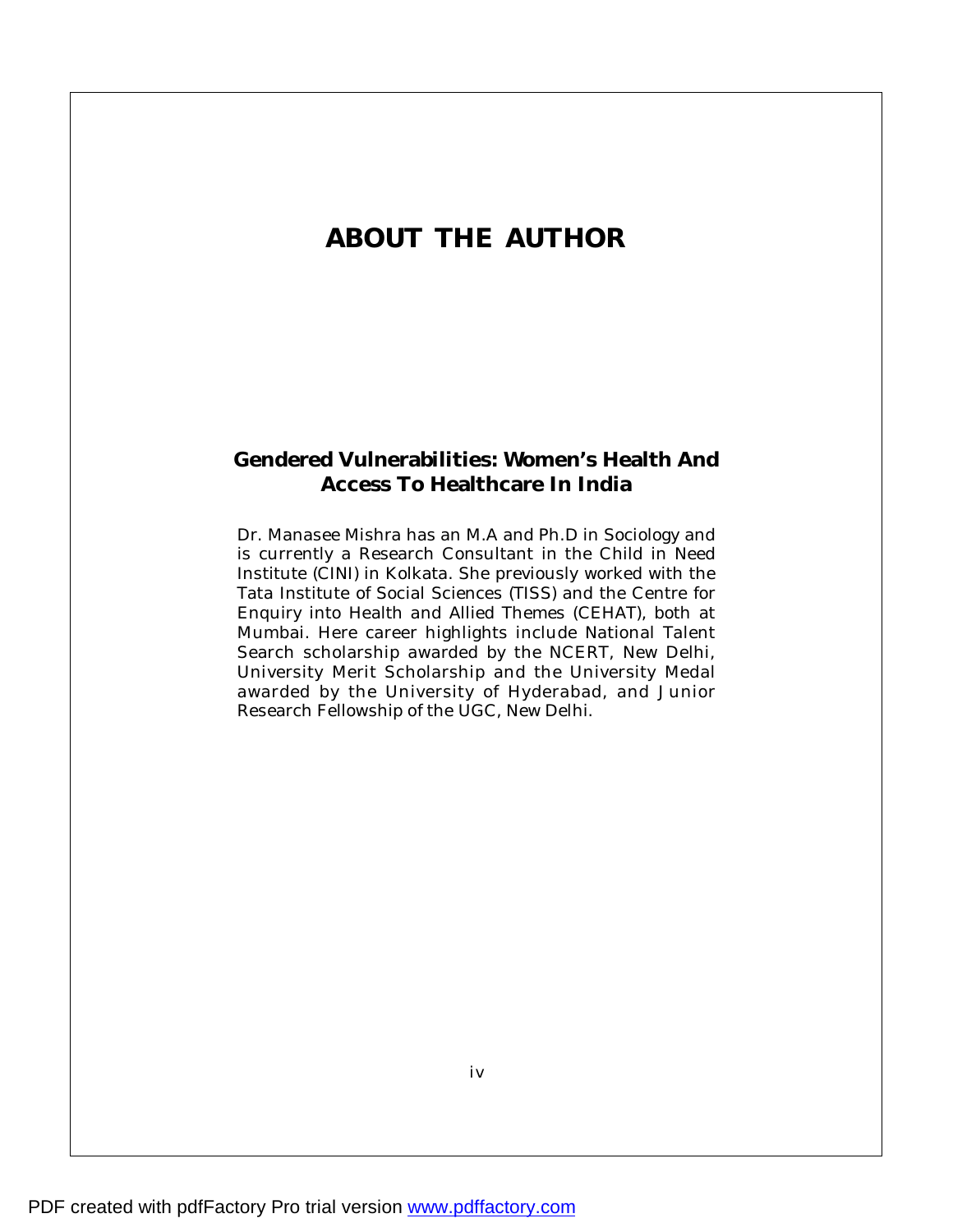# **CONTENTS**

| $\mathbf{I}$ . | $\mathbf{1}$     |
|----------------|------------------|
|                | $\mathbf{1}$     |
|                | $\boldsymbol{2}$ |
| II.            | $\overline{5}$   |
|                | $\overline{5}$   |
|                | 9                |
|                | 11               |
|                | 21               |
|                | 23               |
|                | 24               |
| III.           | 26               |
|                | 26               |
|                | 32               |
|                | 34               |
|                | 35               |
|                | 36               |
|                | 37               |
|                | 46               |
| IV.            | 47               |
|                | 49               |
|                | i                |

 $\mathbf{v}$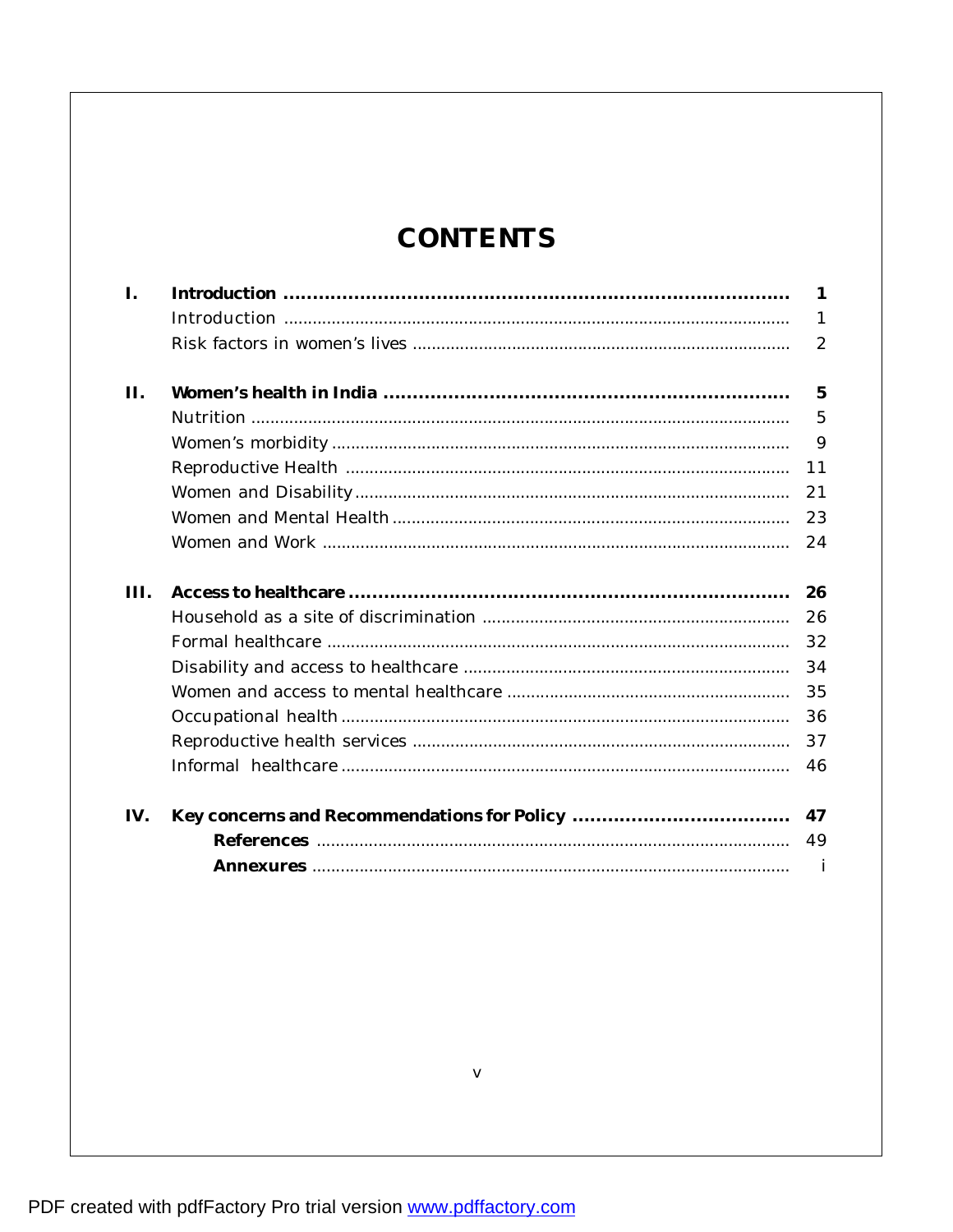# **LIST OF TABLES**

| 1. |                                                                                               | 6  |
|----|-----------------------------------------------------------------------------------------------|----|
| 2. |                                                                                               | 8  |
| 3. |                                                                                               | 10 |
| 4. |                                                                                               | 11 |
| 5. |                                                                                               | 14 |
| 6. |                                                                                               | 18 |
| 7. |                                                                                               |    |
| 8. | Sex differentials in child immunization and treatment of                                      |    |
|    |                                                                                               | 29 |
| 9. | Treatment of ailments and hospitalization, NSS (42 <sup>nd</sup> and 52 <sup>nd</sup> rounds) | 30 |
|    | 10. Proportion of persons hospitalized by MPCE fractile group,                                |    |
|    |                                                                                               | 31 |
|    | 11. Average total expenditure incurred per ailment for non-hospitalised and                   |    |
|    |                                                                                               | 31 |
|    | 12. Fertility and unmet need for family planning among select groups                          | 38 |
|    |                                                                                               | 40 |
|    |                                                                                               | 42 |
|    | 15. Adequacy and select reproductive health services at public                                |    |
|    |                                                                                               | 46 |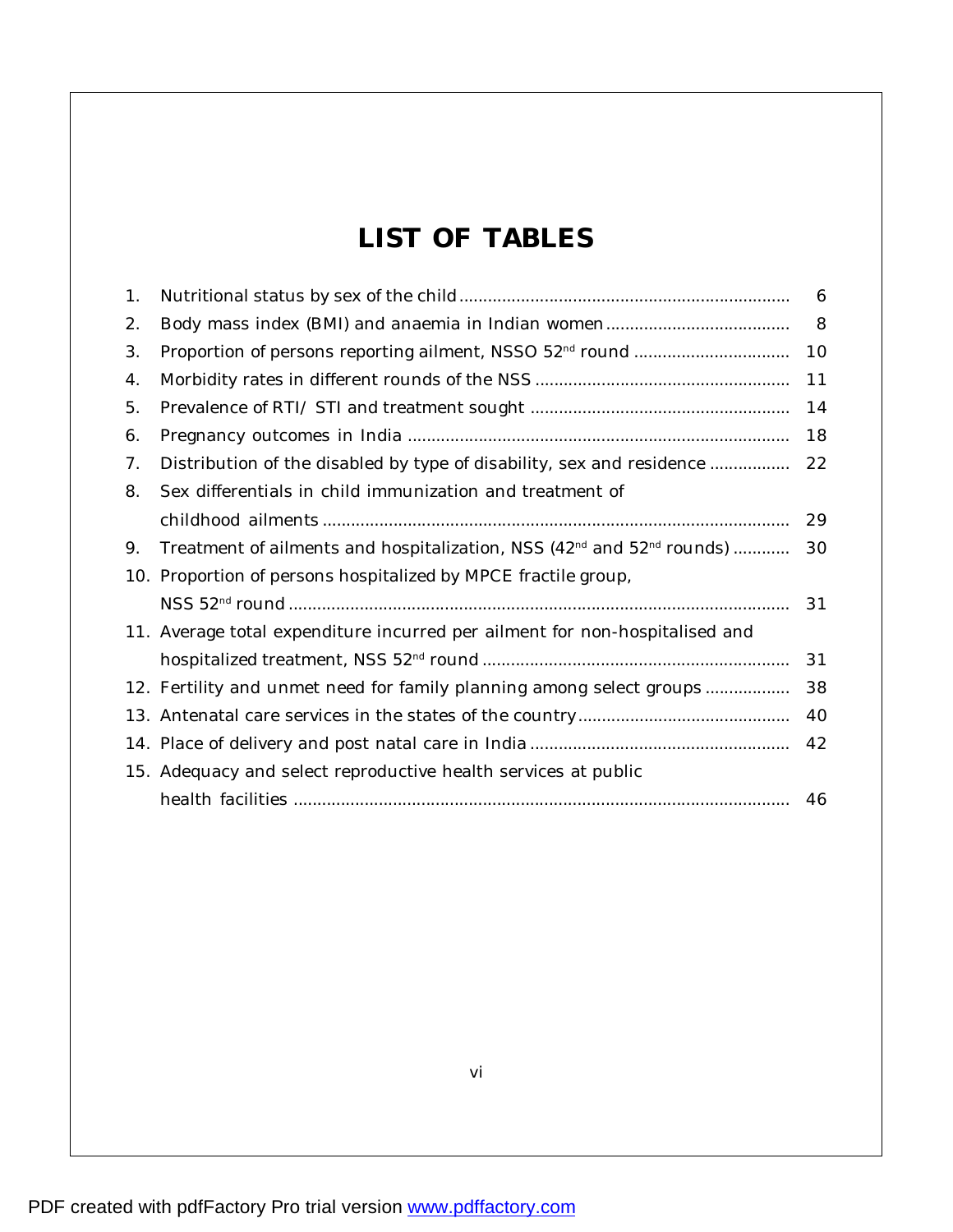# **LIST OF ANNEXURES**

| 1. |                                                                               | $\mathbf{i}$ |
|----|-------------------------------------------------------------------------------|--------------|
| 2. |                                                                               | ii           |
| 3. |                                                                               | iii          |
| 4. | Women's experience of and attitude towards domestic violence                  | iv           |
| 5. | Body Mass Index (BMI) and anaemia among women of select groups                | vi           |
| 6. |                                                                               | vii          |
| 7. |                                                                               |              |
| 8. | Prevalence (per 1000 aged persons) of chronic ailments by                     |              |
|    |                                                                               |              |
| 9. |                                                                               |              |
|    |                                                                               | ix           |
|    | 11. Women with types of disabilities in states and union territories of India | $\mathbf{x}$ |
|    |                                                                               | xi           |
|    |                                                                               | xi           |
|    |                                                                               | xii          |
|    |                                                                               |              |
|    |                                                                               |              |
|    |                                                                               |              |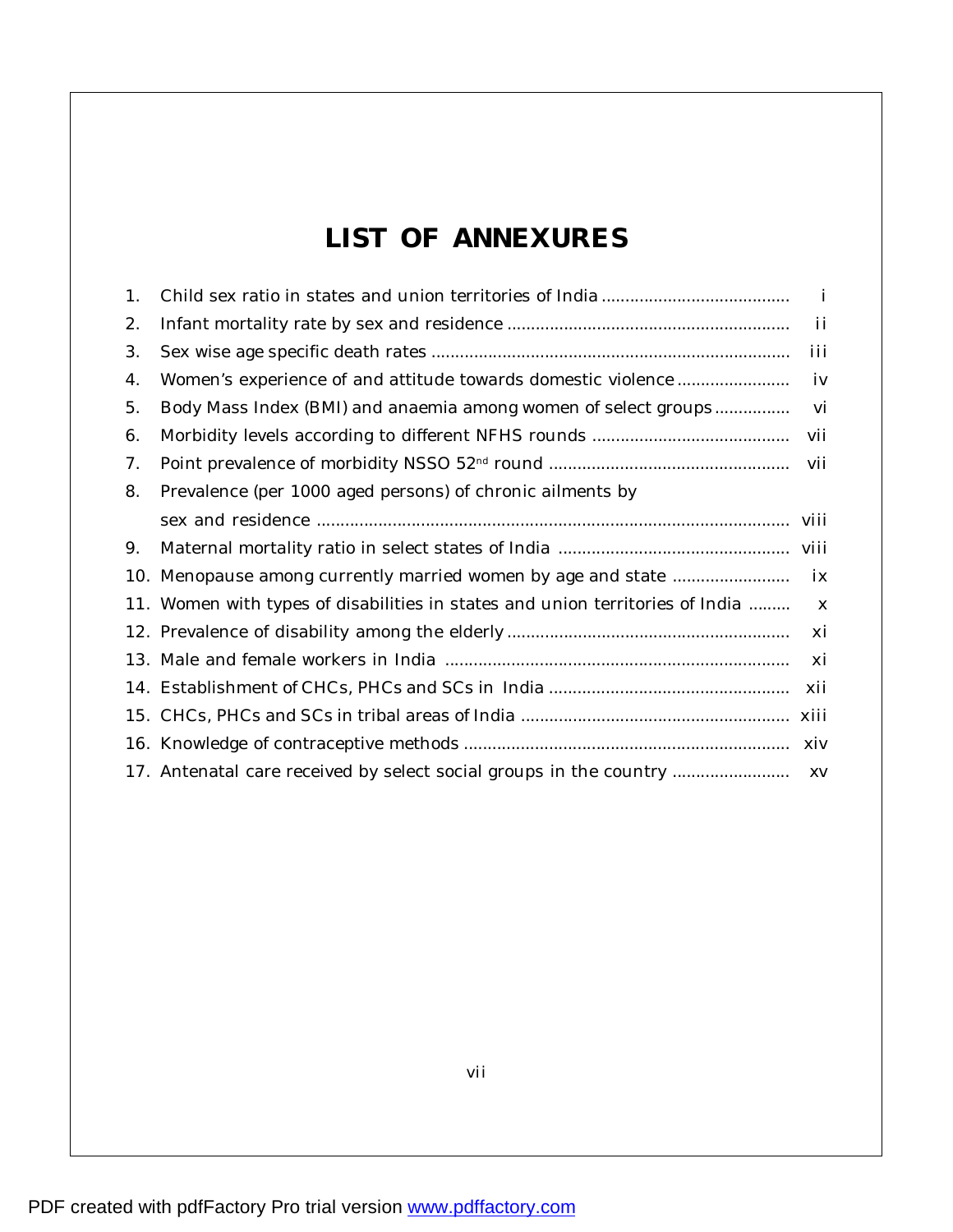BLANK PAGE

viii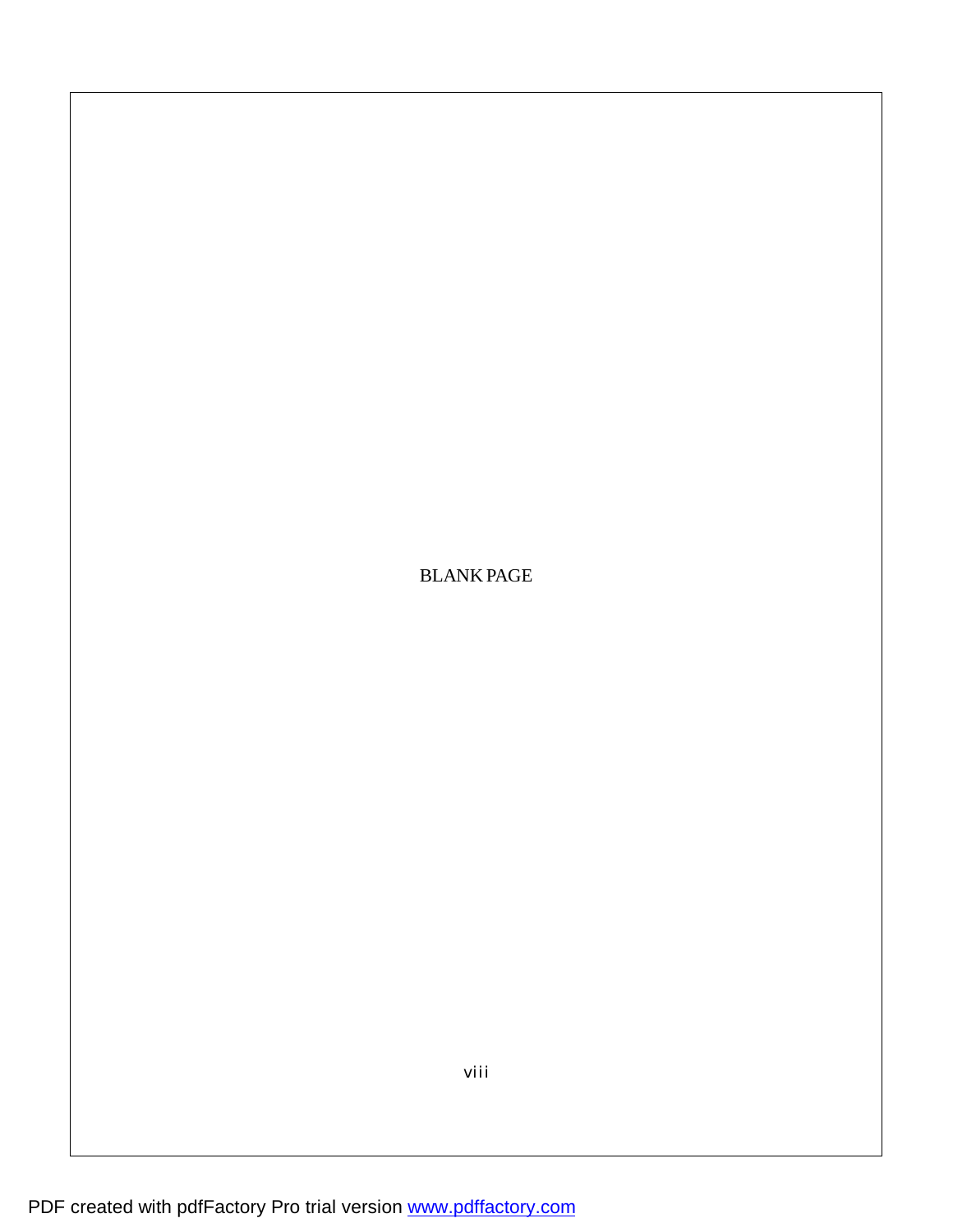### **GENDERED VULNERABILITIES: WOMEN'S HEALTH AND ACCESS TO HEALTHCARE IN INDIA**

#### **I. INTRODUCTION**

Like most cultures across the world, Indian society has deeply entrenched patriarchal norms and values. Patriarchy manifests itself in both the public and private spheres of women's lives in the country, determining their 'life chances' and resulting in their qualitatively inferior status in the various socio-economic spheres. It permeates institutions and organisations and works in many insidious ways to undermine women's right to dignified lives. There are similarities in women's lived experiences due to such gendered existences. However, in a vast and socio-culturally heterogeneous country like India, women's multiple and often special needs are played out on a variegated terrain of age, caste, class and region resulting in a complexity of experiences. Traditional bases of social stratification such as caste and class reproduce themselves in women's lived experiences as also do rural-urban and regional disparities. New needs emerge as women progress through the life cycle. Talking about women's health and access to healthcare in such a complex setup thus poses a challenge.

If health is defined 'as a state of complete physical, mental and social well-being and not merely the absence of disease or infirmity', it follows that existence is a necessary condition for aspiring for health. The girl child in India is increasingly under threat. In recent decades, there has been an alarming decrease in the child sex ratio (0-4 years) in the country. Access to technological advances of ultra sonography and India's relatively liberal laws on abortion have been misused to eliminate female foetuses. From 958 girls to every 1000 boys in 1991, the ratio has declined to 934 girls to 1000 boys in 2001. In some states in western and north western India, there are less than 900 girls to 1000 boys. The sex ratio is at its worst in the states of Punjab, Haryana, Himachal Pradesh and Gujarat, where severe practices of seclusion and deprivation prevail. Often in contiguous areas in these states, the ratio dips distressingly below 800 girls to every 1000 boys (RGI, MOHFW, UNFPA, 2003). Annexure I gives the child sex ratio in different states and union territories of India as per the 2001 census.

The discrimination against the girl child is systematic and pervasive enough to manifest in many demographic measures for the country. For the country as a whole as well as its rural areas, the infant mortality rate is higher for females in comparison to that for males (Annexure II). Usually, though not exclusively, it is in the northern and western states that the female infant mortality rates are higher, a difference of ten points between the two sex specific rates not being uncommon. The infant mortality rate is slightly in favour of females in the urban areas of the country (as a whole) But then, urban India is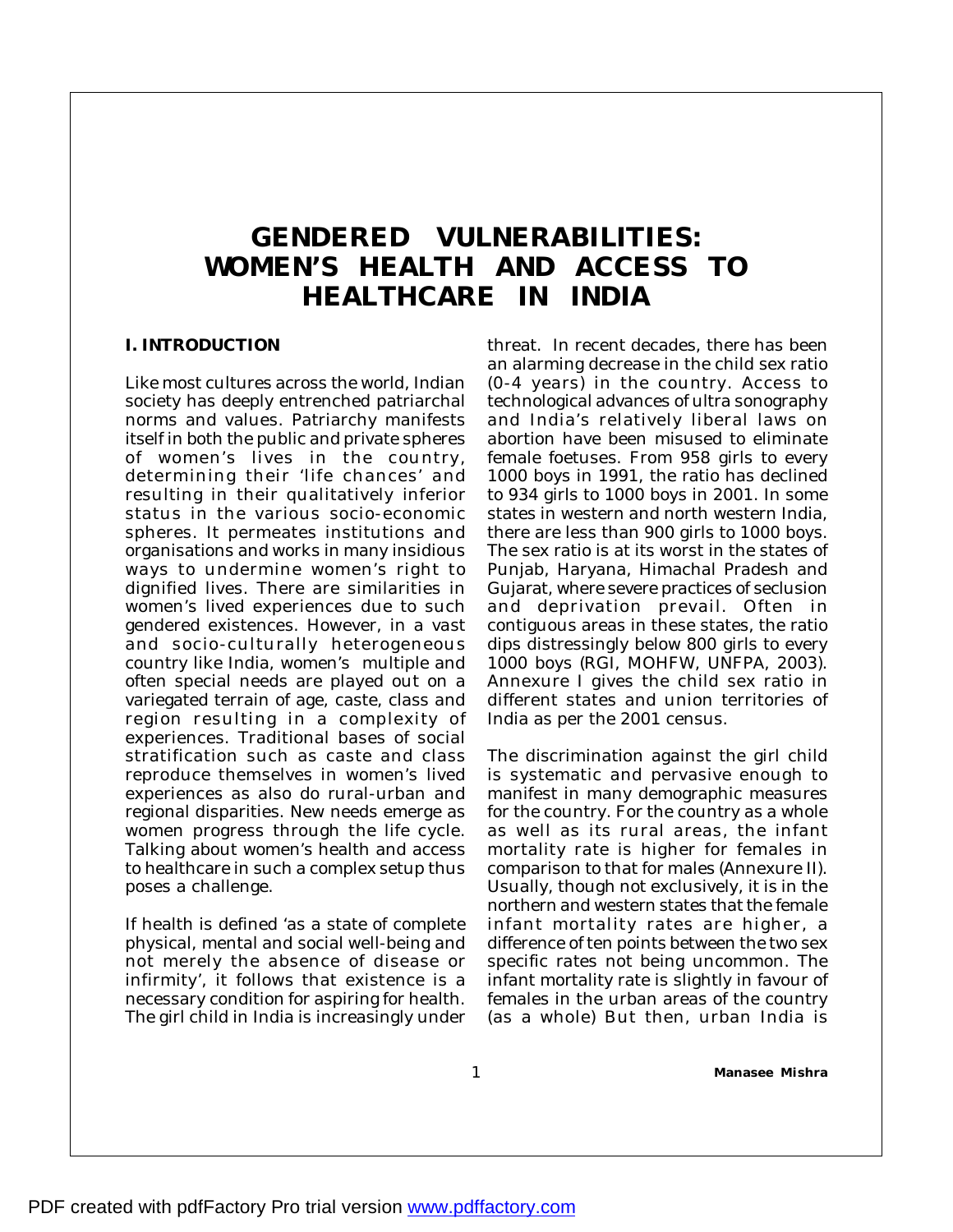marked by greater access to abortion services and unwanted girl children often get eliminated before birth.

It has been commented in the context of women's health that sustainable well-being can be brought about if strategic interventions are made at critical stages. The life cycle approach thus advocates strategic interventions in periods of early childhood, adolescence and pregnancy, with programmes ranging from nutrition supplements to life skills education. Such interventions attempt to break the vicious intergenerational cycle of ill health. The vulnerability of females in India in the crucial periods of childhood, adolescence and childbearing is underscored by the country's sex wise age specific mortality rates. From childhood till the mid twenties, higher proportions of women than men die in the country. In rural India, higher proportions of women die under thirty. The sex wise age specific mortality rates are given in Annexure III.

#### **Risk factors in women's lives**

Health is socially determined to a considerable extent. Access to healthcare, is almost fully so. This being so, the 'lived experiences' of women in India are replete with potential risk factors that have implications for their lives and well-being. The multiple roles of household work, child rearing and paid work that women carry out has implications for their physical and mental health. A study on the impact of work and environment on women's morbidity in a sample population in Mumbai found that cohabiting women with children engaged in paid work had the highest morbidity rates (Madhiwalla and Jesani, 1997), higher than that of either single women or housewives. The types of morbidity experienced by the women included reproductive problems, aches,

pain and injuries; weakness, fever, respiratory problems; problems in the gastro intestinal tract; skin, eye and ear problems and a residual category of 'other' problems. The study also found, quite significantly, that degraded living environment, as in a slum, has deleterious effects on people's health and that the morbidity rates were highest for those adult women with children who were living in slums and were engaged in paid work (ibid). Another study of working and non working women in the slums of Baroda found that though working women contributed significantly to the household income, yet they had to face a burden of household work and childcare (in addition to their paid work). Such women put in more hours of work to fulfill their numerous responsibilities and had less leisure time. Women in both the categories had lower nutritional intake than what is recommended, with the working women faring worse than the housewives. Similarly, in the case of nutritional deficiencies such as anaemia, mottled enamel, etc, both the categories of women fared poorly, with the working women being worse off. The mean number of clinical signs of nutritional deficiency was 2.8 for the working women in comparison to 2.2 for housewives. Interestingly, the study showed that working women had greater access and higher utilisation of antenatal care services (Khan, Tamang and Patel, 1990).

There may be gendered risks to women's lives in the home environment. In India, a vast majority of the households rely on biofuels (wood, dung, etc) for cooking. Cooking being a female preserve in the household domain, the pollutants arising from the burning of such bio-fuels affect women (and young children) disproportionately, with consequences on their health respiratory tract infections, blindness and

**Gendered Vulnerabilities ...** 2 **Manasee Mishra**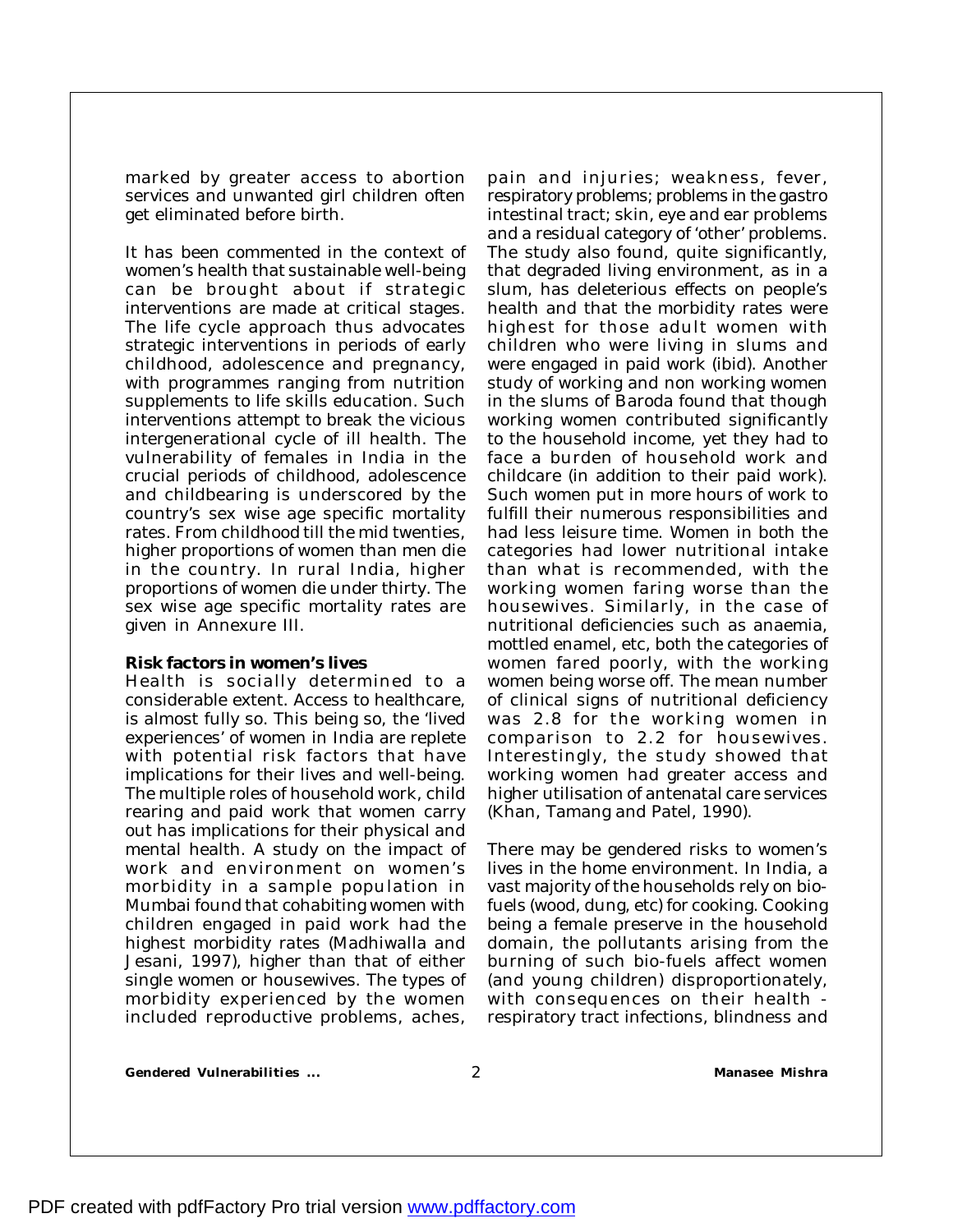asthma being some of the diseases that affect them (Parikh, Smith and Laxmi, 1999; also Gopalan and Saksena, 1999).

In recent years, studies on domestic violence in the country have systematically debunked the myth of the home as a safe haven. Violence against women in India cuts across caste, class and other divides. Nationally it is estimated that 21 % of women have experienced beatings or physical mistreatment 'by husband, inlaws, or other persons' since the age of fifteen (IIPS and ORC Macro, 2000). The percentage of women having experienced such violence in the past one year is 11%. Women of all socio-demographic backgrounds experience domestic violence (Annexure IV). In fact, given the sensitive nature of the topic, it would not be erroneous to say that the low levels of violence reported by women of high standard of living or those having completed at least high school may be because of deliberate underreporting of violence rather than genuine differentials in levels of violence experienced. Such is the internalisation of gendered roles and the acceptance of violence that high percentages of women of varied backgrounds justify violence for different 'reasons', namely, the husband's suspicion of the wife's faithfulness; non giving of money or other items by the wife's natal family; wife's disrespect of the in-laws; wife's going out without telling the husband; wife's neglect of the house or children, and; wife's not cooking food properly.

Findings of smaller studies usually put violence faced by women at higher levels. Visaria's study of married women in five villages in rural Gujarat revealed that 66% percent of women were subject to either physical or verbal abuse (Visaria, 2000).

INCLEN's multicentric study of urban and rural areas across seven sites of India found that 40.3% of the women reported at least one episode of physically abusive behaviour (INCLEN, 2000). Not only is domestic violence a violation of women's human rights, it can also have severe health consequences. A study of the casualty records of a large, multispeciality hospital in Mumbai, revealed that a fifth of all cases (22.4%) were 'definitely domestic violence' and another 44% of the cases pertaining to women were 'possibly domestic violence'(Daga, Jejeebhoy and Rajgopal,1999). (By rough estimates twothirds of the cases pertaining to women in the casualty department of the hospital could be related to domestic violence).The form of assault experienced by the women ranged from kicks and beatings (with instruments or otherwise) to strangulation and burning. Attempted suicide by the ingestion of various substances was prominent in the cases of 'possible domestic violence'. Serious injuries were sustained in considerable percentages of the cases - comprising 13% of the cases of 'definitely domestic violence' and 60% of the cases of 'accidental stove bursts' (ibid).Another study that analysed records in healthcare facilities across the tiers also found evidence of violence in many cases of women accessing such facilities (Jaswal,1999).

Intimate relationships may be fraught with other dangers. Sexual relationships with one's spouse are not without risks, its acuteness heightened in this age of HIV/ AIDS. Across the country, sex within marriage is viewed as the man's right. Women may have some leverage in temporarily stalling off sex but to 'deprive' their husbands of it 'for too long' would invite social censure (George, 1997). If the man has been straying, then it puts the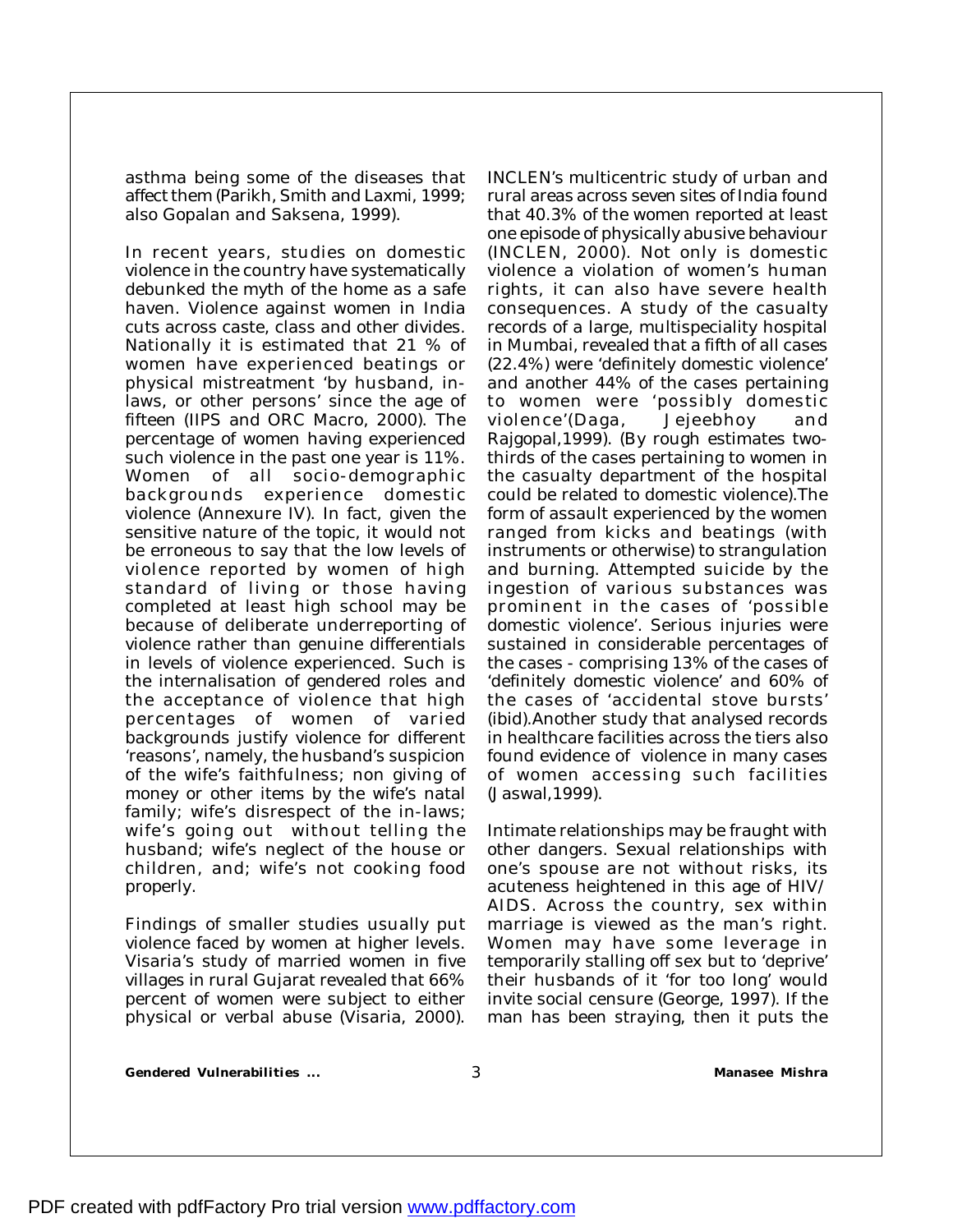woman at risk, inspite of her being in a monogamous relationship. In fact one of the tragic aspects of the HIV/AIDS epidemic in the country today is that it has spread to monogamous women in the rural interiors of the country, the infection having been contracted from the husband who has migrated to urban centres often in search of a livelihood. Transmission of the human immunodeficiency virus (HIV) in the country is overwhelmingly through sexual contacts, with other modes like perinatal transmission, blood and blood products, injection of drugs, etc together accounting for less than 15 percent of the total infection (CBHI,2003).

In general, women in India are restricted in matters of decision making, freedom of mobility and access to money, though wide variations exist depending on the sociodemographic context (IIPS and ORC Macro, 2000).Certain periods in a woman's life like early childhood, adolescence and old age may be especially vulnerable to discrimination and neglect. The discrimination/neglect faced by women in such ages is elucidated in the relevant sections of this monograph. The current section draws from socio-anthropological literature to understand the reasons for such vulnerability. The status of women in India is depressed on many socio-economic indices with low literacy rates, poor participation in political processes, concentration in low skilled and low paying economic activities and a culture that values motherhood and care giving roles in women. Born in such a milieu, the girl child (especially one born higher in the birth order to a family having older girls) is, in many ways, unwanted and disadvantaged. For varying reasons such as the safeguarding of the physical security and 'modesty' of the girl, the deeply embedded notions of patriliny and the

cultural value placed on the son(s), dowry (and its consequences on the family's economic security), the girl child faces a battle even before her birth. An undesirable fallout of the declining fertility in India has been that lives of girl children have been compromised to restrict the family size of many middle and upper class families - a case of demographics and gender equity being at odds.

The discrimination against the girl child continues during adolescence and the lack of preparedness in meeting life situations underscores her vulnerability. Though, in the conventional sense adolescence is understood to be a period relatively free from morbidities that mark childhood and old age, the insularity of adolescence from morbidity is getting undermined in recent years owing to the risks associated with unsafe sex and the attendant dangers of contracting HIV/ AIDS and RTIs/STIs. Late adolescence may mark initiation into sex that is usually ill informed and unprotected. In the Indian context, initiation into sex by adolescent girls is usually in the context of marriage, though premarital sex among girls is not unknown (Abraham, 2003; FPAI, 1994).The median age at first marriage for girls in India is only 16.4 years (IIPS and ORC Macro, 2000).In most states of the country, half the girls marry by the time they complete their teens; in states like Bihar and Rajasthan, the median age at first marriage being only 15 years. However, life skills that could enable them to respond preparedly to their life situations are found to be sorely lacking among adolescent girls (and boys). It has been reported how adolescent girls are taken unawares by the onset of menstruation (Garg, Sharma and Sahay, 2001) and have little or no knowledge about contraception and childcare (ANSWERS, 2001).

**Gendered Vulnerabilities ...** 4 **Manasee Mishra**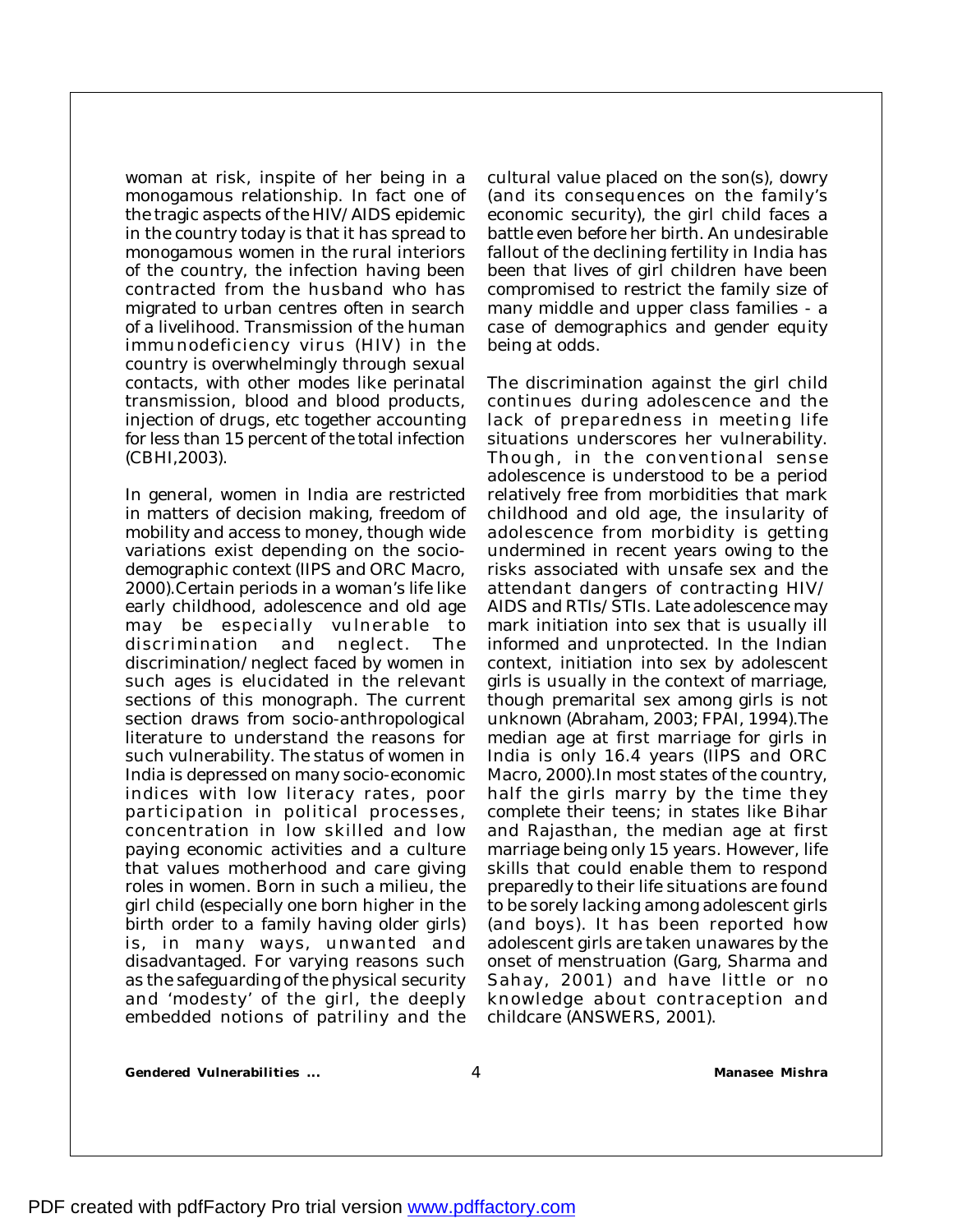As the country undergoes demographic transition, people live longer, typically women outliving men. The National Sample Survey, for example, estimates that the share of the aged females is higher than that of males in both rural and urban areas of the country (NSSO, 1998a). But, old age is a period associated with morbidities (especially chronic ailments). It also signals a change in social status. With the active productive life of a person being over and the second filial generation having made its entry in the family, the position of the individual undergoes a change. Vulnerability during old age sets in due to physical, economic and psychological dependence, more so for elderly women among whom higher proportions are dependent on others 'for day to day maintenance' in comparison to elderly males (NSSO, 1998a).This is especially true if a woman has been widowed with little property against her name. Her status in the family is considerably reduced from the time when she was in her middle age, with telling implications for her health and wellbeing.

#### **II. WOMEN'S HEALTH IN INDIA**

Health is complex and dependent on a host of factors. The dynamic interplay of social and environmental factors have profound and multifaceted implications on health. **Women's lived experiences as gendered beings result** in multiple and, **significantly, interrelated health needs.** But gender identities are played out from various locational positions like caste and class. The multiple burdens of 'production and reproduction' borne from a position of disadvantage has telling consequences on women's well-being. The present section on women's health in India systematizes

existing evidence on the topic. Different aspects of women's health are *thematically* presented as a matter of presentation and the themes are not to be construed as mutually exclusive and water tight compartments. The conditions of women's lives shape their health in more ways than one.

#### **Nutrition**

Nutrition is a determinant of health. A well balanced diet increases the body's resistance to infection, thus warding off a host of infections as well as helping the body fight existing infection. Depending on the nutrient in question, nutritional deficiency can manifest in an array of disorders like protein energy malnutrition, night blindness, iodine deficiency disorders, anaemia, stunting, low Body Mass Index and low birth weight. Improper nutritional intake is also responsible for diseases like coronary heart disease, hypertension, non-insulin-dependent diabetes mellitus and cancer, among others (Shetty,2004). Nutritional deficiency disorders of different types are widely prevalent in the countries of south east Asia, with some pockets showing endemicity in certain types of disorders. Iodine deficiency disorder is endemic to the Himalayan and several tribal areas and anaemia is a pervasive problem across most socio-economic groups of the country. Economic prosperity alone cannot be a sufficient condition for good nutritional status of a population, the state of Maharashtra in western India being a prime example in this regard. Maharashtra has one of the highest per capita incomes among states in the country, but is marked by poor nutritional profile of its people. More than half the households in both the rural and urban areas of the state receive less than the prescribed adequate amount

**Gendered Vulnerabilities ...** 5 **Manasee Mishra**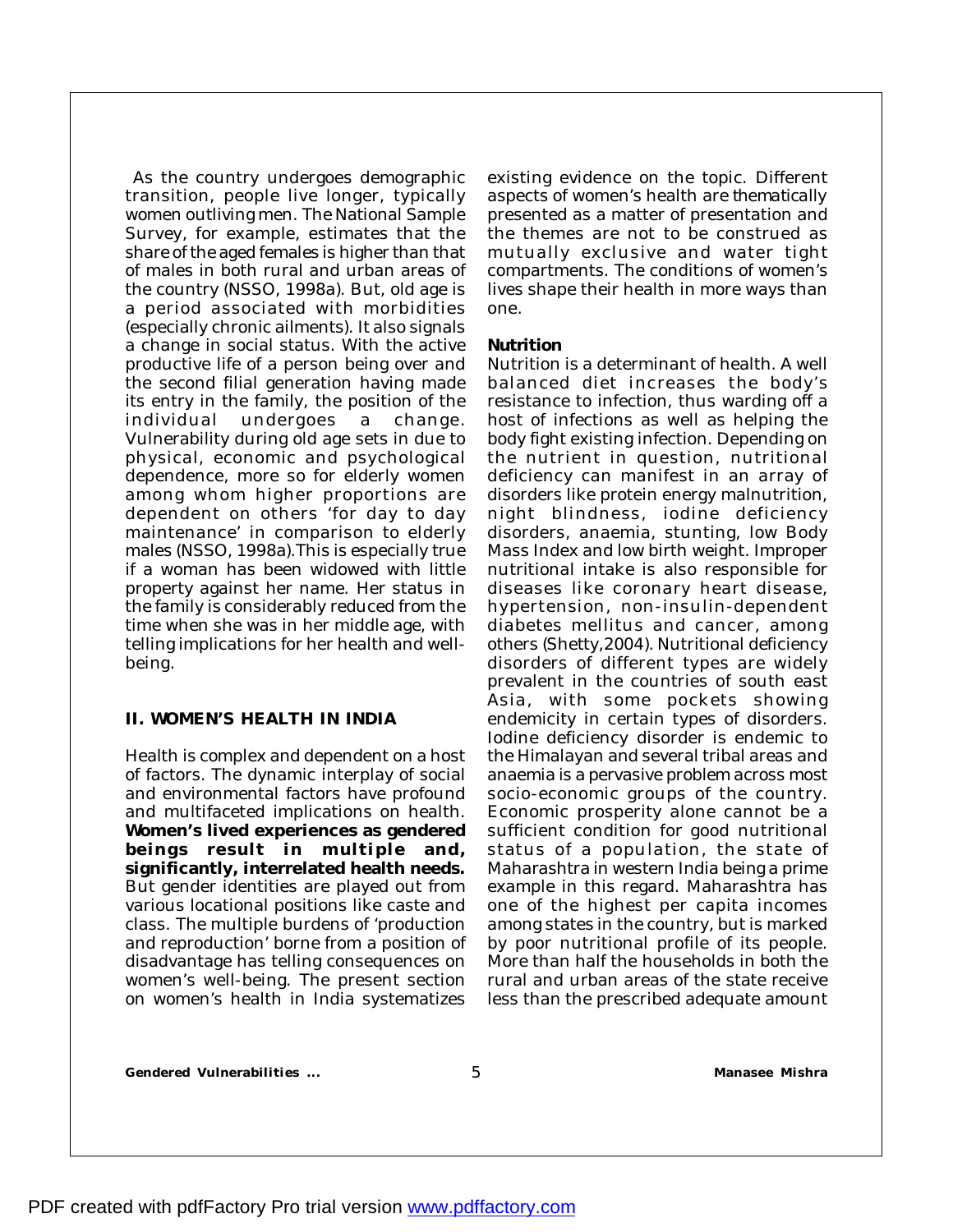of calorific intake and the situation has worsened in the rural areas of the state in the past twenty years (Duggal, 2002).

The nutritional status of children and women in India has attracted the attention of academics and policy planners for some decades now. Despite the interest, these population subgroups continue to suffer from poor nutritional status. The girl child, disadvantaged from birth (or even before it) due to her sex, is systematically denied or has limited access to the often paltry food resources within the household. A recent study of three backward districts of Maharashtra shows that in the project areas of the ICDS (the Integrated Child Development Services-the state run programme designed to ameliorate the nutritional status of children and pregnant and nursing women with the help of supplementary nutrition), the girl beneficiaries consistently showed poorer weight for age results, compared to the boy beneficiaries (Mishra, Duggal and Raymus, 2004). This was true for all the three project defined age groups of children below one year; between one and three years and between three and six years. All the three districts of Jalna, Yawatmal and Nandurbar displayed such a consistency. (The three districts encompass considerable sociocultural heterogeneity, Jalna being a

predominantly non-tribal district while Yawatmal has a mixed tribal-nontribal population. The district of Nandurbar has a predominantly tribal population.)

National level estimates from the NFHS-2 also show that girls are more likely to be undernourished or even severely undernourished for the indicators of weight for age and height (Table 1). More girls than boys are thus underweight and stunted. Boys are slightly more likely to show undernourishment and severe undernourishment in the case of weight for height, that is, they are more likely to be thin than the girls.

Women's physiological makeup calls for special nutritional supplements. Menstruation and childbirth are iron depleting physiological processes. Calcium needs to be continually supplemented during a woman's life cycle as a bulwark against osteoporosis in later life. The predominantly vegetarian diet of Indians does not fulfill many of their nutritional requirements. Further, cultural practices disadvantage women in many ways and add to their poor nutritional status. It is customary in many households across the country that the women should eat last and eat the leftovers after the men folk have had their food (Dube, 1988). The choice of

|           | Weight for age |           | Height for age |                | Weight for height |                |
|-----------|----------------|-----------|----------------|----------------|-------------------|----------------|
| Sex of    | $%$ below $-3$ | %below -2 | $%$ below $-3$ | $%$ below $-2$ | $%$ below $-3$    | $%$ below $-2$ |
| the child | <b>SD</b>      | $SD-$     | <b>SD</b>      | $SD-$          | <b>SD</b>         | $SD-$          |
| Male      | 16.9           | 45.3      | 21.8           | 44.1           | 2.9               | 15.7           |
| Female    | 19.1           | 48.9      | 24.4           | 47.0           | 2.7               | 15.2           |

**Table 1: Nutritional status by sex of the child**

*Source:* NFHS-2

*Note:* The indices are expressed in standard deviation units (SD) from the median of the International Reference Population.

• Includes children who are -3 SD below the median of the International Reference Population.

**Gendered Vulnerabilities ...** 6 **Manasee Mishra**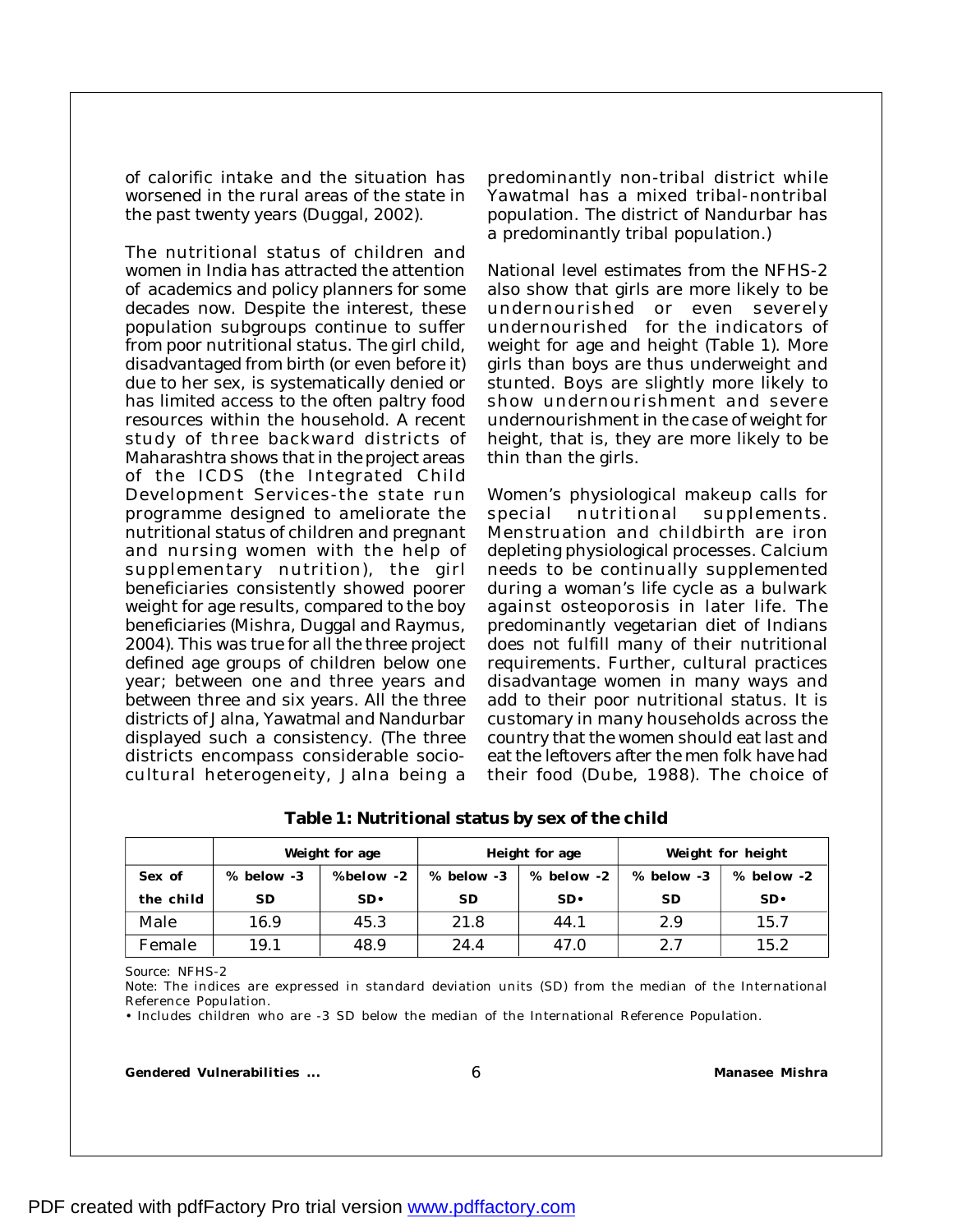dishes prepared is often in keeping with the preference of the male members of the household. The NFHS-2 estimates that 35.8% of women in the country suffer from chronic energy deficiency, with a body mass index (BMI) of less than 18.5 kg/m². The proportion of such women is highest in Orissa (48.0 %), followed by West Bengal (43.7%). On the whole, the eastern and central states of the country fare worse than the others in this measure. However barring a few small states, in the rest, a quarter or more of the women have a body mass index below 18.5 kg/m² (Table 2). The NFHS-2 also shows that, at the national level, more than half (51.8%) of the women in the reproductive age group suffer from some form of anaemia. With the exception of Kerala (22.7%) and Manipur (28.9%), levels of anaemia are consistently high for the other states, the proportion of women suffering from some form of anaemia often being more than 40.0%. Assam leads with 69.7% of its women anaemic. Bihar (63.4%), Meghalaya (63.3%) and Orissa (63.0%) follow (Table 2).

It is a sad observation on the enduring

inequities in Indian society and the deprivation caused by the market economy that disadvantaged social groups suffer from poor nutritional status. As free access to natural resources gets curtailed and purchasing power increasingly determines one's well-being, tribals and poor rural communities (among others) inhabit the margins of the economy with telling effects on their health (and livelihood). Higher proportions of rural women have a BMI less than 18.5 kg/m<sup>2</sup> than urban women (Annexure V). Women belonging to the Scheduled Castes and the Scheduled Tribes are more likely to suffer from moderate and severe anaemia. At the same time, considerable proportions of women of socio-economically advantaged backgrounds (that is, those belonging to high standard of living; high education) are obese. Thus, the nutrition profile of the country is not only indicative of the deprivation that disadvantaged social groups suffer from but also provides a vivid picture of the double burden of nutritional disorders that differentially affect social groups in the country.

**Gendered Vulnerabilities ...** 7 **Manasee Mishra**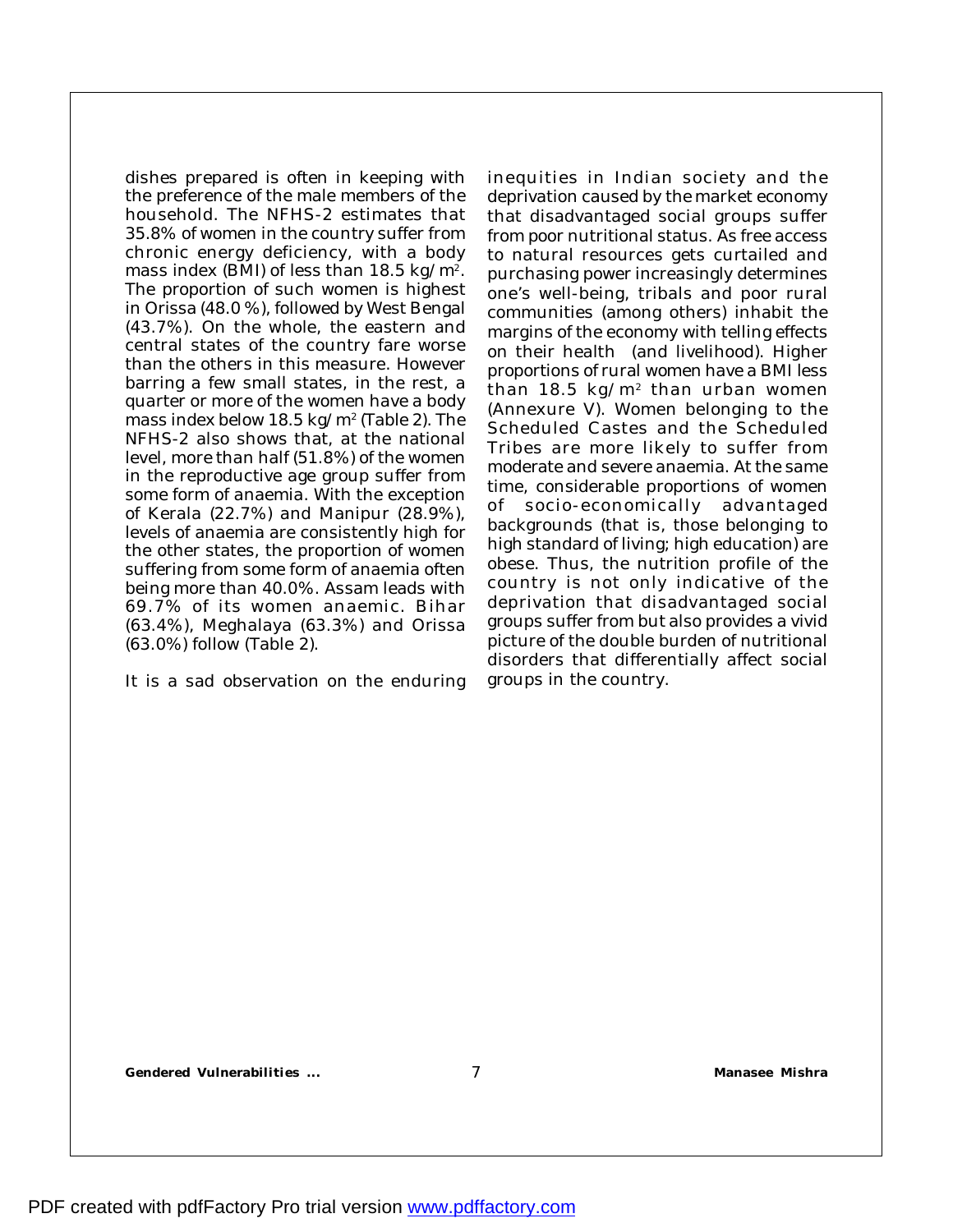|                          | Weight for height              |                                                    |                                                    |                   | % of women with     |                     |                          |
|--------------------------|--------------------------------|----------------------------------------------------|----------------------------------------------------|-------------------|---------------------|---------------------|--------------------------|
|                          | % with<br>BMI<br>below<br>18.5 | % with<br>BMI of<br>25.0<br>$\text{kg}/\text{m}^2$ | % with<br>BMI of<br>30.0<br>$\text{kg}/\text{m}^2$ |                   | Mild<br>anaemia     | Moderate<br>anaemia | <b>Severe</b><br>anaemia |
|                          | kg/m <sup>2</sup>              | or more                                            | or more                                            |                   |                     |                     |                          |
| North India              |                                |                                                    |                                                    |                   |                     |                     |                          |
| Delhi                    | 12                             | 33.8                                               | 9.2                                                | 40.5              | 29.6                | 9.6                 | 1.3                      |
| Haryana                  | 25.9                           | 16.6                                               | 3.9                                                | 47                | 30.9                | 14.5                | 1.6                      |
| <b>Himachal Pradesh</b>  | 29.7                           | $\overline{13.1}$                                  | 2.3                                                | 40.5              | 31.4                | 8.4                 | $\overline{0.7}$         |
| Jammu & Kashmir          | 26.4                           | 13.8                                               | $\overline{3}$                                     | 58.7              | 39.3                | 17.6                | $\overline{1.9}$         |
| Punjab                   | 16.9                           | 30.2                                               | $\overline{9.1}$                                   | $\overline{41.4}$ | $\frac{28.4}{28.4}$ | 12.3                | $\overline{0.7}$         |
| Rajasthan                | 36.1                           | $\overline{7.1}$                                   | 1.6                                                | 48.5              | 32.3                | 14.1                | 2.1                      |
| <b>Central India</b>     |                                |                                                    |                                                    |                   |                     |                     |                          |
| <b>Madhya Pradesh</b>    | 38.2                           | 6.1                                                | 1.2                                                | 54.3              | $\overline{37.6}$   | 15.6                | $\mathbf{1}$             |
| <b>Uttar Pradesh</b>     | 35.8                           | 7.5                                                | 1.5                                                | 48.7              | 33.5                | 13.7                | 1.5                      |
| East India               |                                |                                                    |                                                    |                   |                     |                     |                          |
| <b>Bihar</b>             | 39.3                           | 3.7                                                | 0.5                                                | 63.4              | 42.9                | 19                  | 1.5                      |
| Orissa                   | 48                             | 4.4                                                | 0.6                                                | 63                | 45.1                | 16.4                | 1.6                      |
| <b>West Bengal</b>       | 43.7                           | 8.6                                                | 1.3                                                | 62.7              | 45.3                | 15.9                | 1.5                      |
| North east India         |                                |                                                    |                                                    |                   |                     |                     |                          |
| <b>Arunachal Pradesh</b> | 10.7                           | 5.1                                                | 0.6                                                | $\overline{62.5}$ | 50.6                | 11.3                | 0.6                      |
| Assam                    | $\overline{27.1}$              | $\overline{4.2}$                                   | $\overline{0.7}$                                   | 69.7              | $\overline{43.2}$   | 25.6                | $\overline{0.9}$         |
| <b>Manipur</b>           | 18.8                           | 10.8                                               | $\overline{1.2}$                                   | 28.9              | $\overline{21.7}$   | 6.3                 | 0.8                      |
| Meghalaya                | 25.8                           | $\overline{5.8}$                                   | $\overline{1.2}$                                   | 63.3              | 33.4                | 27.5                | 2.4                      |
| <b>Mizoram</b>           | 22.6                           | 5.3                                                | 0.5                                                | 48                | 35.2                | 12.1                | 0.7                      |
| Nagaland                 | 18.4                           | $\overline{8.2}$                                   | 0.7                                                | 38.4              | 27.8                | 9.6                 | $\mathbf{1}$             |
| Sikkim                   | 11.2                           | 15.7                                               | 2.5                                                | 61.1              | 37.3                | 21.4                | 2.4                      |
| <b>West India</b>        |                                |                                                    |                                                    |                   |                     |                     |                          |
| Goa                      | 27.1                           | 21.2                                               | $\overline{4.3}$                                   | 36.4              | $\overline{27.3}$   | 8.1                 | $\mathbf{1}$             |
| Gujarat                  | $\overline{37}$                | $\overline{15.8}$                                  | 4.4                                                | 46.3              | 29.5                | 14.4                | $\overline{2.5}$         |
| Maharashtra              | 39.7                           | 11.7                                               | 2.9                                                | 48.5              | 31.5                | 14.1                | 2.9                      |
| <b>South India</b>       |                                |                                                    |                                                    |                   |                     |                     |                          |
| <b>Andhra Pradesh</b>    | 37.4                           | 12                                                 | 2.2                                                | 49.8              | 32.5                | 14.9                | 2.4                      |
| Karnataka                | 38.8                           | 13.6                                               | 2.9                                                | 42.4              | 26.7                | 13.4                | 2.3                      |
| <b>Kerala</b>            | 18.7                           | 20.6                                               | 3.8                                                | 22.7              | 19.5                | 2.7                 | 0.5                      |
| <b>Tamil Nadu</b>        | $\overline{29}$                | 14.7                                               | $\overline{2.7}$                                   | 56.5              | 36.7                | 15.9                | $\overline{3.9}$         |
| India TOTAL              | 35.8                           | 10.6                                               | 2.2                                                | 51.8              | 35                  | 14.8                | 1.9                      |

### **Table 2: Body mass index (BMI) and anaemia in Indian women**

*Source:* NFHS-2

**Gendered Vulnerabilities ...** 8 **Manasee Mishra**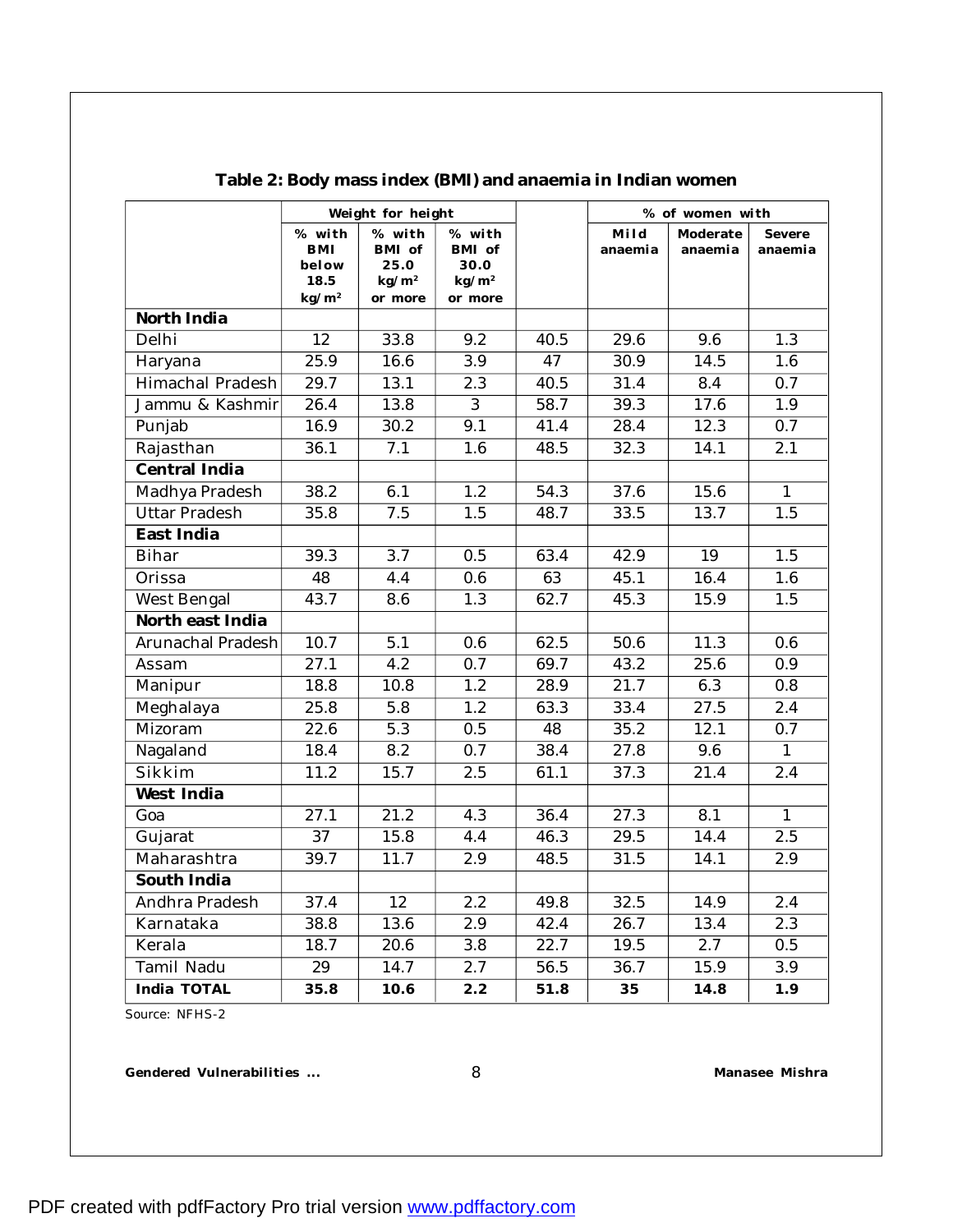#### **Women's morbidity**

Evidence on different morbidities in India suffers from a problem common to many developing countries. Levels and types of morbidities experienced by different population subgroups in these countries are often not systematically documented leading to huge gaps in information that impair research and policy making. In India, for the better part of the post independence era, women's reproductive health (more specifically, contraception and maternity related events) were common subjects of enquiry with the topic of women's general morbidity receiving comparatively little academic attention.

Further, there are inherent methodological problems in exploring morbidity in low literate, third world societies. Household level studies mostly rely on self reported morbidity status – a task fraught with dangers. Self reported morbidity data are often a reflection of people's perceptions of their health status and their levels of health consciousness. It is for this reason that people belonging to the higher socioeconomic classes often report higher levels of morbidity. Morever, proxy reporting may misrepresent morbidity related data. It has been seen, for instance, that in the NSSO surveys, members of a household may answer questions directed at other members.

Data on morbidity (for certain ailments) has also been collected in the two rounds of the NFHS. In NFHS-2, information was sought on asthma, tuberculosis, jaundice and malaria. Questions on morbidities afflicting different members in a household were addressed to the household head or 'other knowledgeable adult in the household'. (The overwhelming proportion of heads of households in both rural and urban areas of India is male). Almost consistently,

prevalence rates of (reported) morbidities for the four ailments were lower for females in comparison to that for males (Annexure VI). Similarly in NFHS-1, for the country as a whole, barring (partial and complete) blindness, morbidity rates for the ailments of tuberculosis, leprosy, physical impairment of limbs and malaria are lower for females. The pattern replicates itself in the rural and urban areas of the country, except in the case of malaria in urban India, where the incidence was higher among females.

One of the signal contributions of the feminist movement worldwide has been the integration of gender concerns in theory and practice of research. In India, studies adopting gender sensitive methodology indicate higher levels of morbidity among women. For example, a study on women's morbidity in the Nasik district of Maharashtra exclusively employed trained and sensitsed female investigators, built rapport with the community and used a probe list to elicit greater information on women's health (Madhiwalla, Nandraj and Sinha, 2000). In a sample of more than 3,500 women, the morbidity levels reported were very high, with half the women reporting ill in the month prior to the survey. A large proportion of such illnesses were chronic and non-infectious in nature. Morbidity rates were higher among adult women in comparison to that of girls and the authors say that 'the pattern of morbidity among women showed linkages to their living environment (air, water, food), work and childbearing and contraception' (ibid:120).

From time to time, different rounds of the National Sample Survey Organisation (NSSO) have collected information on the morbidity and health seeking behaviour of people in India. In the survey, pregnancy and child birth related events are not

**Gendered Vulnerabilities ...** 9 **Manasee Mishra**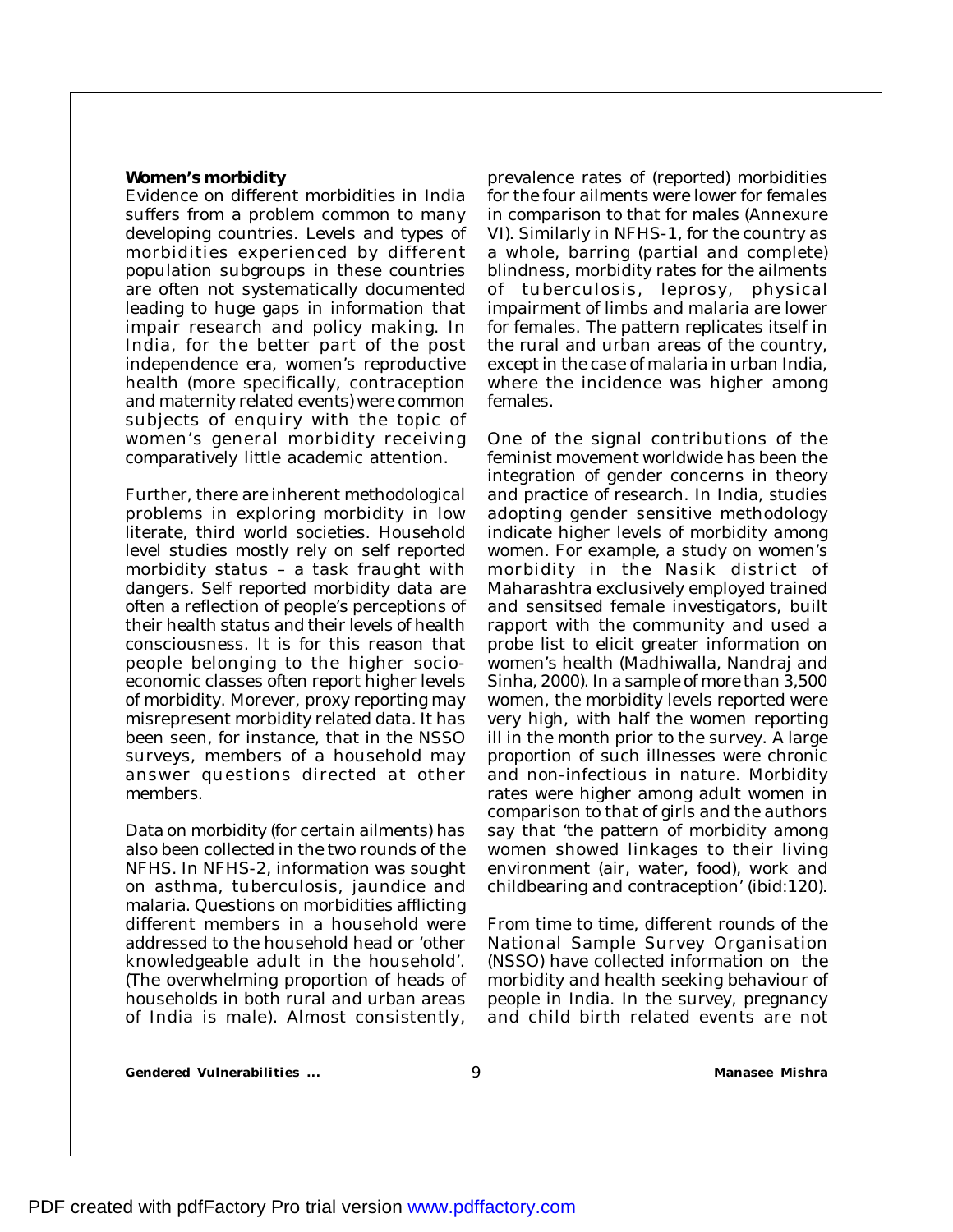considered as morbidities though complications arising out of pregnancy and childbirth are. The 52nd round of the NSSO (conducted in the mid 1990s) reports that in rural and urban areas of India, for the 15 day reference period, greater proportions of women than men report acute as well as chronic ailments (NSSO,1998b). The gender differences in reported morbidities for both acute and chronic ailments are slightly higher in urban areas (Table 3). In the survey, point prevalence of morbidities is estimated in two ways - morbidity on the day prior to the survey and on the  $15<sup>th</sup>$  day preceding the survey. The point prevalence of morbidities is higher for women on both the reference dates in rural as well as urban areas of India, the gender differentials (again) being sharper in urban areas (Annexure VII).

Strictly speaking, morbidity data in the various rounds of the NSSO are not comparable. This is owing to differences in the reference period taken for different rounds of the survey, the adoption of prevalence rates (PR) in an earlier survey instead of the proportion of ailing persons (PAP) calculated now. The survey report carries out adjustments to make indicative comparisons possible between the

morbidity data reported in the different rounds. Roughly speaking then, the data from various rounds of the NSSO show that morbidity rates have increased for the people of India since the 1970s (Table 4). The early sixties, when the NSSO 17<sup>th</sup> round was carried out, show very high rates of proportions of people reporting ailments, across both the genders in rural and urban areas of the country. The morbidity rates declined in the 1970s (28<sup>th</sup>) round), after which they showed an increase. This is true for both males and females in rural as well as in urban areas of the country. In fact, the increase in morbidity rates is higher for women in comparison to that of men in both the settings.

Gender differentials in morbidities are also evident among specific population sub groups. The elderly as a group (expectedly) reports very high prevalence of chronic ailments (NSSO, 1998a). Elderly females may be afflicted by certain ailments more (for instance, joint problems) in urban as well as in rural India. Apart from it, curiously, for urban India, greater proportions of elderly females suffer from chronic ailments with the prevalence rates of certain chronic diseases like cancer,

|       | in the 15 day reference period, NSSO $52nd$ round |      |        |       |  |  |  |  |  |  |
|-------|---------------------------------------------------|------|--------|-------|--|--|--|--|--|--|
| Area  | Ailment                                           | Male | Female | India |  |  |  |  |  |  |
| Rural | Acute                                             |      | 44     | 42    |  |  |  |  |  |  |
|       | Chronic                                           |      |        |       |  |  |  |  |  |  |

Urban | Acute | 39 | 43 | 41

Any ailment 1 54 1 57 1 55

Chronic 13 15 14 Any ailment 1 51 58 54

| Table 3: Proportion of persons (number per 1000) reporting ailment (PAP) |
|--------------------------------------------------------------------------|
| in the 15 day reference period, NSSO $52nd$ round                        |

*Source*: NSSO Report no.441, 1998.

**Gendered Vulnerabilities ...** 10 **Manasee Mishra**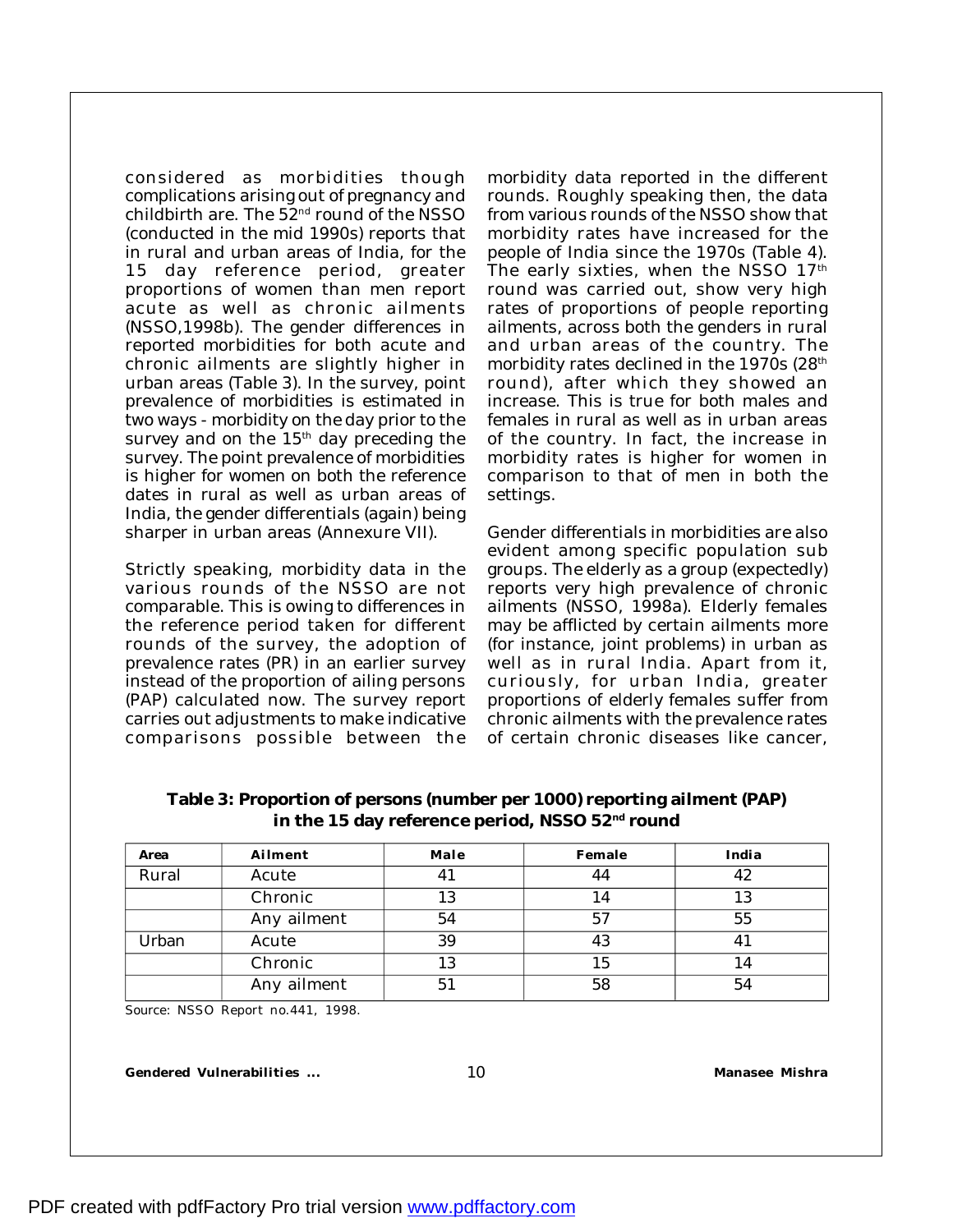|        |                                                                                          | 1995-96 $(52nd$ round) |                     | 1986-87<br>$(42nd$ round) | 1973-74<br>$(28th$ round) | 1961-62<br>$(17th$ round) |
|--------|------------------------------------------------------------------------------------------|------------------------|---------------------|---------------------------|---------------------------|---------------------------|
|        | <b>PAP</b><br><b>Derived</b><br><b>Derived</b><br><b>PAP</b><br><b>PR</b><br>(estimated) |                        |                     | <b>PAP</b>                | PR                        | <b>PAP</b>                |
|        | $(15 \text{ days})$                                                                      | $(30 \text{ days})$    | $(15 \text{ days})$ | $(30 \text{ days})$       | $(15 \text{ days})$       | $(30 \text{ days})$       |
| Rural  |                                                                                          |                        |                     |                           |                           |                           |
| Male   | 54                                                                                       | 84                     | 54                  | 64                        | 47                        | 139                       |
| Female | 57                                                                                       | 89                     | 58                  | 63                        | 40                        | 123                       |
| Person | 55                                                                                       | 86                     | 56                  | 64                        | 43                        | 132                       |
| Urban  |                                                                                          |                        |                     |                           |                           |                           |
| Male   | 51                                                                                       | 81                     | 52                  | 30                        | 43                        | 133                       |
| Female | 58                                                                                       | 89                     | 58                  | 33                        | 41                        | 128                       |
| Person | 54                                                                                       | 84                     | 55                  | 31                        | 42                        | 131                       |

**Table 4: Morbidity rates in different rounds of the NSS**

*Source*: NSSO Report no.441,1998.

Note: 1 PAP: Proportion of ailing persons (number per 1000); PR: Prevalence rate

2 The recall period is given in parentheses.

blood pressure problems (and the staple joint problems) being higher for them (Annexure VIII).

#### **Reproductive health**

The terms of the discourse on reproductive health of women in India have changed considerably in the last decade, largely owing to changed political expression post the International Conference on Population and Development (ICPD) at Cairo in 1994. Prior to it, engagements with the issue of women's reproductive health were limited. Topics like levels and trends in contraceptive prevalence, reasons for non acceptance of contraception and the like were the mainstay in the literature that ensued. The corpus of literature on women's reproductive health has triggered new areas of enquiry (and concerns), evidence on reproductive tract infections and abortions being two prominent ones. In the wake of the Cairo conference, women's reproductive health has assumed,

in policy parlance a 'life span approach'. Reproductive health continues to enjoy the preeminent position on expositions on women's health in India, however, the connotations have widened implying a wider range of reproductive health conditions that women experience.

For example, the issue of gynaecological morbidities in women in India gained attention in the late 1980s. The pathbreaking study by Bang, et.al (1989) which highlighted the high prevalence of gynaecological or sexual diseases among rural Indian women opened the proverbial Pandora's box. The study carried out among 650 women in two villages of the backward Gadchiroli district of Maharashtra found an astonishing 92.2 percent of all women having one or more gynaecological or sexual diseases, with an average of 3.6 diseases per woman (Bang, et.al.,1989). The surreptitious nature of such diseases can be gauged by the fact

**Gendered Vulnerabilities ...** 11 **Manasee Mishra**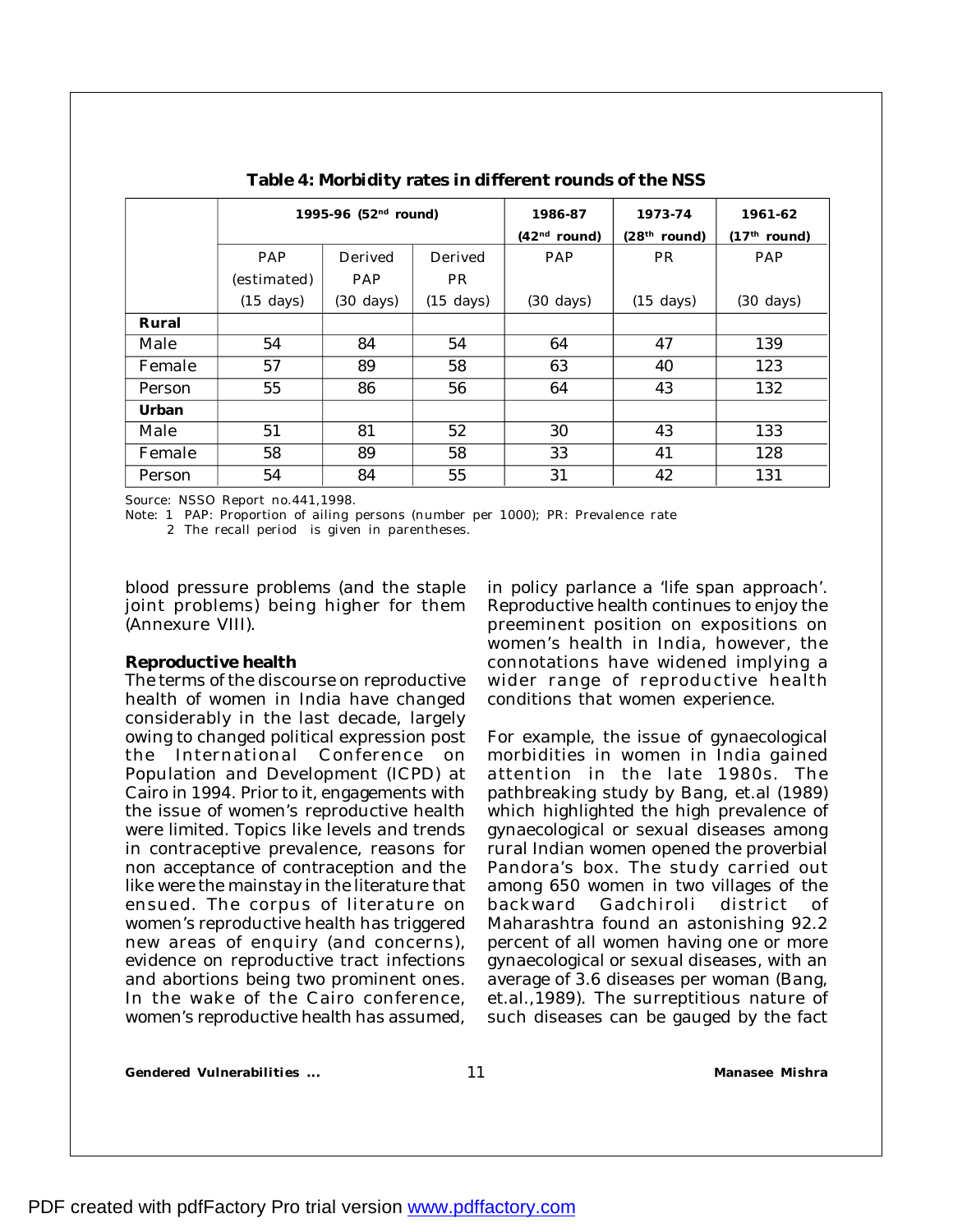that only 55.38% of the women had one or more gynaecological or sexual complaints (apart from complaints of 'non-specific but related symptoms' of low backache and lower abdominal pain) and that even women without any symptoms were 'very likely' to have diseases of the reproductive tract. Such diseases were also more frequent among women who had used contraception (especially tubectomy). Quite notably also, only 7.8% of the women had sought gynaecological care in the past for their problems. Another study employing multiple methods on 385 women in rural and urban areas of Karnataka found that major gynaecological complaints (to a social worker) were bad odour/itching/irritation during vaginal discharge, lower abdominal pain or vaginal discharge with fever and menstrual problems (Bhatia, et.al., 1997). Subsequent history taking by a female gynaecologist reported higher levels of menstrual problems with 62.3% of the women reporting one or more menstrual problems. Further, it was seen that women with clinically diagnosed RTIs or Pelvic Inflammatory Disease are 'three times more likely' to report menstrual problems than those not so diagnosed (ibid).

*Reproductive Tract Infections(RTIs)/ Sexually Transmitted Infections(STIs)* Recent literature on *Reproductive Tract Infections(RTIs)* point to the enormity of the problem afflicting women in India. Women's physiological getup and social vulnerability make them susceptible to RTIs. In an evocative piece, Wasserheit and Holmes say that:

'RTIs, and particularly STDs, disproportionately compromise the health of women. Women are less able to prevent exposure to an STD than men, because of the lack of available female controlled barrier methods and because the power dynamic in sexual relationships frequently limits their ability to negotiate the conditions under which intercourse occurs. For anatomic reasons, transmission of HIV or discharge syndromes (e.g. gonorrhea, chlamydia, trichomoniasis) following exposure appears to be more efficient from male to female than from female to male. When transmission occurs, women are far more likely than men to be asymptomatically infected, and as a result, not seek care. If a woman is "lucky" enough to develop symptoms, it is frequently socially unacceptable for her to seek care for a genital problem, particularly in an STD clinic' (Wasserheit and Holmes,1992:13).

The authors further say that the diagnosis of a number of STIs is more difficult in the case of women than men and that the spread of infection to the upper genital tract is greater in women. For such reasons, women are more likely to experience from severity of complications of RTIs and seek delayed treatment (if at all, one may add). The host of medical conditions that RTIs engender include infertility, ectopic pregnancy, cervical cancer, facilitation of HIV transmission and several adverse outcomes of pregnancy (namely, spontaneous abortion or still birth; low birth weight babies; congenital or perinatal infections) (ibid)*.*

Bang, et.al (1989), found that infections constituted a major proportion of gynaecological morbidities among women. High prevalence of RTIs was found in a study in Karnataka (Bhatia, et.al.,1997). Thirty-six percent of the women were clinically diagnosed as having RTIs and the figures went upto 56 percent when

**Gendered Vulnerabilities ...** 12 **Manasee Mishra**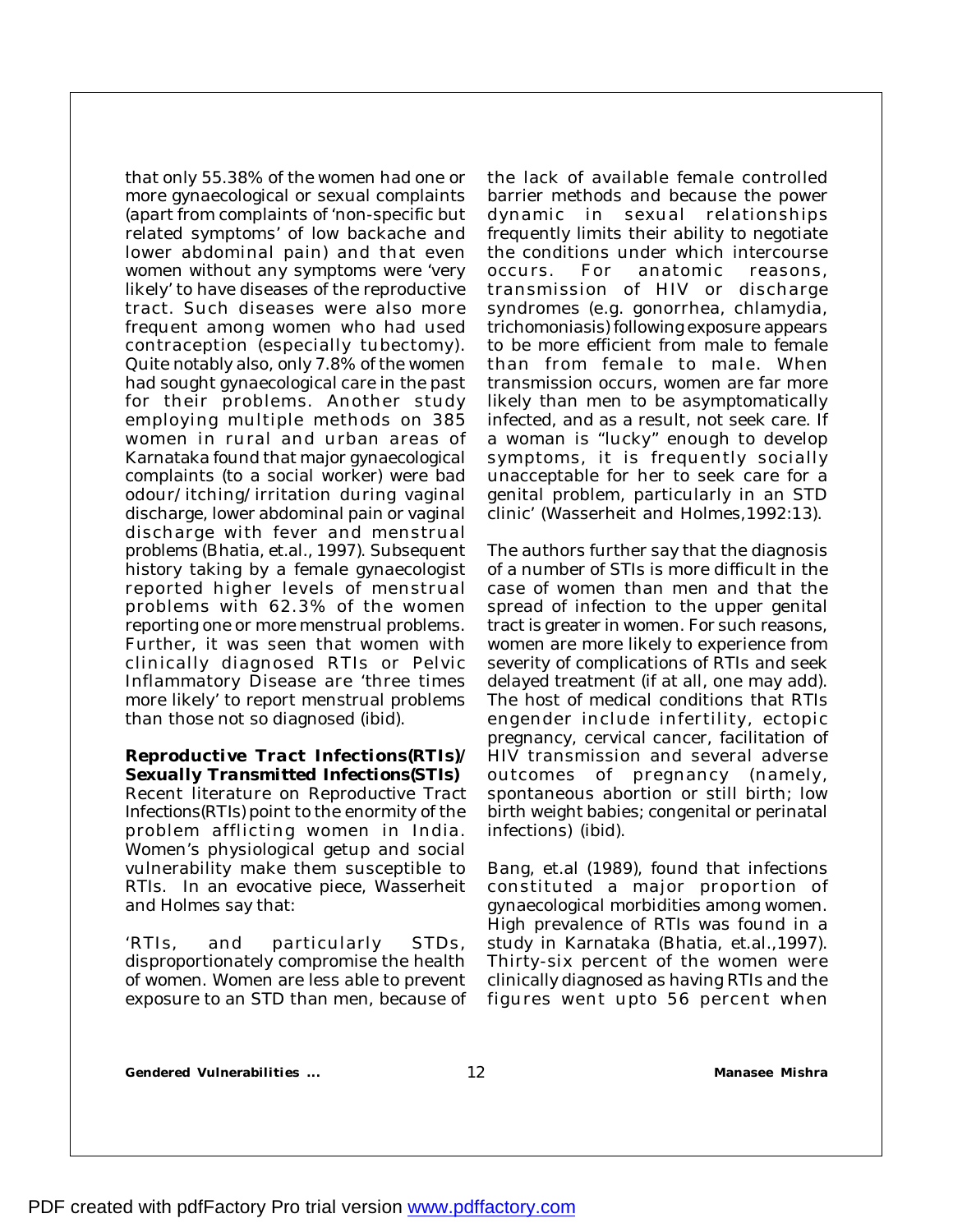subjected to laboratory tests. About onetenth of the women suffered from sexually transmitted infections. Another community based study among 451 young married women in rural Tamil Nadu found that 45 percent of the women reporting symptoms and 30 percent of the women not reporting any symptoms (initially) had laboratory diagnosed RTIs. About twothirds (65%) of the symptomatic women had not taken any treatment. The majority among those not seeking treatment thought that the symptoms were 'not alarming', hence not necessitating treatment. Other reasons for not seeking treatment included absence of a female healthcare provider at the nearby facility, lack of privacy and distance of the facility from home (Prasad, et.al,2005).

At the national level, the Reproductive and Child Health-Rapid Household Survey (RCH-RHS) estimates that 29.7 percent of the eligible women in the country had at least one symptom of RTI/STI (IIPS, 2001a).The percentage of males having any such symptom was considerably less at 12.3%. (It may be reiterated here that RTIs/ STIs are often asymptomatic. Further, as the RCH-RHS report points out, 'the culture of silence' (often) prevents people from admitting such ailments. Hence these figures are indicative at best). The levels of RTIs/STIs differ widely from state to state in the country, but consistently, with the exceptions of Orissa and (very marginally) Jammu and Kashmir, the prevalence rates are (considerably) higher among women in comparison to that in men.(Interestingly,

the NFHS-2 estimates for reproductive health problems are considerably higher for the country and the states.) When it comes to seeking treatment, the RCH-RHS reports that for the country as a whole, 55.1 percent of the males with symptoms of the diseases sought treatment in contrast to 37.6 percent of the females who had symptoms. Treatment seeking is usually higher among males across the states of the country. Gender differentials in **awareness** of the diseases presented a mixed picture. Higher percentages of women reported awareness of RTIs compared to men, the figures being 45.4 percent for women and 37.2 percent for men, for the country as a whole. However, for both STIs and HIV/ AIDS, higher percentages of men reported awareness of the diseases. Nationally, 36.4 percent of the males reported awareness about STIs as against 28.8 percent of the females. For HIV/AIDS, the figures were 60.3 percent for males and 41.9 percent for the females (IIPS, 2001a). The sample design of the RCH-RHS makes it possible to arrive at district level estimates. There are wide variations in the percentages of men and women reporting RTI/STI symptoms and awareness of AIDS across the districts of a state and across the states as well. This has implications for designing programmes for communication strategies to increase awareness of the diseases and service delivery for the diseases. Table 5 gives state-wise estimates with regards to symptoms reported for RTI/STI according to the RCH-RHS, (it is a reproductive health problem according to the NFHS-2) and treatment sought.

**Gendered Vulnerabilities ...** 13 **Manasee Mishra**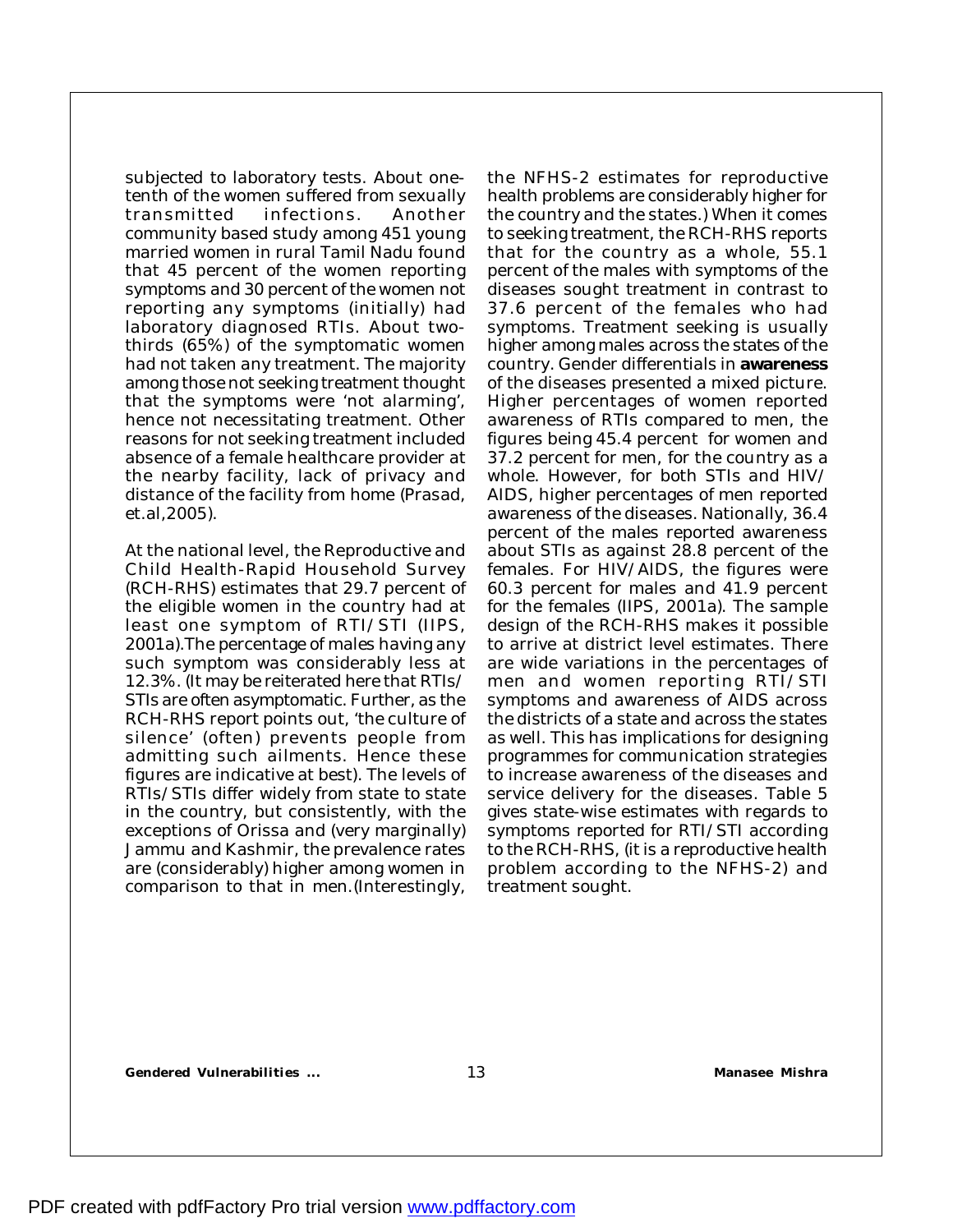|                           |                   | % having at least one |                   | Among those having at least |                              |  |  |  |
|---------------------------|-------------------|-----------------------|-------------------|-----------------------------|------------------------------|--|--|--|
|                           |                   | symptom of RTI/STI†   |                   | one symptom of RTIs/STIs,   |                              |  |  |  |
|                           |                   |                       |                   |                             | % treatment sought $\dagger$ |  |  |  |
|                           | <b>Males</b>      | <b>Females</b>        |                   | <b>Males</b>                | <b>Females</b>               |  |  |  |
| <b>State</b>              |                   |                       |                   |                             |                              |  |  |  |
| <b>Andhra Pradesh</b>     | 7.6               | 18.8                  | 48.5              | 65                          | 46.5                         |  |  |  |
| <b>Arunachal Pradesh</b>  | 13.3              | 20.6                  | 42.1              | 33                          | 35.3                         |  |  |  |
| Assam                     | 15.1              | 28.5                  | 50.6              | $\overline{40.9}$           | 38.3                         |  |  |  |
| <b>Bihar</b>              | 17.7              | 37.7                  | 44.2              | 59.1                        | $\overline{37}$              |  |  |  |
| Goa                       | $\overline{5.2}$  | 16.4                  | $\overline{40.2}$ | 63.2                        | 52                           |  |  |  |
| Gujarat                   | 15.3              | 32                    | 28.6              | 51.3                        | 36.1                         |  |  |  |
| Haryana                   | 9.8               | 32.3                  | 38.2              | 54                          | 38.2                         |  |  |  |
| <b>Himachal Pradesh</b>   | $\overline{2}$    | 19.1                  | 33.7              | 56.3                        | 49.2                         |  |  |  |
| Jammu & Kashmir           | $\overline{3.8}$  | $\overline{3}$        | 60.5              | 87.4                        | 89.5                         |  |  |  |
| Karnataka                 | 4.4               | 16.3                  | 18.8              | 58.6                        | 53.8                         |  |  |  |
| Kerala                    | 4.9               | 27.7                  | 42.4              | 58.6                        | 50.8                         |  |  |  |
| <b>Madhya Pradesh</b>     | $\overline{10.2}$ | 26.1                  | 44.9              | 54.6                        | 43.7                         |  |  |  |
| Maharashtra               | 8.9               | 25.4                  | 40                | 69.2                        | 47.9                         |  |  |  |
| <b>Manipur</b>            | 12.7              | 23.6                  | 56                | 46.1                        | 46.1                         |  |  |  |
| Meghalaya                 | 8.5               | 26.6                  | 66.9              | 65.2                        | 31.2                         |  |  |  |
| <b>Mizoram</b>            | $\overline{10.2}$ | 36.4                  | 52.5              | 40.7                        | 56.1                         |  |  |  |
| Nagaland                  | 14.3              | 16.5                  | $\overline{45.6}$ | 51.9                        | 35.7                         |  |  |  |
| <b>Orissa</b>             | 17.3              | 15.6                  | 27.5              | 52.4                        | 38.1                         |  |  |  |
| Punjab                    | 5.4               | 30                    | 28.3              | 61                          | 42.4                         |  |  |  |
| Rajasthan                 | 12.5              | 45                    | 43.2              | $\overline{51}$             | 22.6                         |  |  |  |
| Sikkim                    | 8.7               | 11.3                  | 48.6              | 60                          | 49.8                         |  |  |  |
| <b>Tamil Nadu</b>         | 10.7              | 36.5                  | $\overline{27.8}$ | 25.9                        | 31.5                         |  |  |  |
| <b>Tripura</b>            | 15.1              | 39.8                  | $\ast$            | 51.6                        | 45.4                         |  |  |  |
| <b>Uttar Pradesh</b>      | 18                | 36.4                  | 38.1              | 55                          | 35.8                         |  |  |  |
| <b>West Bengal</b>        | 18.1              | 30.4                  | 45.3              | 53.4                        | 30.2                         |  |  |  |
| <b>Union Territory</b>    |                   |                       |                   |                             |                              |  |  |  |
| Andaman & Nicobar islands | $\overline{2.1}$  | 13.7                  | $\ast$            | 36                          | 50.5                         |  |  |  |
| Chandigarh                | $\overline{3.4}$  | 5.4                   | $\ast$            | 75                          | 49                           |  |  |  |
| Dadra / Nagar Haveli      | 10                | 28.5                  | $\ast$            | 82.6                        | 38.7                         |  |  |  |
| Daman & Diu               | $\overline{17}$   | 22.4                  | $\ast$            | 55.9                        | $\overline{51}$              |  |  |  |
| Delhi                     | 6.3               | 14.5                  | $\overline{36.5}$ | 73.3                        | 78                           |  |  |  |
| Lakshadweep               | 3.8               | 14.2                  | $\ast$            | 68.2                        | 54.8                         |  |  |  |
| Pondicherry               | 0.3               | 36                    | $\ast$            | 80.9                        | 33.5                         |  |  |  |
| <b>INDIA Total</b>        | 12.3              | 29.7                  | $\overline{3}9.2$ | 55.1                        | 37.6                         |  |  |  |

#### **Table 5: Prevalence of RTI/STI and Treatment sought**

*Source:* † according to RCH-RHS; • according to NFHS-2 (The symptoms for which information was sought are similar for the NFHS-2 and the RCH-RHS.) *Note*: \* not given in NFHS-2 report.

**Gendered Vulnerabilities ...** 14 **Manasee Mishra**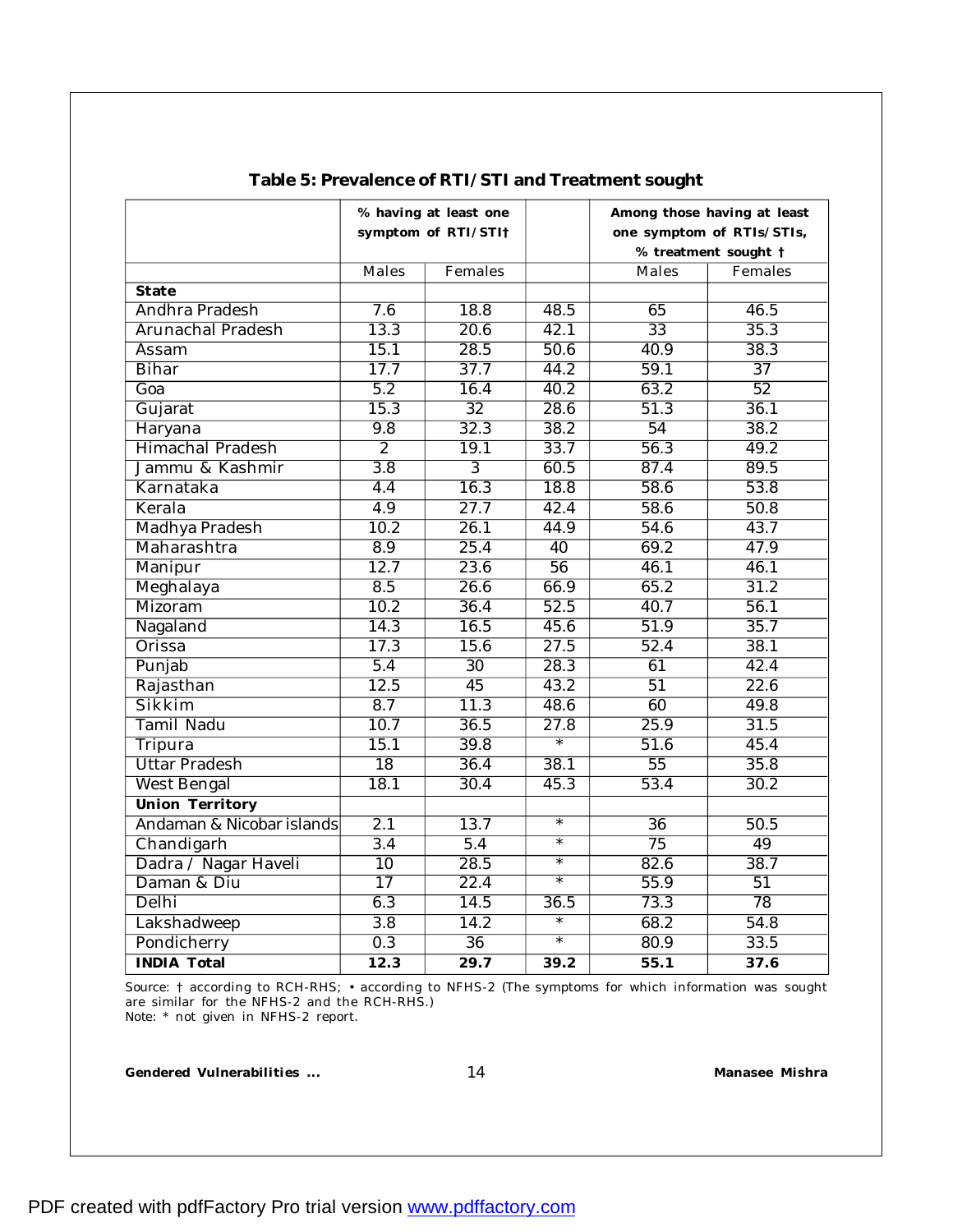*Maternal mortality and morbidity* Maternal morbidity and mortality are major public health problems in almost the entire south-east Asian region, signifying not only the poor status of women in the region but also the often appalling standards in basic healthcare. Maternal mortality has been defined as 'the death of woman while pregnant or within 42 days of the termination of pregnancy, irrespective of the duration and the site of the pregnancy, from any cause related to or aggravated by the pregnancy or its management but not from accidental or incidental causes' (WHO,1977). About 40 percent of all maternal deaths in the world occur in the south-east Asia region (WHO, 1998) with India alone accounting for half of all such deaths. The number of maternal deaths in the country is estimated at 1,12,000 per year (UNFPA,2000). It is estimated that maternal deaths account for a tenth of all female deaths in the reproductive age group in the country (CBHI, 2003). The survey of causes of death estimates bleeding during pregnancy and childbirth, and anaemia to be the leading specific causes of maternal mortality (reported in CBHI, 2003). It has also been commented (Shiva, 1992) in this context that widespread anaemia in pregnant women, low height of many Indian women that puts them at risk of obstructed labour, poor weight gain during pregnancy among women of the low socioeconomic groups and dietary deficiency during pregnancy are 'major causes of maternal deaths' in the country. Further, unsafe abortions are a 'leading cause of maternal mortality and contribute significantly to the maternal morbidity' in the country (UNFPA, 2000).

Glaring shortcomings in the healthcare services like poor coverage and quality of antenatal care, unsafe deliveries, lack of emergency obstetric care and poor referral services also contribute to high rates of maternal deaths (WHO,1998). The NFHS-2 estimates the maternal mortality ratio in the country to be 540 per 1,00,000 live births for the two year period before the survey. The ratio is more severe for rural India, being 619, in comparison to urban India which records 267 during the same period (IIPS and ORC Macro, 2000). Maternal mortality ratio in the country has been 'steadily falling' during the past decades. In the late 1950s, it stood at around 1,300, but was between 800-900 deaths in the 1970s, 500-600 deaths in the 1980s and 400-500 deaths in the 1990s (Bhat, 2002). Using the sisterhood method to estimate levels of maternal mortality indirectly in rural India, the ratio was found to be comparatively higher for certain social groups (for example, Scheduled Tribes, Scheduled Castes, less developed villages and illiterate women and Hindus). State level estimates of maternal mortality ratio have also been indirectly estimated from sex differentials in adult mortality (Bhat, 2002). Assam has the highest maternal mortality ratio in the country, followed by Uttar Pradesh and Madhya Pradesh. Maternal mortality in Punjab and Kerala is very low, because of which estimating it from sex differentials in adult mortality of a sample population is difficult. Among the states for which estimates could be arrived at, Tamil Nadu has the lowest maternal mortality ratio (Annexure IX).

Further, it is estimated that, for every maternal death, there are thirty other women who suffer from 'chronic, debilitating conditions, which seriously affect the quality of life' (UNFPA, 2000). Despite their stated limitations, various community based studies in different sites of India point to substantial levels of maternal morbidities. Bhatia and Cleland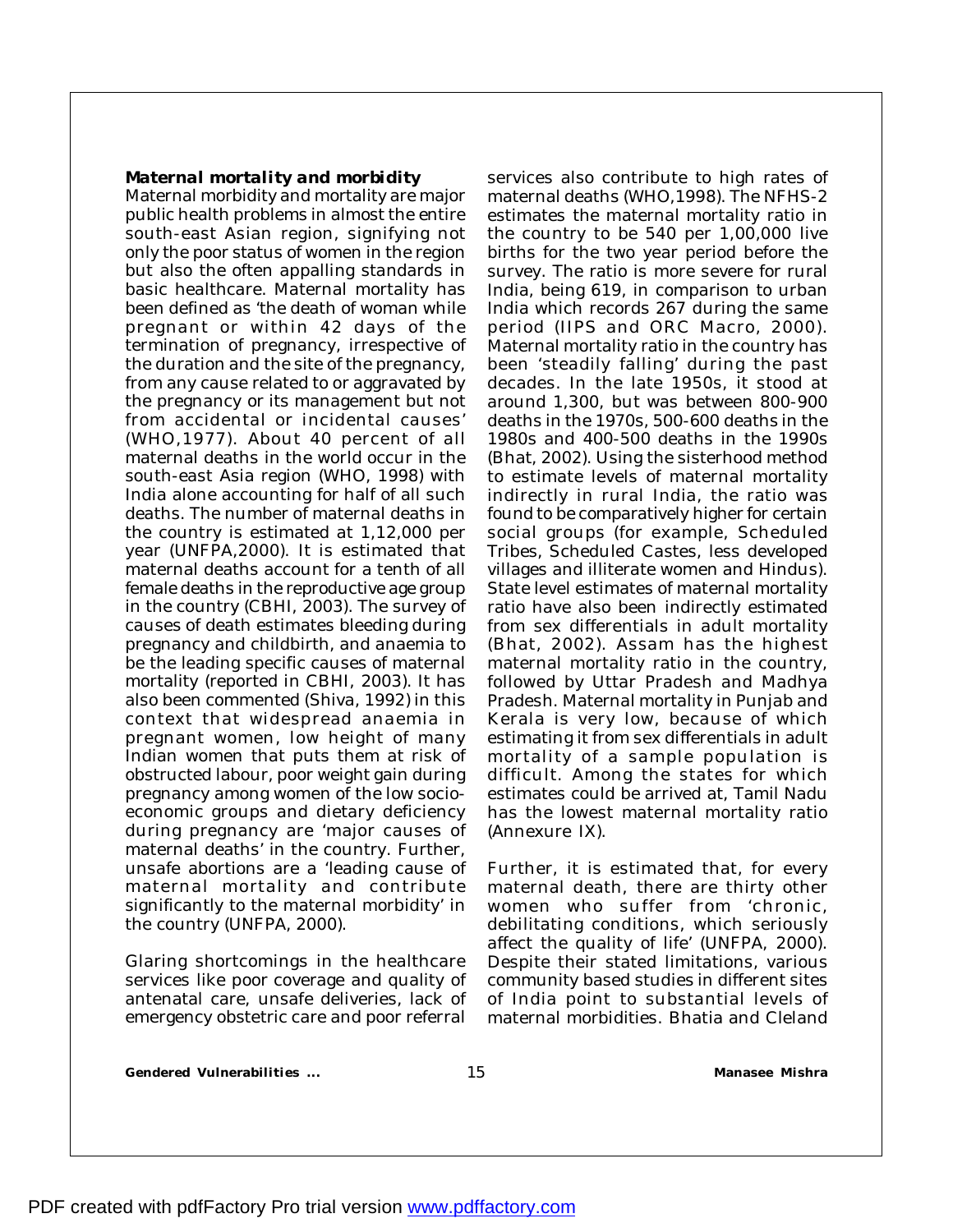(1996) report from their study of 3600 women near Bangalore in Karnataka that about 40 percent of all women suffered from at least one morbid condition during their antenatal, delivery or post natal period. About 18 percent of the women reported one morbid condition during their antenatal period, 8 percent experienced a problem (especially prolonged labour) during delivery and (quite notably), 23 percent had a problem during their post natal period. An average of 1.6 episodes per person was estimated for those reporting at least one morbid condition (Bhatia and Cleland, 1996). Another study by Bang, et.al located in Gadchiroli district of Maharashtra prospectively followed 772 pregnant women from the third trimester onwards to 28 days postpartum. The incidence of maternal morbidity was found to be 52.6 percent. It was observed that labour complications (17.7%) were more serious in nature while post partum morbidities were more frequent (42.9%). Prolonged labour and prolonged rupture of membranes were the most common intrapartum morbidities while breast problems and secondary postpartum haemorrhage formed the two most common post partum morbidities. The authors estimate that almost 15 percnet of the women who deliver at rural homes potentially need emergency obstetric care and 34.7 percent are in need of medical attention (emergency or non emergency). They also highlight the need of home based post partum care (Bang, et.al, 2004). At the national level, possible post natal complications are indicated by the NFHS-2 which reports that 11 percent of the women giving birth in the preceding three years reported massive vaginal bleeding and 12.6 percent reported very high fever within two months of the birth - both complications registering higher proportions in rural India (IIPS and ORC Macro,2000).

Further, there is considerable abortion related morbidity. In a recent community based study in Maharashtra, post abortion morbidities were reported in more than 60 percent of the cases of spontaneous as well as induced abortions (Saha, Duggal and Mishra, 2004). Excessive bleeding, pains and aches together accounted for almost half the reported morbidities. High blood pressure, breathlessness, vomiting, no control over urination, together formed a substantial percentage of the responses. Other complaints included early infections, menstrual irregularities and vaginal discharge. Complaints were more frequent in rural areas and marginally higher for cases of induced abortions.

#### *Abortions*

The issue of abortion thus merits attention not only for itself but also for the range of reproductive health problems that it can engender. Unsafe abortions can lead to infertility, maternal morbidity and mortality, among other undesirable outcomes. For a long period, since the early 1970s, the proportionate share of abortions to maternal mortality remained almost unchanged, accounting for about one in ten maternal deaths in rural India (Soman, 1994). Despite its manifold implications and protracted engagements with it at the policy level, it is only in recent years that abortion related data has been forthcoming. National level estimates of abortion (especially those related to induced abortions) are admittedly underestimates (IIPS and ORC Macro, 2000). The NFHS-2 estimates that for every 100 pregnancies in the country, there are 4.4 spontaneous abortions and 1.7 induced abortions. The rates for both types of abortion are higher

**Gendered Vulnerabilities ...** 16 **Manasee Mishra**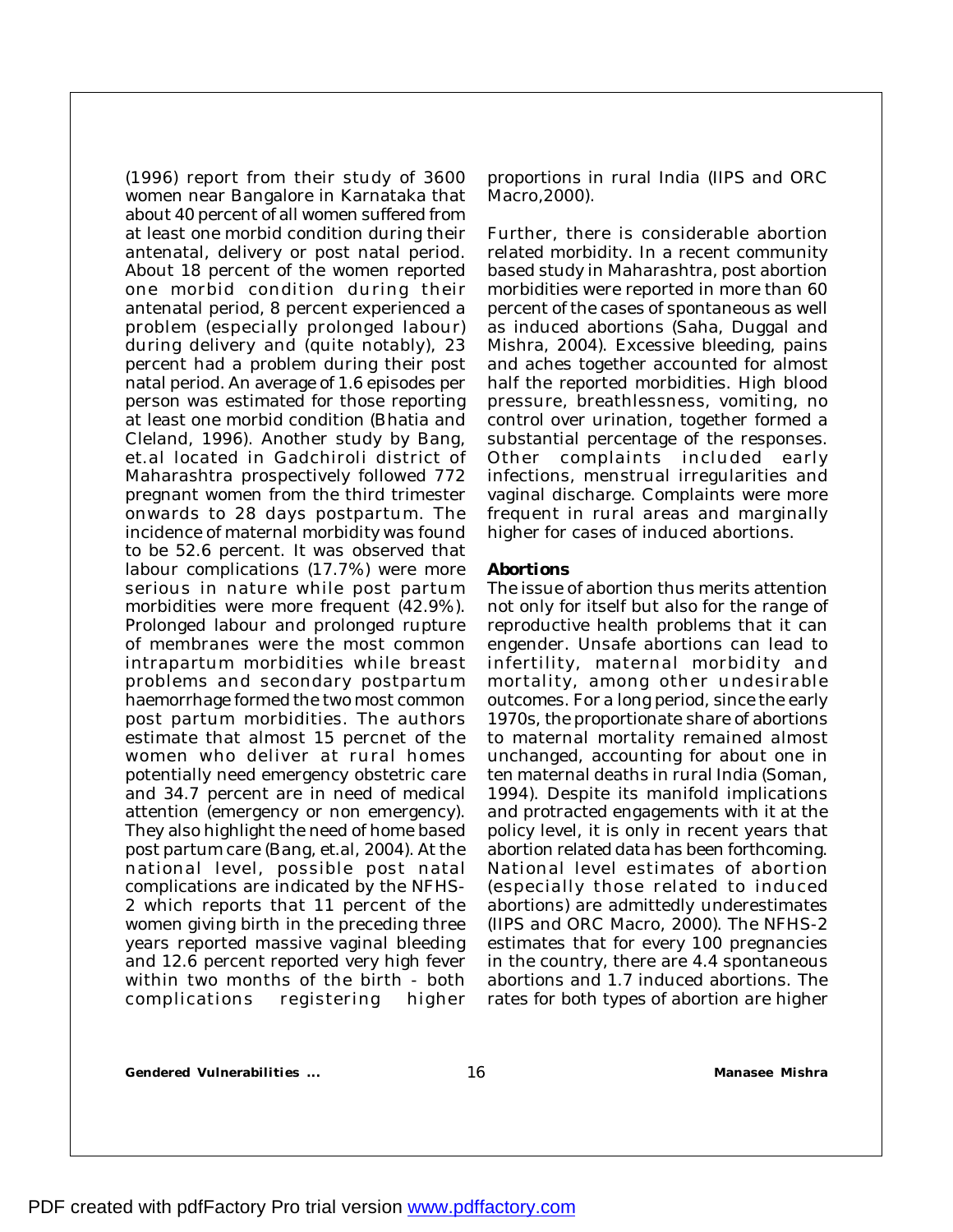in urban India. State wise data shows that there are considerable variations across states in the rates for spontaneous abortions- the rates ranging from 2.1 percent in Sikkim to 7.1 percent in Goa. Induced abortion rates are usually low (rates of less than 1 percent of pregnancy outcomes not being uncommon). However, some states like Manipur (6.3%), Tamil Nadu (5.2%) and Delhi (4.7%) record high rates of induced abortion. Table 6 contains estimates of different pregnancy outcomes (spontaneous abortions, induced abortions, still births and live births) for the states of the country, as well as for rural India, urban India and the country as a whole.

**Gendered Vulnerabilities ...** 17 **Manasee Mishra**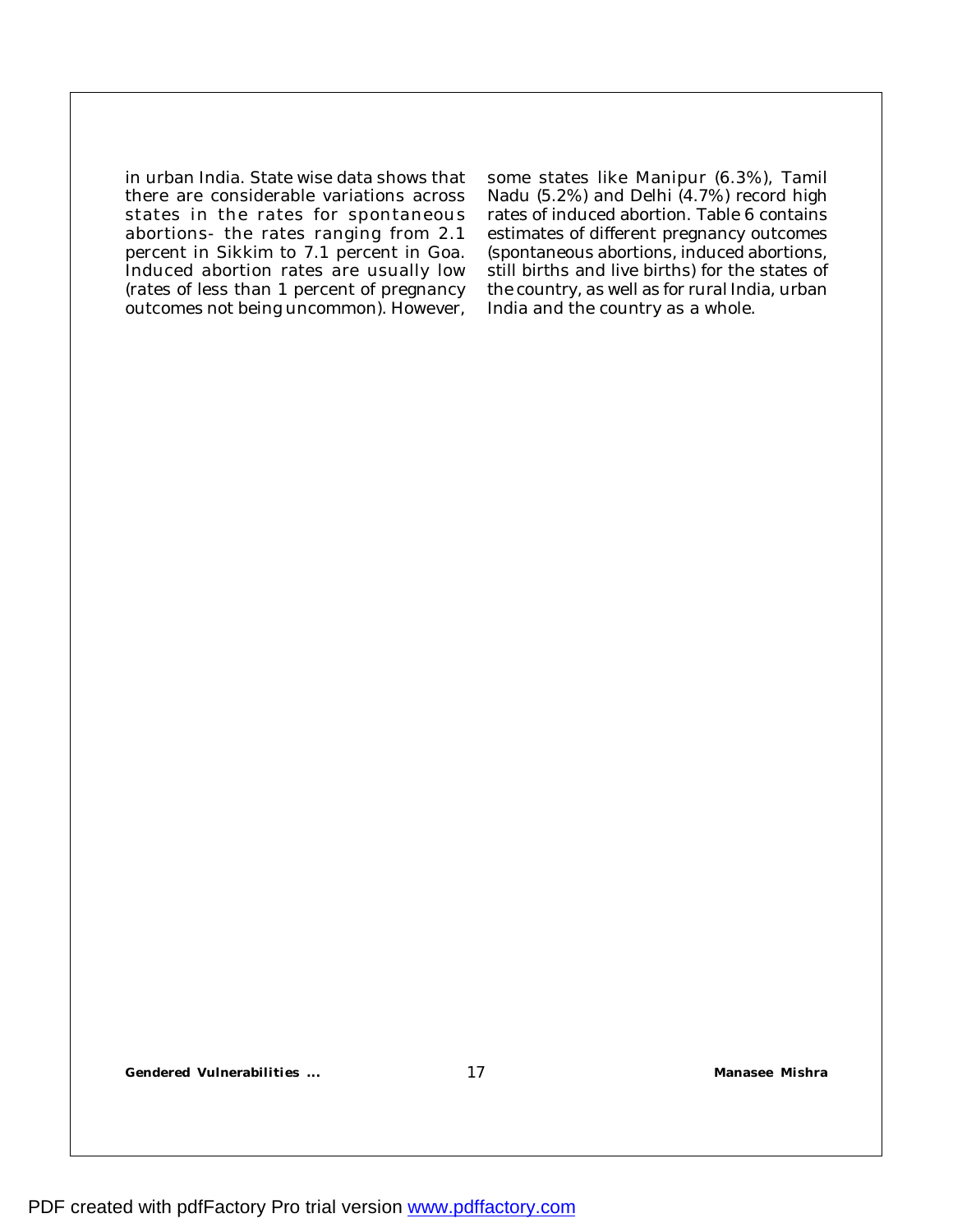|                          | Spontaneous             | Induced          | Still births     | Live births     |
|--------------------------|-------------------------|------------------|------------------|-----------------|
|                          | abortions               | abortions        |                  |                 |
| North India              |                         |                  |                  |                 |
| Delhi                    | 5.8                     | $\overline{4.7}$ | $\overline{1.3}$ | 88.2            |
| Haryana                  | $\overline{5.7}$        | 1.4              | $\overline{3}$   | 90              |
| <b>Himachal Pradesh</b>  | $\overline{4.5}$        | $\overline{1.6}$ | $\overline{2.6}$ | 91.3            |
| Jammu & Kashmir          | $\overline{5.1}$        | $\overline{2.6}$ | $\overline{1.8}$ | 90.5            |
| Punjab                   | $\overline{4.1}$        | $\overline{3}$   | $\overline{2.9}$ | $\overline{90}$ |
| Rajasthan                | $\overline{5}$          | $\overline{0.9}$ | $\overline{2.1}$ | 91.9            |
| Central India            |                         |                  |                  |                 |
| <b>Madhya Pradesh</b>    | $\overline{3.8}$        | $\mathbf{1}$     | $\overline{1.8}$ | 93.4            |
| <b>Uttar Pradesh</b>     | $\overline{4.5}$        | 1.4              | $\overline{1.8}$ | 92.4            |
| East India               |                         |                  |                  |                 |
| <b>Bihar</b>             | $\overline{3.2}$        | $\overline{0.3}$ | $\overline{2.1}$ | 94.4            |
| Orissa                   | $\overline{5.4}$        | $\overline{1.6}$ | $\overline{2.1}$ | 90.9            |
| <b>West Bengal</b>       | $\overline{\mathbf{4}}$ | $\overline{2.2}$ | $\overline{1.8}$ | 91.9            |
| Northeast India          |                         |                  |                  |                 |
| <b>Arunachal Pradesh</b> | $\overline{2.6}$        | $\overline{0.7}$ | $\overline{3.1}$ | 93.5            |
| Assam                    | 6.1                     | $\overline{3.3}$ | $\overline{3.2}$ | 87.4            |
| Manipur                  | 6.6                     | 6.3              | $\overline{1.2}$ | 85.8            |
| Meghalaya                | $\overline{5.2}$        | $\overline{0.7}$ | $\overline{3.3}$ | 90.9            |
| <b>Mizoram</b>           | $\overline{5.3}$        | 0.6              | $\overline{2.3}$ | 91.8            |
| Nagaland                 | $\overline{5.8}$        | $\overline{2.3}$ | 2.3              | 89.5            |
| Sikkim                   | $\overline{2.1}$        | 0.9              | $\overline{2.9}$ | 94              |
| West India               |                         |                  |                  |                 |
| Goa                      | 7.1                     | $\overline{3.9}$ | $\overline{1.1}$ | 87.9            |
| Gujarat                  | 4.9                     | $\overline{2.1}$ | $\overline{1.4}$ | 91.6            |
| Maharashtra              | $\overline{3.8}$        | $\overline{1.9}$ | $\overline{1.5}$ | 92.8            |
| South India              |                         |                  |                  |                 |
| <b>Andhra Pradesh</b>    | $\overline{4}$          | $\overline{0.8}$ | $\overline{2.3}$ | 92.9            |
| Karnataka                | $\overline{4}$          | $\overline{0.9}$ | $\overline{2.3}$ | 92.8            |
| Kerala                   | $\overline{5.7}$        | $\overline{1.9}$ | $\overline{1.2}$ | 91.2            |
| <b>Tamil Nadu</b>        | 6.2                     | $\overline{5.2}$ | $\overline{2.5}$ | 86.2            |
|                          |                         |                  |                  |                 |
| India (rural)            | 4.2                     | 1.1              | 2.1              | 92.6            |
| India (urban)            | 5.2                     | 3.4              | 1.5              | 89.9            |
| <b>India TOTAL</b>       | 4.4                     | 1.7              | $\boldsymbol{2}$ | 91.9            |

### **Table 6: Pregnancy outcomes in India (for every 100 pregnancies)**

*Source*: NFHS-2.

**Gendered Vulnerabilities ...** 18 **Manasee Mishra**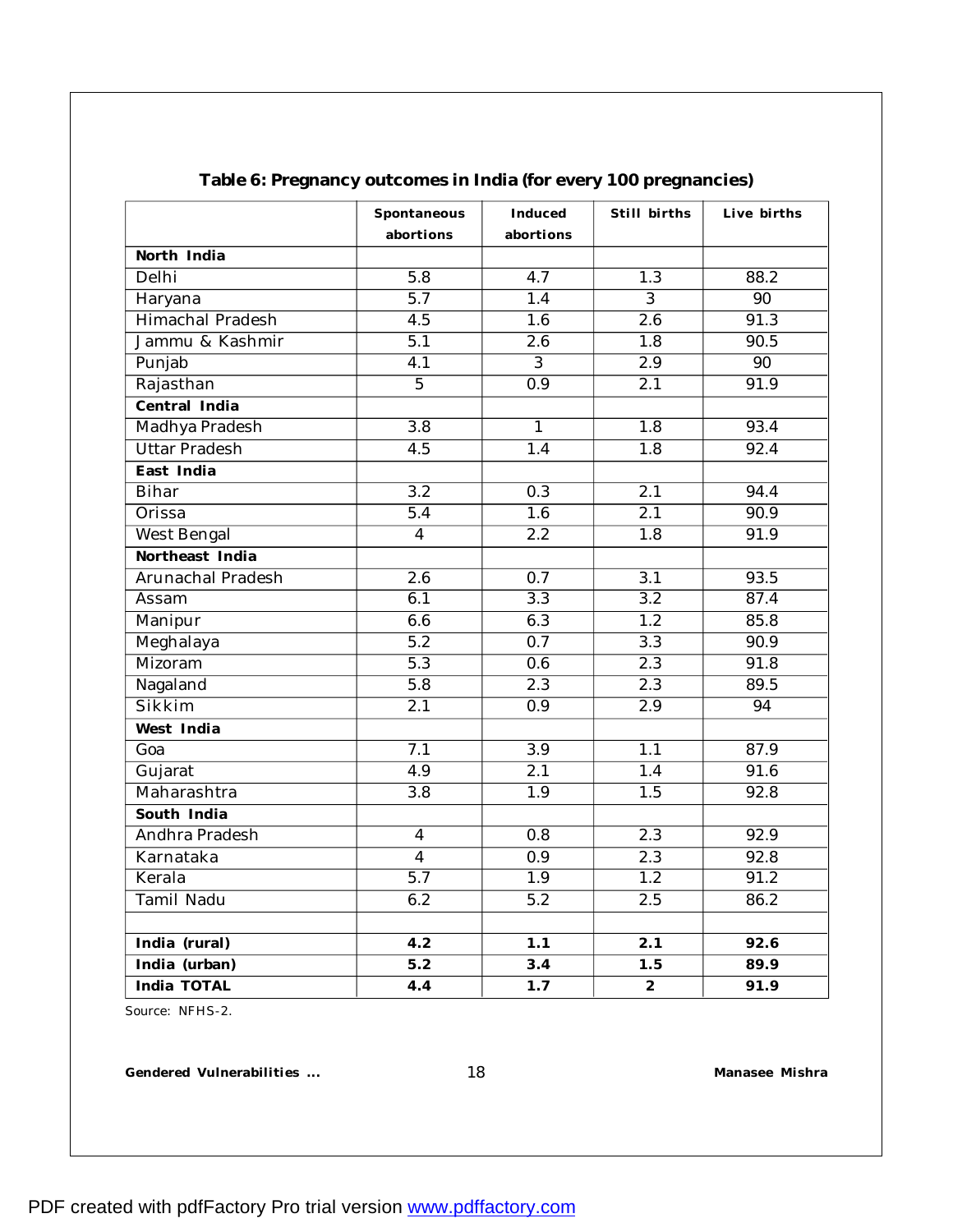Exclusive studies on abortion report an increasing trend in abortions- a disturbing fact considering the country's long running family welfare programme. In a recent community based study in Maharashtra, for every 100 pregnancy outcomes for the reference period 1996- 2000, spontaneous abortion stood at 5.1 and induced abortion at 4.5 (Saha, Duggal and Mishra, 2004). The rates for both types of abortions were higher in urban Maharashtra. Both spontaneous and induced abortions registered increased proportions in comparison to the mid 1970s. While this may be partly owing to recall lapse for the earlier time periods, it is also indicative of greater access to abortion services and greater demand for a smaller family with the preferred sex of the children. As the study showed, the percentage of induced abortions increased with the order of pregnancy. The widespread resort to curettage among providers can also engender post abortion morbidities apart from escalating costs (Duggal and Ramachandran, 2004). Qualitative field insights show that women may view abortion as a 'safer' option in comparison to spacing methods like IUDs, quite obviously oblivious of the serious health consequences that abortions can bring about (ibid).

Another worrying aspect of abortions in India is the widespread extent of sex selective abortions. The child sex ratio has declined (quite alarmingly) in the country. It is estimated that as many as ten million female foetuses were aborted in India in the final two decades of the last century, the phenomenon being present in major religious groups and states of the country (Jha, et.al, 2006). A girl child is clearly less wanted especially if a family already has a daughter. In the 1990s, the female to male sex ratio in the 0-6 age group has witnessed a sharp decline in urban areas of the country. Quite notably also, adverse female to male sex ratios in the 0-6 age group are now being observed in areas other than the northern and western parts of India (Agnihotri, 2003).

#### *Infertility*

Infertility-'a diminished (or absent) capacity to produce offspring where the possibility of achieving conception is not completely ruled out' (UNFPA, 2000) is at once a biological and a socio-psychological problem in India. The centrality of motherhood in women's lives in the country makes infertility an emotionally difficult experience for them, stigma and blame often being directed at infertile/ childless women. Infertility may impair social relationships, threaten the marital relationship, lower the woman's self-esteem and make her feel powerless (Widge,2004; Unisa,1999; Jejeebhoy,1998). It can be caused by anatomical, genetic, endocrinological and immunological problems (UNFPA,2000; WHO,1991). However, it is understood that such factors are responsible for a miniscule of about 5 percent of infertility cases world wide, a vast majority of the cases being caused by avoidable reproductive morbidities like sexually transmitted diseases and post partum and post abortion complications (WHO,1991). Thus, common reproductive morbidities in India like high levels of asymptomatic and untreated RTIs, tuberculosis of genital organs and post abortion and post delivery morbidities are also responsible for bringing about infertility among women in India (UNFPA,2000).

Globally, infertility remains a little understood phenomenon and may get obscured in high fertility settings (WHO, 1991). It has been observed that 'multiple

**Gendered Vulnerabilities ...** 19 **Manasee Mishra**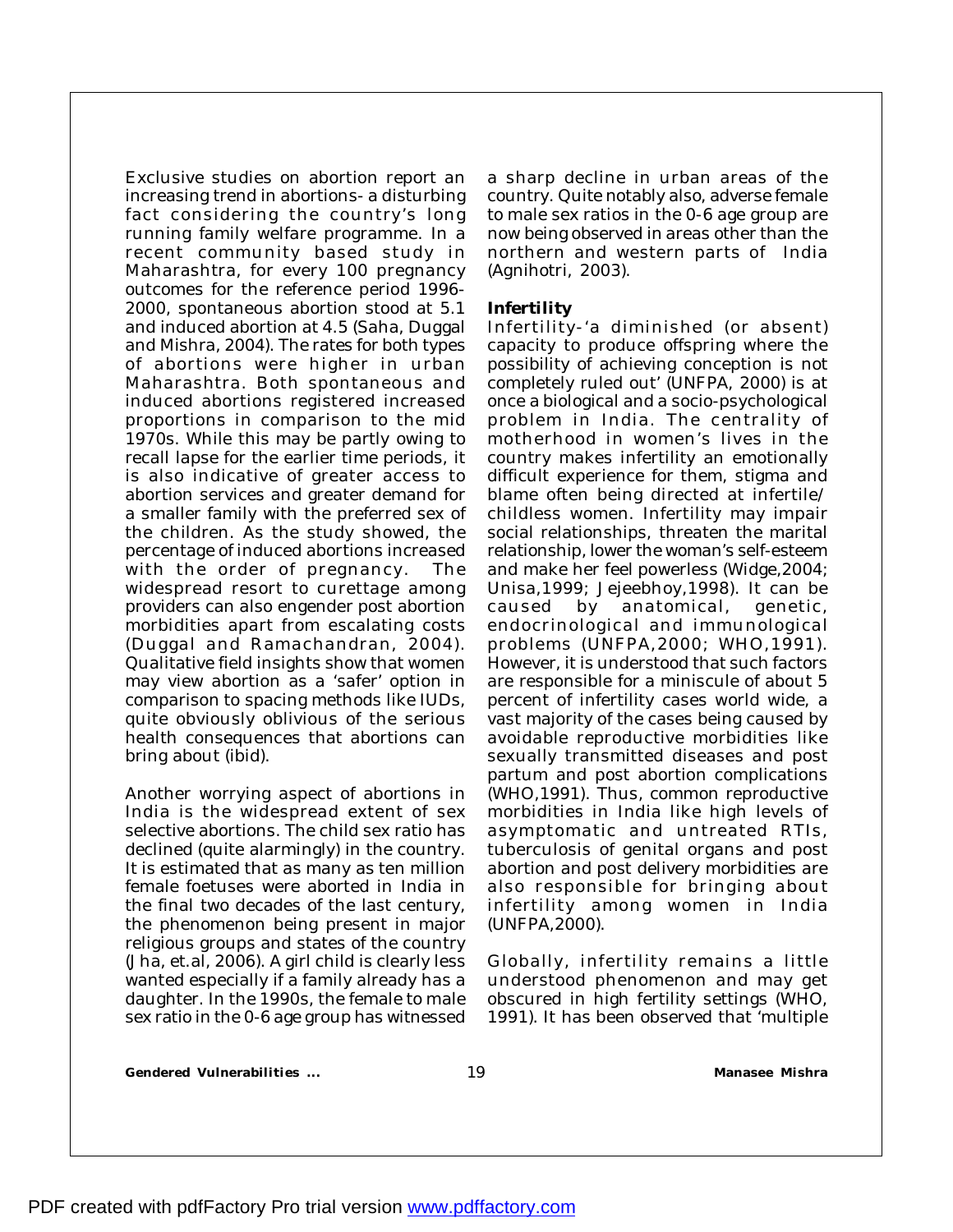definitions' of infertility make it difficult to compare between different studies on infertility and measure levels of infertility in the population (Widge,2004; Jejeebhoy,1998).There are 8-10 million infertile couples in the country, the prevalence of primary infertility being 3% and that of secondary infertility at 5% (UNFPA,2000). The NFHS-1 estimates that for the country as a whole, 2.2% of the currently married women aged 40-44 years and 2.4% of such women aged 45-49 have never had a live birth. The rates for primary infertility are almost similar for rural and urban India (IIPS,1995).The prevalence rate of infertility may be high in some states- a study in Andhra Pradesh showing that 5 percent of the currently married women suffer from (majorly primary) infertility (Unisa,1999).

#### *Menopause*

Menopause marks the cessation of the reproductive life of a woman. Owing to hormonal changes that signal the end of a woman's childbearing phase (with the connotations of loss of youth and fecundity and allusions to being an old hag '*sadeli buddhi'*), menopause may be a mentally and physically unsettling process. Successful resolution may involve, among other things, a redefinition of self. However, despite the universality of menopause, social science literature on the subject is remarkably scanty in India. The problem remains largely hidden, the sociopsychological consequences as experienced by women in the country being little understood.

According to the NFHS-2, by the age of 48- 49, two-thirds of Indian women have attained menopause. There are, however, considerable interstate variations in this regard. In West Bengal (48.4%), Madhya Pradesh (51.9%) and Kerala (53.0%), about half of the currently married women aged 48-49 have experienced menopause. Andhra Pradesh, on the other hand, is a state where 82.2 percent of the currently married women of that age group have already attained menopause. There are some states in the country where menopause sets in early (before the age of 40) for a considerable proportion of women. Andhra Pradesh is by far the front runner in this regard, with menopause being reported by 22.1 percent of the currently married women aged 35-39 years and another 12.8 percent of the currently married women aged 30-34 years. Early menopause is also seen in Gujarat and Karnataka, where more than 10 percent of the currently married women below the age of 40 have experienced menopause. Annexure X gives information on menopause among currently married women by age and state. Early menopause may be related to the poor health status of women. A study in rural Andhra Pradesh found that low haemoglobin and protein levels, high parity and infections (bacterial, fungal and viral) are 'major determinants' of early menopause in women (Mahadevan, et.al, 1982). A more recent study based on NFHS-2 data shows that women belonging to the disadvantaged social groups of the country (rural, illiterates, low standard of living, among others) are more likely to experience the early onset of menopause (Syamala and Sivakami, 2005).

#### **Women and Disability**

The disabled (the differently abled) in India represent diversities in their composition ranging from those with relatively inconspicuous and non-hindering disabilities (for example, minor orthopaedic handicaps) to those with more substantive ones. The social gaze that stigmatizes and discriminates the disabled is articulated from the vantage point of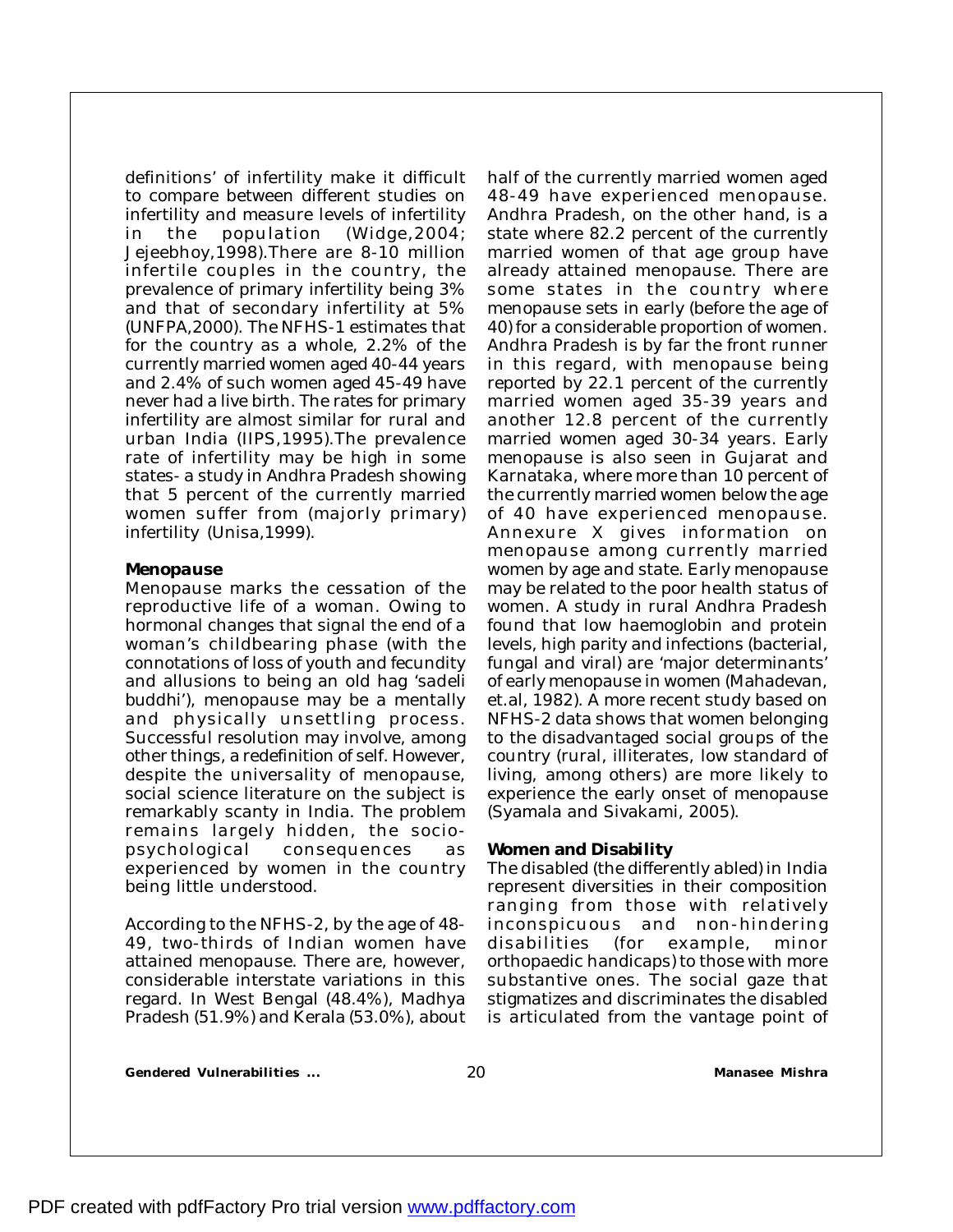those more 'privileged' in terms of fullness of limbs and organs. The very word disabled, for example, conjures up an image of one incapacitated in the carrying out of activities related to work and personal life. The disabled are also victims of stereotyping, the word being used in a monolithic sense without acknowledging the differences in the various categories of the disabled and their differing needs. Widespread exclusionary social practices characterise societal attitudes towards the disabled in the country, many of them stemming from sheer oversight of the needs of this group. An oft quoted example in this regard being the flight of steps that mark the entrance of many buildings in the country- a sight that would be formidable and a deterrent to people with orthopaedic and/or visual handicaps. Affirmative action on the part of the state and a more sensitive societal disposition are thus very much in order in order to help the disabled fight

marginalisation and discrimination in society.

The census of 2001 puts the number of persons with disabilities in the country at 21,906,769. Of these, almost three-quarters are in rural areas, slightly more than the rural share in the country's population (Table 7). In some forms of disabilities (especially hearing disabilities), the proportion of the disabled in the rural areas is considerably higher than that in urban areas. Gender differentials in disabilities indicate that more than half the disabled (across the various categories of disabilities) are men. This is especially true in the case of those with movement disabilities, where almost 64 percent are men. This may be owing to the fact that motor accidents, which are a major cause of limb impairment, are mainly experienced by men.

**Gendered Vulnerabilities ...** 21 **Manasee Mishra**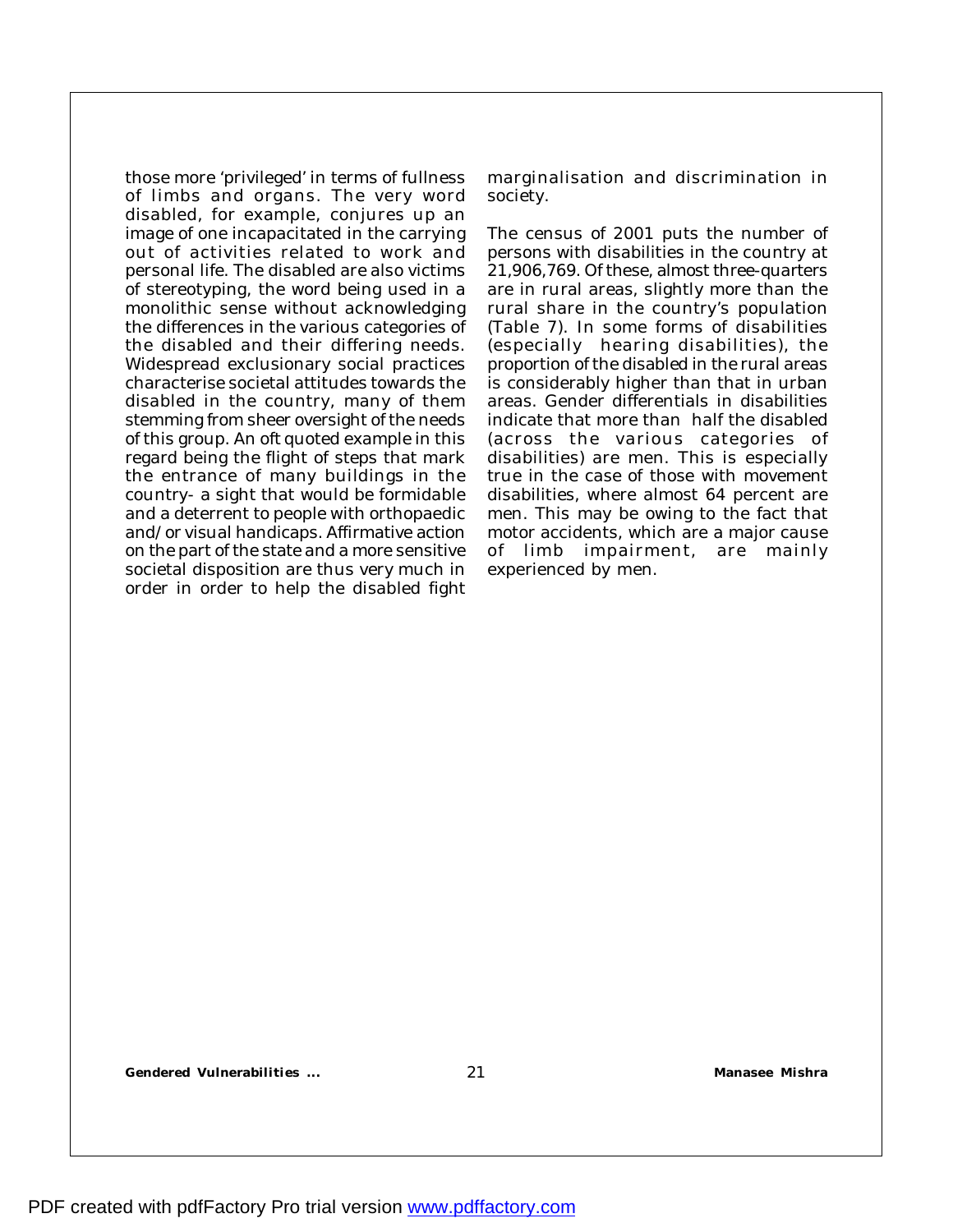|                       | Total      | Rural      | Urban     | % rural |
|-----------------------|------------|------------|-----------|---------|
| Total disabled        |            |            |           |         |
| population            | 21,906,769 | 16,388,382 | 5,518,387 | 74.81   |
| % male                | 57.54      | 57.42      | 57.91     |         |
| %female               | 42.46      | 42.58      | 42.09     |         |
| No. of people with    |            |            |           |         |
| visual disabilities   | 10,634,881 | 7,873,383  | 2,761,498 | 74.03   |
| % male                | 53.9       | 53.63      | 54.66     |         |
| %female               | 46.1       | 46.37      | 45.34     |         |
| No. of people with    |            |            |           |         |
| speech disabilities   | 1,640,868  | 1,243,854  | 397,014   | 75.8    |
| % male                | 57.41      | 57.4       | 57.46     |         |
| %female               | 42.59      | 42.6       | 42.54     |         |
| No. of people with    |            |            |           |         |
| hearing disabilities  | 1,261,722  | 1,022,816  | 238,906   | 81.07   |
| % male                | 53.4       | 53.68      | 52.24     |         |
| %female               | 46.6       | 46.32      | 47.76     |         |
| No. of people with    |            |            |           |         |
| movement disabilities | 6,105,477  | 4,654,552  | 1,450,925 | 76.24   |
| % male                | 63.92      | 63.92      | 63.93     |         |
| %female               | 36.08      | 36.08      | 36.07     |         |
| No. of people with    |            |            |           |         |
| mental disabilities   | 2,263,821  | 1,593,777  | 670,044   | 70.4    |
| % male                | 59.84      | 59.57      | 60.49     |         |
| %female               | 40.16      | 40.43      | 39.51     |         |

**Table 7: The Distribution of the Disabled by type of Disability, Sex and Residence, India 2001**

*Note*: Computed from Census 2001 figures.

Women with disabilities constitute a substantial population subgroup in the country, totaling 9,301,134 (RGI, 2005c). The proportion of women with different disabilities to the total disabled women in India closely replicates the gender aggregated national pattern. Women with visual disabilities account for more than half (52.71%) of the total disabled women in the country (Annexure XI). The proportion of women with movement

disabilities come a distant second at 23.68 percent. The proportionate share of mentally retarded women is 9.77 percent followed by those with speech (7.51%) and hearing disabilities (6.32%). State wise breakup *usually* follow the national pattern in the proportionate distribution of different types of disabilities. Visual disabilities constitute the single largest category of disabilities in women across all states and union territories of the country.

**Gendered Vulnerabilities ...** 22 **Manasee Mishra**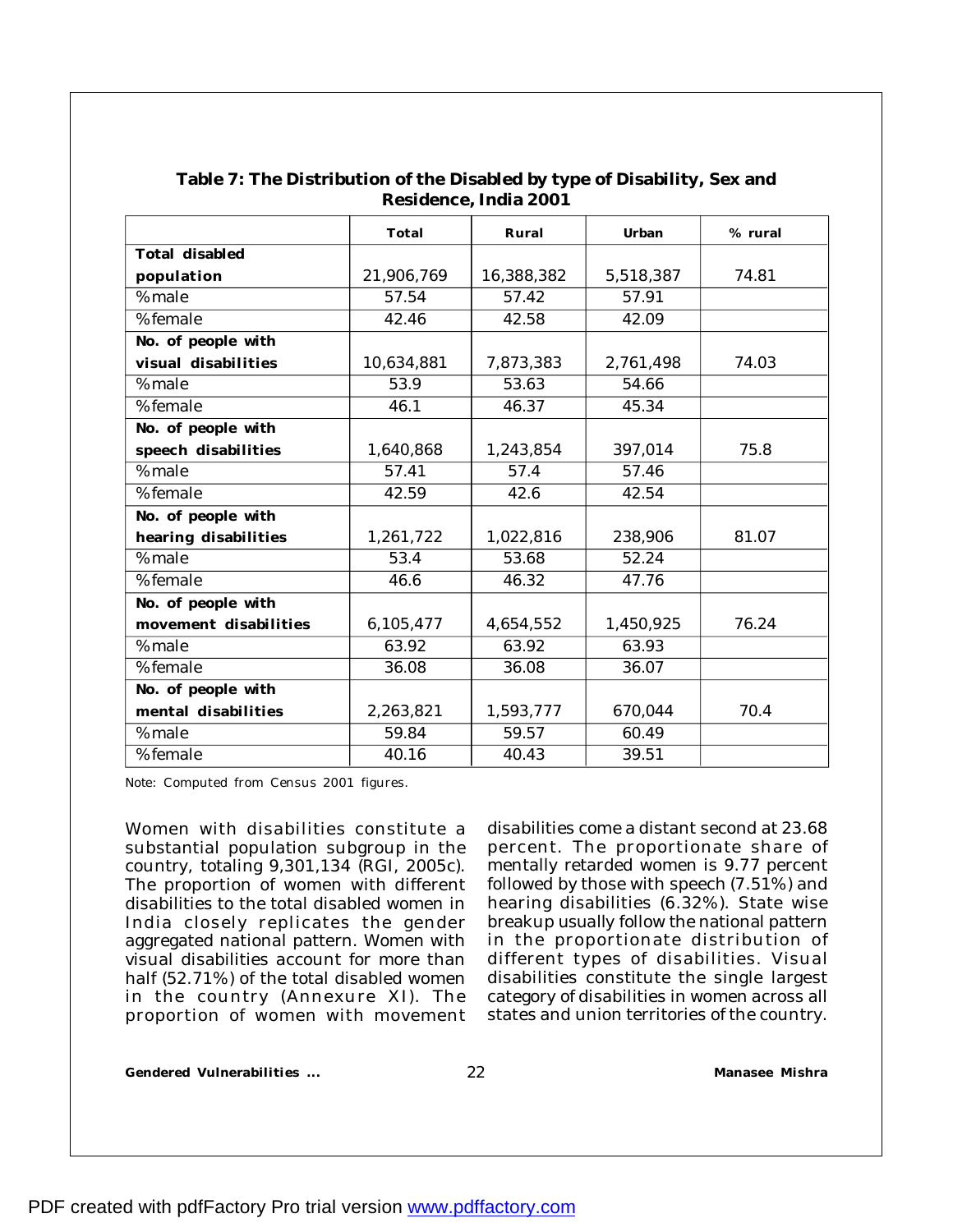In some states like Jammu and Kashmir (70.83%) and Tamil Nadu (66.62%), the proportionate share of the visually impaired women is very high to the total population of disabled women. Women with movement disabilities usually constitute the second largest category of disabled in the states and union territories. However, the northeastern states of Arunachal Pradesh, Mizoram, Nagaland and Sikkim have higher proportions of women with speech/hearing disabilities than movement disabilities. The third largest category of disabled women in the different states of the country may be either those with mental retardation or speech/hearing disability, the pattern differing from state to state.

In contrast to the age aggregated data, among the elderly, higher proportions of the women are disabled in comparison to the men (NSSO, 1998a). (Higher proportions of the disabled women have been reported in the NSS  $47<sup>th</sup>$  round (1991) as well as in the  $52<sup>nd</sup>$  round (1995-96)). The pattern of disability found among elderly women and men is also slightly at variance from that found in the general population. Visual disabilities continue to account for the largest share among the elderly women and men, but hearing disabilities constitute the second highest type of disability (Annexure XII).

The experiences of disabled women are complex. Disabled women constitute a 'neglected minority of women and disabled in a majoritarian world of men and of the non-disabled' (Hans, 2003). Asha Hans also observes that such women face 'triple discrimination', the discrimination being experienced on multiple fronts-as women, as disabled and as women with disabilities (ibid). However, despite their special (and gendered) needs, the concerns of disabled women have not been taken up actively by

either the feminist movement or the disability movement. Disabled women are more vulnerable to neglect and abuse because of their disability. They are more likely to be 'physically, sexually and emotionally abused'; subject to forced sterilisation, contraception and abortion; and more likely to be malnourished than disabled males. In many countries, the mortality rates are higher for disabled females when compared to that of disabled males (Mobility International USA, 2003). It has also been observed in the Indian context that disabled women are deemed asexual- socially, biologically and psychologically- resulting in the denial of their sexuality. This has telling implications on growing up, disabled girls being confused about processes like breast development, menstruation and sex and their being under constant danger of sexual abuse (Limaye, 2003). Disability in women may make them susceptible to certain types of abuse that 'normal' women may not be subject to, for instance, being abused by caregivers or forcefully being shifted to another place (Depoy, Gilson and Cramer,2003).

#### **Women and Mental Health**

The *Tenth Revision of the International Classification of Diseases* (ICD-10) categorises mental and behavioural disorders into eleven broad categories, encompassing the wide variety of mental and behavioural disorders that are experienced by people in the world. The categories are: organic, including symptomatic, mental disorders; mental and behavioural disorders due to psychoactive substance use; schizophrenia, schizotypal and delusional disorders; mood (affective) disorders; neurotic, stress-related and somatoform disorders; behavioural syndromes associated with physiological disturbances

**Gendered Vulnerabilities ...** 23 **Manasee Mishra**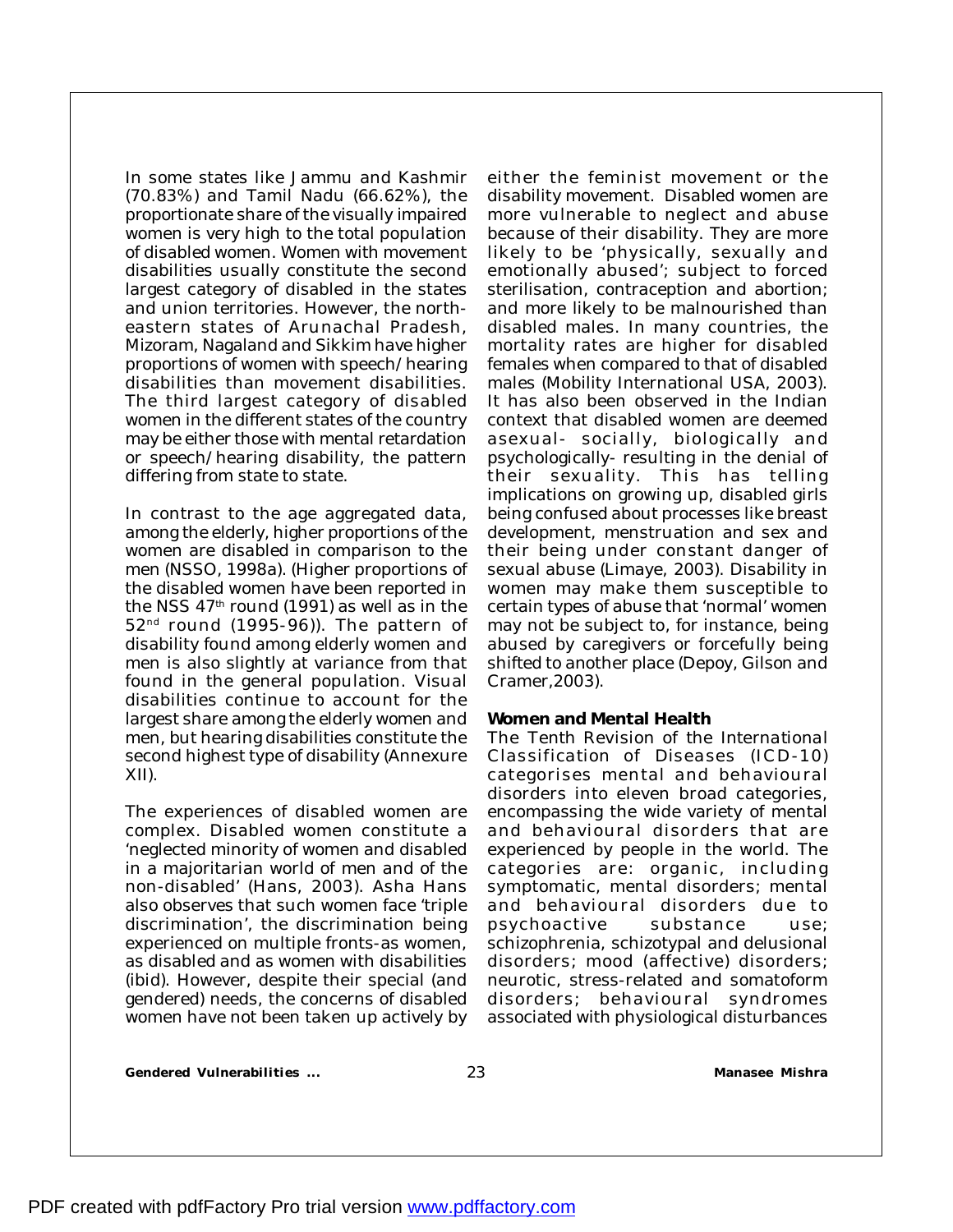and physical factors; disorders of adult personality and behaviour; mental retardation; disorders of psychological development; behavioural and emotional disorders with the onset usually occurring in childhood and adolescence; and unspecified mental disorder. Though an estimated 450 million people in the world suffer from a mental or behavioural disorder, however, such problems are 'largely ignored or neglected' in many parts of the world (WHO,2001). The 2001 World Health Report observes that 'advances in neurosciences and behavioural medicine show that, like many physical illnesses, mental and behavioural disorders are the result of a complex interaction between biological, psychological and social factors'(ibid:1). This being so, the mental health of a people/ population subgroup depends on the social environment and the individual's response to it. World wide, the levels of mental illness suffered by men and women are similar. However, both in the developed as well as the developing world, there are consistent patterns in the types of disorders that are *likely* to be found in the two sexes. Anxiety and depressive disorders are more likely to be found in women and substance use disorders and antisocial personality disorders in men (ibid). The higher prevalence of anxiety and depressive disorders among women has been attributed to hormonal changes at certain times of their lives (for example postpartum depression); psychological and social factors (like the possibility of actual and perceived stressors); and domestic and sexual violence that they face. Comorbidity (especially the presence of depressive, anxiety and somatoform disorders together) is also more common among women (ibid).

Studies on the mental health of women in India show consistent gender wise patterns. Reviewing a number of studies in India, Davar observes that while gender differentials in severe mental illnesses are not significant, women are more likely to suffer from common mental illnesses, the prevalence rates of such illnesses being often almost double in women in comparison to that in men (Davar,1999). Such gender differentials have been noticed in rural and urban India. A study of more than 11,000 patients from two hospitals in south India found that depression and somatoform and dissociative disorders were more prevalent in women (Vindhya, Kiranmayi and Vijayalakshmi, 2001). Such disorders are manifestations of the multiple burdens in women's lives and the role strain and role conflict that they experience. The resultant stress is compounded by women's powerlessness and their inferior social status. Interestingly, the study found five groups of women to be most affected by mental disorders. These are: married women; women in the reproductive age group; unskilled labourers; women with little education; and women who were 'principally housewives'.

#### **Women and Work**

The multiple burdens of paid work, childcare and household responsibilities that women shoulder and the manifold effects (health and otherwise) it engenders has been a *leitmotif* in feminist literature on women and work. However, as an area of enquiry in health research, the field of occupational health occupies an enclave of its own, with limited dialogue with other areas. Historically, much of the body of evidence focuses on the (male) worker in an industrial setting. Sex differentials in occupational injuries and deaths may be obscured because of non-presentation of such data. For example, labour statistics do not carry sex disaggregated data on fatal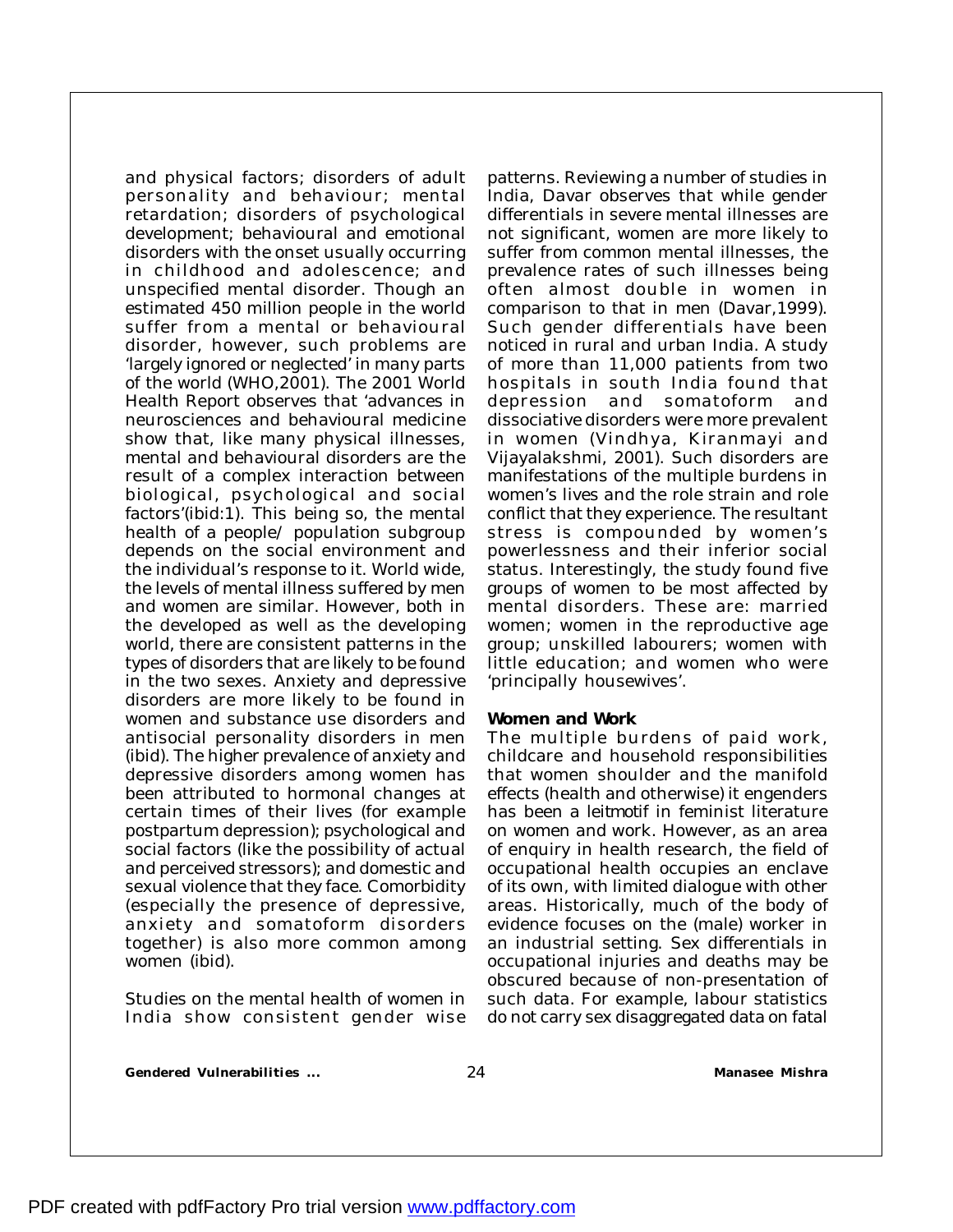and non fatal injuries in factories, mines, railways and ports (Government of India, 2003). Further in India, within the body of work on occupational health of women, a disproportionate share is claimed by enquiries into women's occupational health in low paying, low skilled (and often unorganised) sector. It is a truism that women in India concentrate in such jobs, often with no fixity of employment and little or no social security benefits. The 2001 census, for example, shows that considerably higher percentages of females than males are marginal workers for the country as a whole as well as its rural and urban areas (Annexure XIII). In such settings, out of pocket expenses typically mark any expenses incurred for health related events. Traditionally disadvantaged with respect to education and acquisition of skills, women's entry into the labour market is also hindered by childbearing and childcare. They constitute, what has been called in Marxist theory, a 'reserve army of labour'. However, women (especially those belonging to the upper castes/classes in urban areas) have also gained from education and employment opportunities in independent India, constituting a not so negligible population subgroup of female salaried professionals in the country.

A gendered analysis of the occupational health of women is necessitated due to the contexts of women's lives. As we have seen earlier, the multiple roles that women discharge can have deleterious effects on their health. Paid work coupled with childcare and household responsibilities, result in role strains and little leisure for women. For women, the 'spillover' of family related stress on work related stress is higher than it is in the case of men (Narayan, et.al, 1999 cited in Parikh, Taukari and Bhattacharya, 2004). The workplace can also be a site where women are subject to sexual violence and gender discrimination. In addition, the specific situational contexts of their employment may engender numerous health risks in women. As Kaila writes, 'research evidence indicates that women face certain workrelated health problems such as psychosomatic symptoms, general health and women specific health problems, including menstrual disorder, anxiety, backache, anaemia, depression, abortion, miscarriage and other gynaecological problems' (Kaila, 2004a: iii).

Emerging evidence on occupational health point to a host of job specific occupational health hazards along with the role conflict and role strain that women experience. Nurses may suffer from workload, role ambiguity, problems in interpersonal relationships and death and dying concerns, as also emotional distress, burnout and psychological morbidity (Parikh, Taukari and Bhattacharya, 2004). In a study of women working in a small scale industry whose work entailed sitting cross legged on the floor for six to eight hours in a day, it was found that the prevalence of pain and discomfort among such women was higher than that in the control group of housewives. The pain experienced in the working women was more enduring and less amenable to amelioration from rest and it was inferred that work posture led to such pain among them (Desai and Gaur, 2004). For women managers, 'major stressors' include getting the work done, clashes with superiors, competition, dual responsibilities of household and job, meeting deadlines, and so on (Kaila, 2004b). A study of women construction workers revealed often long (10-12) hours of work in a noisy, dusty environment full of pollutants like tar and glass. Respiratory, eye and skin disorders

**Gendered Vulnerabilities ...** 25 **Manasee Mishra**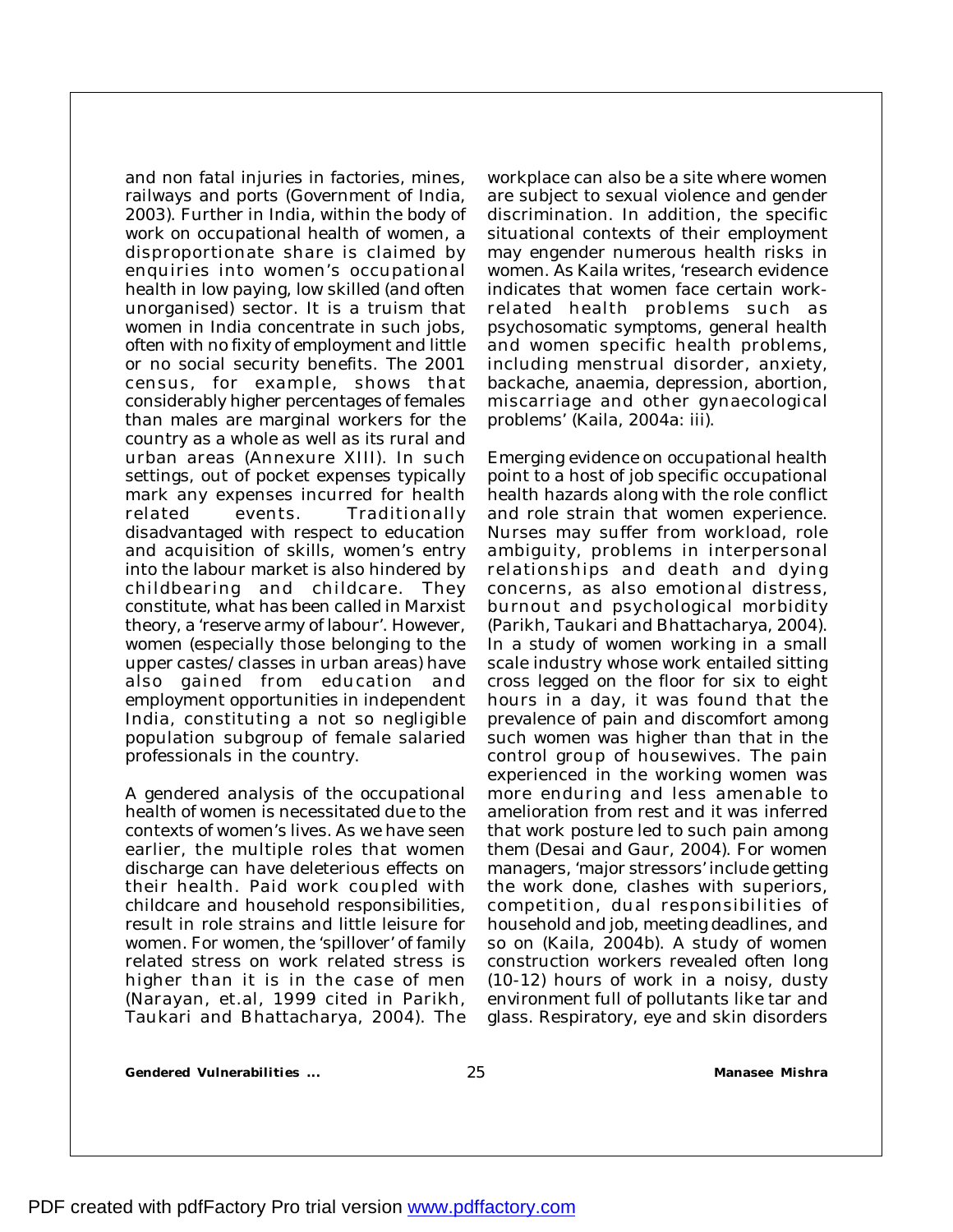as well as noise induced hearing loss were common. More than half the women (56%) reported of injuries that led to work loss. About three-fourthsof the women reported gendered stressors like sex discrimination and balancing work and family demands, apart from 'general' stressors like excessive workload and underutilisation of skills (Lakhani, 2004). Occupations like agricultural labour have been seen to be a 'significant factor' in risk of sexually transmitted infections (STIs) (Prasad, et.al, 2005).

#### **III. ACCESS TO HEALTHCARE**

The concept of access, 'use of healthcare by those who need it' (Makinen et.al (2000) cited in Dilip, 2005), is multilayered in its meaning. In the context of family planning services, access has been synonymously used with accessibility and defined as 'the degree to which family planning services and supplies may be obtained at a level of effort and cost that is both acceptable to and within the means of a large majority of the population' (Bertrand, et.al., 1995:65). As the authors note, it is assumed in this definition that potential clients are interested in obtaining the services. Access has 'five key elements', namely, geographic or physical accessibility; economic accessibility; administrative accessibility; cognitive accessibility, and psychosocial accessibility (ibid). The term, 'access', thus not only connotes physical access (physical proximity, transportational mobility, etc) but also refers to dimensions of social access. In the Indian context, typically caste and class advantages play it out. Access being a function of many determinants, peculiarities in healthcare provisioning in India undoubtedly influence access to healthcare in the country. There is an urban bias in the country's healthcare infrastructure.

Hospitals and clinics are disproportionately concentrated in urban centres to the literal neglect of rural areas. On the face of weakening public healthcare in the country and increasing privatisation, it is usually the urban elite which gets timely and competent care. Apart from such dimensions of access, women's access to healthcare is 'mediated by gendered experiences' (Mishra, 2004). Attitudes towards health and general wellbeing of girls and women, submissive gendered roles that translate into limited control over household resources and restricted involvement in decision making, and housework and care giving roles that consume much of women's time and energies reflect in their inferior health status and access to healthcare.

**The household as a site of discrimination** Women's empowerment is hindered by limited autonomy in many areas that has a strong bearing on development. Their institutionalised incapacity owing to low levels of literacy, limited exposure to mass media and access to money and restricted mobility results in limited areas of competence and control (for instance, cooking). The family is the primary, if not the only locus for them. However, even in the household domain, women's participation is highly gendered. Nationally, about half the women (51.6%) are involved in decision making on their healthcare (IIPS and ORC Macro, 2000). Women's widespread ignorance about matters related to their health poses a serious impediment to their well-being. The NFHS-2, for example, reports that out of the total births where no antenatal care was sought during pregnancy, in 60 percent of the cases women felt it was 'not necessary'(IIPS and ORC Macro,2000). And, at a time when AIDS is believed to have assumed pandemic proportions in the

**Gendered Vulnerabilities ...** 26 **Manasee Mishra**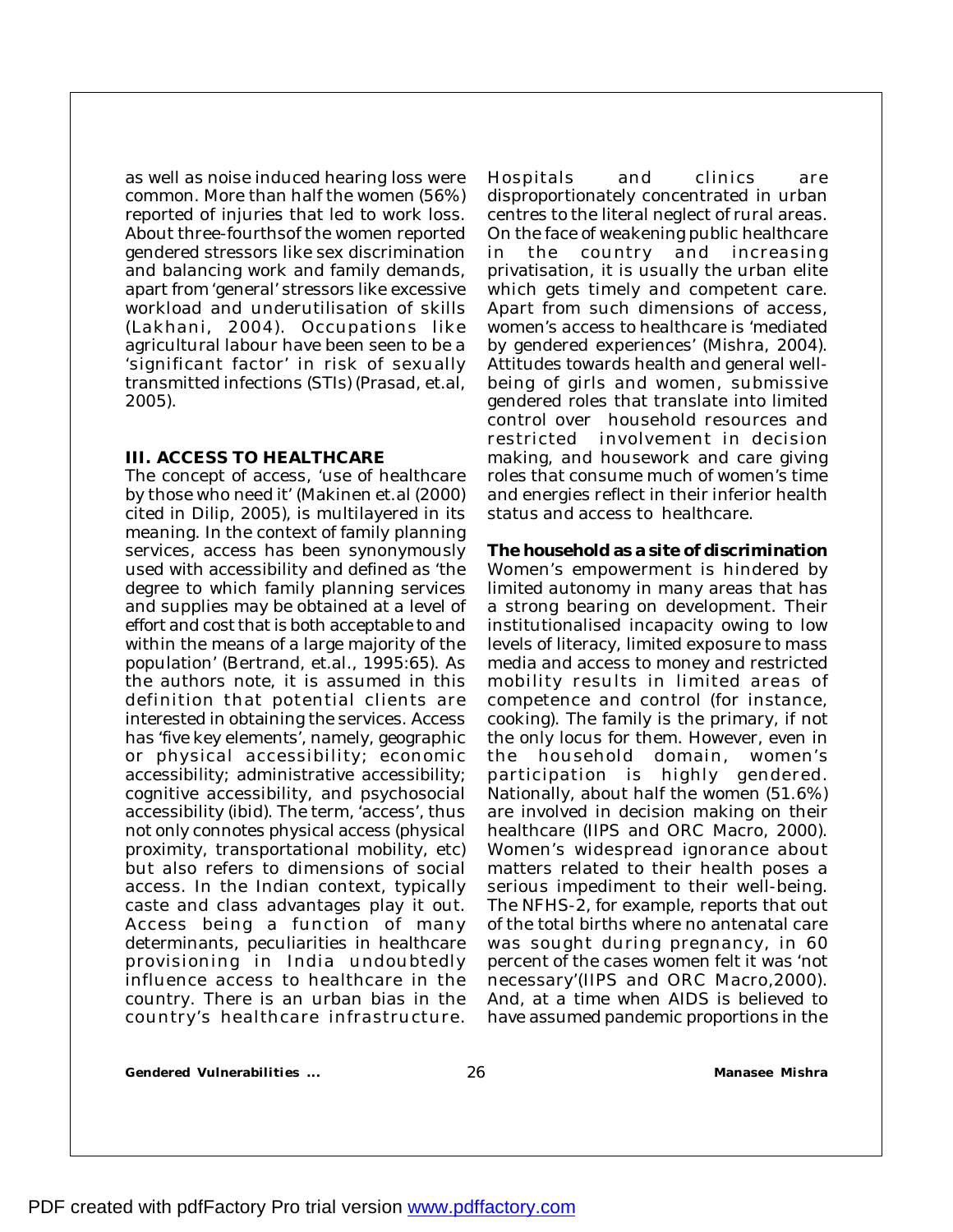country, 60 percent of the ever married women have never heard of the disease (ibid). Women's inferior status thus has deleterious effects on their health and limits their access to healthcare.

That the family provides care for the ill and is a resource in times of crisis is wellrecognised in social literature. However, the receiving of care as well as access to familial resources can be highly gendered, favouring the males. The family has often been described in many feminist writings as the 'the primary site of oppression', an institution where differential access to healthcare is played out. Miller cites numerous ethnographic evidence to show how son preference shapes practices of feeding, medical care and (suggestively) 'love and warmth' in families in north India (Miller,1997).Weaning diarrhoea (a condition triggered by weaning and exacerbated by nutritionally poor food and improper medical attention) is more common among girls than boys. Boys in north India may be favoured when it comes to extra helpings of food and savouries. Notably such differentials are not as pronounced in south India and may favour the females there in certain circumstances (for instance, during menstruation) (Miller, 1997). Almost without any dissenting evidence, medical care is seen to be delayed and less expensive for girls. There may also be greater readiness to seek medical care for boys (ibid; also Khan et.al*.,* 1987).

The household has been seen to be a prominent site for gender based discrimination in matters of healthcare in a number of other studies too. Marriage in India is predominantly patrilocal with the new bride relocating to her marital house after marriage. Early marriage usually follows a truncated education, disadvantaging girls in many ways. In such a setup, the new bride, already ignorant about health processes, may be in a difficult position to seek healthcare. Barua and Kurz report from their study on married adolescent girls in Maharashtra that 'girls had neither decision making power nor influence' in matters relating to seeking healthcare for their problems (Basu and Kurz, 2001). These illnesses that incapacitated girls from discharging their household responsibilities were treated quickly. The culture of silence prevented care seeking in problems related to sexual health. Some reproductive health problems went untreated because they were considered 'normal'. In the Nasik study by Madhiwalla, et.al, 45% of the episodes of ill health in women went untreated (Madhiwalla, Nandraj and Sinha, 2000). In most cases it was financial incapacity that precluded women from seeking treatment. But, quite notably, in almost a quarter of the cases, women thought that the illness did not require medical attention. Treatment was also not sought for reasons like inaccessibility /inadequacy of the health facilities.

In a study carried out in Mumbai and Bangalore on discrimination, stigmatization and denial (DSD) experienced by HIV/AIDS people in a variety of contexts-healthcare, home and the community, workplace, schools, etc., - the authors observe that discrimination is a 'gendered phenomenon' (Bharat, Aggleton and Tyrer, 2001). Such gendered discrimination may be experienced in a number of familial settings and is most prominent in the marital household. Both the son and the daughter-in-law may have been afflicted by  $HIV/AIDS$ , yet it is the woman who was most likely to be subject to discriminatory practices like refusal of shelter, denial of

**Gendered Vulnerabilities ...** 27 **Manasee Mishra**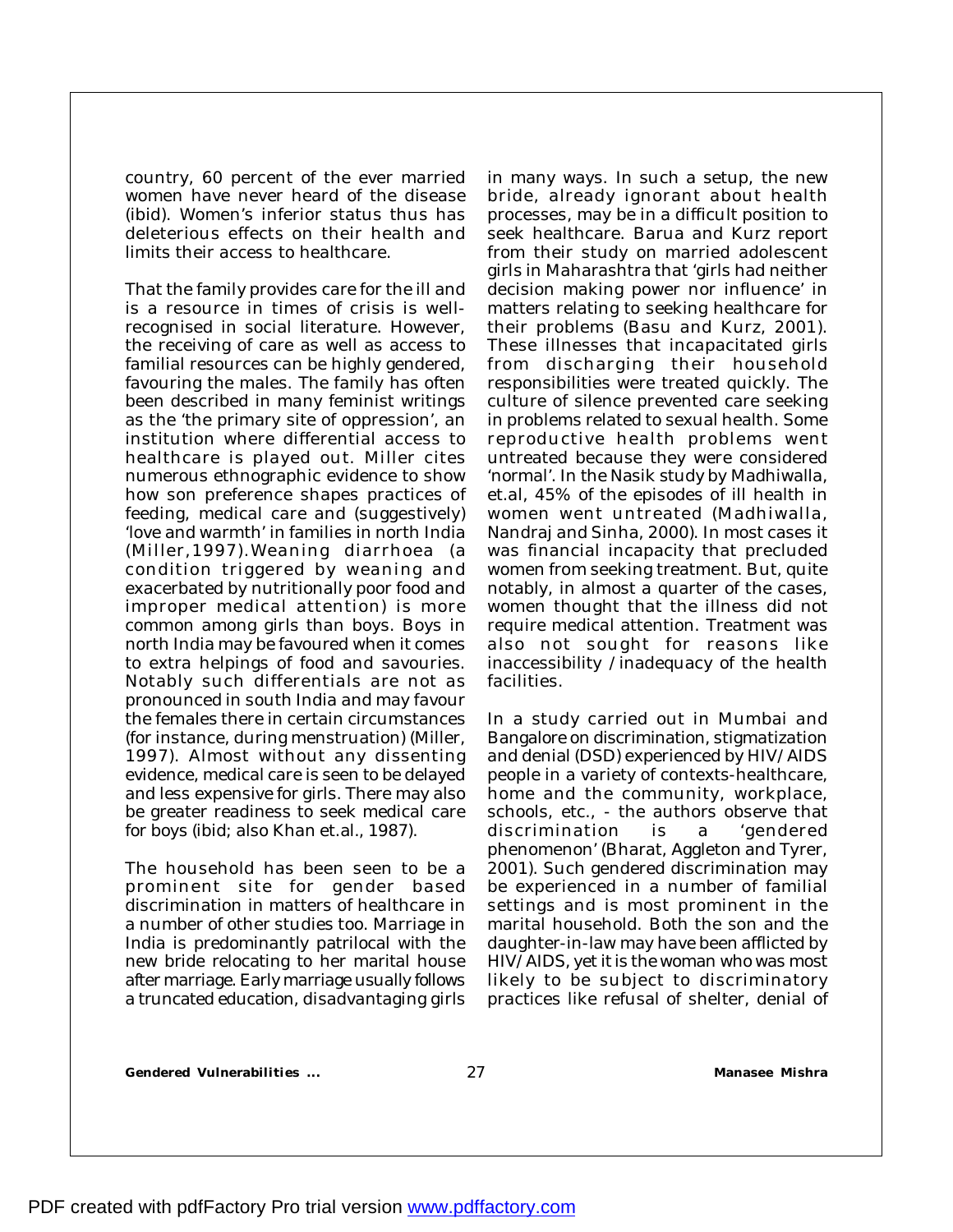household property, denial of access to the children, being blamed for the husband's HIV positive status (that she could not keep him 'under control'; that she was responsible for his state, the latter especially being true if the husband's HIV positive status came to light soon after marriage). The authors note that 'discrimination against daughters-in-law was blatant even when sons received good familial care'. Being denied access to treatment and care and the unwillingness of the family to expend money towards the daughter-in-law's treatment formed a recurrent theme in such discrimination. As Bharat puts it succintly, it is a case of 'shared fate: gendered experiences' (Bharat, 1996).

Old age usually signals a period of dependency for most women (and men). The period is one of loneliness (the husband usually having predeceased the woman) and reduced power within and without the household. In such a setting, the woman may be subject to discrimination/neglect or even abuse. Khan, et.al report from a study in Uttar Pradesh that the special nutritional needs

of the old women in the household were usually ignored, though blatant discrimination with respect to food intake may not take place (Khan, et.al.,1987). Sudden and serious sickness may merit attention from members of the family but recurrent/chronic illness is often neglected, with old people usually being seen as a burden on the family (ibid).

That gender differentials in access to healthcare are pan Indian in nature is discernible from nationally representative surveys like the NFHS and the NSS. Discrimination against girls in the household spills over to public spaces and may militate against programmes aimed at ameliorating the community's health. Gender differentials are present in child immunisation. The NFHS-1 data shows that, with the sole exception of the polio vaccine given at birth, higher proportions of boys are vaccinated than girls (Table 8) and are more likely to be fully vaccinated than girls. The survey also shows that for common childhood ailments like acute respiratory infection, fever and diarrhoea, boys are more likely to be taken to a healthcare provider/facility than girls.

**Gendered Vulnerabilities ...** 28 **Manasee Mishra**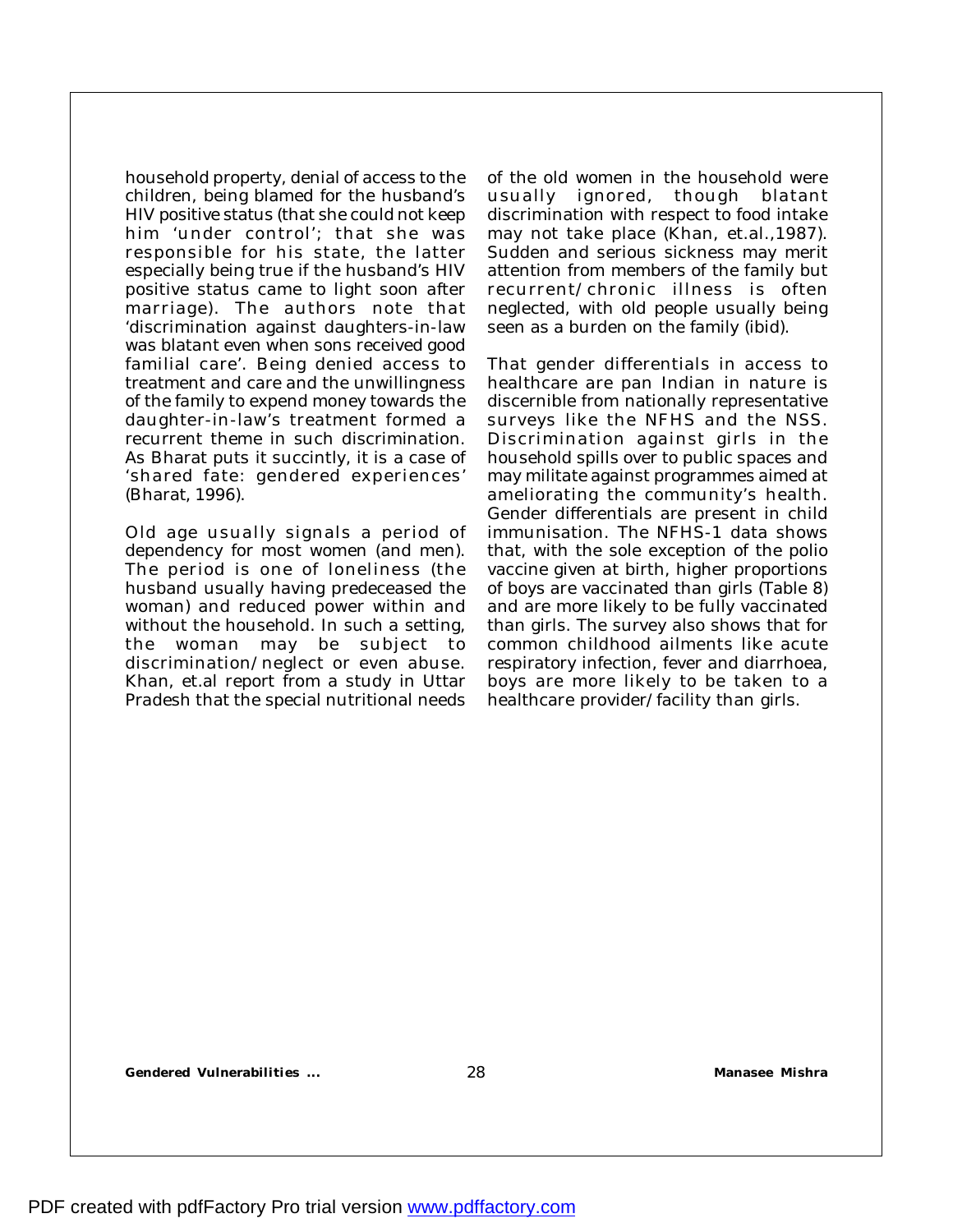| Child Immunisation<br>(% vaccinated) |    |     |      |                  |      |      |                  |      | Treatment of<br>ailments |      |           |      |      |
|--------------------------------------|----|-----|------|------------------|------|------|------------------|------|--------------------------|------|-----------|------|------|
|                                      |    |     |      |                  |      |      |                  |      | (% taken to a            |      |           |      |      |
|                                      |    |     |      |                  |      |      |                  |      | healthcare               |      |           |      |      |
|                                      |    |     |      |                  |      |      |                  |      | facility/                |      |           |      |      |
|                                      |    |     |      |                  |      |      |                  |      |                          |      | provider) |      |      |
|                                      |    |     |      | <b>DPT</b>       |      |      | Polio            |      |                          |      |           |      |      |
|                                      |    |     |      | $\boldsymbol{2}$ | 3    |      | $\boldsymbol{2}$ | 3    |                          |      |           |      |      |
| Male                                 | 64 | 4.6 | 68.2 | 61.3             | 53.5 | 69.1 | 63.4             | 55   | 43.7                     | 36.7 | 70.8      | 70.1 | 63   |
| Female 60.3                          |    | 4.6 | 64.4 | 57.1             | 49.8 | 64.8 | 58.9             | 51.7 | 40.6                     | 34.1 | 60.8      | 63.1 | 59.2 |

### **Table 8: Sex differentials in Child Immunisation and Treatment of Childhood Ailments**

*Source:*NFHS-1.

*Note*:  $\pm$  Refers to children who are fully vaccinated i.e. those who have received BCG, measles, three doses each of DPT and Polio vaccine (excepting Polio 0).

In both the 42nd (1986-87) and 52nd (1995- 96) rounds of the NSS, the percentage of ailing males treated was higher than that of ailing females in both rural and urban areas (Table 9). The differences in percentage of males and females treated is narrow (the differences being one to three percentage points) in both the rounds and hence it is argued in the survey report that 'the reported rates of treatment of the sick do not indicate any perceptible gender bias in either of the surveys' ( NSSO,1998b: 20). However, given the admission of proxy reporting in various rounds of the survey and the limitations of NSS survey data that are considered 'incomplete' with respect to economic class and gender (Sen, et.al, 2002), the actual differentials in treatment between the sexes may be higher than what

is indicated by the rounds of the NSS.

As an event in healthcare, hospitalisation usually marks an extreme step requiring closer monitoring of and attendance to the patient's health through inpatient admission. Quite naturally, it is an event that entails considerable expenditure of money and time on the part of the patients and their relatives. For the working class, hospitalisation would mean foregoing work days. Thus, in many ways hospitalisation marks a distinct event in the health seeking behaviour of people and its reporting is believed to be free from errors. For the country as a whole, gender differentials are not evident in hospitalisation rates for males and females in either rural or urban areas (Table 9).

**Gendered Vulnerabilities ...** 29 **Manasee Mishra**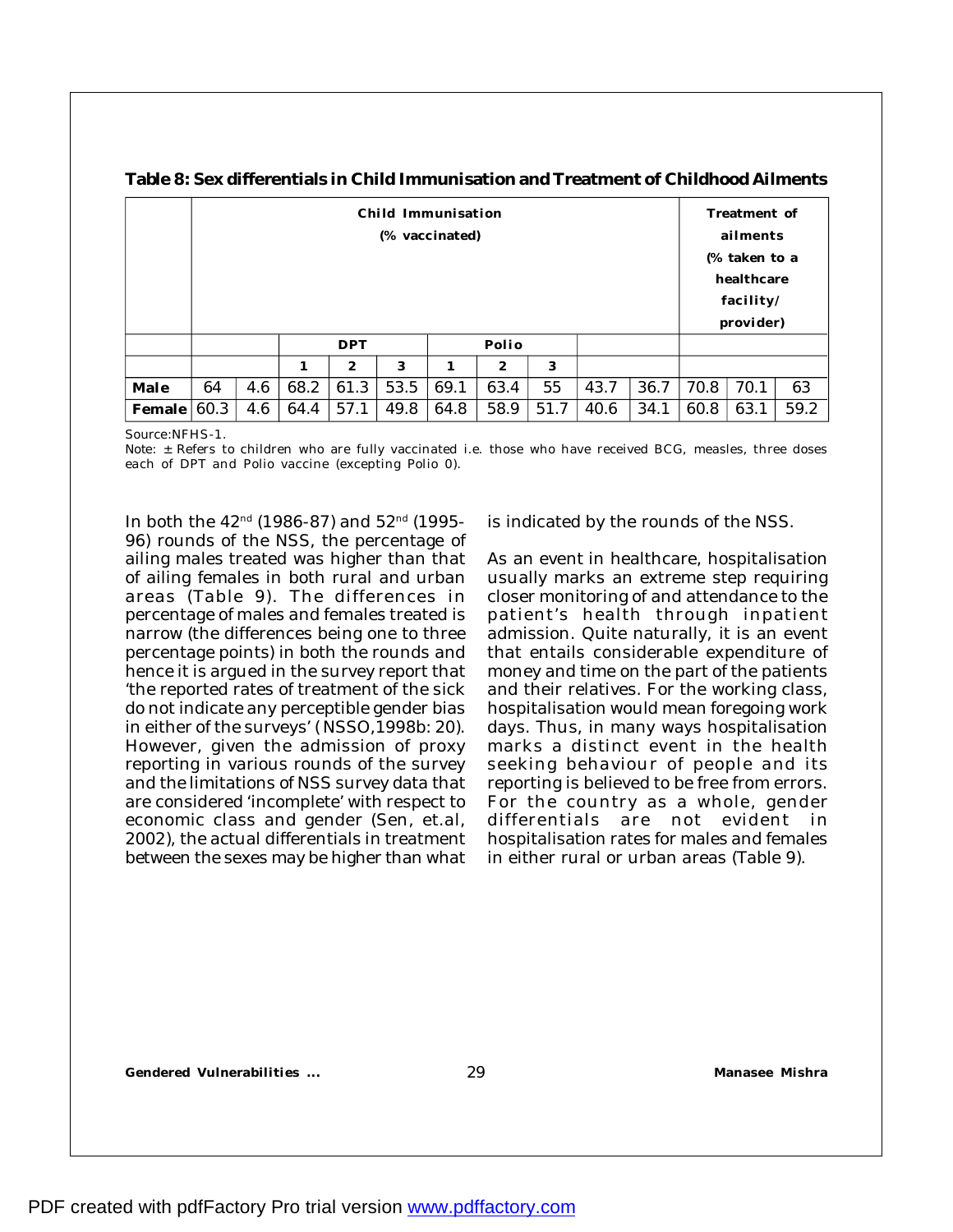|        |                | % of ailing persons treated | Number (per 1000) of persons        |                |  |  |  |  |
|--------|----------------|-----------------------------|-------------------------------------|----------------|--|--|--|--|
|        |                | during 15 days              | hospitalised in 1995-96 and 1986-87 |                |  |  |  |  |
|        | 1995-96        | 1986-87                     | 1995-96                             | 1986-87        |  |  |  |  |
|        | $(52nd$ round) | $(42nd$ round)              | $(52nd$ round)                      | $(42nd$ round) |  |  |  |  |
| Rural  |                |                             |                                     |                |  |  |  |  |
| Male   | 84             | 83                          | 14                                  | $\ast$         |  |  |  |  |
| Female | 82             | 80                          | 13                                  | *              |  |  |  |  |
| Person | 83             | 82                          | 13                                  | 28             |  |  |  |  |
|        |                | Urban                       |                                     |                |  |  |  |  |
| Male   | 91             | 90                          | 20                                  | $\ast$         |  |  |  |  |
| Female | 90             | 88                          | 20                                  | $\ast$         |  |  |  |  |
| Person | 91             | 89                          |                                     | 17             |  |  |  |  |

### **Table 9: Treatment of Ailments and Hospitalisation, NSS (42nd and 52nd rounds)**

*Source*: NSSO Report no 441.

Note: \* estimates not available

However, if hospitalisation data is disaggregated to fractile groups according to monthly per capita consumption expenditure (MPCE)-a proxy for the level of living of the household- valuable insights into access issues within and outside the household can be gleaned (Table10). Gender differentials are present, though not very discernible, in the lower fractile groups but become prominent in the two higher fractile groups. Further, in both rural and urban areas, rates of hospitalisation increase progressively with the increase in MPCE. It may be argued here that hospitalisation being a costly event both in terms of time and money, poor people may avoid/delay hospitalisation and do so for both the sexes. That the lowest fractile group usually reports a slightly higher hospitalisation rate for females may be suggestive of the fact that it must be in cases of extreme and incapacitating ill health that women of this fractile group get hospitalised. The gap in hospitalisation rates between the two sexes increases

(almost progressively) with the increase in MPCE indicating that factors other than the purchasing power of the household influence women's hospitalisation rates in the higher fractile groups. Further, the disparity in healthcare provisioning in the rural and urban areas of the country is amply demonstrated by the lower hospitalisation rates in rural areas compared to the urban areas across *all* the fractile groups, even though rural India has poor health indices on many counts (including infant mortality rate often considered to be a robust indicator of a community's health). Considering that morbidity rates were lower and hospitalisation rates higher during the mid 1980s in the rural areas of the country (as reported by the NSS 42nd round), the decline in hospitalisation rates in the mid 1990s indicates not only deteriorating conditions in rural healthcare but also increasing inability of people to afford healthcare.

**Gendered Vulnerabilities ...** 30 **Manasee Mishra**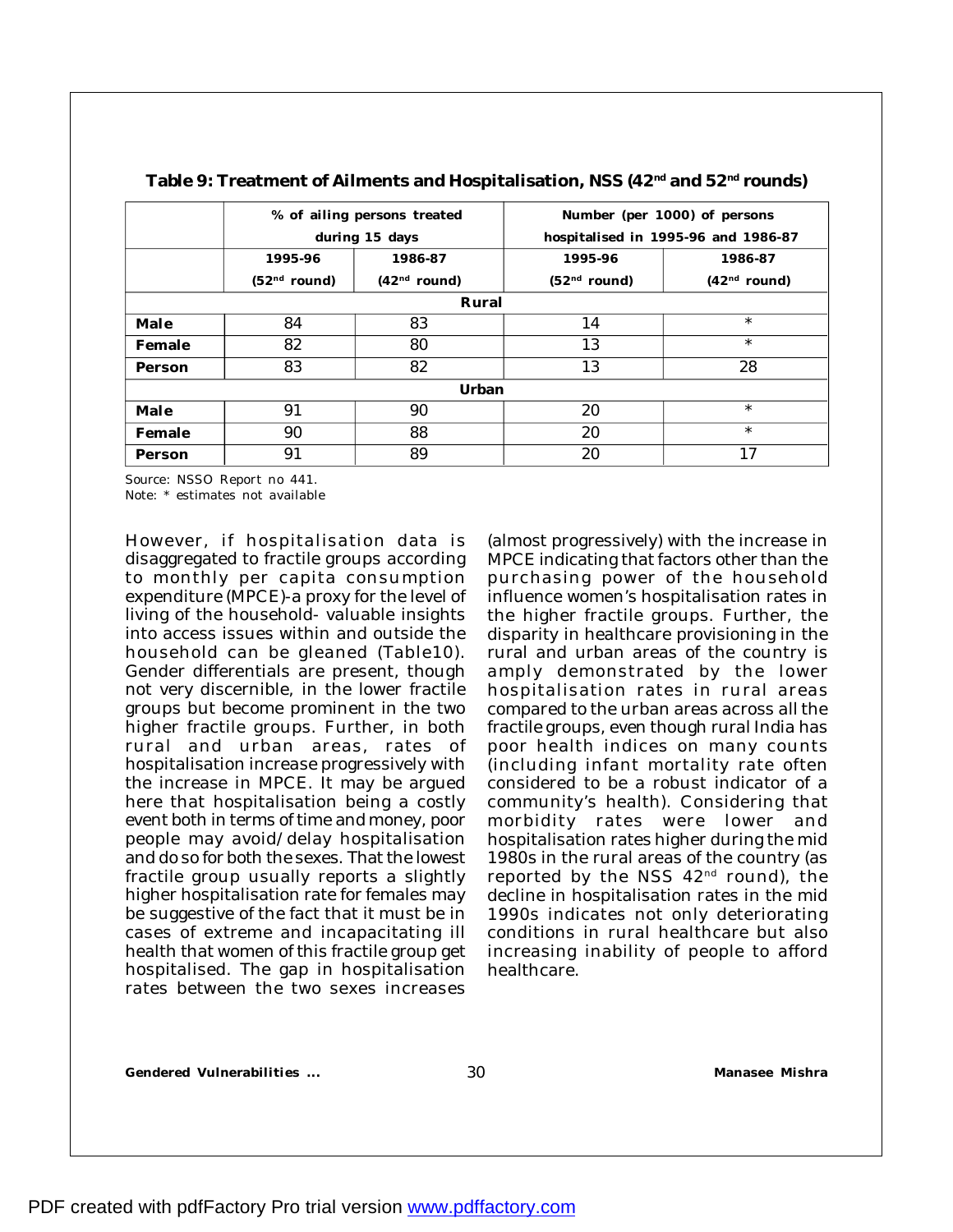|        | <b>MPCE</b> fractile group |          |           |              |       |       |            |    |  |
|--------|----------------------------|----------|-----------|--------------|-------|-------|------------|----|--|
|        | $0 - 10$                   | $20-Oct$ | $20 - 40$ | $40 - 60$    | 60-80 | 80-90 | $90 - 100$ |    |  |
|        | Rural                      |          |           |              |       |       |            |    |  |
| Male   | 3                          | 6        | 8         | 10           | 16    | 22    | 39         | 14 |  |
| Female | 4                          | 5        | 8         | 9            | 15    | 21    | 34         | 13 |  |
| Person | 4                          | 6        | 8         | 10           | 15    | 21    | 37         | 13 |  |
|        |                            |          |           | <b>Urban</b> |       |       |            |    |  |
| Male   | 12                         | 13       | 17        | 19           | 20    | 26    | 39         | 20 |  |
| Female | 13                         | 13       | 15        | 20           | 22    | 28    | 36         | 20 |  |
| Person | 12                         | 13       | 16        | 19           | 21    | 27    | 38         | 20 |  |

## **Table 10: Proportion of persons hospitalised (number per 1000) in the last one year by MPCE fractile group, NSS 52nd round**

*Source*: NSSO Report no 441,1998.

The unwillingness of families to expend towards healthcare of female members has been reported in a number of micro studies. The NSS data confirm the same for the country as a whole. For non-hospitalised as well as hospitalised treatment, the total expenditure incurred for males is considerably higher than that for females in both rural and urban India (Table 11). Though, as has been seen earlier, treatment for ailments and hospitalisation

for females do not show very distinct differences (patterns can be read into them nevertheless), cost differentials between the sexes in accessing treatment show that services that are accessed for females are usually the ones that are convenient and cheap than those accessed for the males in a household. Typically such facilities are those that are cheaper and/or closer to the place of residence.

**Table 11: Average Total Expenditure (in Rs.) incurred per ailment for Non-hospitalised and Hospitalised Treatment, NSS 52nd round**

|        |       | Non-hospitalised Treatment | <b>Hospitalised Treatment</b> |       |  |
|--------|-------|----------------------------|-------------------------------|-------|--|
|        | Rural | Urban                      | Rural                         | Urban |  |
| Male   | 151   | 187                        | 3,778                         | 4,185 |  |
| Female | 137   | 164                        | 2,510                         | 3,625 |  |
| Person | 144   | 175                        | 3,202                         | 3.921 |  |

*Source*: NSSO Report no 441,1998.

**Gendered Vulnerabilities ...** 31 **Manasee Mishra**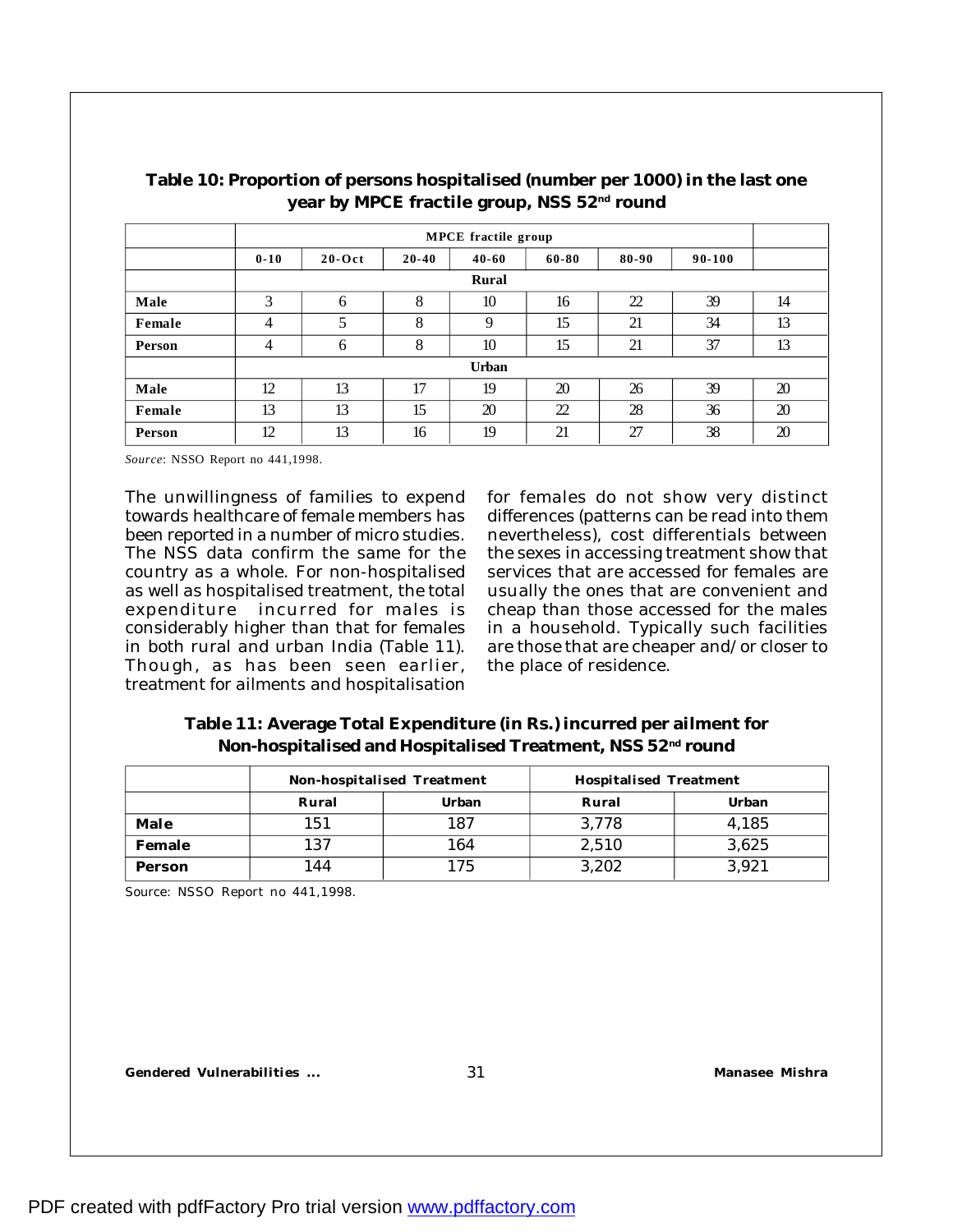### **Formal healthcare**

The formal healthcare setup in India is huge and diverse. Sectoral plurality and functional diversities mark the provisioning of healthcare in the country. The privileging of the biomedical model in medical colleges across the country reflects in various ways, ranging from textbooks that are often gender blind/ insensitive to providers' attitudes that may display lack of understanding of socioeconomic causes underlying ill health. The public sector has a considerable and diverse physical presence, largely owing to the gains made prior to the 1990s. The public healthcare infrastructure ranges from a subcentre in a village to multispecialty, multibedded hospitals in urban areas. Primary Health Centres, Rural Hospitals, Civil Hospitals as well as a host of facilities like municipal hospitals and clinics are some of the other public healthcare facilities. The state may also run health facilities dedicated to specific diseases (for example, leprosy clinics) or specific population sub groups (for instance, Central Government Health Scheme). The structure of the public health sector is thus fairly well defined. In the 1990s, there has been uneven growth in the number of Community Health Centres (CHCs), Primary Health Centres (PHCs) and Subcentres (SCs) in the different states and union territories of India. While some states have witnessed considerable increase in such facilities, the progress has been very slow or stagnant in others (Annexure XIV). For the country as a whole, tribal areas are deficient in the three types of public facilities set up for providing primary healthcare, the deficiency being severe for Community Health Centres. Barring a few states and union territories, the others have deficiencies in the three types of public facilities (Annexure XV).

The private health sector in the country is large and amorphous, and chiefly engaged in curative care. The not-for-profit sector (including services by non governmental organisations) is also present in many urban and rural areas of the country. There is remarkable diversity in the private sector in terms of the systems of medicine practised, the type of ownership (ranging from sole proprietorship to partnerships and corporate entities), and the services provided. The private sector has a presence in most medium to big villages as well as in towns and cities. However, facilities with technologically advanced equipment and offering varied specialisations are almost always in the big urban areas. In terms of sheer numbers as well, the private sector is disproportionately concentrated in the urban areas. For example, in 2004, Jalna district of Maharashtra had nine private facilities for every public facility for the district as a whole. The ratio is higher in talukas having greater urban populations. Jalna taluka, where the administrative headquarters is located, had twelve private facilities to every public facility (Mishra and Raymus, 2004).

Large scale national surveys like the NSS and the NFHS, as well as numerous smaller studies report that the private sector is the dominant sector in healthcare. The 52nd round of the NSSO (carried out in the mid 1990s) estimates that the private sector accounts for nearly 80% of nonhospitalised treatments in both rural and urban areas, up by 7-8 percentage points from the estimates of the 42nd NSSO round in the mid 1980s (NSSO, 1998b). For hospitalised treatment, the public sector has lost out to the private sector in the 1990s, in contrast to the 1980s when the public sector accounted for the majority of the hospitalised treatments in both rural

**Gendered Vulnerabilities ...** 32 **Manasee Mishra**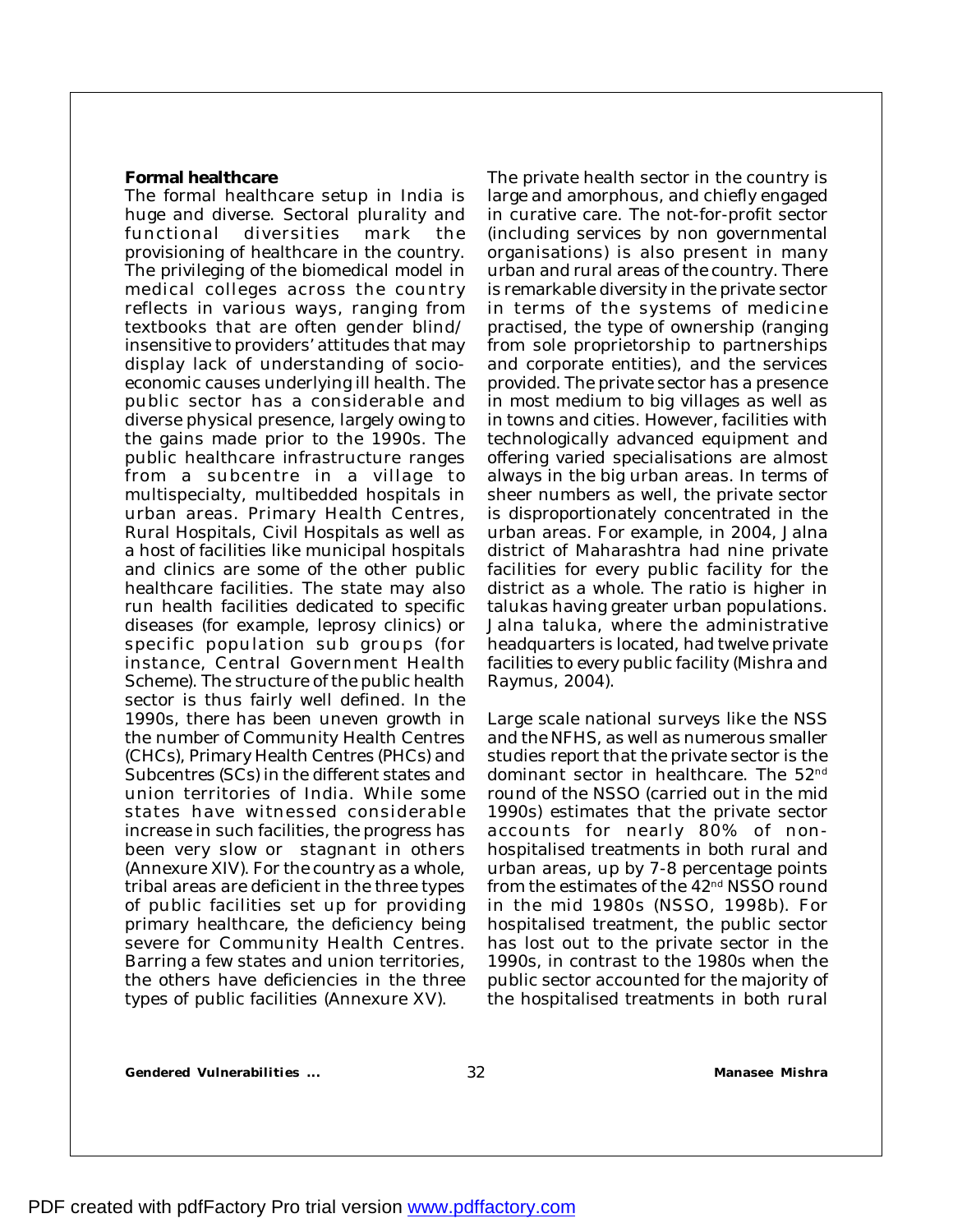and urban areas of the country (ibid). Client satisfaction is higher in the private sector along indices like behaviour of the staff, privacy accorded, amount of time spent, etc (IIPS and ORC Macro, 2000). Despite its ubiquity and appeal, the private healthcare sector in India is poorly regulated and operates with little accountability with respect to its actions (Nandraj,1994).Allegations of irrational practices and even malpractices are not uncommon against the private sector in India. A large number of studies (micro as well as large scale macro studies) have pointed out the high cost of treatment in the private health sector of the country, the costs being many a time more than double of that incurred in the public sector.

The Integrated Child Development Services (ICDS) is a centrally sponsored programme of the Government of India, operational since 1975. The programme, the largest of its kind in the world, provides a host of services*,*aimed at ameliorating the nutritional and health status of children and women. The programme operates on the premise that children below six years and pregnant and nursing women of the 'poorest of the poor families and living in disadvantaged areas including backward rural areas, tribal areas, and urban slums' constitute the 'most vulnerable groups'. Currently the scheme is operational in 4200 projects in the country with the number of stated beneficiaries being 2.77 crores. The scheme has 'universal/near universal coverage' in the states and union territories of Arunachal Pradesh, Goa, Haryana, Himachal Pradesh, Karnataka, Manipur, Meghalaya, Mizoram, Sikkim, Tamil Nadu, Tripura, Andaman and Nicobar islands, Chandigarh, Delhi, Dadra and Nagar Haveli, Daman and Diu, Lakshadweep and Pondicherry. In some of the blocks in the country, the scheme also

operates nutritional and educational programmes for adolescent girls.

Given its reach and the machinery, the ICDS has tremendous potential in realising its goals. However, it has often been criticised for being a tremendous drain on state resources with little benefits accruing thereof, widespread malnutrition related deaths of children in tribal areas being a case in point. The programme suffers from severe limitations. It rarely nets in all eligible children and women as beneficiaries. In the state of Maharashtra, for example not more than three quarters of eligible children and women are enrolled in the programme (the figures being lower for women). A little more than half the eligible women benefit from supplementary nutrition. In the case of children, the proportion stands a bit higher being a little above 60 percent (Duggal, 2002). Further, inspite of delivering services to pregnant and nursing women and to some extent, adolescent girls, the programme is child centric in design, its stated objectives focussing on child health and well-being. The inclusion of pregnant and nursing women as beneficiaries is owing to their maternal status. The focus on child health is deserving and merits the attention. However, it dilutes the other components of the programme. Among ICDS functionaries, pregnant and nursing women are seen as incidental to the programme. In one study, such women were never seen during random visits to *anganwadis* and programme functionaries admitted that the supplementary nutrition meant for women is often collected and supposedly consumed by the women at home (Mishra, Duggal and Raymus,2004).

**Disability and access to healthcare** Many disabilities are preventable and by one account, over 70 percent of the

**Gendered Vulnerabilities ...** 33 **Manasee Mishra**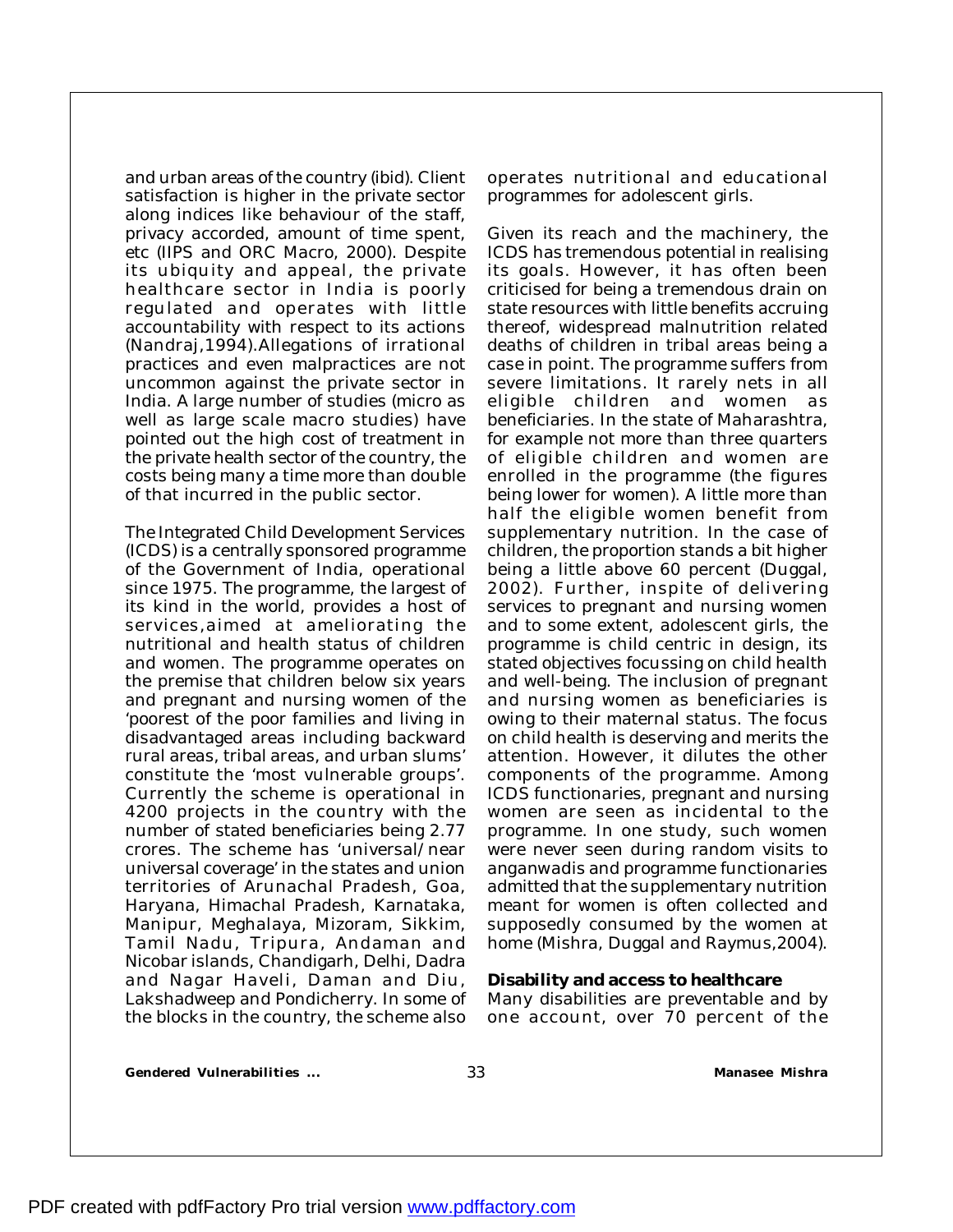disabilities can be prevented (Mullick Alkazi, 1992). Disabilities owing to motor accidents, polio induced handicaps, minor speech and hearing problems, are avoidable and could be effectively circumvented where timely and competent care is readily available. In a more equitable society, where access to healthcare is not as skewed as it is in India, the burden of disabilities would not be as much.

Addressing the various needs of the disabled requires a multipronged strategy. As Mullick Alkazi points out, rehabilitation of the disabled includes physical management of disabilities (that includes the training of the disabled in the use of appropriate aids and appliances), 'early and adequate education' and vocational rehabilitation. It is estimated that only 0.2 percent of the disabled in India have access to rehabilitative services (ibid), there being many reasons for it. Typically class, geographical location and gender factors intersect resulting in poor rehabilitative services for the disabled. Physiotherapy centres are few and limited to big hospitals, usually in the private sector. There are very few training institutes for physiotherapy in the country. The reliance on expensive equipment and shortage of trained human power along with deficiencies in the courses (like the 'misplaced emphasis on electrophysiology') have resulted in gross shortcomings. Further, aids and appliances ( for instance, hearing aids) are usually western in their design, which make them inappropriate in the Indian context resulting in a 'very high rate of rejection' by the disabled person (ibid). One may add that in a context where disability has attracted such little and lopsided attention, addressing gendered needs within disability takes a backseat. Across

the world, disabled girls and women are disadvantaged in many ways that limit their participation in development. Denial (or limited) access to education, vocational training, employment, and rehabilitative services as well as limited mobility both on account of their disability as well as restrictive practices make disabled women lead secluded and isolated lives (Mobility International USA, 2003). It has also been observed that access to reproductive health services are denied to disabled women by a host of factors working in tandem, namely, 'cultural attitudes, physical barriers, financial constraints and unenlightened medical personnel and healthcare providers'(ibid).

Another indicator of the lopsided pattern in addressing disability based needs of the country can be gauged from the geographical distribution of medical specialists in the country. Personnel trained in the specialities of eye, ENT (ear, nose and throat), orthopaedics and psychiatry as also those trained in different therapies would be indispensable in addressing the needs of the different types of the disabled. However, such specialised doctors are minimally present in the public healthcare system of the country. Four types of specialists (gynaecologists, paediatricians, physicians and anaesthetists) are recruited to service the network of rural/cottage hospitals that form the backbone of the public healthcare network in the country, virtually leaving the vast ranks of the disabled in rural India to seek services from the private sector. On its part, the facilities in the private sector offering services to such a 'niche clientele' as the disabled (to borrow a not so inappropriate term from Management Theory) are few and present in big urban areas.

**Gendered Vulnerabilities ...** 34 **Manasee Mishra**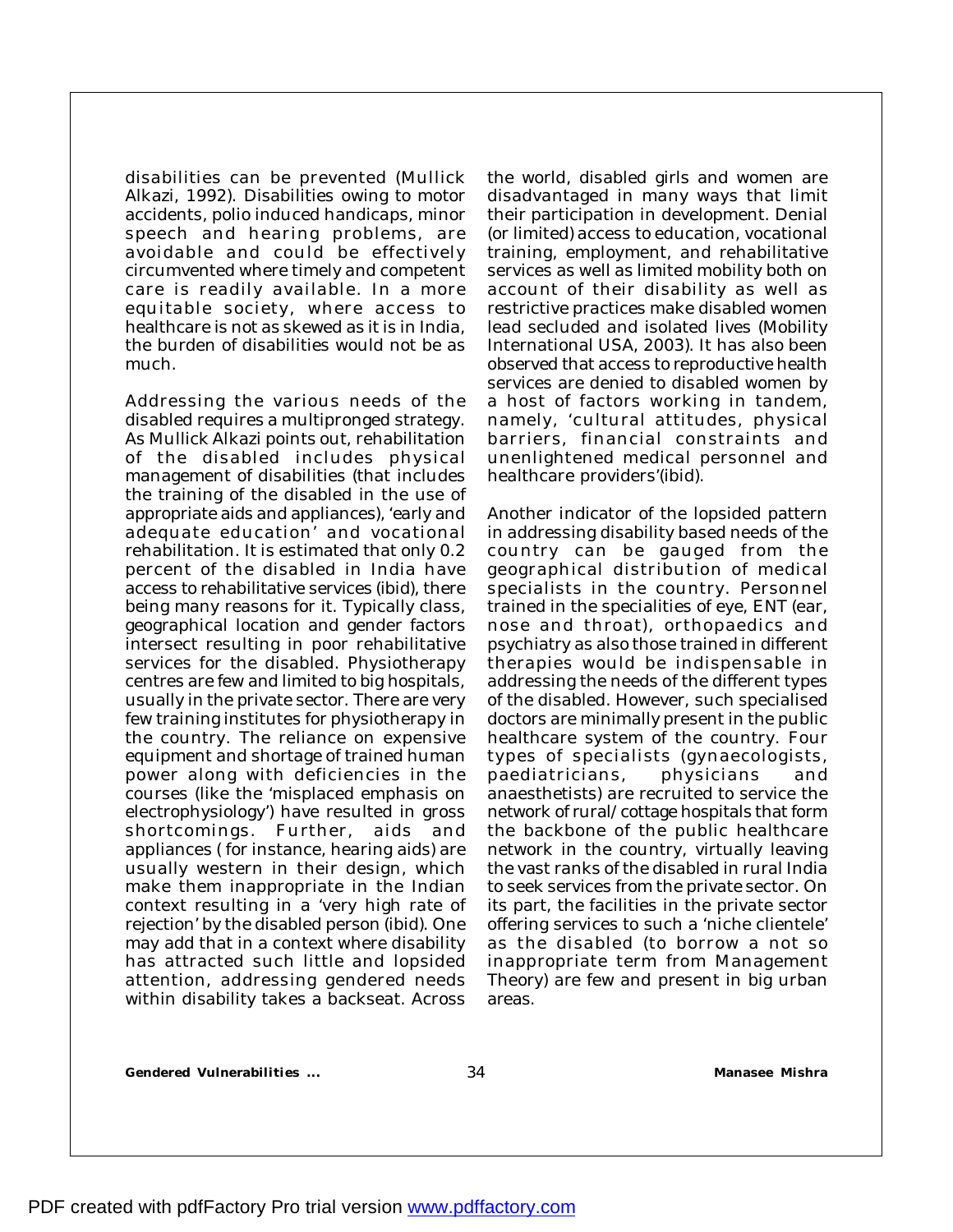**Women and access to mental healthcare** The development of mental healthcare in the country has a chequered history. The pre-independence era was characterised by the establishment of mental hospitals, facilities like the hospitals at Ranchi, Thana, Yerwada, etc, being embedded in the collective imagination of the people of the country. Mental health has attracted varying degrees of attention in the various health committees constituted by the Government of India. The first steps towards making mental healthcare more accessible to the communities came in the form of establishment of General Hospital Psychiatric Units (GHPUs). District Psychiatric Units (DPU) have also been set up, though barring some southern states, the DPUs are very rare in the rest of the country. The Alma Ata Declaration of 1978 recommended mental healthcare as an essential part of primary healthcare. However, mental healthcare continues to be not only an underserved area in healthcare in the country, both in terms of emphasis and human power, but also the orientation of the discipline betrays bias towards psychiatry. The mental health curriculum in undergraduate medical courses is deficient in terms of the hours of training and is biased towards the biomedical perspective to the virtual absence of socio-psychological orientation to mental health.

Bhargavi Davar observes that the mental health sciences, at least traditionally, have been individual in their orientation (Davar,1999). One should take cognizance of women's 'lived experiences' while addressing their mental health problems. Marriage, multiple work burdens, violence, membership in marginalised groups, are stressors that women are (more) subject to, that lead to somatisation and depression. Their experiences, more symptomatic of the fuzzy, less accepted concept of 'distress' than 'illness' and reflective of the sociopolitical context of their lives- is more suited to psycho-social research than to the medical discipline of psychiatry. But the mental health sciences (and the hierarchy operative therein with psychiatry being privileged) have been virtually blind to women's mental health vis-a vis the sociopolitical context of their lives. As the author puts it, there is a 'perceptual blackout' in the mental health sciences about the woman question.

Access to mental healthcare is gendered in various other ways. Male patients outnumbered females in both the hospitals from where data was collected for the study by Vindhya, Kiranmayi and Vijayalakshmi (*op.cit*, 2001). (Davar's review also indicates such gender differentials in the utilisation of facilities.) More than 50 percent of the patients in both the facilities were male, the gender gap being wider for the public hospital. (Out of a total bed strength of 300 in the public hospital, 225 were for men and the remaining 75 for women). Further, as the authors point out, the mental health services in the country, with their emphasis on electrotherapy and chemotherapy, are geared to handle severe mental disorders (conditions that usually affect men). The common mental disorders that usually afflict women require different lines of treatment like counselling and support structures. The present mental healthcare system in the country, with its emphasis on psychiatric services, thus is inappropriate to meet the needs of women's mental health problems. As has been observed earlier, not only is there a deficit in mental health personnel in the country, but also there is marginalisation of clinical psychologists, psychiatric social workers and psychiatric nurses in the dominant discourse on mental healthcare. The

**Gendered Vulnerabilities ...** 35 **Manasee Mishra**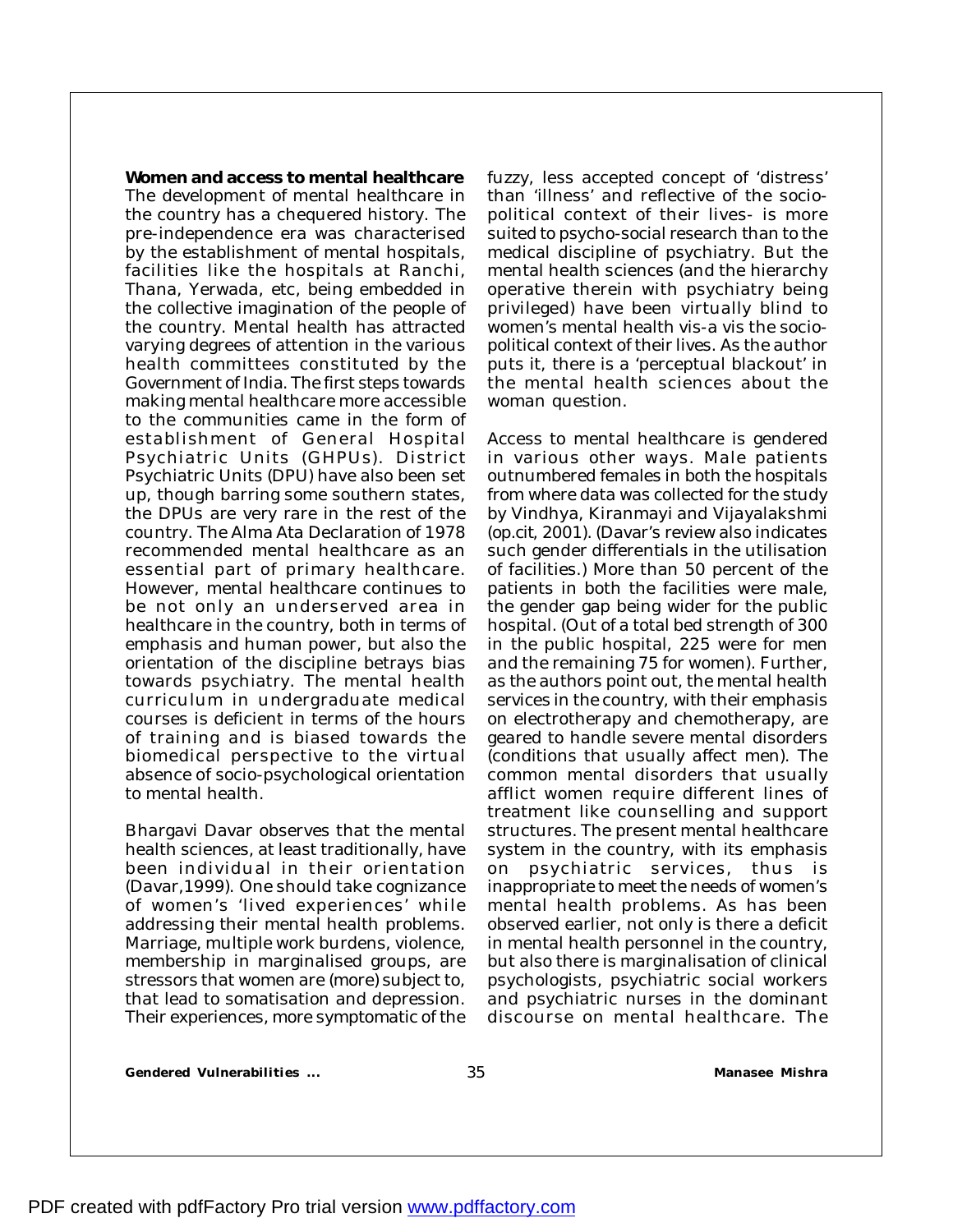services of the latter are critical to the successful integration of mental healthcare into primary care as also to make it responsive to the needs of women. Further, the National Mental Health Programme (NMHP) of 1982 betrays and perpetuates the psychiatric bias in mental healthcare. The programme singles out the severe disorders of epilepsy, mental retardation and the psychoses for intervention and is heavily informed by the biomedical model. It has been commented that, '(the NMHP) does not have a women's mental health agenda' (Vindhya, Kiranmayi and Vijayalakshmi, 2001). The programme is gender blind as well, planning only for 'illness' and not for 'distress' as Davar comments. She also observes in this context that the promotion of the 'community' paradigm in the national mental health policy is premature since there is as yet little acceptance or understanding of mental illnesses, with care being highly gendered even within the familial and community setting (Davar,1999). The community is also not being equipped, financially or otherwise, to address such issues (ibid).

### **Occupational health**

Women's access to occupational health services is limited for various reasons. Access to occupational health services is limited for workers around the world. It is estimated that only 5-6 percent of the workers in the developing countries and 20-50 percnet in the industrialised world have access to adequate occupational health services (WHO,2002 cited in Kaila,2004a). Gendered vulnerabilities may further exacerbate the situation. For one, a substantial proportion of women in India work in the unorganised sector, where social security benefits are rare and routine job entitlements virtually nonexistent. Occupational health programmes ofthe WHO addressing women workers in the informal sector are yet to be in place in the developing countries (ibid). Perchance in the context of a labour surplus economy like India's, occupational health is one of the expendable luxuries for employers. In fact, in a recent study, discrimination in financial and career matters were associated with recurrent physical and psychological symptoms of the workers (Lakhani, 2004). As the author also notes, women may receive less on job safety monitoring than men, making them less trained to carry out their tasks. This leads to a 'potentially dangerous cycle in which tradeswomen are asked to do jobs for which they are not properly trained, then are injured when they do them or are seen as incompetent when they are unable to do them' (ibid:191). Further, across the world, there is little recognition of health risks in the occupational setting and the manifold consequences they can engender. It has been observed, for instance, that excepting a small minority of cases, very rarely do doctors enquire about work or work patterns of women coming with gynaecological or other complaints. Being multifactorial and having bearing on the worker's working capacity, occupational diseases are but a subset of occupational health. They are, as we have seen, determined by 'a complex set of social, cultural, economic, physical, and biological factors', necessitating preventive and promotive strategies to forestall disease and ensure health. It has therefore been articulated that occupational health be integrated in the primary health care system (Jeyaratnam,1992).

### **Reproductive health services**

Decades of policy engagements with population control has spawned a genre of writings on the subject. Literature has

**Gendered Vulnerabilities ...** 36 **Manasee Mishra**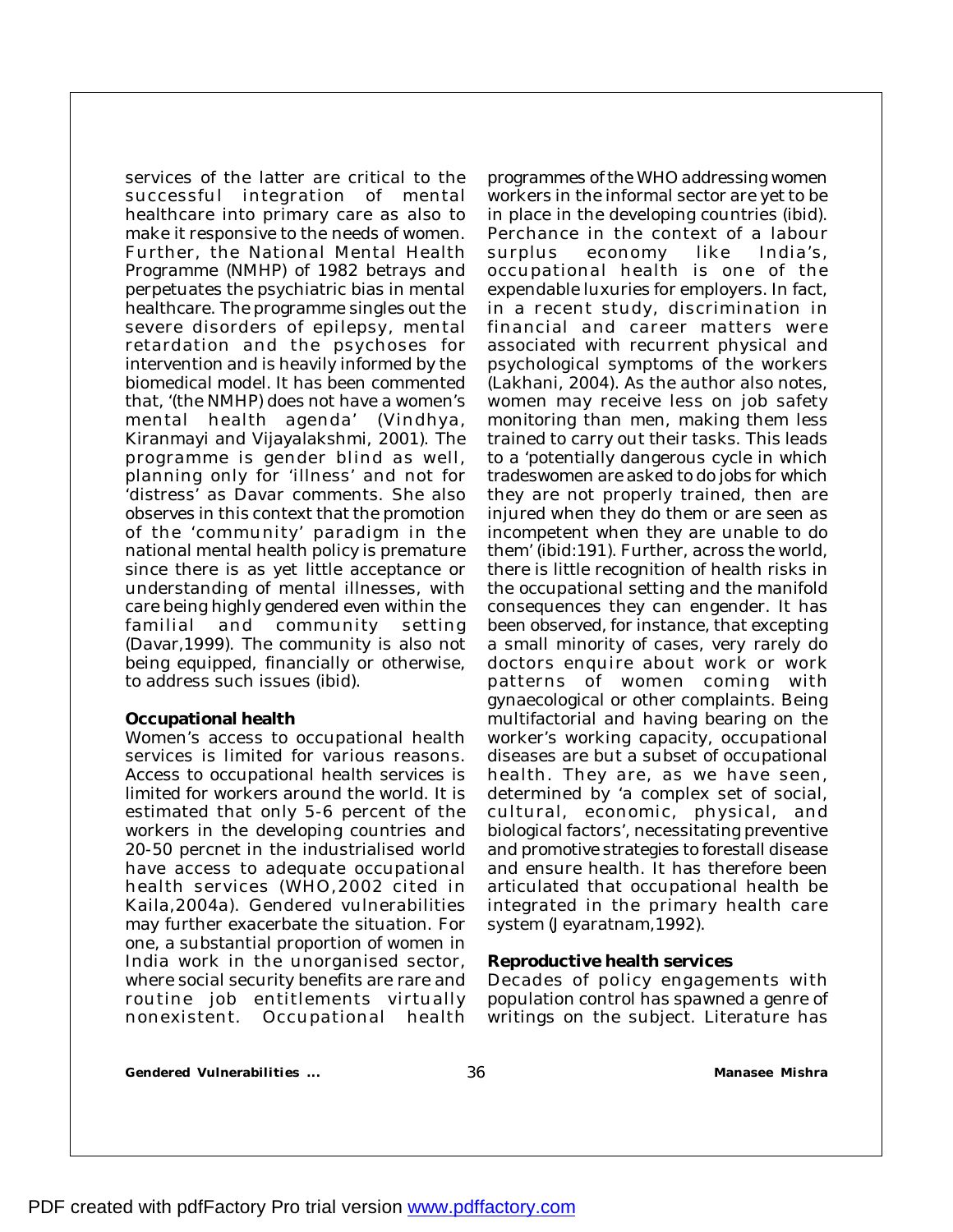however been restricted to topics like contraceptive acceptance among women. Such writings on areas like programme impact and access that mainly flowed under the broad rubric of operations research were indispensable to the goals and objectives of the female specific Family Planning Programme in India. In the past decade or thereabouts, there has been a marked shift in the studies on reproductive health services in the country. Areas of enquiry broadly coincide with the (emerging evidence on) different reproductive health problems of women. In the wake of the adoption of the Reproductive and Child Health Programme by the Indian state, a series of studies (namely the RCH Facility Studies) have been undertaken to gauge the preparedness of the public sector in responding to the demands of the programme.

Knowledge and use of **contraception** in India have been, understandably, abiding themes for academicians and policy planners in the country. Over the span of fifty odd years, there has been increase in the levels of knowledge of contraceptive methods. The NFHS-2 reports that 99.0 percent of the currently married women in the country are aware of any contraceptive method (Annexure XVI). Even rural India reports very high levels of knowledge of any contraceptive method. The knowledge levels are higher for the programme driven modern methods of contraception in

comparison to those for the traditional methods. The public sector is the dominant provider of contraceptive related services in the country as a whole, though its share has come down from 79 percent in NFHS-1 to 76 percent in NFHS-2 (IIPS and ORC Macro, 2000). However, inspite of nearly universal knowledge levels of any method of contraception, there is still a considerable unmet need for the same. It is estimated that if all women desirous of spacing or limiting their families were to use contraception, then the contraceptive prevalence rate would increase from the current levels of 48% to 64% (IIPS and ORC Macro, 2000). Interestingly, higher unmet needs of family planning are *generally* seen among groups that have higher fertility levels (e.g. rural India; women belonging to lower SLI; Muslims - groups often assailed by vested interests to be impediments in the realisation of the country's population goal) (Table 12) thus indicating programmatic shortcomings. In fact, NFHS-2 reports that 42.6% of the current users of a modern method of family planning reported that they were not motivated by anyone, instead they have adopted the method on their own. Further, imparting information on alternate methods of family planning and on the possible side effects of methods is also very infrequent (ibid). Keeping in mind the guiding principles of 'reproductive rights' and 'informed choice' emerging from the ICPD, such programmatic shortcomings need to be addressed as a policy mandate.

**Gendered Vulnerabilities ...** 37 **Manasee Mishra**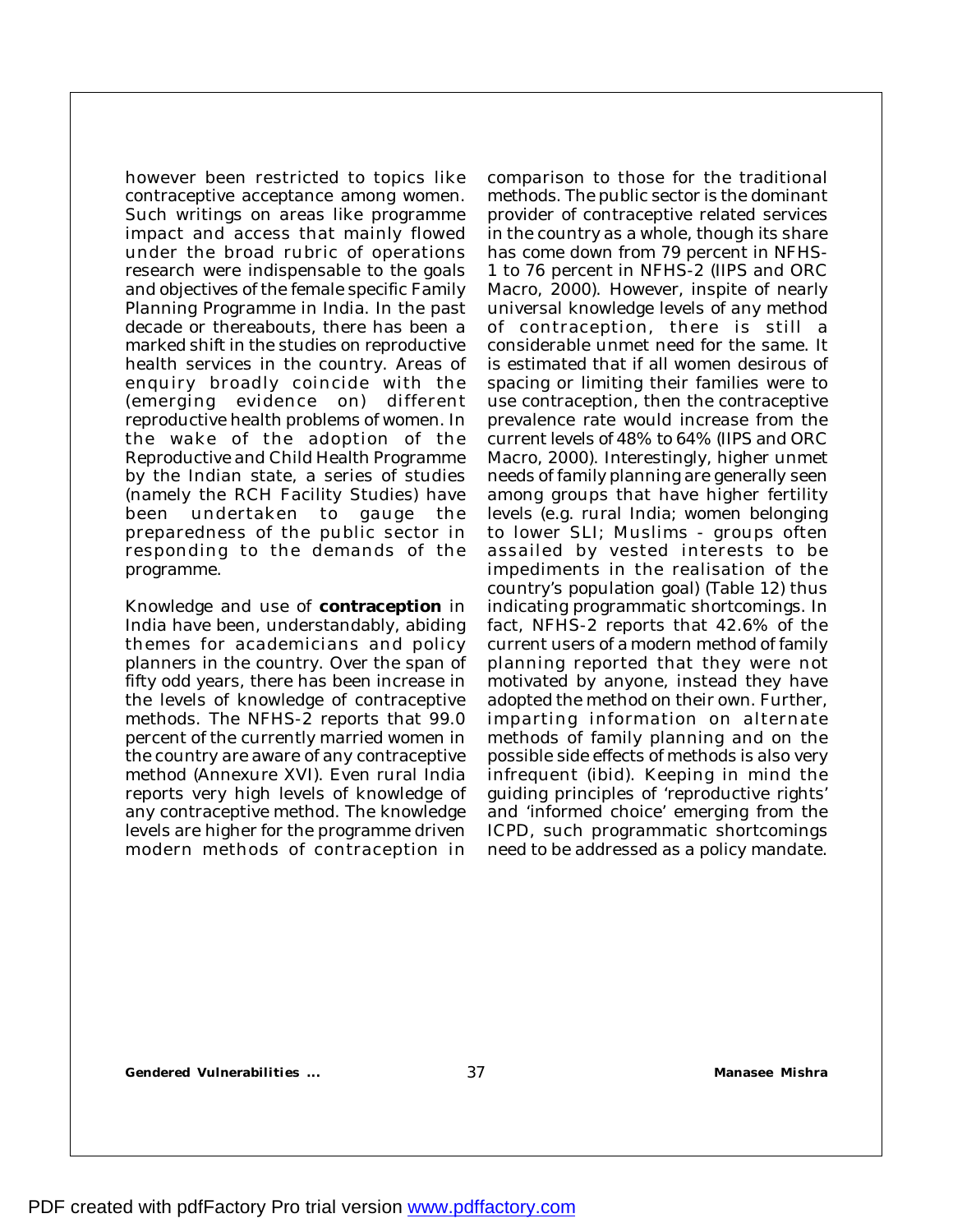|                                           |      | Unmet need for family planning |              |       |
|-------------------------------------------|------|--------------------------------|--------------|-------|
|                                           |      | For spacing                    | For limiting | Total |
| Residence                                 |      |                                |              |       |
| <b>Urban</b>                              | 2.27 | 6.7                            | 6.7          | 13.4  |
| <b>Rural</b>                              | 3.07 | 8.9                            | 7.8          | 16.7  |
| Education                                 |      |                                |              |       |
| Illiterate                                | 3.47 | 7.8                            | 8.5          | 16.2  |
| Literate (less than middle school)        | 2.64 | 8.4                            | 6.1          | 14.4  |
| Literate (middle school complete)         | 2.26 | 11.1                           | 6.1          | 17.1  |
| Literate (high school complete and above) | 1.99 | 8.8                            | 6.3          | 15.1  |
| Religion                                  |      |                                |              |       |
| Hindu                                     | 2.78 | 8                              | 7.1          | 15.1  |
| <b>Muslim</b>                             | 3.59 | 11                             | 11           | 22    |
| Christian                                 | 2.44 | 8.7                            | 6.1          | 14.8  |
| Sikh                                      | 2.26 | 3.6                            | 5.1          | 8.6   |
| Jain                                      | 1.9  | 5.9                            | 3.6          | 9.5   |
| Buddhist/neo-Buddhist                     | 2.13 | 7.4                            | 5.3          | 12.7  |
| Other                                     | 2.33 | 6.9                            | 5.4          | 12.3  |
| No religion                               | 3.91 | 14.2                           | 11.4         | 25.6  |
| Caste/Tribe                               |      |                                |              |       |
| <b>Scheduled Castes</b>                   | 3.15 | 8.6                            | 8.2          | 16.8  |
| <b>Scheduled Tribes</b>                   | 3.06 | 8.8                            | 7            | 15.9  |
| <b>Other Backward Classes</b>             | 2.83 | 8.6                            | 7.1          | 15.7  |
| <b>Others</b>                             | 2.66 | $\overline{7.7}$               | 7.5          | 15.2  |
| Standard of Living Index                  |      |                                |              |       |
| Low                                       | 3.37 | $\boldsymbol{9}$               | 8.8          | 17.9  |
| Medium                                    | 2.85 | 8.5                            | 7.2          | 15.6  |
| High                                      | 2.1  | 6.7                            | 6.1          | 12.8  |
| <b>Total</b>                              | 2.85 | 8.3                            | 7.5          | 15.8  |

## **Table 12: Fertility and unmet need for Family Planning among select groups**

*Source:* NFHS-2.

**Gendered Vulnerabilities ...** 38 **Manasee Mishra**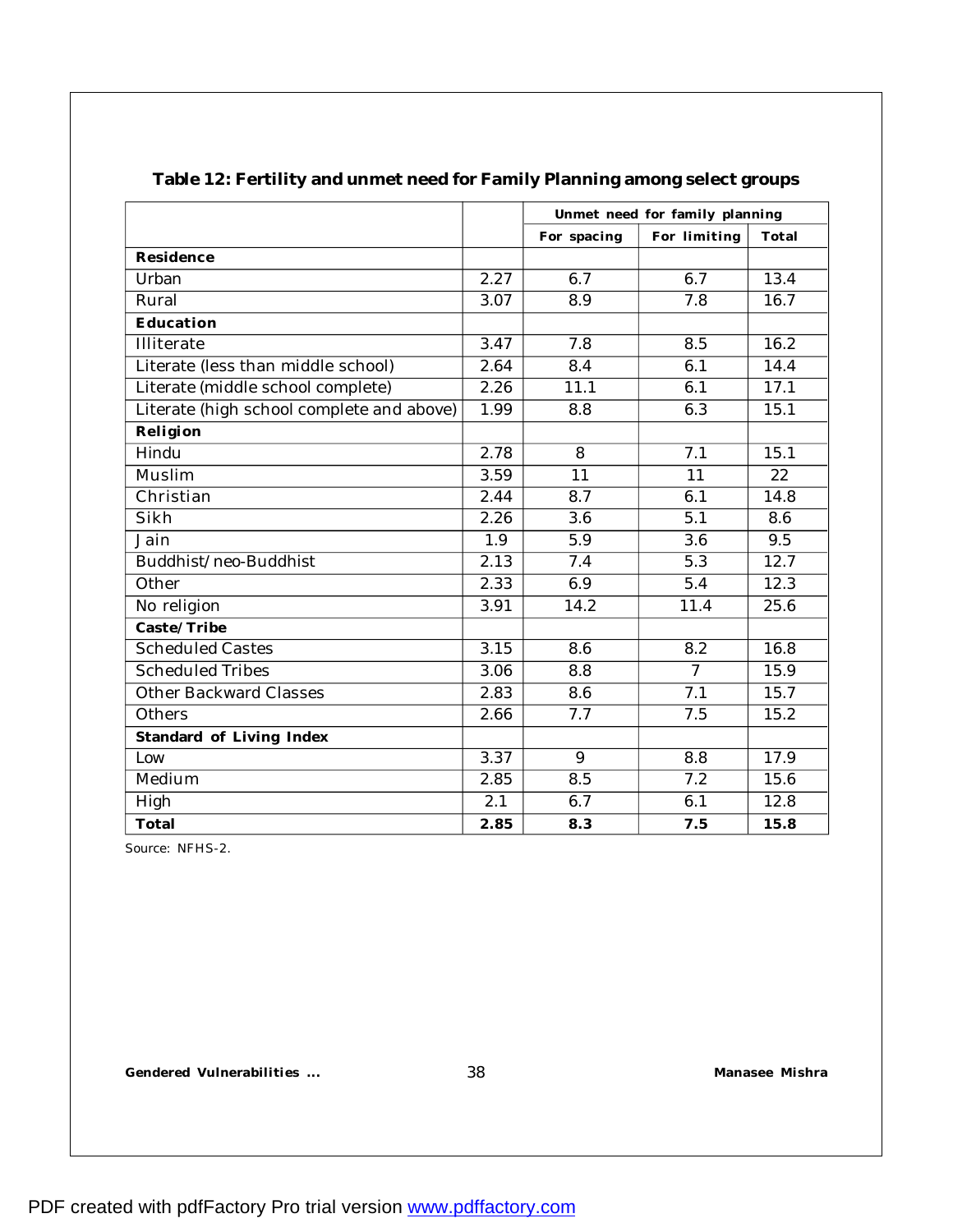A characteristic feature of access to healthcare in the Indian context is the *unevenness* in the physical and functional provisioning of facilities across the country. The uneven access to antenatal care can, for example, be gauged from the fact that India is classified in the Class B category of nations in the world where between 11% to 50% of the districts are at 'high risk' of neonatal and maternal tetanus (UNICEF,WHO,UNFPA,2000). Neonatal and maternal tetanus can be prevented by universal coverage of antenatal services and safe delivery practices. The tetanus toxoid injections which form part of routine antenatal care in the country would help in countering the problem to a large extent. However, given the poor coverage in antenatal care services in the country, the elimination of neonatal and maternal tetanus remains an unrealised goal.

NFHS-2 indicates that nationally about two-thirds (66.8%) of the births in the three years preceding the survey had received two or more tetanus toxoid injections during the pregnancies (IIPS and ORC Macro, 2000). In no state is there universal coverage of such a service, though the

southern states and some others in the rest of the country may have more than 75% coverage. In ten of the twenty five states of the country (for which the NFHS provides the figures), less than 60% of the births have received two or more tetanus toxoid injections. Meghalaya (30.8%), Mizoram (37.8%) and Arunachal Pradesh (45.6%) bring up the rear (Table 13).Other indicators of **antenatal care services** are as discouraging. Only 43.8 percent of the births in the preceding three years of the survey had received three or more antenatal checkups, there being large interstate variations in this regard, too. While states like Kerala (98.3%) and Goa (95.7%) are the leaders, Uttar Pradesh  $(14.9\%)$  and Bihar  $(17.8\%)$  are the tailenders. Similarly, less than half (47.5%) of the births received the supply of iron or folic acid tablets or syrup for three months and more. Further, women of certain backgrounds (tribals, illiterates, poor) are less likely to receive antenatal care during their pregnancy. For example, almost half of the births among illiterate women (48.4%) and poor women (45.1%) are not preceded by any antenatal checkups (Annexure XVII).

**Gendered Vulnerabilities ...** 39 **Manasee Mishra**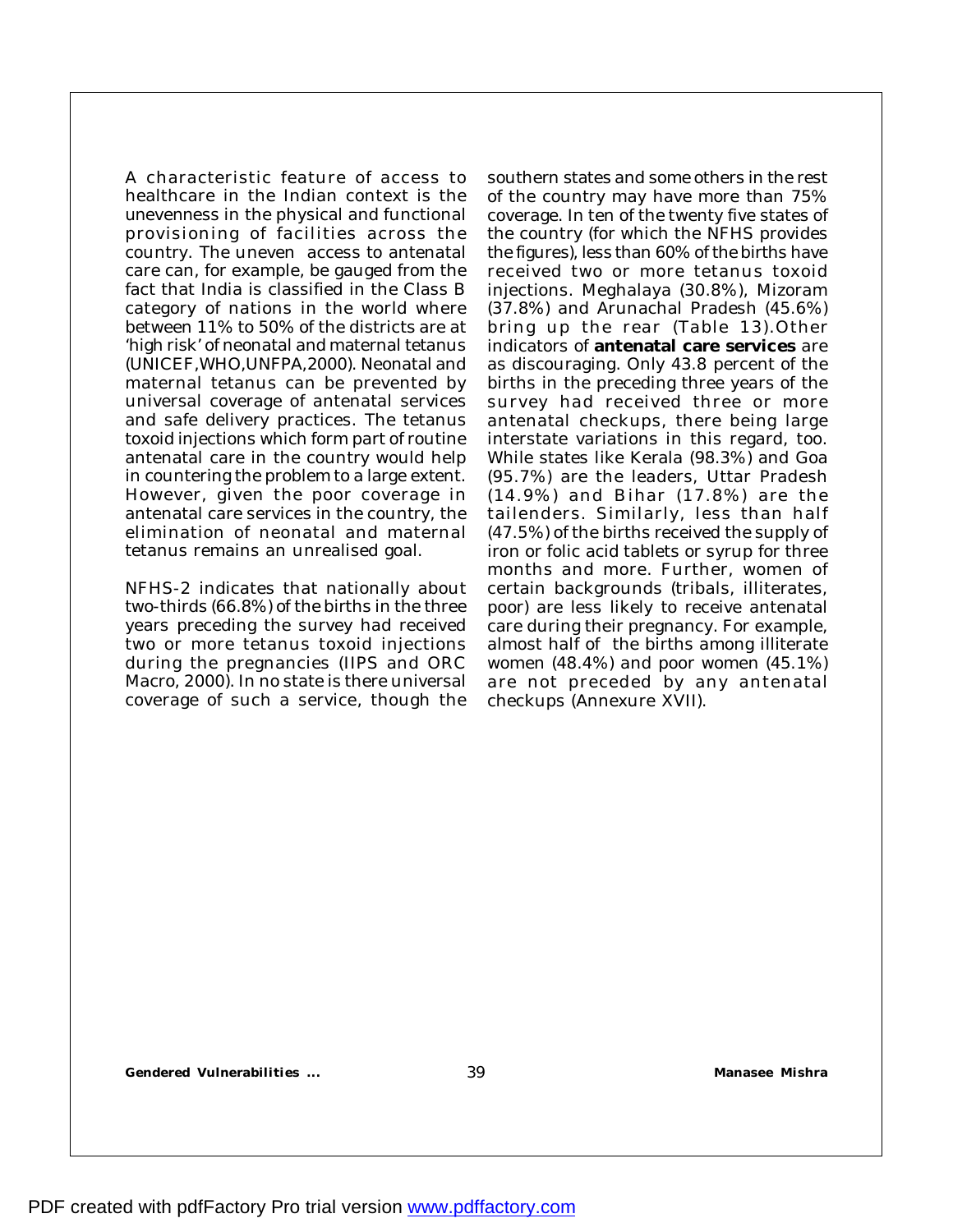|                          | % recd at         | $%$ recd 3        | $%$ recd $2$      | % given any     | % recd            |
|--------------------------|-------------------|-------------------|-------------------|-----------------|-------------------|
|                          | least one ANC     | or more ANC       | or more TT        | iron or folic   | supply of iron    |
|                          | checkup           | checkups          | injections        | acid tablets    | and folic acid    |
|                          |                   |                   |                   | or syrup        | tablets or        |
|                          |                   |                   |                   |                 | syrup for         |
|                          |                   |                   |                   |                 | $3+$ months       |
| North India              |                   |                   |                   | 77.8            |                   |
| Delhi                    | 83.5              | 68.2              | 84.9              |                 | 69.5              |
| Haryana                  | $\overline{58.1}$ | 37.4              | 79.7              | $\overline{67}$ | 53.3              |
| <b>Himachal Pradesh</b>  | 86.8              | 60.9              | 66.2              | 85.6            | 70.9              |
| Jammu & Kashmir          | 83.2              | 66                | 77.7              | 70.8            | 55.8              |
| Punjab                   | $\overline{74}$   | $\overline{57}$   | 89.9              | 79.6            | 64.2              |
| Rajasthan                | $\overline{47.5}$ | 22.9              | $\overline{52.1}$ | 39.3            | 30.6              |
| Central India            |                   |                   |                   |                 |                   |
| <b>Madhya Pradesh</b>    | 61                | 28.1              | 55                | 48.9            | 38.4              |
| <b>Uttar Pradesh</b>     | 34.6              | 14.9              | $\overline{51.4}$ | 32.4            | 20.6              |
| East India               |                   |                   |                   |                 |                   |
| <b>Bihar</b>             | 36.3              | 17.8              | 57.8              | 24.1            | 19.8              |
| <b>Orissa</b>            | 79.5              | 47.3              | 74.3              | 67.6            | 62.2              |
| <b>West Bengal</b>       | 90                | $\overline{57}$   | 82.4              | 71.6            | $\overline{56.4}$ |
| North east India         |                   |                   |                   |                 |                   |
| <b>Arunachal Pradesh</b> | 61.6              | 40.5              | 45.6              | 56.3            | 47.6              |
| Assam                    | 60.1              | 30.8              | $\overline{51.7}$ | 55              | $\overline{45.3}$ |
| <b>Manipur</b>           | $\overline{80.2}$ | 54.4              | 64.2              | 50              | 38                |
| Meghalaya                | 53.6              | $\overline{31.3}$ | 30.8              | 49.5            | 40.6              |
| <b>Mizoram</b>           | 91.8              | 75.8              | 37.8              | 72.7            | 62                |
| Nagaland                 | 60.4              | 23.1              | $\overline{50.9}$ | 42.5            | 26.7              |
| Sikkim                   | 69.9              | 42.6              | 52.7              | 62.4            | $\overline{50.4}$ |
| West India               |                   |                   |                   |                 |                   |
| Goa                      | 99                | 95.7              | 86.1              | 94.7            | 87.8              |
| Gujarat                  | 86.4              | 60.2              | 72.7              | $\overline{78}$ | 66.6              |
| <b>Maharashtra</b>       | 90.4              | 65.4              | 74.9              | 84.8            | 71.6              |
| South India              |                   |                   |                   |                 |                   |
| <b>Andhra Pradesh</b>    | 92.7              | 80.1              | $\overline{81.5}$ | 81.2            | 70.7              |
| Karnataka                | 86.3              | 71.4              | 74.9              | $\overline{78}$ | 74.2              |
| Kerala                   | 98.8              | 98.3              | 86.4              | 95.2            | 88.6              |
| <b>Tamil Nadu</b>        | 98.5              | 91.4              | 95.4              | 93.2            | 84.1              |
| India TOTAL              | 65.4              | 43.8              | 66.8              | 57.6            | 47.5              |
|                          |                   |                   |                   |                 |                   |

**Table 13: Antenatal care services in the states of the country**

*Source:* NFHS-2

Note: Includes information on the two recent births in three years preceding the survey.

**Gendered Vulnerabilities ...** 40 **Manasee Mishra**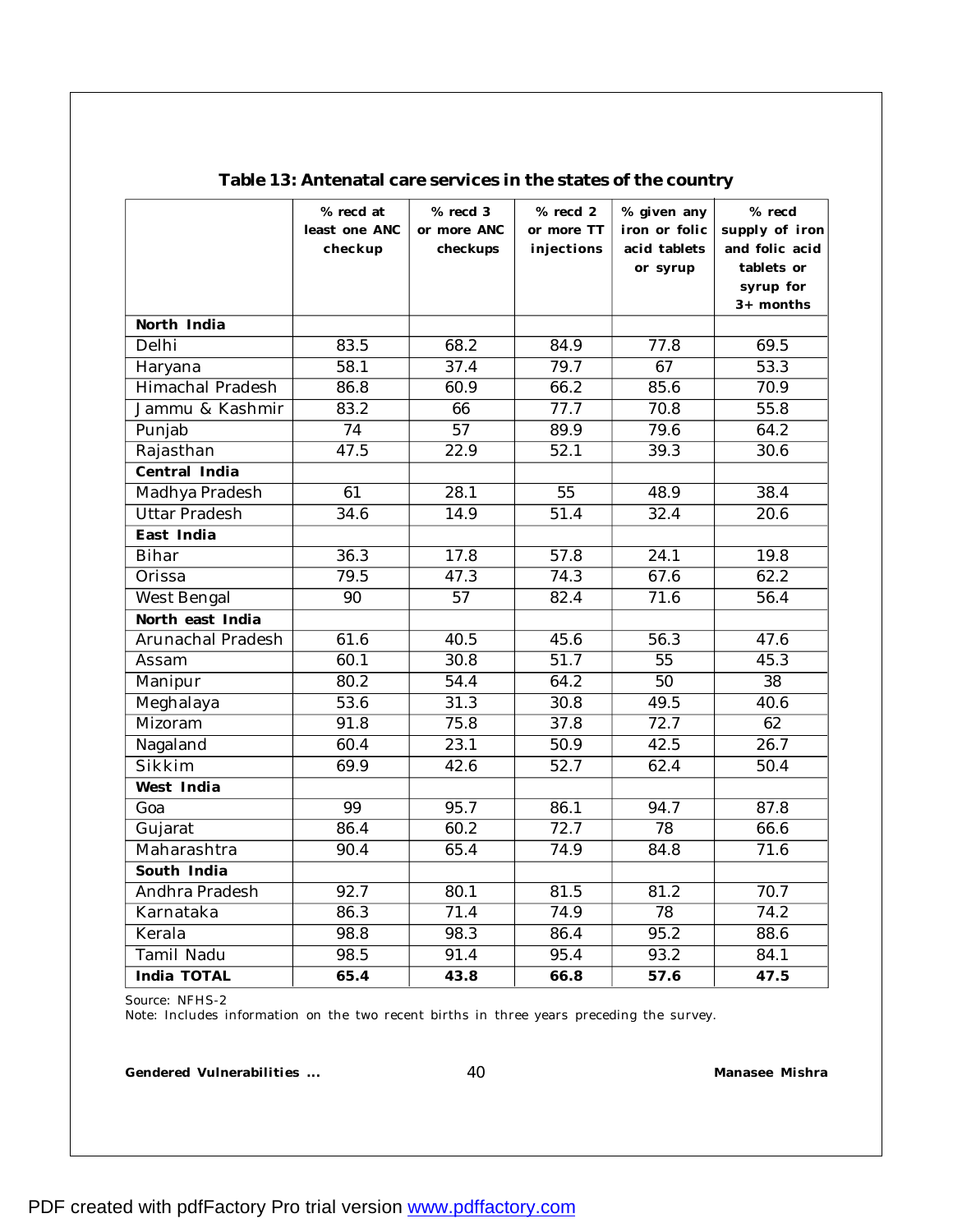Like antenatal care, **delivery and post natal checkups** are limited and skewed across social groups in the country. (In more ways than one, seeking of antenatal care can be predictive of institutional delivery as well as post partum checkups. The NFHS-2, for example, reports that the highest proportion of institutional delivery and post partum checkups was among women who had received four or more antenatal checkups, in comparison to those who had had less ANC checkups. Seeking of antenatal care thus sets the stage for subsequent care seeking for delivery and post delivery related events).Only a third of all births in the three years preceding the NFHS-2 took place in institutions (public, private or NGO/trust run facilities), while almost the whole of the remainder took place in homes (IIPS and ORC Macro,2000). (Deliveries at health facilities have registered an increase between the two NFHS rounds, the corresponding figure being 26% for NFHS-1). There are large variations across the socio-economic groups (Table 14). In

contrast to 64.6% of the births in high SLI group that took place in health facilities, 18.5% of the births in low SLI took place in facilities. While almost two thirds (65.1%) of the births in urban India took place in facilities, the figures come down to a quarter  $(24.6\%)$  for rural India. Considering the high proportion of noninstitutional births, especially among the disadvantaged groups, it is not surprising (but tragic all the same) that very few receive postnatal care. Considerable proportions of women suffer from possible postpartum complications (as is evidenced from the literature cited in the section on maternal morbidity). But, post natal care is a neglected area both by service providers as well as women. Among noninstitutional births, only 16.5% were followed by a post partum checkup within two months of the delivery. Where post partum checkups did take place for noninstitutional births, few were carried out within two days of the birth (14%) or the first week after delivery (31%) (Table 14).

**Gendered Vulnerabilities ...** 41 **Manasee Mishra**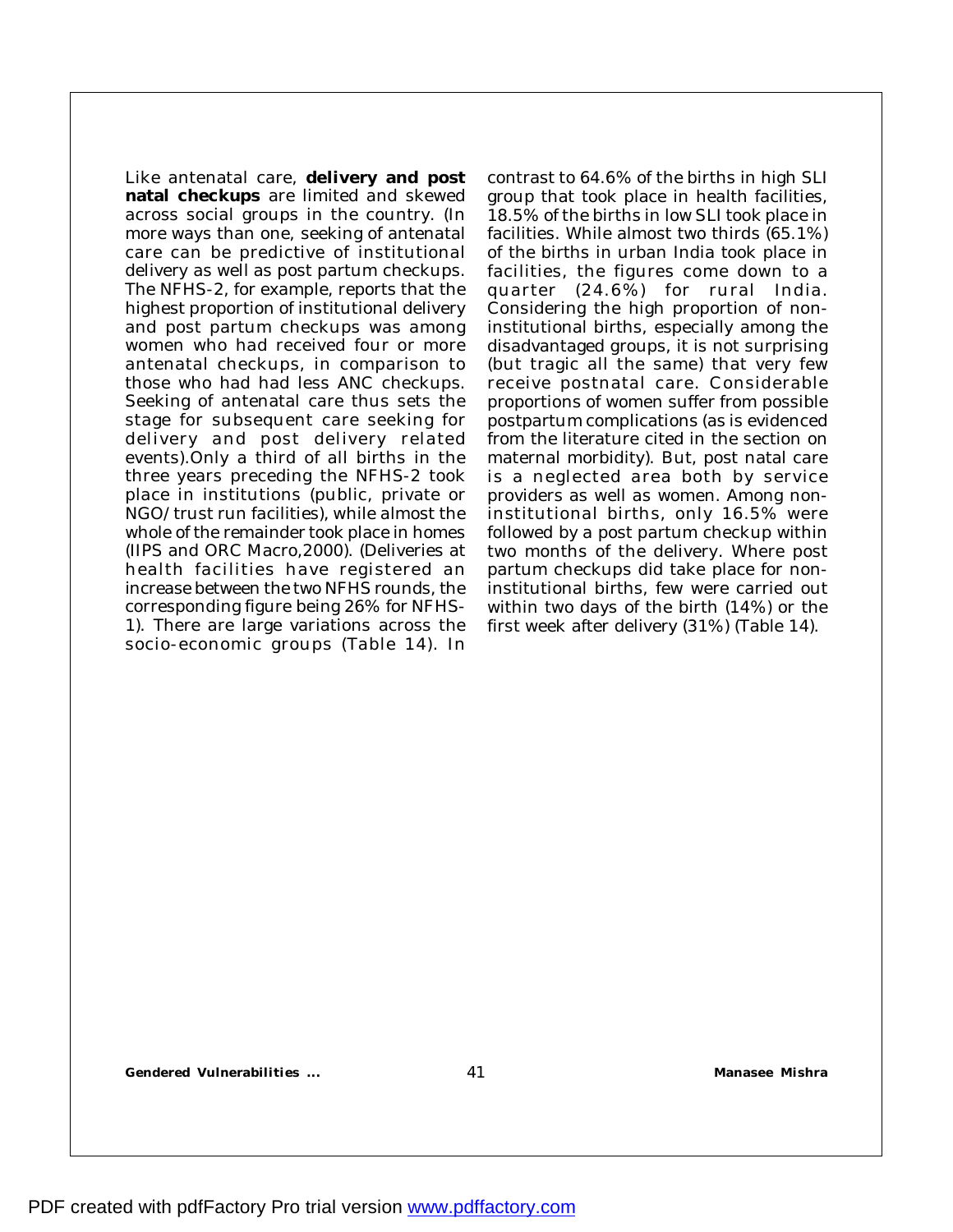|                         | Place of delivery |                             |         |            |      | Among those non<br>institutional births<br>where postpartum<br>checkup was<br>carried out |      |
|-------------------------|-------------------|-----------------------------|---------|------------|------|-------------------------------------------------------------------------------------------|------|
|                         |                   | Health facility/institution |         | $\ddagger$ |      |                                                                                           |      |
|                         | Public            | NGO/trust                   | Private |            |      |                                                                                           |      |
| Residence               |                   |                             |         |            |      |                                                                                           |      |
| <b>Urban</b>            | 29.1              | 1.5                         | 34.5    | 33.9       | 19.6 | 14.3                                                                                      | 32.3 |
| <b>Rural</b>            | 12.5              | 0.5                         | 11.6    | 74.3       | 16.1 | 14.2                                                                                      | 30.5 |
| Mother's                |                   |                             |         |            |      |                                                                                           |      |
| Education               |                   |                             |         |            |      |                                                                                           |      |
| Illiterate              | 10.2              | 0.4                         | 6.8     | 81.5       | 13.6 | 14.5                                                                                      | 31.9 |
| Literate (less than     |                   |                             |         |            |      |                                                                                           |      |
| middle school)          | 23.3              | 1.1                         | 19      | 55.7       | 24   | 12.8                                                                                      | 28.9 |
| Literate (middle        |                   |                             |         |            |      |                                                                                           |      |
| school complete)        | 28.5              | $\mathbf{1}$                | 25.6    | 43.9       | 23.2 | 19.7                                                                                      | 31.1 |
| Literate (high school   |                   |                             |         |            |      |                                                                                           |      |
| complete and above)     | 24.2              | 1.5                         | 49.3    | 24.3       | 27.4 | 10                                                                                        | 26.7 |
| Caste/Tribe             |                   |                             |         |            |      |                                                                                           |      |
| <b>Scheduled Castes</b> | 16                | 0.5                         | 10.3    | 72.1       | 17   | 15.5                                                                                      | 32.5 |
| <b>Scheduled Tribes</b> | 10.7              | 0.7                         | 5.7     | 81.8       | 14.1 | $\overline{5}$                                                                            | 17   |
| <b>Other Backward</b>   |                   |                             |         |            |      |                                                                                           |      |
| <b>Classes</b>          | 16.3              | 0.8                         | 19      | 62.8       | 15.6 | 11.2                                                                                      | 31.5 |
| Other                   | 17.9              | 0.9                         | 21.3    | 59         | 18.3 | 18.4                                                                                      | 32.9 |
| Standard of             |                   |                             |         |            |      |                                                                                           |      |
| Living Index            |                   |                             |         |            |      |                                                                                           |      |
| Low                     | 11.9              | 0.4                         | 6.2     | 80.3       | 15.5 | 14.4                                                                                      | 30.5 |
| Medium                  | 18.1              | 0.8                         | 16      | 64.1       | 16.5 | 13.6                                                                                      | 29.4 |
| High                    | 20.3              | 1.1                         | 43.2    | 34.6       | 20.5 | 15.8                                                                                      | 37.6 |
| <b>Total</b>            | 16.2              | 0.7                         | 16.7    | 65.4       | 16.5 | 14.2                                                                                      | 30.8 |

### **Table 14: Place of delivery and post natal care in India**

*Source:* NFHS-2.

*Note*: Table is based on the two recent births in the three years preceding the survey.

‡ includes own home and parents' home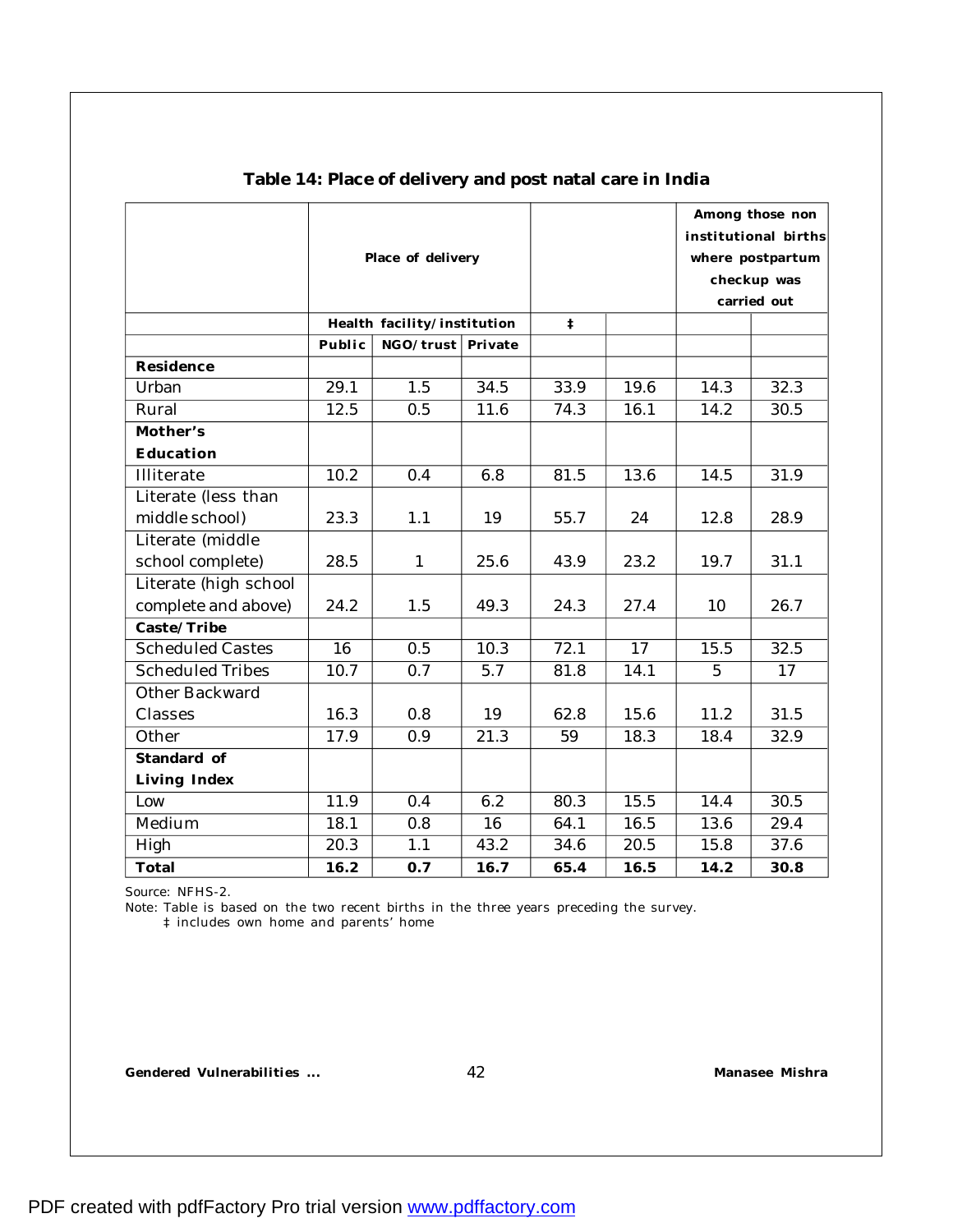A major public health problem like maternal mortality can be tackled by the provisioning of **emergency obstetric care**. Reduction in maternal mortality ratio can be effected by an equitable access to emergency obstetric care (as also safe abortion services). Bhat observes, for example, that 'the level of maternal mortality is clearly **strongly related** to amenities and infrastructure available in the village' (Bhat,2002) (emphasis added). It cannot be said of awomen, however normal and uneventful her pregnancy may be, that she is not in need of obstetric care. The role of antenatal care in preventing or even predicting obstetric emergencies is questionable (Maine and Rosenfield,1999; McDonagh,1996). Yet, access to emergency obstetric care services is a privilege usually reserved for the advantaged groups of urban India. As we have seen earlier, in the private sector technologically advanced facilities with skilled human power, more often than not, operate in urban areas. Very soon in this section we shall see how considerable proportions of the public health facilities (like the FRUs, CHCs, PHCs) are not adequately equipped in areas of staff, infrastructure, equipment and supply to provide for even outpatient care. With poor transportation facilities and a poorly functioning referral system, obstetric emergency cases from rural India become primary casualties, though urban India is not very far behind either.

Despite the legalisation of abortion (for chiefly biological reasons) in India, access to safe abortion services is neither assured nor uniform across social groups of the country. There are more number of certified abortion facilities in urban areas and in the developed states of India in comparison to those in rural India or the less developed states (Khan, et.al), equity being an obvious casualty in the process. The authors say that, 'until recently, increasing access to MTP services was not an important issue for the Ministry of Health and Family Welfare'(ibid: 518). Further, certified public facilities may not carry out abortions for reasons like lack of equipment, feeling of incompetence among the (trained) doctors and it is estimated that 1.6 million abortions in India are handled by informal providers (Duggal and Ramachandran, 2004). A recent study carried out in seven states (spread across north, west, central and southern India) found that informal providers were present and provided services in tribal, rural as well as urban areas of the states. The services of informal providers were varied, ranging from giving of oral herbal medicines to invasive methods like insertion of roots and sticks into the vagina or resort to 'modern' methods like injections. Some injections given by such providers are actually contraindicated during pregnancy (Ganatra and Visaria, 2003).

In the Maharashtra community based study, only a quarter of the induced abortions in the period 1976-2000 fell within the framework of the Medical Termination of Pregnancy (MTP) Act, the majority of the pregnancies being terminated for reasons such as unwanted nature of the pregnancy, economic reasons and sex selection. Further, care is not sought for a considerable percentage (21.6%) of spontaneous abortions with telling implications for maternal health. The private sector is the overwhelmingly dominant sector in abortion related services, often being situated closer than the public facilities. However, among both the private and the public providers, treatment (both medical and otherwise) varies according to the woman's background, especially the economic class

**Gendered Vulnerabilities ...** 43 **Manasee Mishra**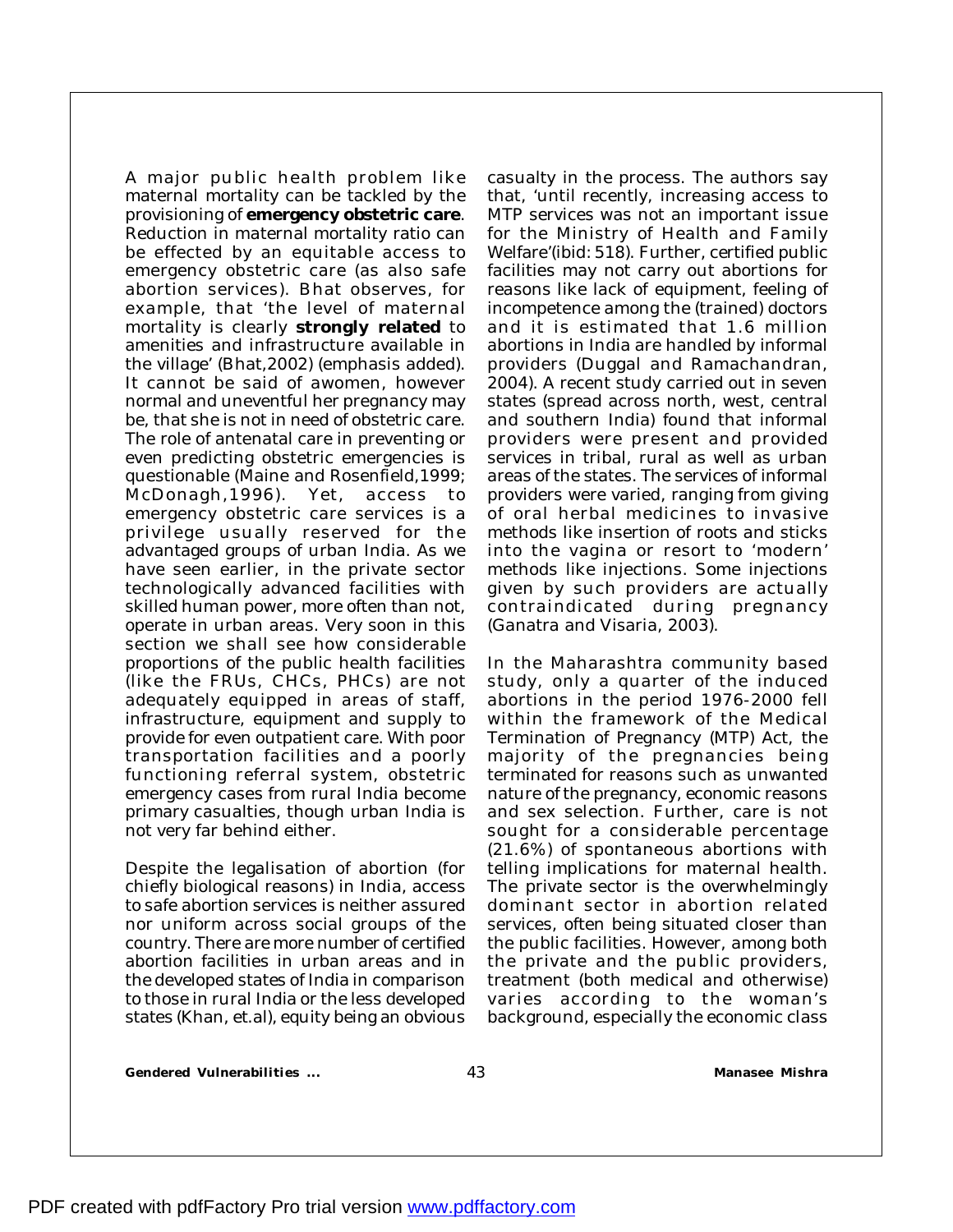to which she belongs. Further, on an average, services in the private sector cost Rs.1300 (being almost eight times costlier than those in the public sector), a cost that may be formidable for many (Saha, Duggal and Mishra,2004).

Treatment for **infertility** is an expensive and time taking process. In a country where concerns of overpopulation have dominated the policy environment, infertility is seen as an 'ancillary issue'(Unisa,1999). Further, infertility being non fatal, it has not attracted requisite attention from policy and programme planners (ibid). Health seeking behaviour for infertility may range from seeking allopathic treatment on one hand to trying out other systems of medicine, traditional healers, home remedies, and visits to religious places and persons. Allopathy has been observed to be the preferred system for treatment (Unisa, 1999).However, the extremely limited presence of the public sector in this regard makes the private sector the dominant provider of infertility related services in the country. High costs of treatment are a major deterrent for seeking services for infertility. Unisa's study in Andhra Pradesh shows that the average cost of first course treatment was about Rs. 2,500 in a private sector hospital and about Rs.2000 for services availed at a private doctor's clinic. The cost for similar services availed at a government hospital was about Rs.1410. The protracted and expensive treatment for infertility resulted in many case dropouts. Also, service seekers tried other options in cases where allopathy did not work (*ibid*). Further, there are a number of Artificial Reproductive Technologies (ARTs) like artificial insemination, *in vitro* fertilisation, gamete intra-fallopian transfer and intra cytoplasmic sperm injection, the services being almost exclusively offered by the private sector. Recourse to such services are often the last resort, after the couples have tried out other 'less intrusive' options (Widge 2001 cited in Widge, 2004).The author also notes that there is difficulty in accessing information about ARTs and specialist doctors. Services are usually carried without imparting adequate information or counselling and there is poor observance of informed consent practices. In a poorly regulated environment, accessing services for infertility may also make the couple/ woman vulnerable to unscrupulous and exploitative practices of the providers (Widge, 2004).

The Facility Survey conducted under the aegis of the Reproductive and Child Health project indicate adequacies of public healthcare facilities in categories of staff, laboratories, operation theatres, drugs, equipment, training of staff for various services, etc. According to the survey, no hospital is fully equipped to discharge the services, though the District Hospitals (DH) in the country are found to be better placed in critical inputs than the First Referral Units (FRUs) which, in turn, are better situated than the Community Health Centres (CHCs) (IIPS,2001b). As is characteristic of facilities and services in the country, there are considerable interstate differences with the indices being *usually* (though neither always nor exclusively) poorer for the BIMARU states. Among district hospitals, 80 percent or more of the facilities have adequately equipped laboratory, generator, separate operation theatre for gynaecology and OPD facilities for gynaecology/obstetrics, but only 66 percent of the facilities have linkages with a blood bank. The proportion of the FRUs having such facilities falls with about 70 percent having adequately equipped laboratory, generator and

**Gendered Vulnerabilities ...** 44 **Manasee Mishra**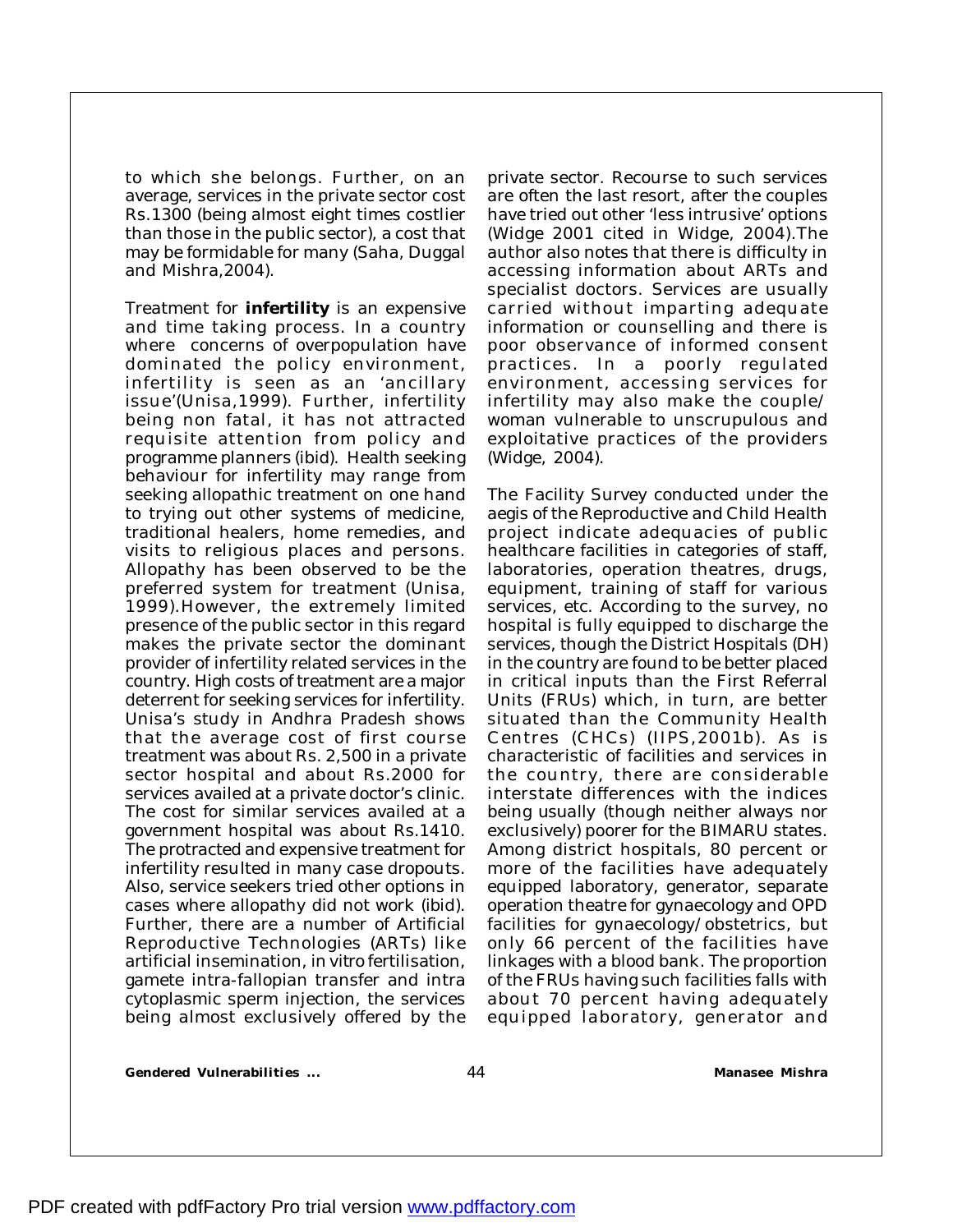separate operation theatre for gynaecology. OPD services for gynaecology/obstetrics are available in 63 percent of the FRUs. At least 60 percent of the CHCs have adequately equipped laboratories and 57 percent have separate operation theatre for gynaecology. OPD facilities for gynaecology/obstetrics is available in only 43percent of the CHCs. In the area of staff, district hospitals are most likely to have the medical and paramedical staff required for reproductive and child health services. In the FRUs and the CHCs, excepting certain categories of paramedical staff (for instance, laboratory technician, staff nurse and pharmacist), the others (including specialist doctors) are more likely to be absent. Training of the staff in the fields of sterilisation, IUD insertion, emergency contraception, RTI/STI, new born care and emergency obstetric care was inadequate across the various types of facilities. Emergency obstetric care kits are available in about 30% of the district hospitals and FRUs and 15% of the CHCs. Normal delivery kits are available in about half or more of such facilities. About a third of the

district hospitals and the FRUs and a quarter of the CHCs had attended to referred cases of delivery during the three months prior to the survey. Among the PHCs surveyed, 88 percent had a male medical officer and 20 percent had a female medical officer. Normal delivery kit was available in 46 percent of the PHCs, labour room table/equipment in 53 percent and MTP suction aspirator present in only 16 percent of the facilities. Barring contraceptive services, provision of reproductive services is very limited in the PHCs. Only 34 percent of the PHCs carry out deliveries and a meagre 3 percent conduct MTPs. RTI/STI services are provided in 16 percent of the PHCs. Indeed, a telling comment on the primary healthcare system in the country, built on an edifice of community location and a referral chain. Table 15 gives the percentage of adequately equipped facilities at various levels, percentage of hospitals attending to referred delivery cases and the proportion of the PHCs carrying out specific reproductive health services.

**Gendered Vulnerabilities ...** 45 **Manasee Mishra**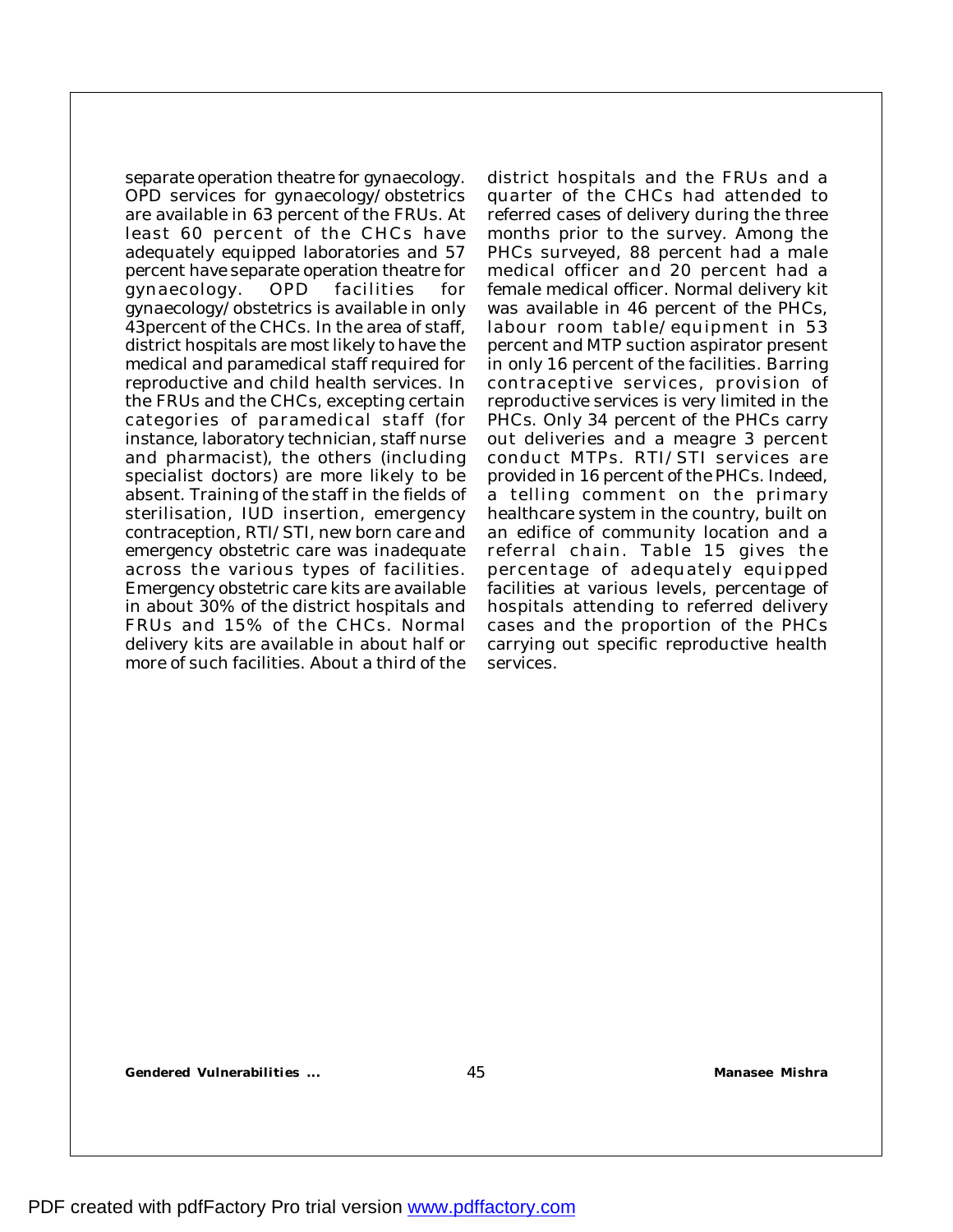|                |                       | Hospitals   |             |                       |    |                       |    |  |
|----------------|-----------------------|-------------|-------------|-----------------------|----|-----------------------|----|--|
|                | Dist. Hosp.           | <b>FRUs</b> | <b>CHCs</b> |                       |    |                       |    |  |
|                | $-210$                | -760        | $-886$      |                       |    |                       |    |  |
|                | % adequately equipped |             |             | % adequately equipped |    | % carrying out select |    |  |
|                |                       |             |             |                       |    | reproductive services |    |  |
| Infrastructure | 94                    | 84          | 66          | Infrastructure        | 36 | <b>Delivery</b>       | 34 |  |
| <b>Staff</b>   | 84                    | 46          | 25          | <b>Staff</b>          | 38 | <b>MTP</b>            | 3  |  |
| <b>Supply</b>  | 28                    | 26          | 10          | <b>Supply</b>         | 31 | RTI/STI               | 16 |  |
| Equipments     | 89                    | 69          | 49          | <b>Equipments</b>     | 56 | <b>IUD</b> insertion  | 72 |  |
| % attending    | 33                    | 34          | 25          | <b>Training</b>       | 12 | <b>Sterilisation</b>  | 65 |  |
| to referred    |                       |             |             |                       |    |                       |    |  |
| delivery       |                       |             |             |                       |    |                       |    |  |
| cases•         |                       |             |             |                       |    |                       |    |  |

### **Table 15: Adequacy and select reproductive health services at public health facilities**

*Source*: RCH Facility Survey

Note: Figures in parentheses refer to number of facilities surveyed.

• in three months prior to the survey.

#### **Informal healthcare**

The formidability of the formal healthcare system may drive women to seek care from the informal sector- a prospect riddled with dangers to life and limb. The poor quality of care (perceived to be) received at the public facilities and the sector's general inaccessibility (in terms of distance, time, and behaviour of staff), and the high costs of the private sector are often the guiding reasons for women to seek the services of the informal sector. Other reasons for seeking such care may include the privacy ensured by the informal sector (especially in sensitive matters like abortion and sexually transmitted diseases) and congeniality of behaviour of the providers. The size of the informal sector in the country is not inconsiderable. In the year 2004, in the economically average district of Jalna in Maharashtra, facilities run by informal providers constituted about a seventh of all healthcare facilities in the district (Mishra: personal observation).

Such facilities were usually present in rural areas, where the formal (public as well as private) healthcare structure was either completely missing or dysfunctional. The 'qualifications' sported by such providers were often similar sounding to formal ones and the provider usually had some degree of familiarity with the formal healthcare, having either worked as an assistant to a doctor earlier or in a non-technical capacity in a formal healthcare facility. In another study, again in Maharashtra, providers with unknown qualifications/unqualified providers constituted 6.0 percent of the total providers in Ahmednagar district, the low figures for unqualified practitioners being understood to be underestimates (Kavadi, 1999).

Women's access of services provided by the informal sector has been reported in a variety of situations. The study on women's morbidity in Nasik district of Maharashtra,

**Gendered Vulnerabilities ...** 46 **Manasee Mishra**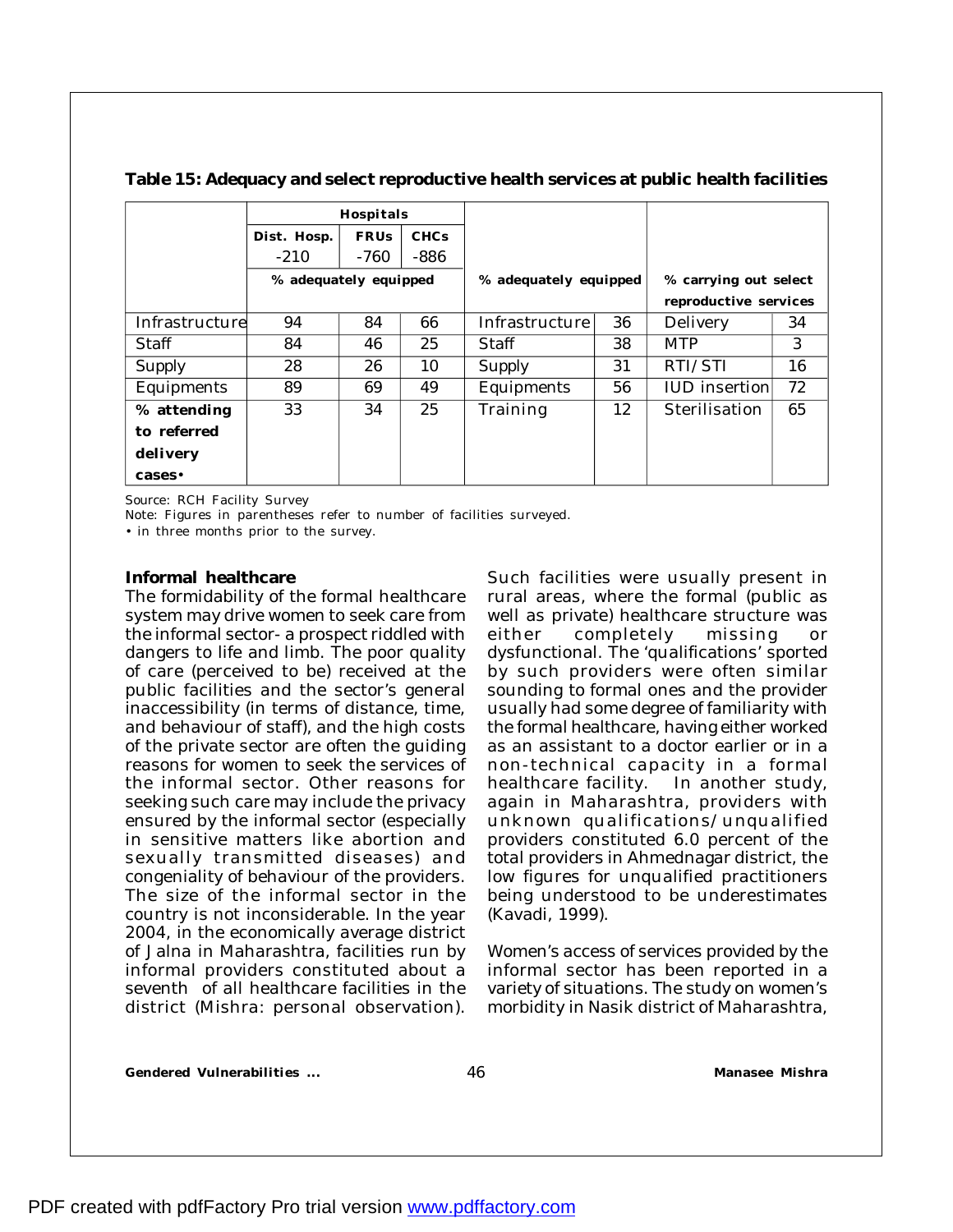revealed that there was 'extensive use of informal service' by the women, especially for chronic and non infectious cases (Madhiwalla, Nandraj and Sinha, 2000). Resort to the services of informal providers for abortion has been seen in contexts where formal providers are difficult to reach, are expensive or 'do not treat clients with respect or dignity' (Ganatra and Visaria, 2003). As the authors note, 'their (informal providers') personalized services, ready availability, congenial behaviour and the convenience also appeared important reasons for clients to use their services' (ibid:26) indicating the failure of the formal healthcare system in many respects. High costs for treatment of infertility may result in discontinuation of the treatment or resort to unqualified providers (Singh, Dhaliwal and Kaur, 1996 cited in Widge, 2004).

Services of the informal sector may hold appeal to women constrained by limited resources of time and money. Rural areas of the country being especially disadvantaged in terms of the provisioning of facilities, it is no surprise that informal service providers are especially present and active in remote reaches of the country. Some providers in the informal sector may be practising traditional medicine that may be efficacious (see, for example, Ganatra and Visaria, 2003). But, the sector is largely replete with practitioners with limited (and often dangerous) knowledge and practices that can be life threatening. For women to access such services exposes them to unknown and innumerable hazards. Women's multi faceted vulnerability (social, cultural, economic, etc) make them gullible customers of such a sector operating in the grey areas of the healthcare services. This does not suggest that vulnerable men may not be users of the informal sector, for they do, especially

in rural areas and in health concerns that pertain to the intensely private and personal (for instance, sexually transmitted diseases). But the vulnerabilities of women are many a time, more complex and compelling. To reiterate, women's resort to informal care not only indicates the failings of the formal healthcare system in the country but also underscores the vulnerability of women in India with respect to access to healthcare.

### **IV. KEY CONCERNS AND RECOMMENDATIONS FOR POLICY**

This monograph has attempted to highlight the vulnerability of women in India with respect to their health and access to healthcare. Women's experiences are played out in a variety of contexts, namely, age, caste, class, etc. That women experience inferior health status and restricted access to healthcare *vis-a vis* men similarly placed is perhaps trite yet true. The gendered nature of women's existences are experientially borne out in diverse contexts to produce consistent patterns of vulnerability therein. Women's health needs are numerous- nutrition, general morbidity, reproductive health, disability, mental health, occupational health,—and are interrelated. Moreover, as women progress through the life stages, unresolved health needs can have cumulative burdens on their health. For instance, poor nourishment during childhood and adolescence can lead to unfavourable reproductive health outcomes starting from early adulthood. Or, unresolved mental health needs early in life can have lasting consequences on the physical well-being of women during old age. Thus, throughout the life cycle, childhood, adolescence, old age and also, quite notably, middle age, (the latter often thought to be a period when women in

**Gendered Vulnerabilities ...** 47 **Manasee Mishra**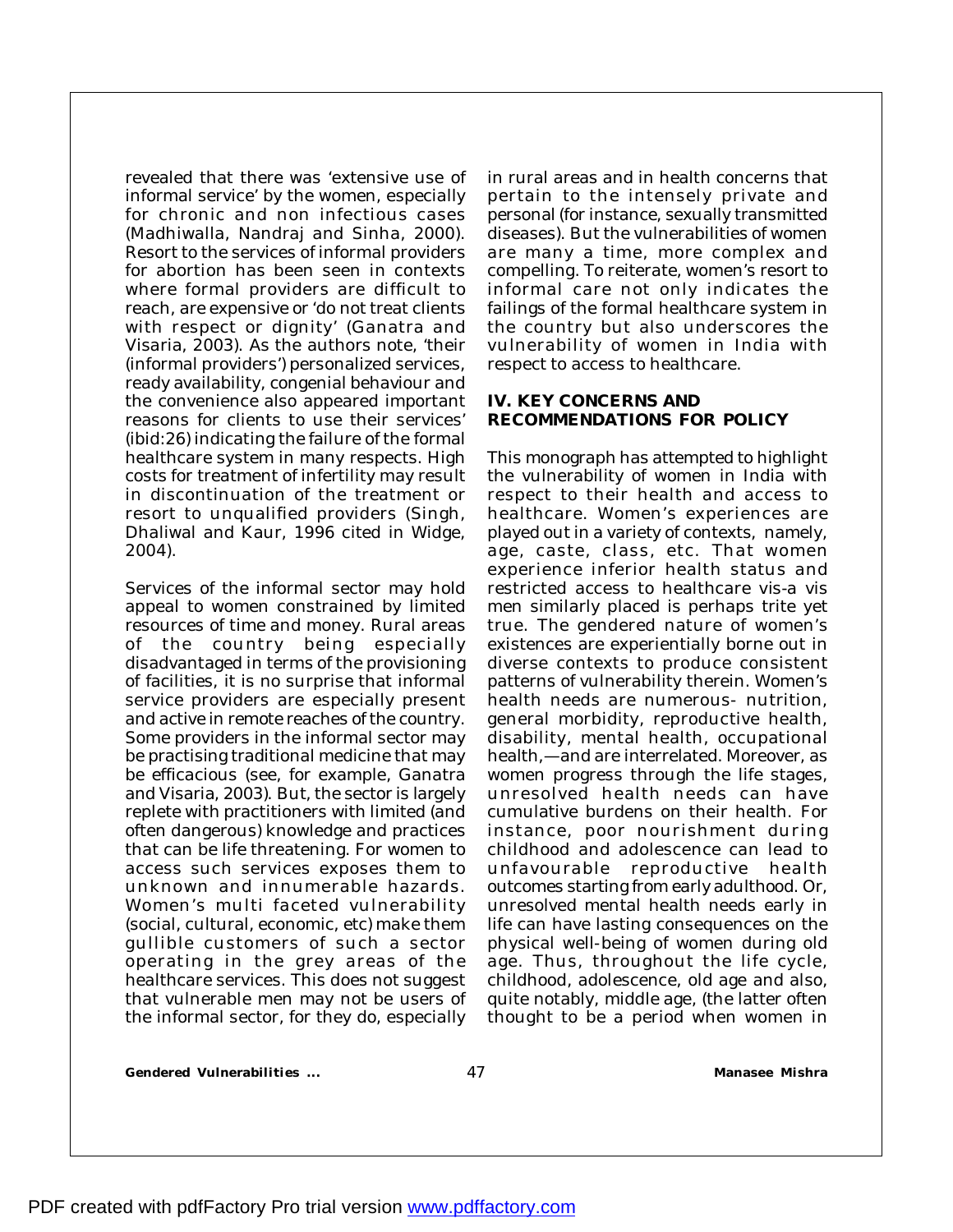India enjoy maximum autonomy), women in India are vulnerable in terms of their health and healthcare seeking behaviour.

It is indeed unfortunate that a welfare state, founded on the principles of equality, social justice and democracy should display such inequities in health and access to health care. It is the 'usual suspects'- rural India, the poor, the lower castes (especially the Scheduled Castes), the Scheduled Tribes, the less developed states and regions of India, that show poor health status and restricted access to healthcare. In fact, with the considerable weakening of the public healthcare system and the gradual entrenchment of the market economy, differentials among socio-economic groups are widening.

Any programme that aims to address women's health needs should therefore be sensitive to such complexities in women's lives being staged on a social terrain of remarkable inequities. The following policy recommendations are offered to address the situation:

- *1 Adopt comprehensive and gender sensitive primary healthcare* to address women's diverse health needs and to overcome the many limitations that they experience in accessing healthcare.
- *2 Strengthen public healthcare*. For the poor and the marginalised, the public sector is the only sector that can potentially provide qualified and affordable care. In the rural interiors of the country, it is usually the *only* sector having qualified personnel.
- *3 Regulate the private sector.* For a sector that is the dominant

provider of curative services in the country, it is indeed surprising that it operates with so little accountability. The private sector should be subject to controls with regards to the charges levied, minimum acceptable standards for practice, geographical dispersal of services, etc that would make access to the sector more equitable for groups across this vast country. Equitable distribution of services is a non negotiable and will greatly facilitate access.

- *4 Make the health systems gender sensitive*. Health systems should be sensitised to the multiple and interrelated health needs of women and the gendered nature of their existences. A gender sensitive health system will not only encourage women to seek care but will also respond to their needs appropriately.
- *5 Institute community health insurance* schemes that would be bulwarks against catastrophic health events. It is imperative that such schemes be need based and cover vulnerable groups in the country and not be a privilege of a few. In a society where resources can be so inequitably distributed within and outside the family, it needs to be emphasised that community health insurance schemes should protect the interests of women.
- *6 Strengthen c ivil society initiatives* that advance women's 'practical' and 'strategic' interests, for the two are intricately intertwined in women's lives.

**Gendered Vulnerabilities ...** 48 **Manasee Mishra**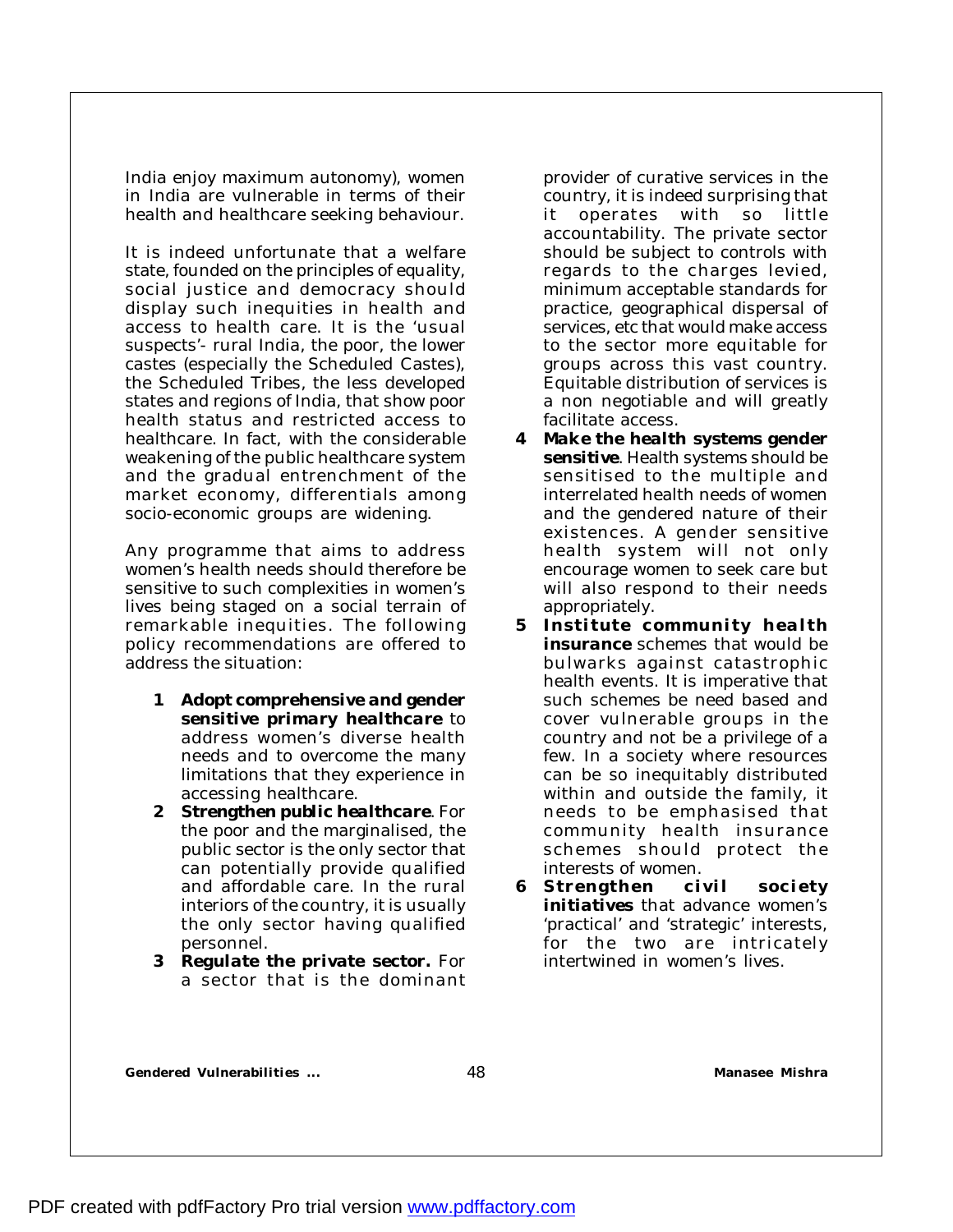# **REFERENCES**

Abraham, L (2003) Risk behaviour and misperceptions among low-income college students of Mumbai. In Bott, S., S.Jejeebhoy, I.Shah, C.Puri (eds.) *Towards adulthood: Exploring the sexual and reproductive health of adolescents in South Asia.* Geneva: World Health Organisation (WHO). pp.73-77.

Academy for Nursing Studies and Women's Empowerment Research Studies (ANSWERS) (2001) *Health awareness and practices of adolescent girls and boys: Findings of a baseline survey in Ranga Reddy district, Andhra Pradesh.* Hyderabad: Academy for Nursing Studies and Women's Empowerment Research Studies (ANSWERS).

Agnihotri, S.B.(2003) Survival of the girl child: Tunnelling out of the Chakravyuha. *Economic and Political Weekly* (October 11). pp. 4351-4360.

Bang, R.A., A.T. Bang, M. Baitule, Y.Choudhary, S. Sarmukaddam, O.Tale (1989) High prevalence of gynaecological diseases in rural Indian women. *The Lancet* (January 14), pp. 85-88.

Bang, R.A., A.T. Bang, M.H. Reddy, M.D. Deshmukh, S.B. Baitule, V. Filippi (2004) Maternal morbidity during labour and the puerperium in rural homes and the need for medical attention: A prospective observational study in Gadchiroli, India. *British Journal of Obstetrics and Gynaecology*, 111, pp. 231-238.

Basu, A., K. Kurz.(2001) Reproductive health seeking by married adolescent girls in Maharashtra, India. *Reproductive Health Matters*, 9 (17), pp.52-62.

Bertrand, J.T., K.Hardee, R.J. Magnani, M.A.Angle (1995) Access, quality of care and medical barriers in Family Planning Programs. *International Family Planning Perspectives*, 21, pp.64-69 &74.

Bharat, S. (1996) *Facing the challenge: Household and community response to HIV/AIDS in Mumbai, India*. Mumbai: Tata institute of Social Sciences (TISS).

Bharat,S., P. Aggleton, P. Tyrer (2001) *India: HIV and AIDS related discrimination, stigmatization and denial.* Geneva: UNAIDS. (UNAIDS Best practice collection: Key material).

Bhat,P.N.Mari. (2002) Maternal mortality in India : An update. *Studies in Family Planning*, 33(3), pp.227-236.

**Gendered Vulnerabilities ...** 49 **Manasee Mishra**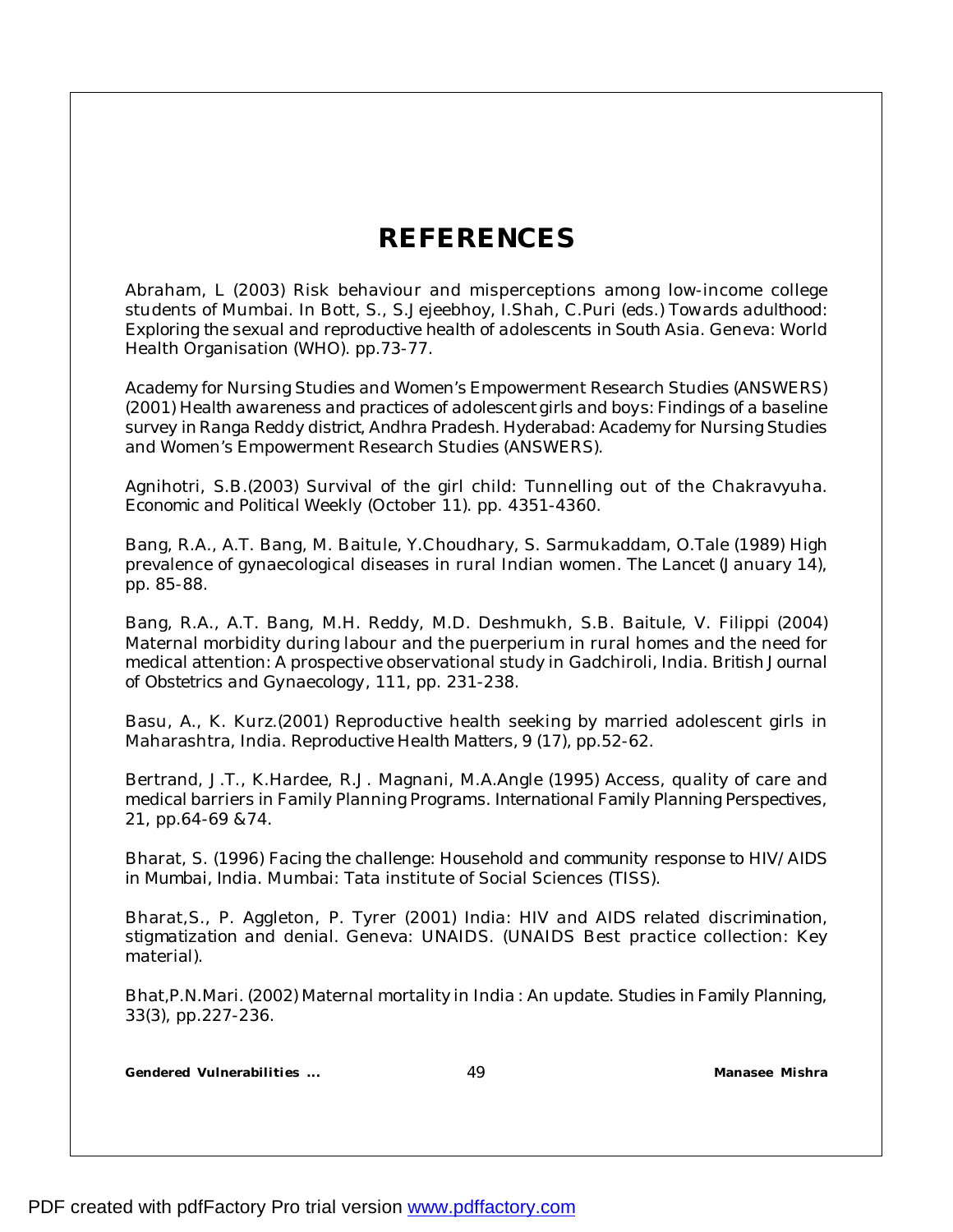Bhatia, J.C., J.Cleland (1996) Obstetric morbidity in south India: Results from a community survey. *Social Science and Medicine*, 43(10), pp.1507-1516.

Bhatia, J.C., J.Cleland, L.Bhagavan, N.S.N.Rao (1997)Levels and determinants of gynecological morbidity in a district of south India. *Studies in Family Planning*, 28(2), pp.95-103.

Central Bureau of Health Intelligence (2003) *Health Information of India, 2000 & 2001*. New Delhi: Central Bureau of Health Intelligence (CBHI).

Daga,A.S., S.J. Jejeebhoy, S.Rajgopal (1999) Domestic violence: What hospital records tell us.*The Lawyers Collective*,(May), pp. 14-16.

Darnbrough, A. (2003) Disability women in society: A personal overview. In A. Hans, A. Patri (eds.) *Women, disability and identity*. New Delhi: Sage Publications. pp. 149-162.

Davar,B.V. (1999) *Mental health of Indian women: A feminist agenda*. New Delhi: Sage Publications.

Depoy, E., S.F. Gilson, E.P.Cramer (2003) Understanding the experiences of and advocating for the service and resource needs of abused, disabled women. In A. Hans, A. Patri (eds.) *Women, disability and identity*. New Delhi: Sage Publications. pp. 178-187.

Desai,R., R.Gaur (2004) Occupational stress of women in small-scale industry. *Journal of Health Management* (Special Issue on Occupational health of women; Guest editor: H.L.Kaila),6(2), pp. 141-146.

Dilip, T.R. (2005) Extent of inequity in access to healthcare services in India. In Gangolli, L.V., R.Duggal, A.Shukla (eds.) *Review of healthcare in India*. Mumbai: Centre for Enquiry into Health and Allied Themes (CEHAT).pp.247-268.

Dube, L. (1988) On the construction of gender: Hindu girls in patrilineal India. In Karuna Channa (ed.) *Socialisation, Education and Women: Explorations in Gender Identity.* New Delhi: Orient Longman. pp.166-192.

Duggal, R. (2002) Health and nutrition in Maharashtra. In Government of Maharashtra (2002) *Human Development Report : Maharashtra,* New Delhi: Oxford University Press. pp. 53-77.

Duggal, R., V. Ramachandran (2004) Urgent concerns on abortion services. *Economic and Political Weekly*, 39(10), pp. 1025-1026.

**Gendered Vulnerabilities ...** 50 **Manasee Mishra**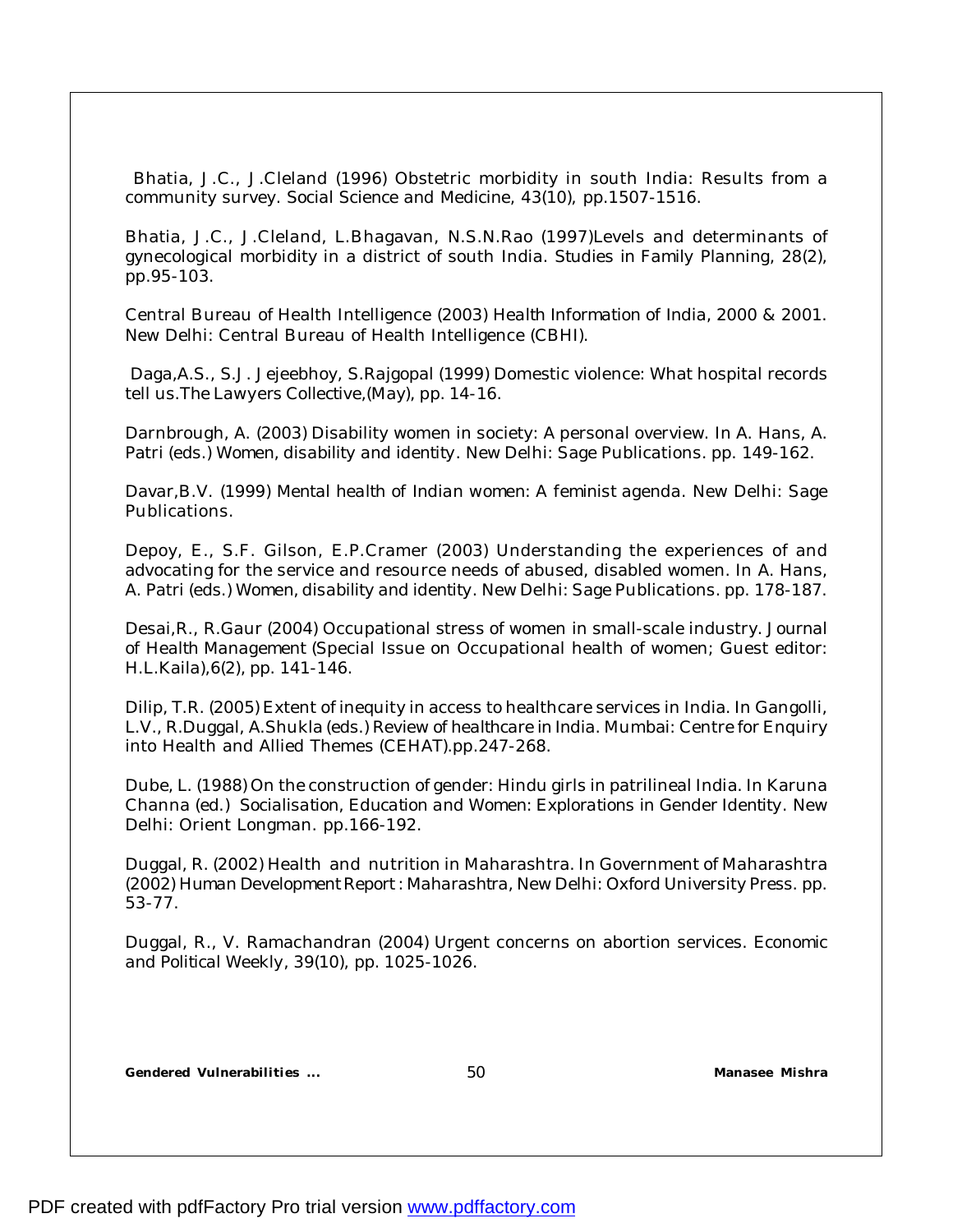Family Planning Association of India (FPAI)(1994) *Youth sexuality: A study of knowledge, attitudes, beliefs and practices among urban educated Indian youth.* Bombay: Family Planning Association of India (FPAI).

Foreit, J.R., T.Frejka.(1998) Introduction. In Foreit, J.R.,T.Frejka (eds.) *Family Planning Operations Research: A book of readings.* New York: Population Council. pp.1-8.

Ganatra,B., L. Visaria (2003) Informal providers of abortion services: Qualitative case studies (Synthesis and overview report) (Working draft prepared for Abortion Assessment Project – India (AAP-I) dissemination meeting, New Delhi, November 2003 ) Healthwatch and Ipas.

Garg, S., N. Sharma, R. Sahay (2001) Socio-cultural aspects of menstruation in an urban slum in Delhi, India. *Reproductive Health Matters* , 9 (17). pp. 16-25.

George, A.(1997) *Sexual behaviour and sexual negotiation among poor women and men in Mumbai: An exploratory study.* Baroda: SAHAJ. Society for Health Alternatives.

Gopalan,H.N.B., S.Saksena.(eds) (1999) *Domestic Environment and Health of Women and Children*. New Delhi: United Nations Environment Programme.

Government of India (2003) *Indian Labour Statistics.2000-2003*. Shimla/Chandigarh: Labour Bureau, Ministry of Labour.

\_\_\_\_\_\_\_\_\_\_\_\_\_ (2005) *States and union territories*. Available online at [www.goidirectory.nic.in/stateut.htm](http://www.goidirectory.nic.in/stateut.htm) (accessed 10th April 05)

Hans, A. (2003) Introduction. In A. Hans, A. Patri (eds.) *Women, disability and identity*. New Delhi: Sage Publications. pp. 11-39.

INCLEN (2000) *Domestic violence in India: A summary report of a multisite household survey*. Washington : International Centre for Research on Women (ICRW).

International Institute for Population Sciences (IIPS) (1995) *National Family Health Survey, India (1992-93)*. Bombay:IIPS.

\_\_\_\_\_\_\_\_\_\_\_\_ (2001a) *Reproductive and Child Health Project, Rapid Household Survey (Phase I &II): 1998-99(India).* Mumbai: IIPS.

\_\_\_\_\_\_\_\_\_\_\_\_ (2001b) *India Facility Survey* (under Reproductive and Child Health Project), Phase-I:1999*.* Mumbai: IIPS.

**Gendered Vulnerabilities ...** 51 **Manasee Mishra**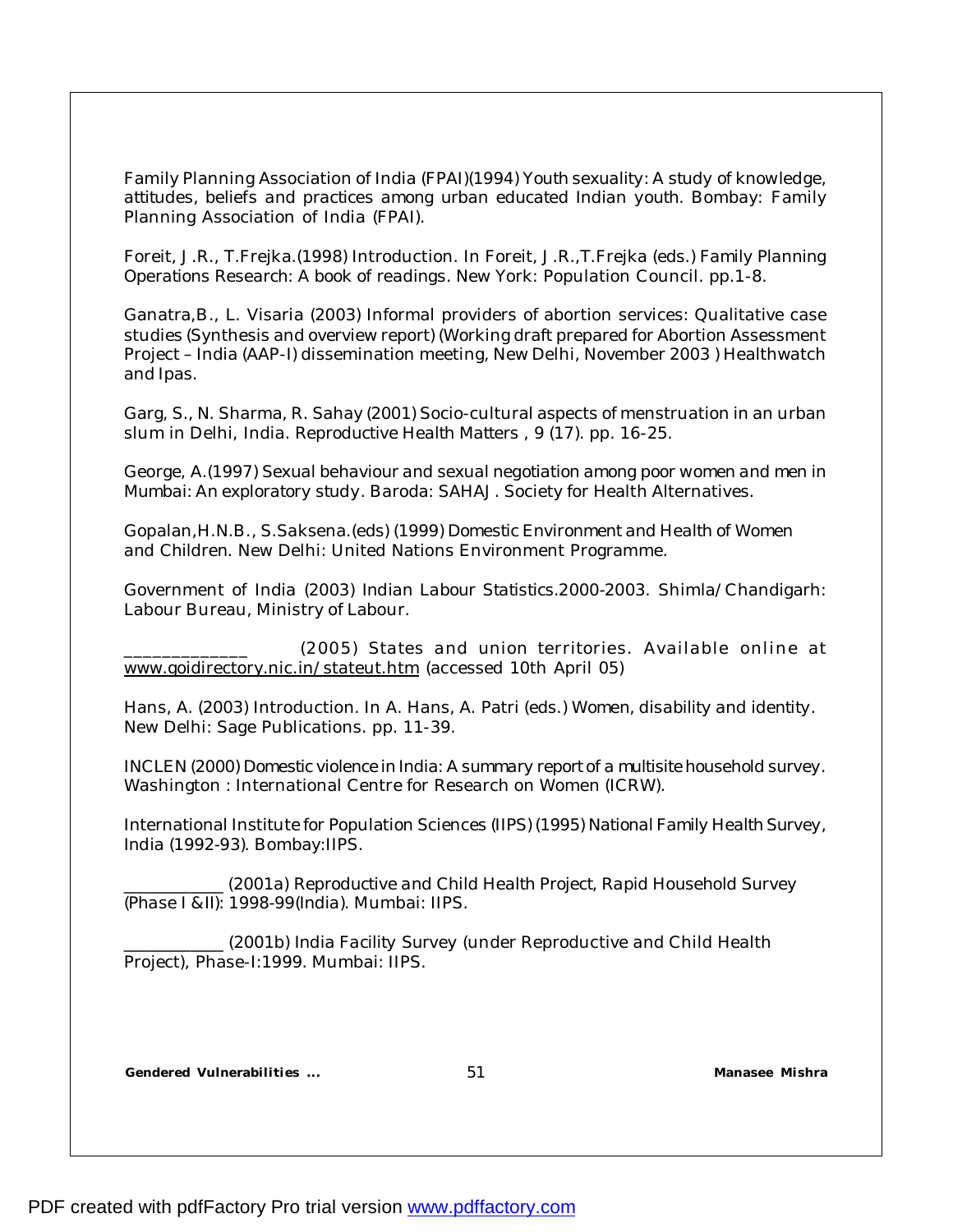International Institute for Population Sciences (IIPS) and ORC Macro (2000) *National Family Health Survey (NFHS-2): 1998-99(India).* Mumbai: IIPS.

Jaswal,S.K.P.(1999) *Health Correlates of Domestic Violence*. Draft report submitted to International Center for Research on Women (ICRW). Mumbai: Tata Institute of Social Sciences.

Jejeebhoy,S.J. (1998) Infertility in India-levels, patterns and consequences: Priorities for social science research, *The Journal of Family Welfare*, 44 (2), pp.15-24.

Jeyaratnam,J.(1992) Occupational health services and developing nations. In J.Jeyaratnam (ed.) *Occupational health in developing countries*. New York: Oxford University Press. pp. 3- 30.

Jha,P., R. Kumar, P. Vasa, N. Dhingra, D. Thiruchelvam, R. Moineddin (2006) Low maleto-female sex ratio of children born in India: National survey of 1.1 million households. *Lancet,* 367, pp. 211-218.

Kavadi,S.N.(ed.) (1999) *Health resources, investment and expenditure: A study of health providers in a district in India*. Pune/ Mumbai: Foundation for Research in Community Health (FRCH).

Kaila, H.L.(2004a) Editorial. *Journal of Health Management* (Special Issue on Occupational health of women; Guest editor: H.L.Kaila), 6(2), pp.iii-v.

Kaila,H.L. (2004b) Indian women managers: Their stresses, health and coping behaviour - A survey in Mumbai. *Journal of Health Management* (Special Issue on Occupational health of women; Guest editor: H.L.Kaila),6(2), pp. 147-161.

Khan,M.E., R.Anker, S.K. Ghosh Dastidar, Shashi Bairathi (1987) *Inequalities between men and women in Nutrition and Family Welfare Services: An in-depth enquiry in an Indian village.*Working Paper no. 158, Population and Labour Policies Programme, World Employment Programme Research. Geneva: International Labour Office.

Khan,M.E., A.K. Tamang, B.C. Patel (1990) Work pattern of women and its impact on health and nutrition - Some observations from the urban poor, *The Journal of Family Welfare*, 36 (2), pp. 3-22.

Khan,M.E., S.Barge, N.Kumar, S.Almroth (n.d.) Abortion in India: Current situation and future challenges. In S. Pachauri, S.Subramanian (eds.) *Implementing a Reproductive Health Agenda in India: The Beginning.* New Delhi: Population Council. pp. 507-529.

**Gendered Vulnerabilities ...** 52 **Manasee Mishra**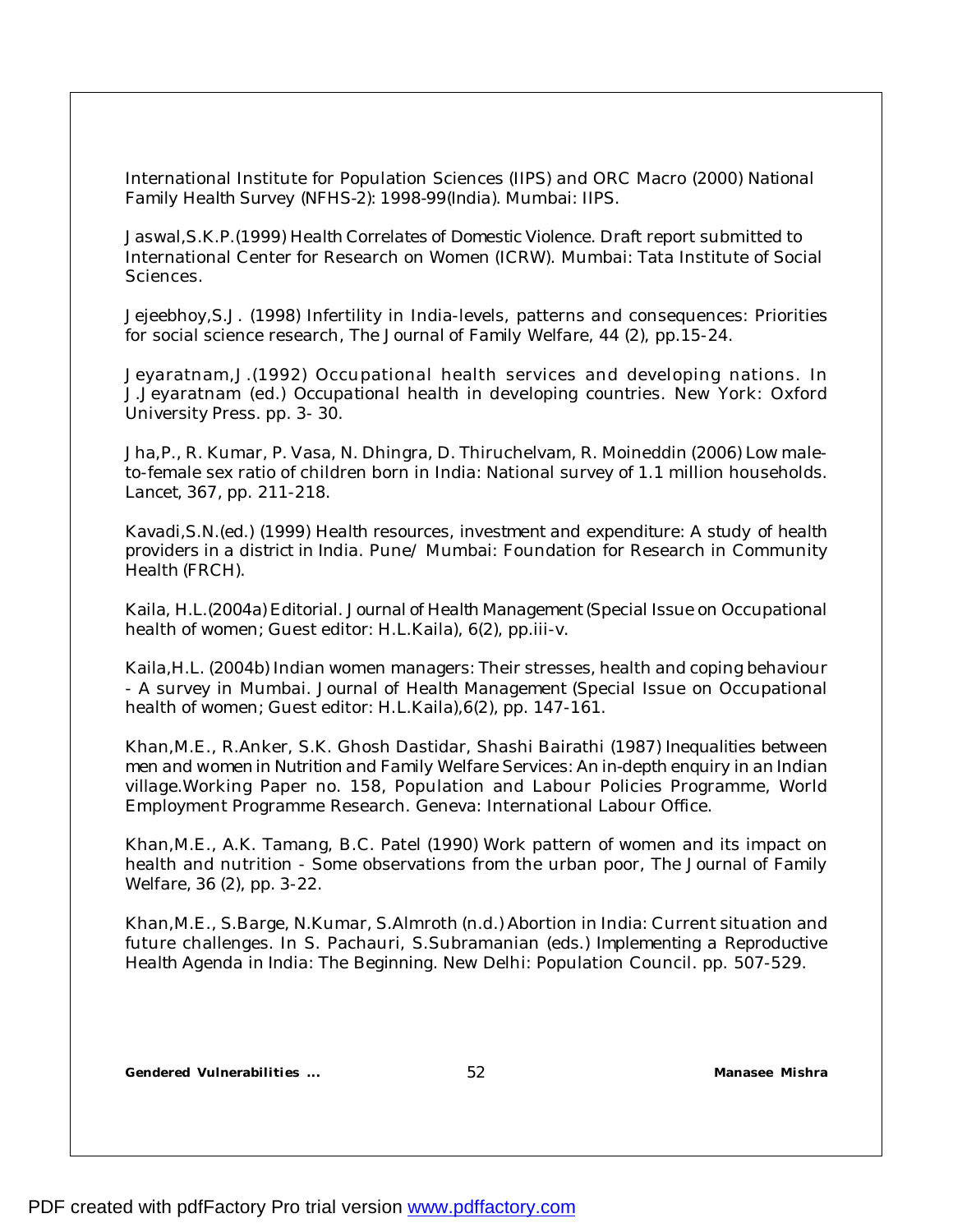Lakhani,R. (2004) Occupational health of women construction workers in the unorganized sector. *Journal of Health Management* (Special Issue on Occupational health of women; Guest editor: H.L.Kaila),6(2), pp. 187-200.

Limaye, S.(2003) Sexuality and women with sensory disabilities. In A.Hans, A. Patri (eds.) *Women, disability and identity*. New Delhi: Sage Publications. pp.89-100.

Madhiwalla,N., A.Jesani (1997) Morbidity among women in Mumbai city: Impact of work and environment, *Economic and Political Weekly*, 32 (43), WS38–WS44.

Madhiwalla,N., S.Nandraj, R.Sinha (2000) *Health, households and women's lives: A study of illness and childbearing among women in Nashik district, Maharashtra.* Mumbai: Centre for Enquiry into Health and Allied Themes (CEHAT).

Mahadevan,M., S.R. Murthy, P.R.Reddy, S. Bhaskaran (1982) Early menopause and its determinants. *Journal of Biosocial Science*,(14), pp. 473-479.

Maine, D., A.Rosenfield (1999) The safe motherhood initiative: Why has it stalled?, *American Journal of Public Health,* 89 (4), pp. 480- 482.

McDonagh, M. (1996) Is antenatal care effective in reducing maternal morbidity and mortality? *Health Policy and Planning*, 11(1), pp.1-15.

Miller,B.D.(1997) *The endangered sex: Neglect of female children in rural north India.* New Delhi: Oxford University Press.

Mishra, M.(2004)*'Gendered experiences and vulnerability: Women's health and access to healthcare in India'* Paper for poster presentation at the Global Forum for Health Research of the WHO, World Ministerial Summit on the Millennium Development Goals, Mexico City, Mexico. November 16-20, 2004.

Mishra, M., P. Raymus (2004) *Health facilities in Jalna: A study of distribution, capacities and services offered in a district in Maharashtra.*(Report submitted to the National Commission on Macroeconomics and Health, Government of India). Mumbai: Centre for Enquiry into Health and Allied Themes (CEHAT).

Mishra, M., R.Duggal, P.Raymus (2004) *Health and healthcare situation in Jalna, Yawatmal and Nandurbar*.(Report submitted to the Indira Gandhi Institute for Development Research (IGIDR), Mumbai as part of the Maharashtra Human Development Report Followup Study sponsored by the UNDP,New Delhi, and the State Planning Board, Government of Maharashtra). Mumbai: Centre for Enquiry into Health and Allied Themes (CEHAT).

**Gendered Vulnerabilities ...** 53 **Manasee Mishra**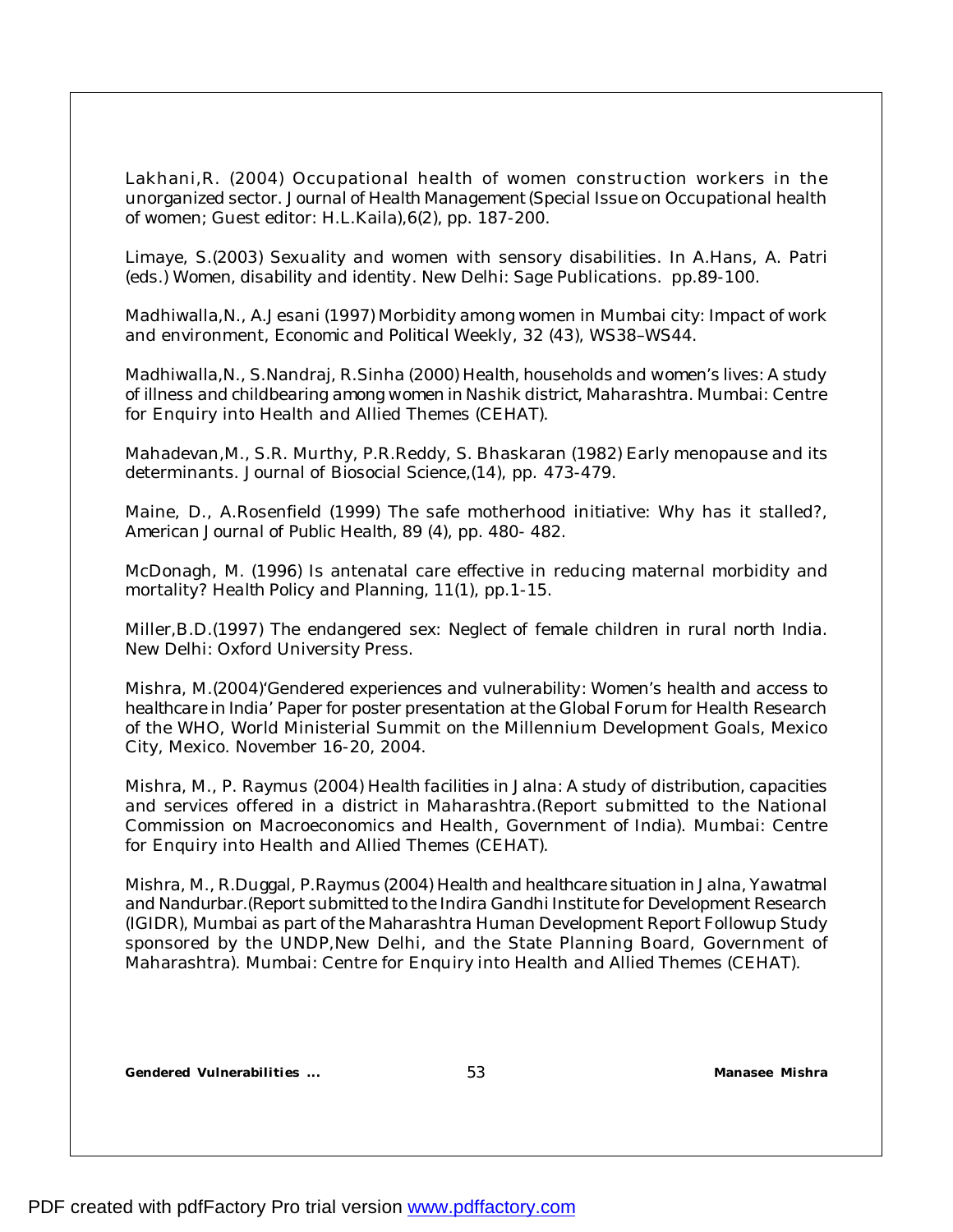Mobility International, USA (2003) Loud, proud and passionate: Including women with disabilities in international development programmes. In A. Hans, A. Patri (eds.) *Women, disability and identity*. New Delhi: Sage Publications. pp. 163-176.

Mullick Alkazi, R. (1992) Disability. In A. Mukhopadhyay (ed.) *State of India's Health*. New Delhi: Voluntary Health Association of India (VHAI).pp.377-398.

Nandraj,S.(1994) Beyond the Law and the Lord: Quality of Private Health Care. *Economic and Political Weekly*,29(27),pp.1680-1685.

National Sample Survey Organisation (NSSO) (1998a) *The Aged in India: A socio-economic profile* (NSS fifty-second round: July 1995-96). Report no.446. Calcutta: National Sample Survey Organisation (NSSO).

\_\_\_\_\_\_\_\_\_\_\_(1998b) *Morbidity and treatment of ailments* (NSS fifty-second round : July 1995-96). Report no.441. Calcutta: National Sample Survey Organisation (NSSO).

Parikh,J., K.Smith, V.Laxmi (1999) Indoor Air Pollution: A reflection on gender bias. *Economic and Political Weekly*, 34(9),pp. 539-544.

Parikh,P.,A.Taukari, T.Bhattacharya (2004) Occupational stress and coping among nurses. *Journal of Health Management* (Special Issue on Occupational health of women; Guest editor: H.L.Kaila),6(2), pp.115-127.

Prasad, J.H., S.Abraham, K.M.Kurz, V.George, M.K.Lalitha, R.John, M.N.R.Jayapaul, N.Shetty, A.Joseph (2005) Reproductive tract infections among young married women in Tamil Nadu, India. *International Family Planning Perspectives*, 31(2), pp. 73-82.

Registrar General and Census Commissioner, India (RGI), Ministry of Health and Family Welfare (MOHFW), United Nations Population Fund (UNFPA) (2003) *Missing…: Mapping the adverse child sex ratio in India.*

Registrar General, India (2004) Sample Registration System SRS Bulletin, vol.38, no.1, April. New Delhi: Registrar General of India.

\_\_\_\_\_\_\_\_\_\_\_\_\_ (2005a).*Census of India 1991*.Table 7: Distribution of population by age and sex 1991. Available online at [www.censusindia.net/cendat/datatable7.html](http://www.censusindia.net/cendat/datatable7.html) (accessed 8th April 2005)

\_\_\_\_\_\_\_\_\_\_\_\_\_ (2005b). *Census of India 2001*.TableC14: Population in five year age group by residence and sex. Available online at [www.censusindia.net/results/age\\_main.html](http://www.censusindia.net/results/age_main.html) (accessed 8th April 2005)

**Gendered Vulnerabilities ...** 54 **Manasee Mishra**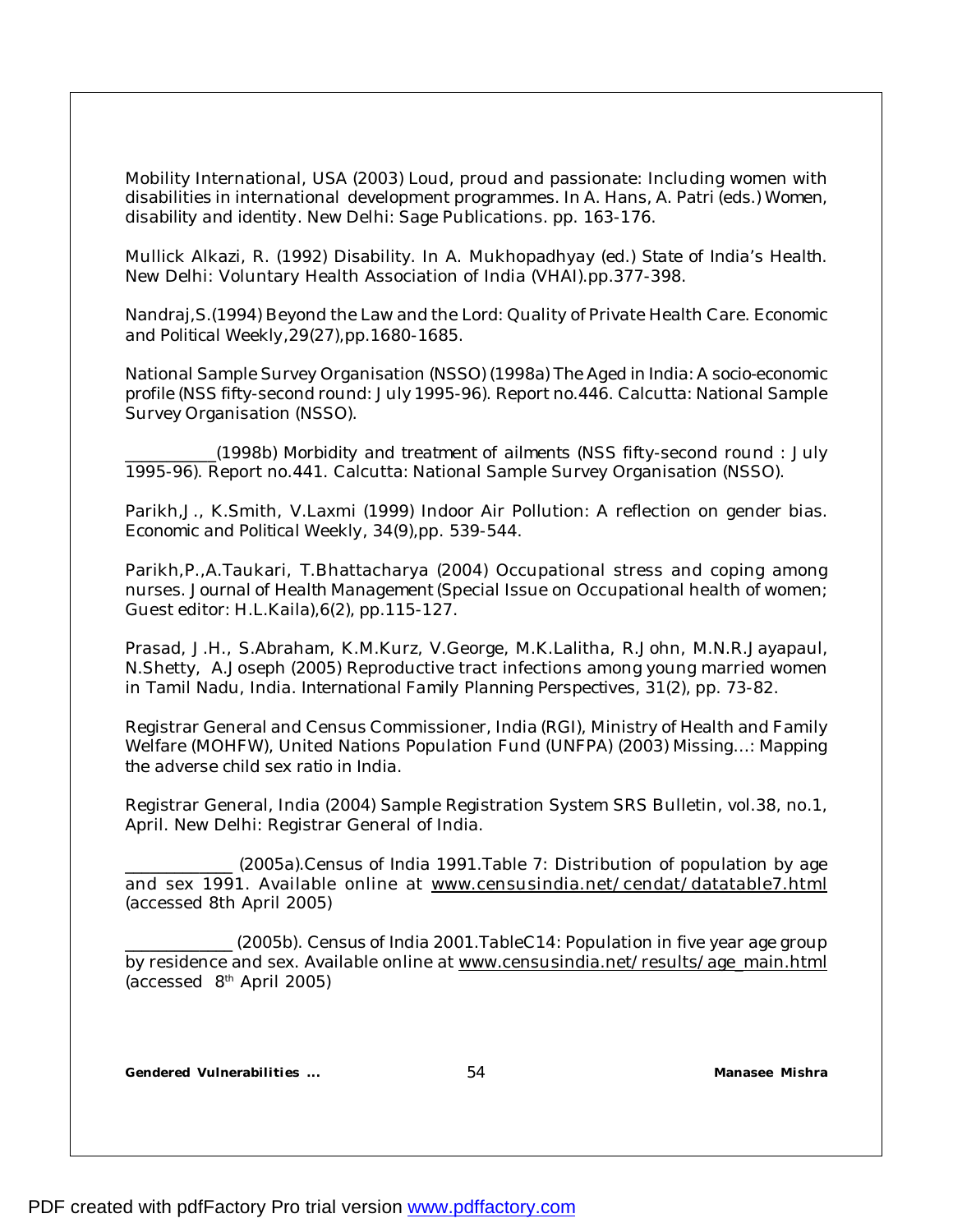\_\_\_\_\_\_\_\_\_\_\_\_\_ (2005c). *Census of India 2001*. Table2: Distribution of the disabled by type of disability, sex and residence-2001 (India, states and union territories) Available online at [www.censusindia.net/disability/dis2.pdf](http://www.censusindia.net/disability/dis2.pdf) (accessed 8th April 2005)

\_\_\_\_\_\_\_\_\_\_\_\_\_ (2005d). *Census of India 2001*. Data on main workers, marginal workers and non workers for India. Available online at [www.censusindia.net/results/](http://www.censusindia.net/results/) eco\_main.html (accessed 12 April 2005)

Saha, S., R.Duggal, M.Mishra (2004) *Abortion in Maharashtra: Incidence,Care and Cost*. Mumbai: Centre for Enquiry into Health and Allied Themes (CEHAT).

Sen, G., A.Iyer, A.George (2002) Class, gender, and health equity: Lessons from liberalizing India. In Sen, G., A.George, P.Ostlin (eds.) *Engendering International Health: The challenge of equity*. Cambridge: Massachusetts Institute of Technology Press.pp.281- 311.

Shetty, P.S.(2004) Food and nutrition. In Detels, R., J.McEwen, R.Beaglehole and H.Tanaka (eds.) *Oxford Textbook of Public Health* (fourth edition).New York: Oxford University Press. pp. 149-170.

Shiva, M.(1992) Women and health. In A. Mukhopadhyay (ed.) *State of India's Health*. New Delhi: Voluntary Health Association of India (VHAI). pp. 265-301.

Soman,K.(1994) Trends in maternal mortality. *Economic and Political Weekly*, 29 (43), pp. 2859-2861.

Srinivasa Murthy, R. (2000) *Development of Mental Healthcare in India, 1947-1995*. New Delhi: Voluntary Health Association of India (VHAI).

Syamala, T.S., M. Sivakami (2005) Menopause:An emerging issue in India. *Economic and Political Weekly*, (November 19). pp. 4923-4930.

UNFPA (2000) *Population and reproductive health facts on India: Briefing kit*. New Delhi: UNFPA.

UNICEF, WHO, UNFPA (2000) *Maternal and neonatal tetanus elimination by 2005: Strategies for achieving and maintaining elimination.* UNICEF, WHO, UNFPA.

Unisa, S.(1999) Childlessness in Andhra Pradesh, India: Treatment seeking and consequences. *Reproductive Health Matters*, 7(13), pp. 54-64.

**Gendered Vulnerabilities ...** 55 **Manasee Mishra**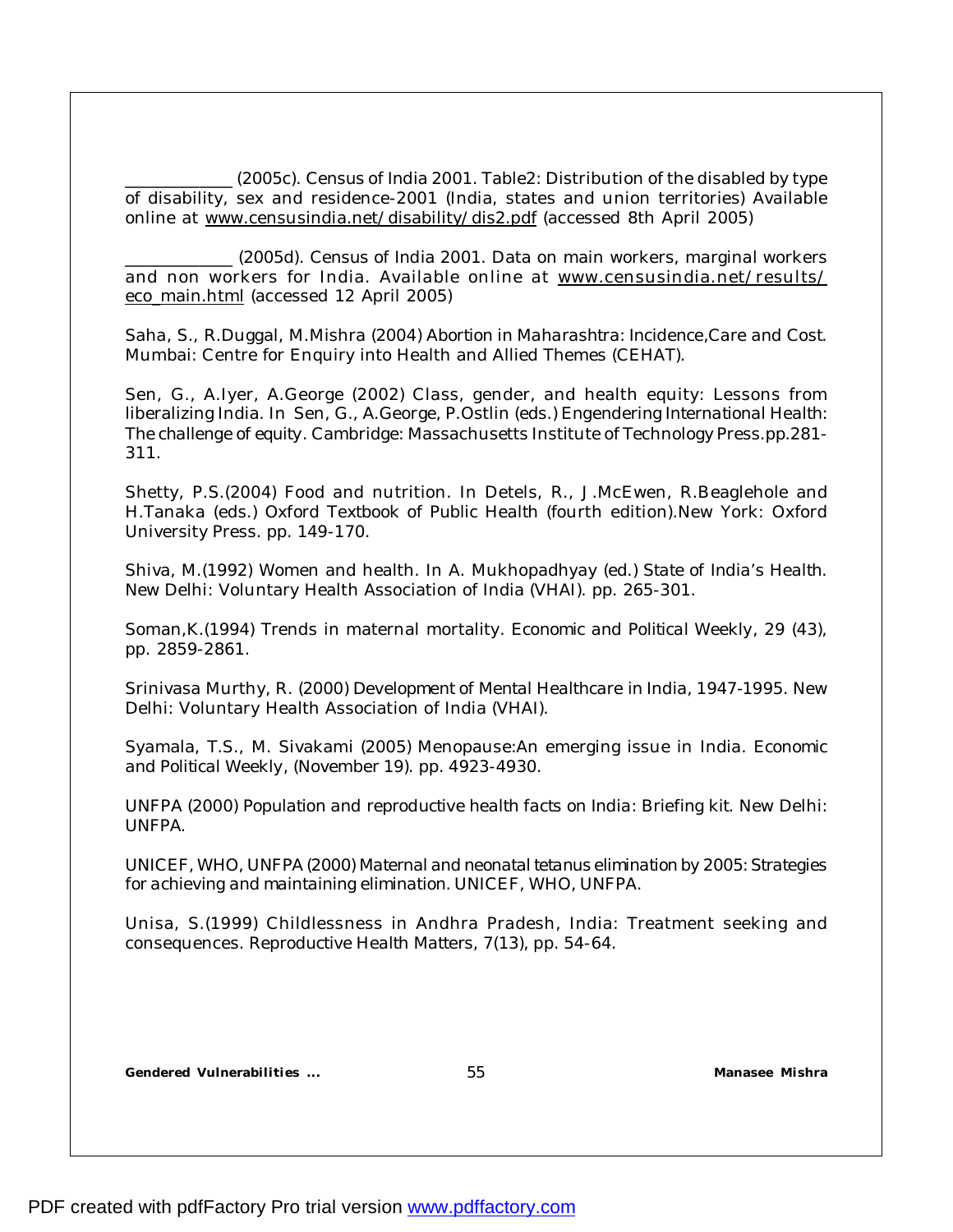Vindhya,U., A. Kiranmayi, V.Vijayalakshmi. (2001) Women in psychological distress: Evidence from a hospital based study. *Economic and Political Weekly*, 36(43), pp.4081- 4087.

Visaria,L (2000)Violence against women: A field study, *Economic and Political Weekly,* 35(20), pp.1742-1751.

Wasserheit,J.N., K.K. Holmes.(1992) Reproductive Tract Infections: Challenges for international health policy, programs and research. In Germaine A., K.K. Holmes, P. Piot and J.N. Wasserheit (eds.) *Reproductive Tract Infections: Global impact and priorities for women's reproductive health.* New York: Plenum Press. pp. 7-33.

Widge,A.(2004) Infertility. In S.J. Jejeebhoy (ed.) (2004) *Looking back, looking forward: A profile of sexual and reproductive health in India*. Jaipur/New Delhi, Rawat Publications/ Population Council. pp. 105-113.

Women and Child Development Department, Government of India (2005) *Child development*. Available online at [www.wcd.nic.in/childdet.htm](http://www.wcd.nic.in/childdet.htm) (accessed 21st April 05)

World Health Organisation (WHO) (1977) *International Classification of Diseases. Manual of the International Statistical Classification of Diseases, Injuries and Causes of Death* (Ninth revision). Geneva: World Health Organisation (WHO).

\_\_\_\_\_\_\_\_\_\_\_\_\_\_\_ (1991) *Infertility: A tabulation of available data on prevalence of primary and secondary infertility.* Geneva: World Health Organisation (WHO).

\_\_\_\_\_\_\_\_\_\_\_\_\_\_\_ (1998). *Reproductive health in the south-east Asia region*. (50 years: Commemorative series-5).New Delhi: Regional Office for South-East Asia, World Health Organisation (WHO).

\_\_\_\_\_\_\_\_\_\_\_\_\_\_\_. *The World Health Report 2001. Mental Health: New Understanding, New Hope.* Geneva: World Health Organisation (WHO).

\_\_\_\_\_\_\_\_\_\_\_\_\_\_\_(2005). *WHO definition of health*. Available online at [www.who.int/about/](http://www.who.int/about/) definition/en (accessed 7th April 2005)

**Gendered Vulnerabilities ...** 56 **Manasee Mishra**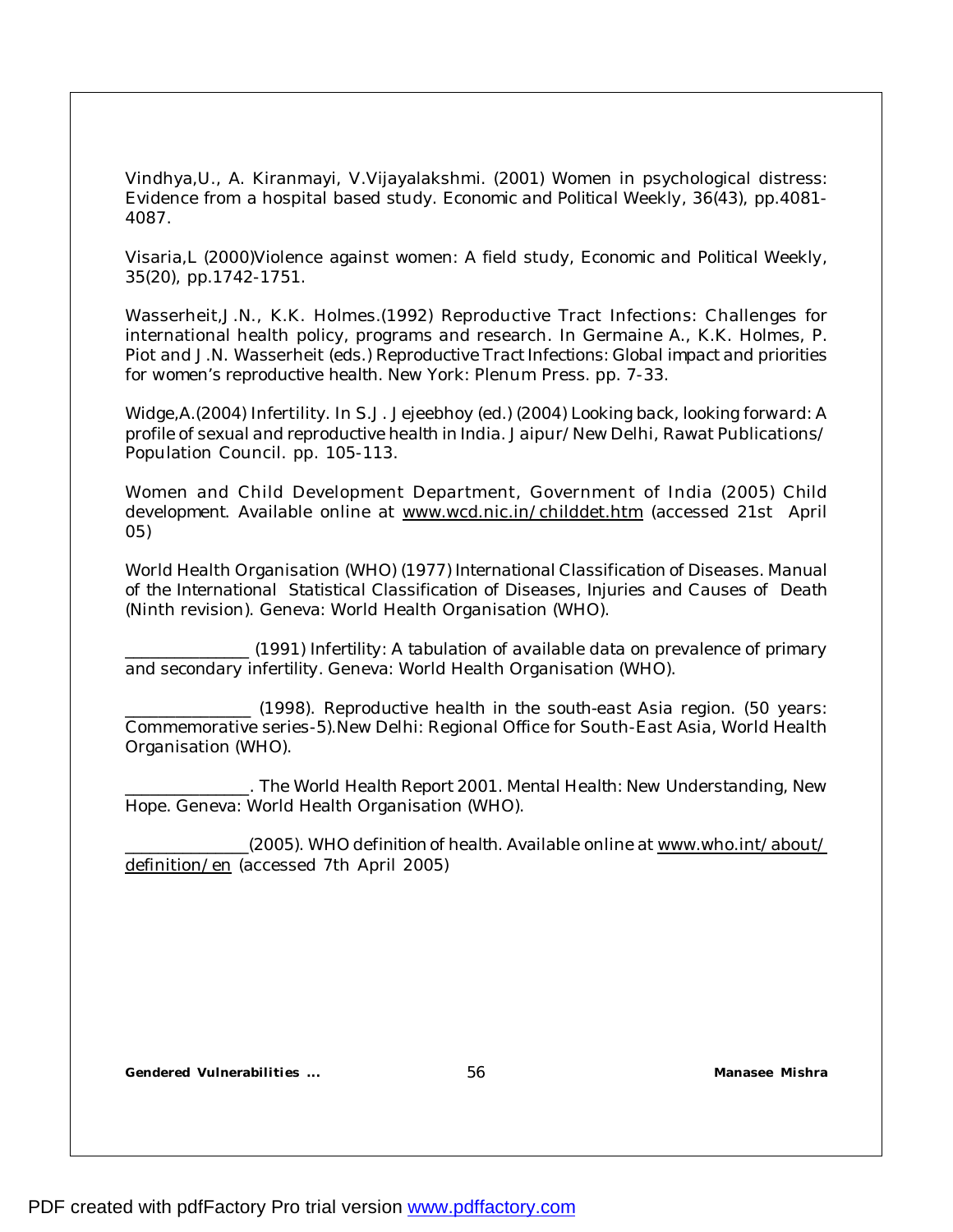# **ANNEXURES**

|                         |                          | Child            |                  |                                    | Child            |
|-------------------------|--------------------------|------------------|------------------|------------------------------------|------------------|
| Sr.no.                  | <b>State</b>             | sex              | Sr.no.           | <b>Union Territory</b>             | sex              |
|                         |                          | ratio            |                  |                                    | ratio            |
| $\mathbf{1}$            | <b>Andhra Pradesh</b>    | 965              | $\mathbf{1}$     | <b>Andaman and Nicobar islands</b> | $\overline{958}$ |
| $\overline{2}$          | <b>Arunachal Pradesh</b> | 975              | $\overline{2}$   | Chandigarh                         | 846              |
| $\overline{3}$          | Assam                    | 971              | $\overline{3}$   | <b>Dadar and Nagar Haveli</b>      | 980              |
| $\overline{\mathbf{4}}$ | <b>Bihar</b>             | 957              | $\boldsymbol{4}$ | Daman and Diu                      | 923              |
| $\overline{5}$          | Chhatisgarh              | 976              | $\overline{5}$   | Lakshwadeep                        | 967              |
| $\overline{6}$          | Delhi                    | 870              | $\bf{6}$         | Pondicherry                        | $\overline{971}$ |
| 7                       | Goa                      | 936              |                  |                                    |                  |
| $\overline{8}$          | Gujarat                  | 888              |                  | <b>INDIA (2001)</b>                | 934              |
| $\overline{9}$          | Haryana                  | 817              |                  |                                    |                  |
| 10                      | <b>Himachal Pradesh</b>  | 889              |                  |                                    |                  |
| $\overline{11}$         | Jammu & Kashmir          | 938              |                  |                                    |                  |
| 12                      | <b>Jharkhand</b>         | 976              |                  |                                    |                  |
| $\overline{13}$         | Karnataka                | 948              |                  |                                    |                  |
| 14                      | Kerala                   | 962              |                  |                                    |                  |
| $\overline{15}$         | <b>Madhya Pradesh</b>    | 938              |                  |                                    |                  |
| 16                      | Maharashtra              | 913              |                  |                                    |                  |
| $\overline{17}$         | <b>Manipur</b>           | 958              |                  |                                    |                  |
| $\overline{18}$         | Meghalaya                | 975              |                  |                                    |                  |
| $\overline{19}$         | <b>Mizoram</b>           | $\overline{973}$ |                  |                                    |                  |
| $\overline{20}$         | Nagaland                 | $\overline{978}$ |                  |                                    |                  |
| $\overline{21}$         | <b>Orissa</b>            | 960              |                  |                                    |                  |
| $\overline{22}$         | Punjab                   | 794              |                  |                                    |                  |
| $\overline{23}$         | Rajasthan                | $\overline{913}$ |                  |                                    |                  |
| $\overline{24}$         | Sikkim                   | 951              |                  |                                    |                  |
| 25                      | <b>Tamil Nadu</b>        | 946              |                  |                                    |                  |
| 26                      | <b>Tripura</b>           | 966              |                  |                                    |                  |
| $\overline{27}$         | <b>Uttar Pradesh</b>     | 929              |                  |                                    |                  |
| $\overline{28}$         | <b>Uttaranchal</b>       | 906              |                  |                                    |                  |
| 29                      | <b>West Bengal</b>       | 966              |                  |                                    |                  |
|                         |                          |                  |                  |                                    |                  |

### **Annexure 1: Child sex ratio in states and union territories of India, 2001**

*Note*: Computed from Census 2001figures

**Gendered Vulnerabilities ...** i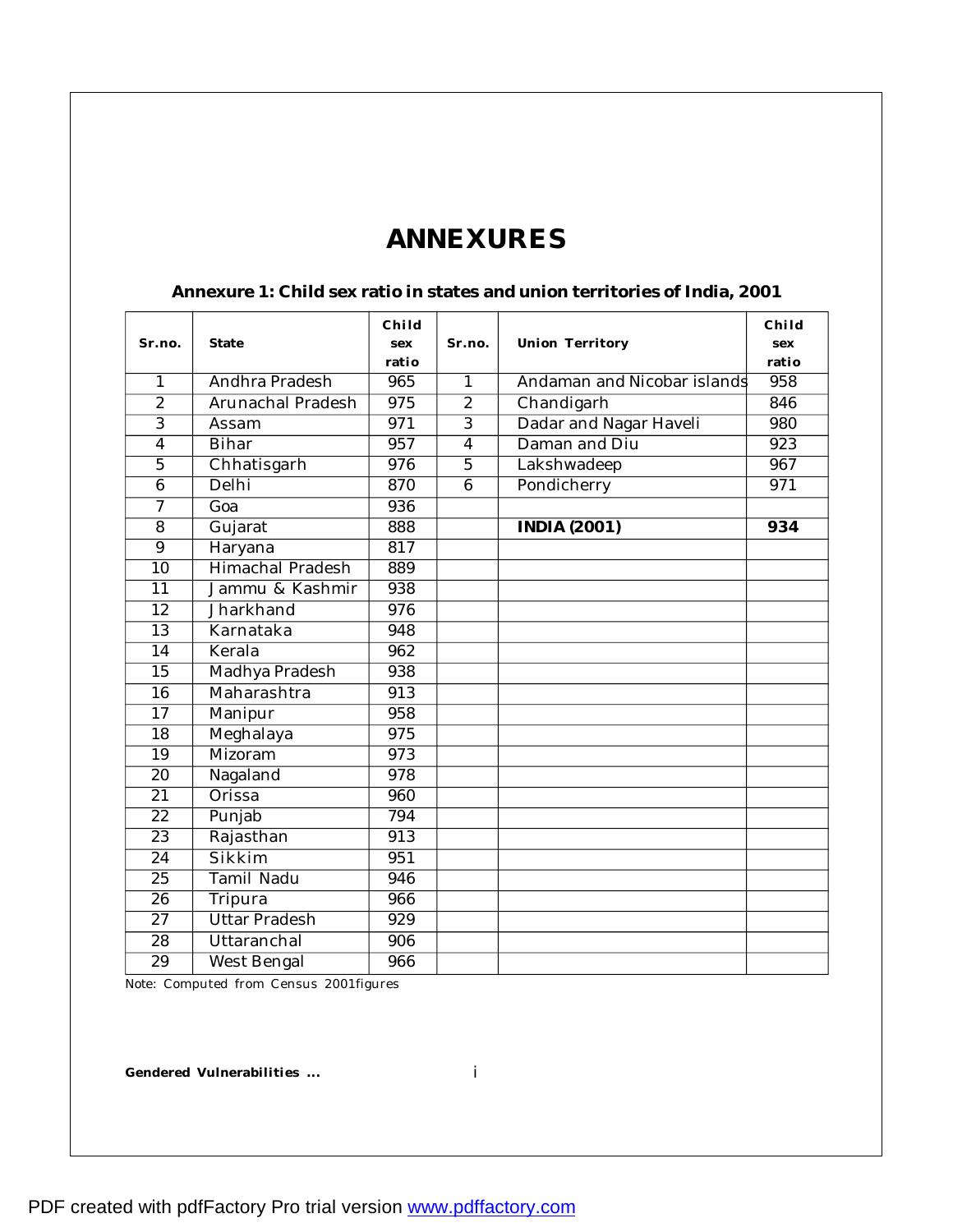## **Annexure 2: Infant mortality rate by sex and residence, India 2002 (for bigger states, smaller states and union territories)**

### **Bigger states**

|                       | Total |      |        |       | Rural |        | Urban |      |                  |
|-----------------------|-------|------|--------|-------|-------|--------|-------|------|------------------|
|                       | Total | Male | Female | Total | Male  | Female | Total | Male | Female           |
| India                 | 63    | 62   | 65     | 69    | 67    | 72     | 40    | 40   | 39               |
| Andhra Pradesh        | 62    | 64   | 60     | 71    | 69    | 72     | 35    | 47   | 23               |
| Assam                 | 70    | 70   | 71     | 73    | 72    | 73     | 38    | 34   | 43               |
| Bihar                 | 61    | 56   | 66     | 62    | 57    | 67     | 50    | 47   | 53               |
| Gujarat               | 60    | 55   | 66     | 68    | 60    | 76     | 37    | 39   | 34               |
| Haryana               | 62    | 54   | 73     | 64    | 56    | 75     | 51    | 43   | 61               |
| Karnataka             | 55    | 56   | 53     | 65    | 67    | 62     | 25    | 23   | 27               |
| Kerala                | 10    | 9    | 12     | 11    | 8     | 14     | 8     | 11   | $\boldsymbol{4}$ |
| <b>Madhya Pradesh</b> | 85    | 81   | 88     | 89    | 85    | 94     | 56    | 60   | 51               |
| Maharashtra           | 45    | 48   | 42     | 52    | 54    | 49     | 34    | 38   | 29               |
| Orissa                | 87    | 95   | 79     | 90    | 101   | 80     | 56    | 45   | 69               |
| Punjab                | 51    | 38   | 66     | 55    | 41    | 73     | 35    | 28   | 43               |
| Rajasthan             | 78    | 75   | 80     | 81    | 79    | 83     | 55    | 49   | 62               |
| <b>Tamil Nadu</b>     | 44    | 46   | 43     | 50    | 51    | 49     | 32    | 35   | 28               |
| <b>Uttar Pradesh</b>  | 80    | 76   | 84     | 83    | 78    | 90     | 58    | 66   | 47               |
| <b>West Bengal</b>    | 49    | 53   | 45     | 52    | 55    | 49     | 36    | 45   | 25               |

### **Smaller states**

|                         | Total |      |        |  |  |  |
|-------------------------|-------|------|--------|--|--|--|
|                         | Total | Male | Female |  |  |  |
| Arunachal Pradesh       | 37    | 38   | 36     |  |  |  |
| Chhatisgarh             | 73    | 76   | 70     |  |  |  |
| Goa                     | 17    | 18   | 16     |  |  |  |
| Jharkhand               | 51    | 47   | 56     |  |  |  |
| <b>Himachal Pradesh</b> | 52    | 57   | 45     |  |  |  |
| Jammu & Kashmir         | 45    | 49   | 41     |  |  |  |
| <b>Manipur</b>          | 14    | 14   | 14     |  |  |  |
| Meghalaya               | 61    | 60   | 62     |  |  |  |
| <b>Mizoram</b>          | 14    | 16   | 11     |  |  |  |
| Nagaland                | N.A.  | N.A. | N.A.   |  |  |  |
| Sikkim                  | 34    | 34   | 33     |  |  |  |
| <b>Tripura</b>          | 34    | 35   | 34     |  |  |  |
| <b>Uttaranchal</b>      | 41    | 38   | 46     |  |  |  |

#### **Union territories**

|                      |       | Total |        |
|----------------------|-------|-------|--------|
|                      | Total | Male  | Female |
| Andaman &            |       |       |        |
| Nicobar islands      | 15    | 14    | 16     |
| Chandigarh           | 21    | 22    | 21     |
| Dadra & Nagar Haveli | 56    | 61    | 51     |
| Daman & Diu          | 42    | 55    | 27     |
| Delhi                | 30    | 29    | 32     |
| Lakshadweep          | 25    | 20    | 29     |
| Pondicherry          | 22    | 22    | 23     |

*Source*: SRS Bulletin, 2004.

- Note: Due to part receipt of returns, data for<br>Nagaland not given. Consequently the IMR<br>estimates for India do not include figures for rural Nagaland.
	- The IMR for smaller states and union territories are based on figures for three years. Due to wide annual fluctuations, the sex disaggregated IMR is not given for smaller states and union territories.

**Gendered Vulnerabilities ...** ii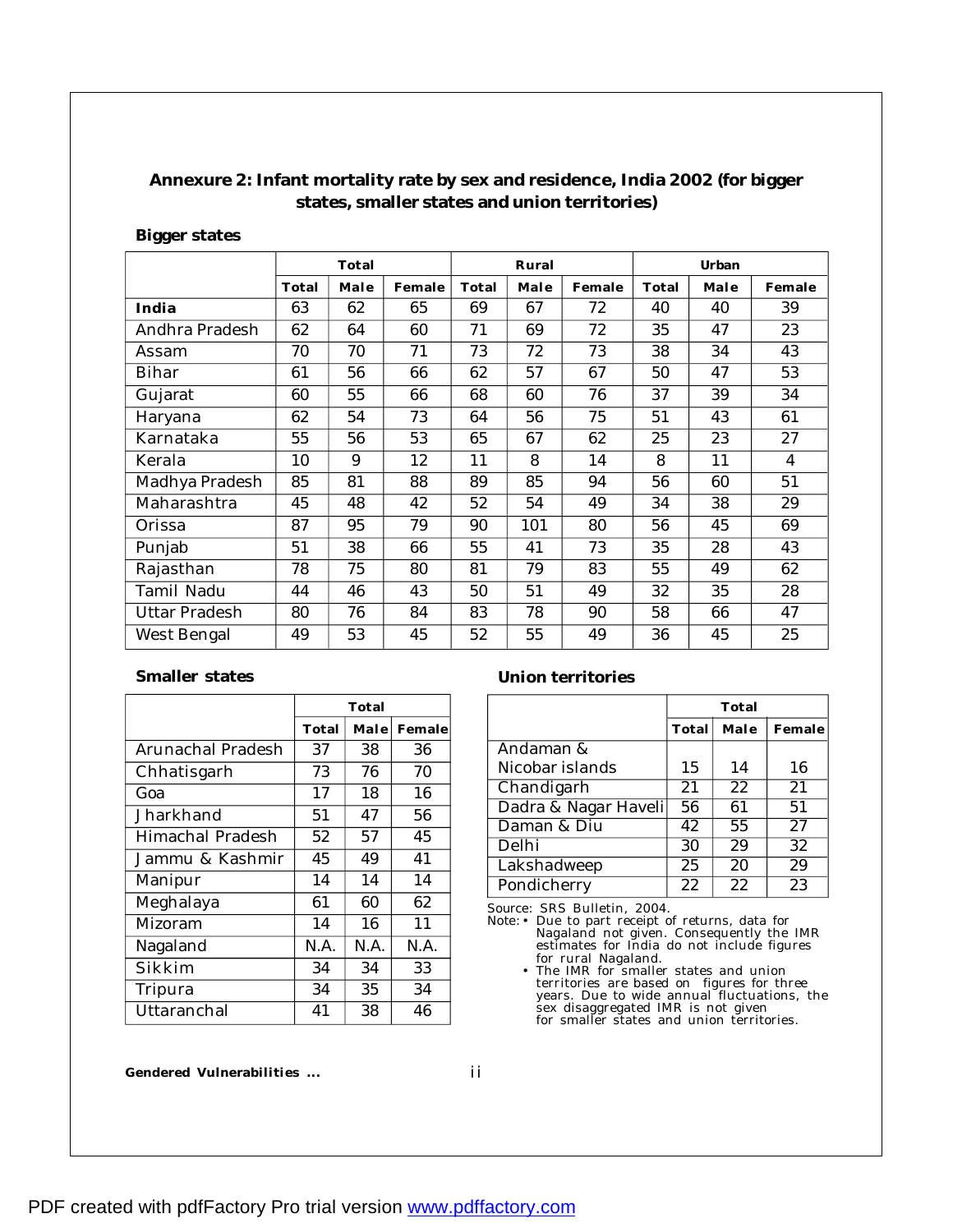| Age group |                | India |                  |         | Rural |        |         | Urban          |        |
|-----------|----------------|-------|------------------|---------|-------|--------|---------|----------------|--------|
|           | Persons        | Male  | Female           | Persons | Male  | Female | Persons | Male           | Female |
| $0-4$     | 20.4           | 19.8  | 21.1             | 22.9    | 21.9  | 23.9   | 11.7    | 12.2           | 11.2   |
|           |                |       |                  |         |       |        |         |                |        |
| 9-May     | 1.8            | 1.6   | 2.1              | 2.1     | 1.8   | 2.4    | 1       | 0.9            | 1.1    |
| 14-Oct    | 1.2            | 1.2   | 1.3              | 1.4     | 1.3   | 1.5    | 0.7     | 0.7            | 0.7    |
| $15 - 19$ | 1.9            | 1.7   | 2.1              | 2.2     | 1.9   | 2.4    | 1.2     | 1.1            | 1.3    |
| 20-24     | 2.6            | 2.3   | 2.8              | 2.9     | 2.7   | 3.1    | 1.8     | 1.3            | 2.2    |
| 25-29     | 2.9            | 2.9   | 2.8              | 2.9     | 2.9   | 3      | 2.6     | 2.9            | 2.4    |
| 30-34     | 3.1            | 3.5   | 2.7              | 3.3     | 3.7   | 3      | 2.4     | 3              | 1.9    |
| 35-39     | 3.8            | 4.8   | 2.8              | 4       | 4.8   | 3      | 3.4     | 4.5            | 2.3    |
| 40-44     | $\overline{5}$ | 5.9   | $\boldsymbol{4}$ | 5.3     | 6.3   | 4.3    | 4.1     | $\overline{5}$ | 3.1    |
| 45-49     | 7              | 8.5   | 5.3              | 7.3     | 8.8   | 5.6    | 6.4     | 7.9            | 4.5    |
| 50-54     | 10.2           | 12.1  | 8.3              | 11      | 13.2  | 8.8    | 8.1     | 9.3            | 6.8    |
| 55-59     | 16.3           | 19.4  | 13               | 16.8    | 19.6  | 14     | 14.8    | 19             | 9.9    |
| 60-64     | 22.9           | 27    | 19.1             | 24.7    | 28.9  | 20.8   | 17.2    | 21             | 13.3   |
| 65-69     | 36.8           | 40.8  | 33               | 37.9    | 41.5  | 34.4   | 33.1    | 38.4           | 28.1   |
| 70-74     | 56.2           | 59.5  | 53.2             | 58.7    | 62.4  | 55.4   | 47.9    | 49.9           | 46     |
| 75-79     | 78.6           | 86.3  | 71.3             | 83      | 92.3  | 74.2   | 64.4    | 66.5           | 62.6   |
| 80-84     | 103.2          | 109.4 | 97.4             | 107.2   | 116.1 | 98.9   | 90.4    | 87.8           | 92.7   |
| $85+$     | 165.8          | 171.8 | 160.5            | 167.4   | 175.8 | 159.6  | 160.9   | 158.2          | 163    |
| All ages  | 8.7            | 8.9   | 8.2              | 9.4     | 9.7   | 9.1    | 6.3     | 6.7            | 5.7    |

**Annexure 3: Sex wise age specific death rates, India 1999**

*Source*: Central Bureau of Health Intelligence, 2003.

*Note*: Owing to part receipt of returns, estimates exclude Nagaland (rural) and Jammu & Kashmir.

**Gendered Vulnerabilities ...** iii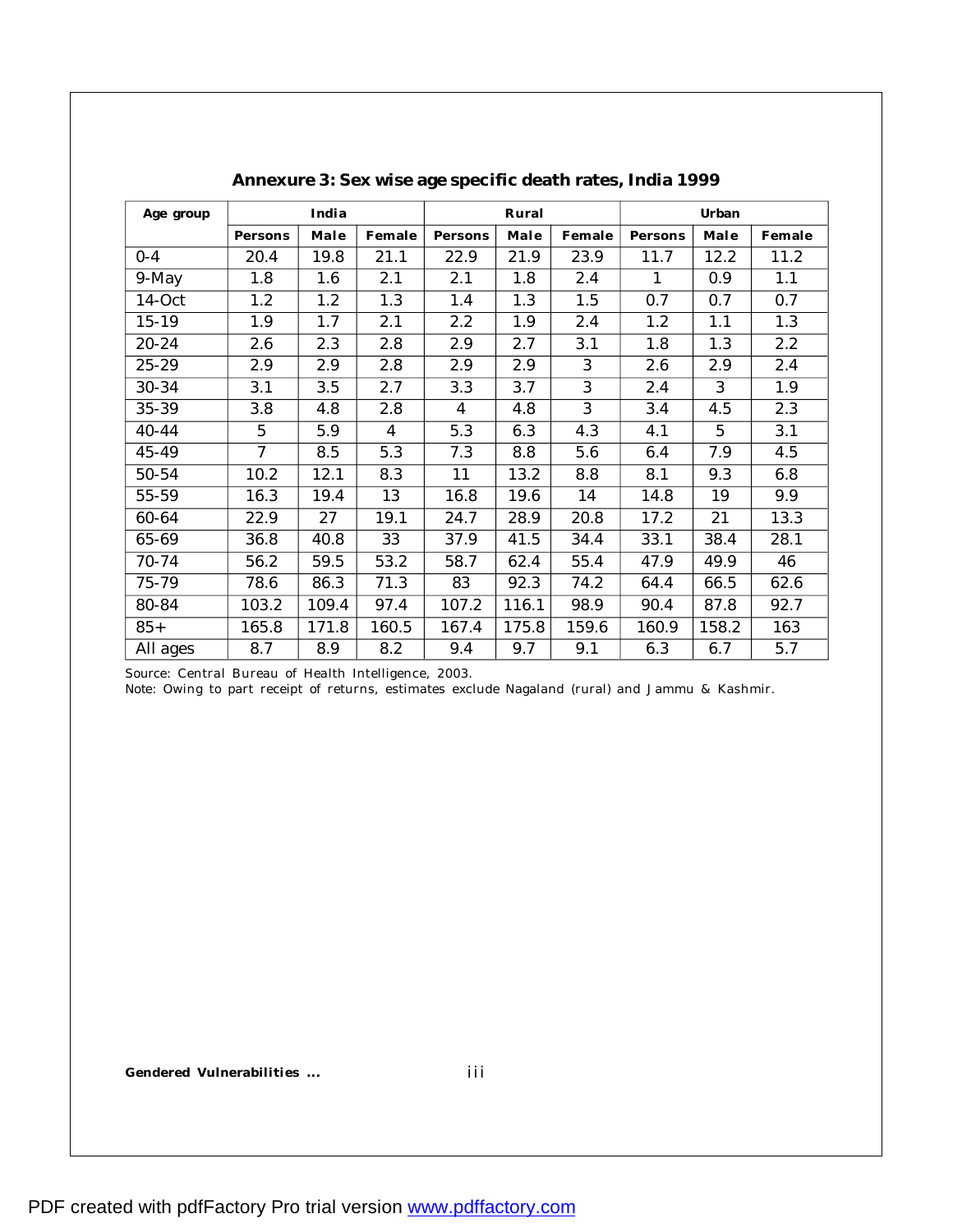|                             |                  | % beaten      |              |                  |                               |      |             |                       | % agreeing |
|-----------------------------|------------------|---------------|--------------|------------------|-------------------------------|------|-------------|-----------------------|------------|
|                             | % beaten         | or physically |              |                  |                               |      |             |                       | with at    |
|                             | or physically    | mistreated    |              |                  |                               |      |             |                       | least one  |
|                             | mistreated       |               |              |                  |                               |      |             |                       | reason for |
| Socio-demographic           |                  | in the past   |              |                  | % agreeing with               |      |             |                       |            |
| characteristic              | since age 15     | one year      |              |                  | specific reasons for violence |      | violence    |                       |            |
|                             |                  |               | $\mathbf{1}$ | $\boldsymbol{2}$ | 3                             | 4    | $\mathbf 5$ | 6                     |            |
| Age<br>$15 - 19$            | 15.4             | 11.5          | 37.2         | 8.6              | 38.7                          | 41.7 | 43.1        | 28.8                  | 61.1       |
| $20 - 29$                   | 21.1             | 12.4          | 32.6         | 6.8              | 34                            | 36.6 | 40.4        | 24.9                  | 56.3       |
| 30-39                       | $\bf 2 \sqrt{3}$ | 11.3          | 32.8         | 6.5              | 33.6                          | 36.1 | 40          | 24.1                  | 56.3       |
| 40-49                       | 20.3             | 7.6           | 31.1         | 6.5              | 32.1                          | 35   | 38          | 22.9                  | 54.1       |
|                             |                  |               |              |                  |                               |      |             |                       |            |
| Marital duration            |                  |               |              |                  |                               |      |             |                       |            |
| Less than 5 years           | 14.4             | 9.6           | 31           | 6.2              | 33.1                          | 35.3 | 38          | 23                    | 54.2       |
| Between 5 and 9 years       | 21.2             | 12.8          | 32.9         | 6.6              | 33.2                          | 35.6 | 40.1        | 24.9                  | 56.1       |
| More than 10 years          | 22.9             | 11.5          | 33.7         | 6.8              | 34.2                          | 37.1 | 40.6        | 25.1                  | 57.2       |
| Not currently married       | 27.4             | 6.8           | 30.9         | 8.6              | 35.1                          | 38.1 | 42          | 24.9                  | 55.3       |
| Residence                   |                  |               |              |                  |                               |      |             |                       |            |
| Urban                       | 16.8             | 7.7           | 24.7         | 3.9              | 28.2                          | 29   | 34.1        | 17.7                  | 47.1       |
| Rural                       | 22.5             | 12.2          | 35.6         | 7.8              | 35.9                          | 39.2 | 42.1        | 27                    | 59.5       |
| Education                   |                  |               |              |                  |                               |      |             |                       |            |
| Illiterate                  | 25.5             | 14.1          | 38.6         | 9                | 37.3                          | 41.3 | 43.7        | 29.1                  | 61.6       |
| Literate- less than         |                  |               |              |                  |                               |      |             |                       |            |
| middle school               | 19.2             | 8.8           | 29.8         | 5                | 34.4                          | 36.6 | 41.8        | 23.6                  | 56.4       |
| Literate-middle             |                  |               |              |                  |                               |      |             |                       |            |
| school complete             | 15.2             | 7             | 25.3         | 3.3              | 30.9                          | 32   | 36.3        | 18.6                  | 51.2       |
| Literate- high school       |                  |               |              |                  |                               |      |             |                       |            |
| completed or above          | 8.6              | 3.6           | 17.3         | 2.1              | 21.1                          | 19.6 | 24.9        | 11.1                  | 37.1       |
| Religion                    |                  |               |              |                  |                               |      |             |                       |            |
| Hindu                       | 21.2             | 11.1          | 32.8         | 7                | 34.1                          | 36.7 | 40.3        | 25.2                  | 56.5       |
| Muslim                      | 21.2             | 11.4          | 34.8         | 5.9              | 33.6                          | 38.1 | 38.7        | 23.2                  | 56.5       |
| Christian                   | 21.8             | 10.3          | 34           | 9.4              | 41.9                          | 42.8 | 52.4        | 20.7                  | 65.2       |
| Sikh                        | 13.9             | 7.1           | 18.8         | 0.2              | 8.2                           | 6.9  | 8.2         | 3.9                   | 27         |
| Jain                        | 6.8              | 2.8           | 14           | 0.7              | 24.3                          | 20.5 | 27.8        | 16.9                  | 38.8       |
| Buddhist/                   |                  |               |              |                  |                               |      |             |                       |            |
| neo-Buddhist                | 20.8             | 10            | 36.3         | 7.7              | 54                            | 48.8 | 63          | 47.9                  | 73.7       |
| Others                      | 16.8             | 11.4          |              |                  | $16.6$ 5.8 26.3 31.8          |      |             | $34 \overline{)18.5}$ | 44         |
| No religion                 | 26.1             | 11.2          | 36           | 13.1             | 35.4                          | 51.6 | 66.7        | 27.2                  | 75.4       |
| Caste/tribe                 |                  |               |              |                  |                               |      |             |                       |            |
| <b>Scheduled Caste</b>      | 27.4             | 15.4          | 34.6         | 7.3              | 34.6                          | 38.4 | 41.1        | 26                    | 57.9       |
| <b>Scheduled Tribe</b>      | 23               | 13            | 40.2         | 11.2             | 40.1                          | 41.4 | 45.9        | 28.7                  | 62.8       |
| <b>Other Backward Class</b> | 23               | 11.7          | 34           | 7.6              | 36.8                          | 40.3 | 44.8        | 26.7                  | 61.7       |
| Others                      | 15.7             | 7.8           | 28.8         | 4.9              | 29.3                          | 31.1 | 33.9        | 20.8                  | 49.1       |
|                             |                  |               |              |                  |                               |      |             |                       |            |

## **Annexure 4: Women's experience of and attitude towards domestic violence**

**Gendered Vulnerabilities ...** iv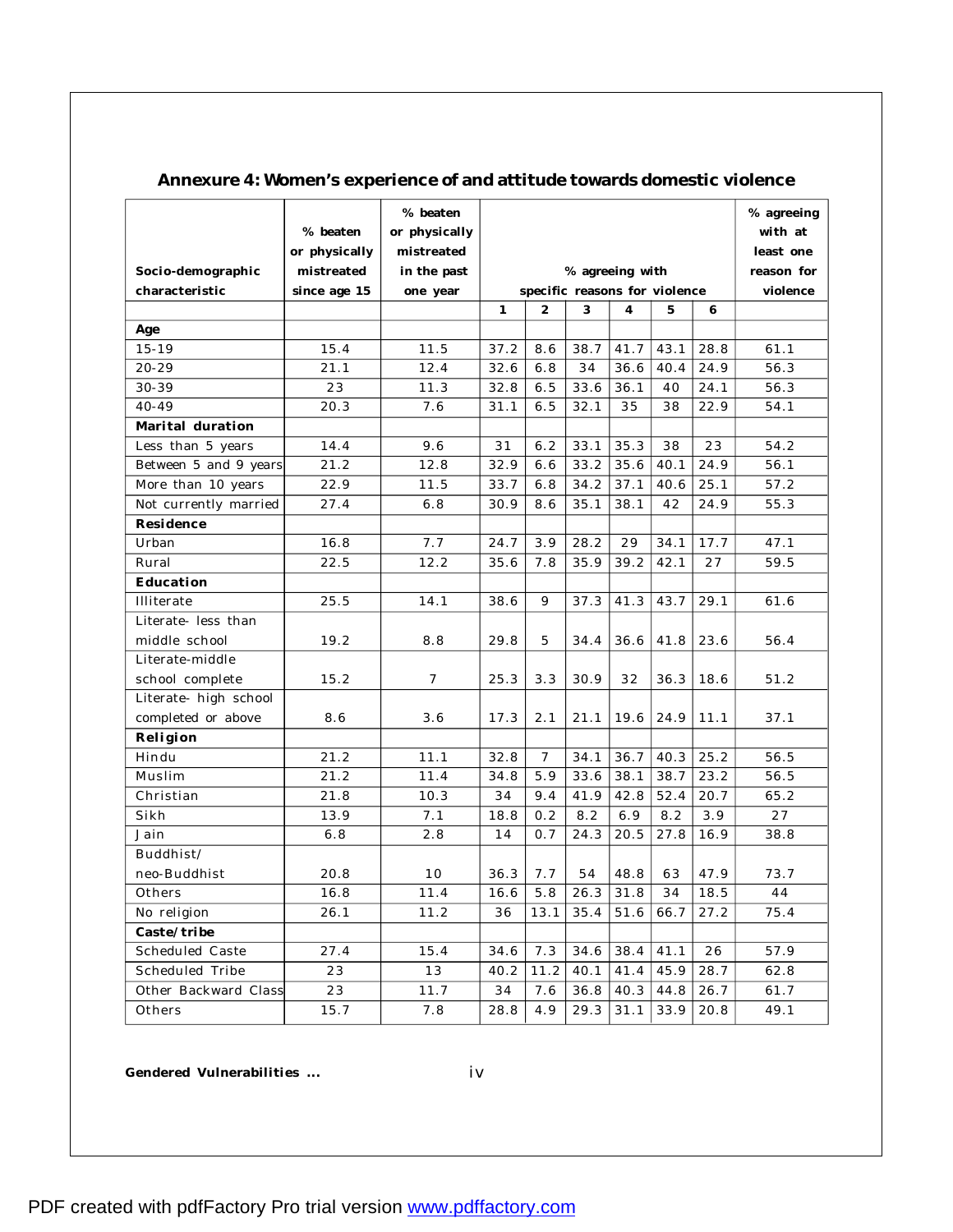|                    | % beaten      | % beaten<br>or physically |      |              |                                         |      |             |      | % agreeing<br>with at |
|--------------------|---------------|---------------------------|------|--------------|-----------------------------------------|------|-------------|------|-----------------------|
|                    | or physically | mistreated                |      |              |                                         |      |             |      | least one             |
| Socio-demographic  | mistreated    | in the past               |      |              | % agreeing with                         |      |             |      | reason for            |
| characteristic     | since age 15  | one year                  |      |              |                                         |      |             |      | violence              |
|                    |               |                           | 1    | $\mathbf{2}$ | specific reasons for violence<br>3<br>4 |      | 5           | 6    |                       |
| Type of household  |               |                           |      |              |                                         |      |             |      |                       |
| Nuclear            | 24.5          | 12.7                      | 32.8 | 6.8          | 33.9                                    | 37.2 | 41.1        | 24.7 | 57.1                  |
| Non-nuclear        | 18.1          | 9.5                       | 32.8 | 6.8          | 33.8                                    | 36   | 39.1        | 24.5 | 55.5                  |
| Cash employment    |               |                           |      |              |                                         |      |             |      |                       |
| Working for cash   | 29            | 14.5                      | 34.5 | 9.7          | 39.2                                    | 42.3 | 48.1        | 28.9 | 62.2                  |
| Working but not    |               |                           |      |              |                                         |      |             |      |                       |
| for cash           | 24            | 12.1                      | 41.2 | 10.3         | 42.9                                    | 46.9 | 50.9        | 35.4 | 67.5                  |
| Not worked in past |               |                           |      |              |                                         |      |             |      |                       |
| 12 months          | 16.9          | 9.3                       | 30.3 | 4.7          | 29.7                                    |      | $31.9$ 34.3 | 20.5 | 51.3                  |
| Standard of living |               |                           |      |              |                                         |      |             |      |                       |
| Low                | 29.2          | 16.6                      | 36.9 | 9.1          | 38.1                                    | 42.3 | 45.1        | 29.1 | 62                    |
| Medium             | 20.1          | 10.1                      | 34.4 | 6.8          | 35.5                                    | 38.3 | 42          | 26   | 58.8                  |
| High               | 10.1          | $\overline{\mathbf{4}}$   | 22.3 | 3            | 23.3                                    | 23.1 | 27.3        | 14.2 | 40.9                  |
| Total              | 21            | 11                        | 32.8 | 6.8          | 33.9                                    | 36.6 | 40          | 24.6 | 56.3                  |

*Source:* NFHS-2

*Note:* Reasons for violence: 1: husband suspects of wife's unfaithfulness

2: wife's natal family does not give money or other items

3: wife shows disrespect towards in laws

4: wife goes out without telling husband

5: wife neglects house or children

6: wife does not cook properly.

**Gendered Vulnerabilities ...** v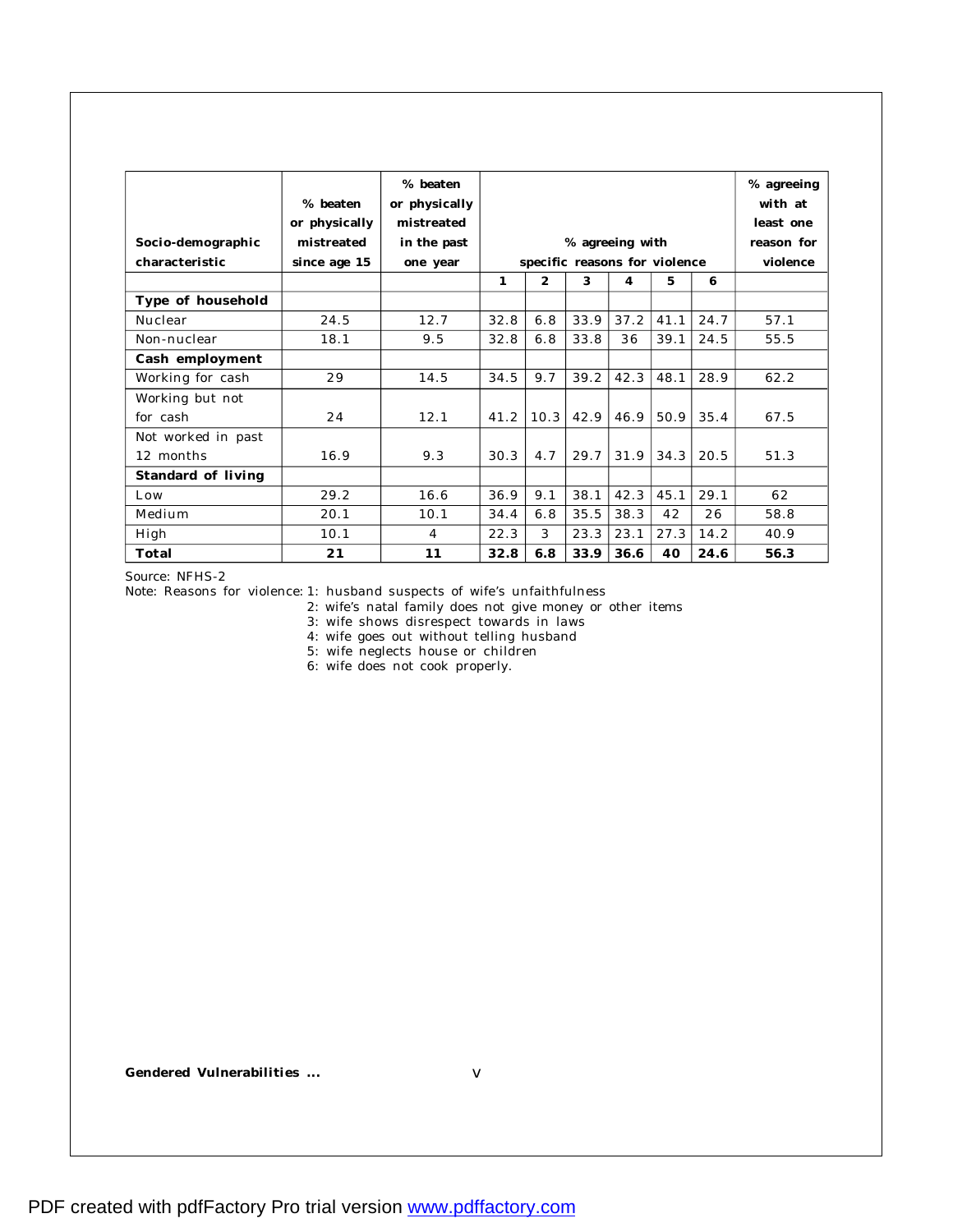|                             |      | Weight for height      |                   |                        |                 |         |          |                  |
|-----------------------------|------|------------------------|-------------------|------------------------|-----------------|---------|----------|------------------|
|                             |      | % with BMI             |                   |                        | % of women with |         |          |                  |
|                             |      | ~18.5                  | $\geq$            | $\geq$                 |                 |         |          |                  |
|                             |      | $\text{kg}/\text{m}^2$ | 25.0              | 30.0                   |                 | Mild    | Moderate | <b>Severe</b>    |
|                             |      |                        | kg/m <sup>2</sup> | $\text{kg}/\text{m}^2$ |                 | anaemia | anaemia  | anaemia          |
| Residence                   |      |                        |                   |                        |                 |         |          |                  |
| Urban                       | 22.1 | 22.6                   | 23.5              | 5.8                    | 45.7            | 32      | 12.2     | 1.5              |
| <b>Rural</b>                | 19.6 | 40.6                   | 5.9               | 0.9                    | 53.9            | 36.1    | 15.8     | $\boldsymbol{2}$ |
| Education                   |      |                        |                   |                        |                 |         |          |                  |
| Illiterate                  | 19.5 | 42.6                   | 5.1               | 0.9                    | 55.8            | 36.7    | 16.8     | 2.3              |
| Literate- less than         |      |                        |                   |                        |                 |         |          |                  |
| middle school               | 20.6 | 32.6                   | 12.9              | 2.7                    | 50.1            | 34.4    | 13.8     | 1.9              |
| Literate-middle             |      |                        |                   |                        |                 |         |          |                  |
| school complete             | 21.1 | 28                     | 15.7              | 3.2                    | 48              | 34      | 12.6     | 1.3              |
| Literate-high school        |      |                        |                   |                        |                 |         |          |                  |
| complete and above          | 22.5 | 17.8                   | 26                | 6.4                    | 40.3            | 29.7    | 9.7      | 0.9              |
| Caste/tribe                 |      |                        |                   |                        |                 |         |          |                  |
| <b>Scheduled Caste</b>      | 19.5 | 42.1                   | 5.8               | 0.9                    | 56              | 37.2    | 16.5     | 2.3              |
| <b>Scheduled Tribe</b>      | 19.1 | 46.3                   | 3.3               | 0.5                    | 64.9            | 41.2    | 21.4     | 2.3              |
| <b>Other Backward Class</b> | 20.2 | 35.8                   | 9.4               | 1.7                    | 50.7            | 34.3    | 14.5     | $\mathbf{2}$     |
| <b>Others</b>               | 21   | 30.5                   | 15.4              | 3.7                    | 47.6            | 33.3    | 12.9     | 1.5              |
| Standard of living index    |      |                        |                   |                        |                 |         |          |                  |
| Low                         | 18.9 | 48.1                   | 2.6               | 0.3                    | 60.2            | 38.9    | 18.6     | 2.7              |
| Medium                      | 20.1 | 35.6                   | 8.6               | 1.5                    | 50.3            | 34.5    | 14.1     | 1.7              |
| High                        | 22.7 | 17.3                   | 27.2              | 6.8                    | 41.9            | 30.1    | 10.7     | 1.1              |

## **Annexure 5: Body Mass Index (BMI) and anaemia among women of select groups**

*Source:* NFHS-2.

**Gendered Vulnerabilities ...** vi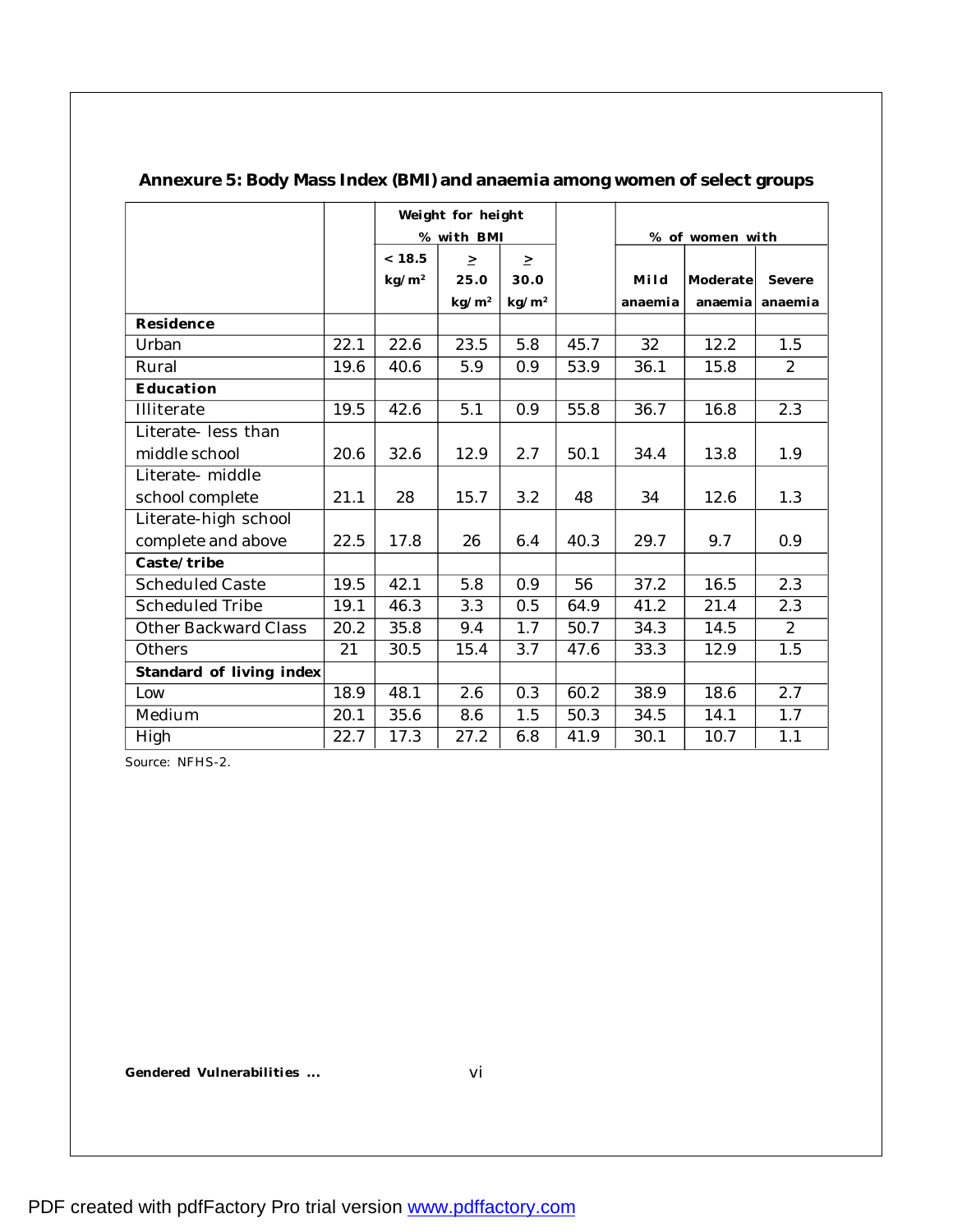|                                     | Urban |        | Rural |        |       | Total  |
|-------------------------------------|-------|--------|-------|--------|-------|--------|
| Morbidity*                          | Male  | Female | Male  | Female | Male  | Female |
| $(NFHS-2)$                          |       |        |       |        |       |        |
| Asthma                              | 1,955 | 1,978  | 2,784 | 2,508  | 2,561 | 2,369  |
| Tuberculosis#                       | 446   | 330    | 690   | 507    | 624   | 460    |
| Jaundice during the past 12 months  | 1,354 | 1,085  | 1,675 | 1,134  | 1,589 | 1,121  |
| Malaria during the past 3 months    | 2,133 | 2,180  | 4,320 | 4,184  | 3,734 | 3,658  |
| $(NFHS-1)$                          |       |        |       |        |       |        |
| <b>Blindness (partial)</b>          | 1,972 | 2,666  | 2,482 | 2,900  | 2,346 | 2,839  |
| <b>Blindness (complete)</b>         | 366   | 386    | 411   | 450    | 399   | 433    |
| <b>Tuberculosis</b>                 | 397   | 286    | 625   | 393    | 564   | 365    |
| <b>Leprosy</b>                      | 104   | 79     | 162   | 95     | 147   | 91     |
| <b>Physical impairment of limbs</b> | 671   | 439    | 814   | 513    | 776   | 494    |
| Malaria during the past 3 months    | 1655  | 1810   | 3984  | 3804   | 3363  | 3283   |

| Annexure 6: Morbidity levels according to different NFHS rounds |  |  |  |  |
|-----------------------------------------------------------------|--|--|--|--|

*Source:* NFHS-1 and NFHS-2.

Note: \*number of persons per 1,00,000 suffering from the stated ailments.

# includes medically treated tuberculosis.

# **Annexure 7: Point prevalence of morbidity (PPM) on the 15th day preceding and the day before the survey, NSSO 52nd round**

| Area  | Reference day      | Male | Female | persons |
|-------|--------------------|------|--------|---------|
| Rural | Preceding 15th day | 23   | 25     | 24      |
|       | Day before survey  | 28   | 30     | 29      |
| Urban | Preceding 15th day | 21   | 26     | 23      |
|       | Day before survey  | 27   | 30     | 29      |

*Source*: NSSO report no. 441.

**Gendered Vulnerabilities ...** vii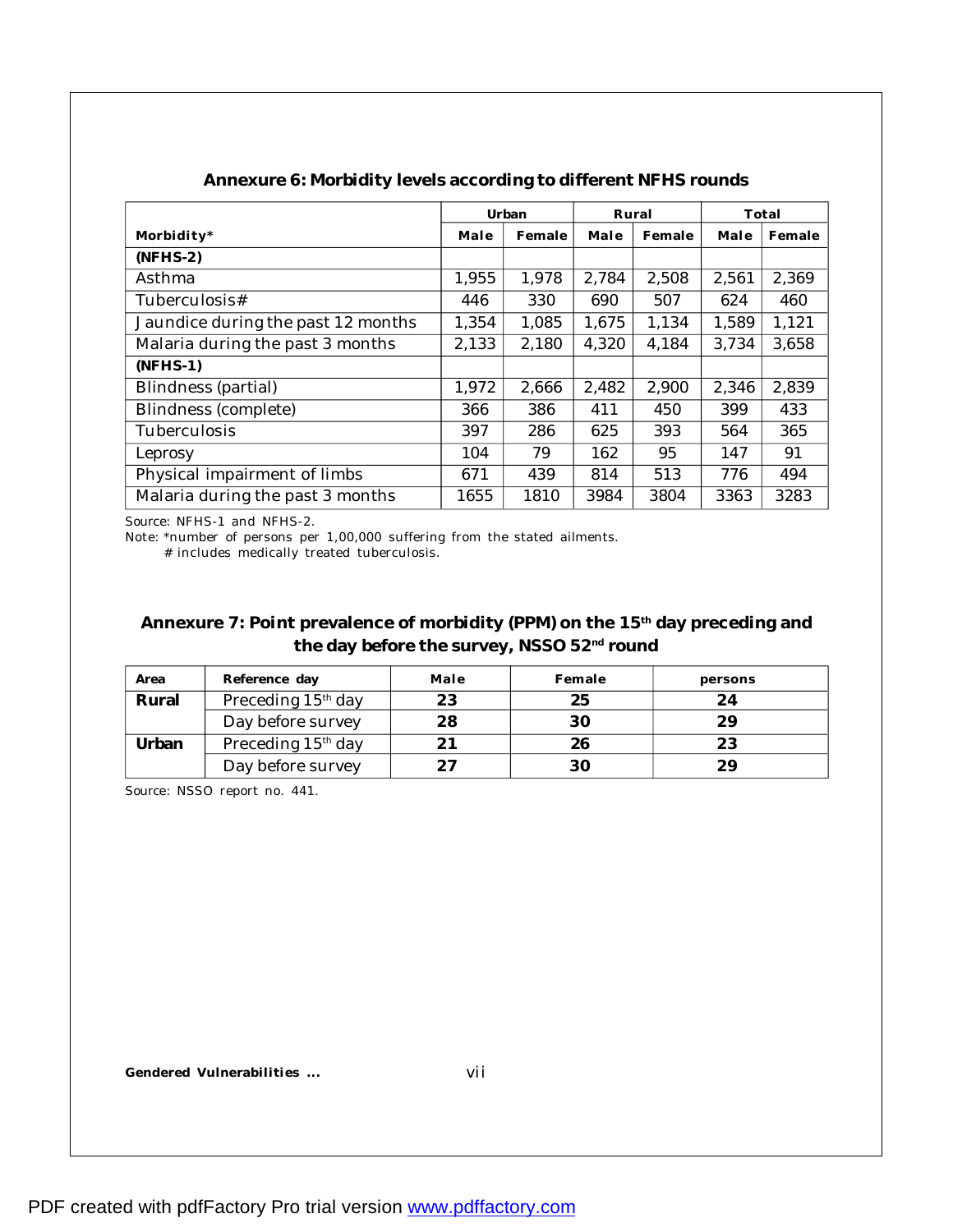|                         |              | Rural  |        | Urban            |        |        |  |
|-------------------------|--------------|--------|--------|------------------|--------|--------|--|
|                         | male         | female | person | male             | female | person |  |
| Cough                   | 250          | 195    | 222    | 179              | 142    | 160    |  |
| <b>Piles</b>            | 33           | 16     | 24     | 32               | 18     | 25     |  |
| Joint problems          | 363          | 404    | 384    | 285              | 393    | 340    |  |
| High/low blood pressure | 108          | 105    | 106    | <b>200</b>       | 251    | 226    |  |
| Heart disease           | 34           | 27     | 30     | 68               | 53     | 61     |  |
| Urinary problem         | 38           | 23     | 31     | 49               | 24     | 36     |  |
| <b>Diabetes</b>         | 36           | 28     | 32     | 85               | 66     | 75     |  |
| Cancer                  | $\mathbf{2}$ | 3      | 3      | $\boldsymbol{2}$ | 4      | 3      |  |
| Any of the above        | 527          | 514    | 520    | 528              | 560    | 545    |  |

## **Annexure 8: Prevalence (per 1000 aged persons) of chronic ailments by sex and residence**

*Source:* NSSO Report no.446

## **Annexure 9: Maternal mortality ratio in select states of India (indirect estimates from sex differentials in adult mortality),1982-86 and 1987-96**

|                       | Maternal mortality ratio |         |  |  |
|-----------------------|--------------------------|---------|--|--|
|                       | 1982-86                  | 1987-96 |  |  |
| <b>Andhra Pradesh</b> | 394                      | 283     |  |  |
| Assam                 | 1068                     | 984     |  |  |
| <b>Bihar</b>          | 813                      | 513     |  |  |
| Gujarat               | 373                      | 596     |  |  |
| Haryana               | 494                      | 472     |  |  |
| Karnataka             | 439                      | 480     |  |  |
| Kerala                | 247                      | $\ast$  |  |  |
| <b>Madhya Pradesh</b> | 507                      | 700     |  |  |
| Maharashtra           | 439                      | 380     |  |  |
| Orissa                | 844                      | 597     |  |  |
| Punjab                | 207                      | $\ast$  |  |  |
| Rajasthan             | 627                      | 580     |  |  |
| <b>Tamil Nadu</b>     | 372                      | 195     |  |  |
| Uttar Pradesh         | 920                      | 737     |  |  |
| <b>West Bengal</b>    | 561                      | 458     |  |  |
| India (rural)         | 638                      | 528     |  |  |
| India (urban)         | 389                      | 311     |  |  |
| India (TOTAL)         | 580                      | 479     |  |  |

*Source*: Bhat, 2002.

*Note:* \* Maternal mortality being very low, estimating from the sex differentials in adult mortality in the reproductive age group is not possible.

**Gendered Vulnerabilities ...** viii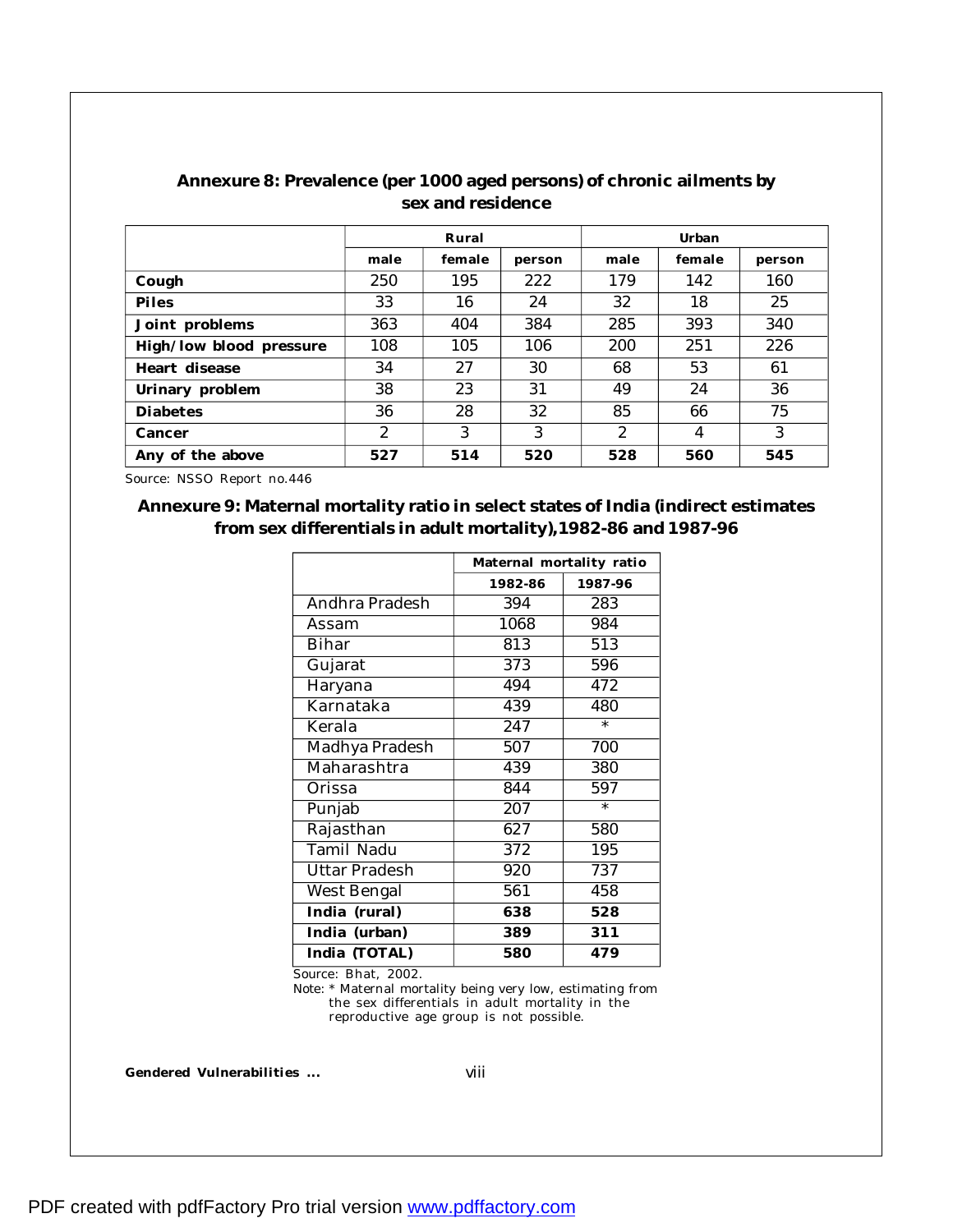|                          | Age in years     |                  |                   |                   |                   |                   |                   |  |
|--------------------------|------------------|------------------|-------------------|-------------------|-------------------|-------------------|-------------------|--|
|                          | 30-34            | 35-39            | $40 - 41$         | 42-43             | 44-45             | 46-47             | 48-49             |  |
| North India              |                  |                  |                   |                   |                   |                   |                   |  |
| Delhi                    | 1.5              | $\overline{3.4}$ | 11.4              | $\overline{20.9}$ | 31.9              | 35.4              | 73.4              |  |
| Haryana                  | $\overline{1.7}$ | 4.8              | 10.7              | 23.3              | $\overline{37}$   | 43.6              | 66.7              |  |
| <b>Himachal Pradesh</b>  | $\overline{0.9}$ | $\overline{5}$   | $\overline{9.6}$  | 22.4              | 32.1              | 46                | 72                |  |
| Jammu & Kashmir          | $\overline{2.1}$ | 6.6              | $\overline{16.7}$ | 31.9              | 33.9              | 52.4              | 62.9              |  |
| Punjab                   | 1.4              | $\overline{4.4}$ | $\sqrt{20.8}$     | 20.6              | 35.4              | 52.5              | 63.3              |  |
| Rajasthan                | $\overline{2.3}$ | 4.6              | 13.5              | 19.9              | 35.1              | 39.3              | 61.2              |  |
| Central India            |                  |                  |                   |                   |                   |                   |                   |  |
| <b>Madhya Pradesh</b>    | $\overline{2.9}$ | 7.3              | 15.1              | 23.5              | 32.6              | $\overline{44.8}$ | 51.9              |  |
| <b>Uttar Pradesh</b>     | $\overline{2.1}$ | 7.3              | $\sqrt{20.2}$     | 31.3              | 42.3              | 58.5              | 68.8              |  |
| East India               |                  |                  |                   |                   |                   |                   |                   |  |
| <b>Bihar</b>             | $\overline{2.9}$ | 9.2              | 23.6              | 35.2              | $\overline{51.1}$ | 60.7              | 75.8              |  |
| <b>Orissa</b>            | $\overline{1.7}$ | 5.3              | 19.5              | 23.8              | 31.7              | 50.6              | 62.4              |  |
| <b>West Bengal</b>       | $\overline{1.5}$ | $\overline{4.3}$ | $\overline{12.8}$ | 22.1              | $\overline{3}4.9$ | $\overline{46.1}$ | $\overline{48.4}$ |  |
| Northeast India          |                  |                  |                   |                   |                   |                   |                   |  |
| <b>Arunachal Pradesh</b> | 1                | 3.8              | 6.9               | $\ast$            | $-8.2$            | $\ast$            | $\ast$            |  |
| Assam                    | 1.6              | 6.2              | 22.5              | 30.4              | $\overline{43.6}$ | 55.7              | 73.4              |  |
| <b>Manipur</b>           | $\overline{0.8}$ | $\overline{4.8}$ | $\overline{9.6}$  | 14.4              | 21.8              | $-31.8$           | $-48.9$           |  |
| Meghalaya                | 1.4              | 2.9              | $-4.1$            | $-13.9$           | $-21.7$           | $\ast$            | $\ast$            |  |
| <b>Mizoram</b>           | $\overline{1.1}$ | $\overline{2.3}$ | 7.6               | 10.1              | $-8.1$            | $-9.2$            | $\ast$            |  |
| Nagaland                 | $\overline{2.9}$ | $\overline{1.5}$ | $-7.6$            | $-20.1$           | $-39.4$           | $\ast$            | $\ast$            |  |
| Sikkim                   | $\overline{2.1}$ | 5.8              | 12.2              | 7.8               | 28.8              | $\ast$            | $-68.9$           |  |
| West India               |                  |                  |                   |                   |                   |                   |                   |  |
| Goa                      | $\overline{1.7}$ | $\overline{4.7}$ | $\overline{15}$   | $\overline{17}$   | 27.6              | $\overline{40.9}$ | 66.1              |  |
| Gujarat                  | $\overline{3.1}$ | 10.7             | 24                | 27.5              | 42.3              | 55.5              | 62.7              |  |
| Maharashtra              | $\overline{4.3}$ | 7.8              | 16.6              | 21.5              | 40.5              | 62.9              | 64.8              |  |
| South India              |                  |                  |                   |                   |                   |                   |                   |  |
| <b>Andhra Pradesh</b>    | 12.8             | 22.1             | 37.6              | 35.9              | $\overline{55}$   | 65.4              | 82.2              |  |
| Karnataka                | 1.6              | 10.6             | 22.7              | 26.6              | $\overline{45.8}$ | 58.3              | $\overline{76.1}$ |  |
| Kerala                   | $\overline{1.2}$ | $\overline{3.7}$ | $\overline{8.2}$  | $\overline{12.5}$ | $\overline{21.1}$ | 37.4              | $\overline{53}$   |  |
| <b>Tamil Nadu</b>        | $\overline{2}$   | 4.5              | 12.6              | 26.1              | 30.5              | 49.8              | 69.7              |  |
| India (rural)            | $\overline{3.5}$ | 8.5              | 20.6              | 28.1              | 40.9              | 55.6              | 66.4              |  |
| India (urban)            | 2.2              | $\boldsymbol{7}$ | 15.1              | 23.1              | 35.4              | 50                | 67.3              |  |
| <b>India TOTAL</b>       | 3.1              | 8                | 19                | 26.5              | 39.3              | 53.9              | 66.6              |  |

## **Annexure 10: Menopause among currently married women by age and state (all figures in percentages)**

*Source:* NFHS-2

*Note:* Figures in parentheses are based on 25-49 unweighted cases;

\* less than 25 unweighted cases; percentages not shown.

**Gendered Vulnerabilities ...** ix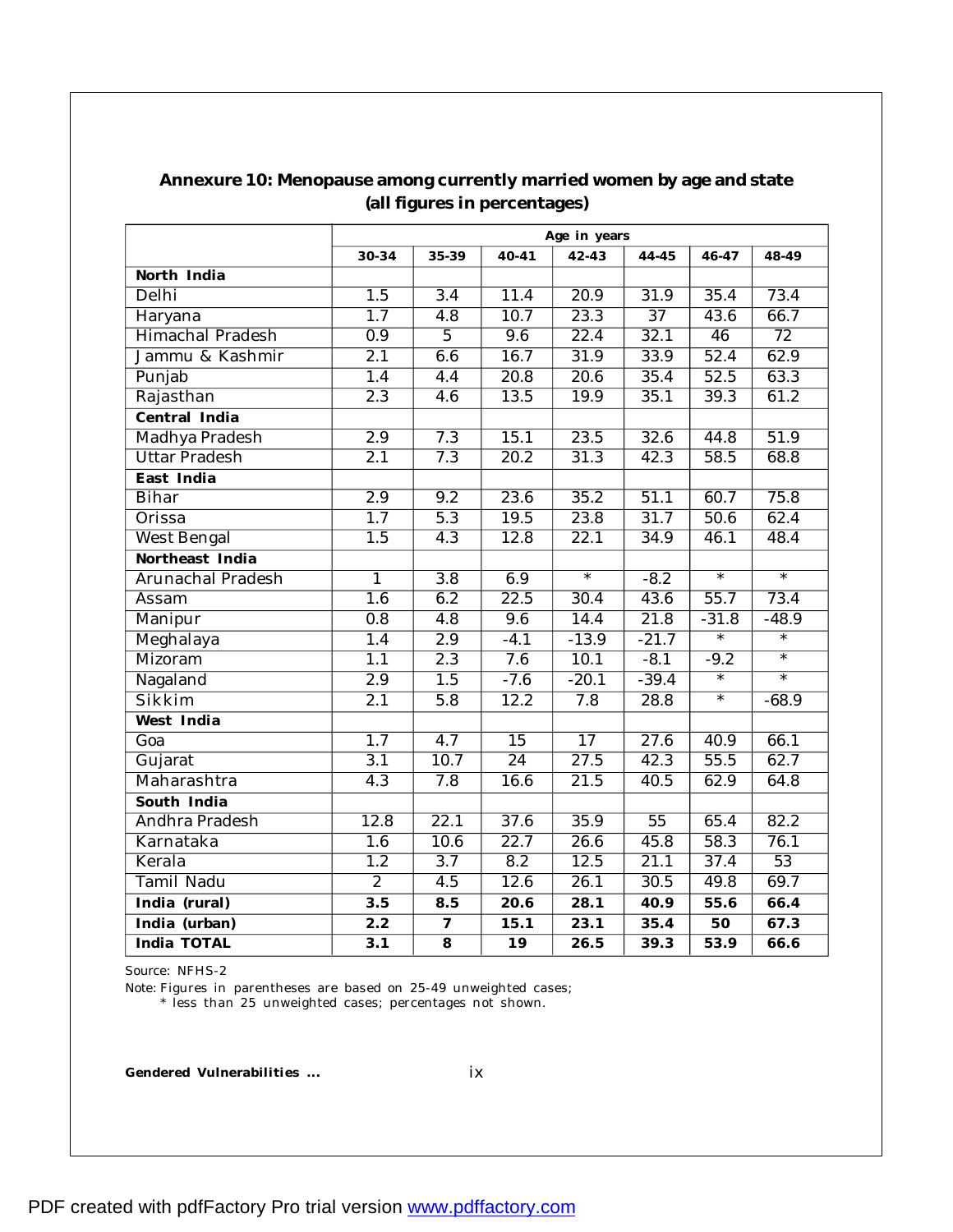|                  |                          |           | Of the women disabled |        |         |       |        |  |  |
|------------------|--------------------------|-----------|-----------------------|--------|---------|-------|--------|--|--|
|                  |                          |           |                       | $\%$   | $\%$    | %     | $\%$   |  |  |
|                  |                          |           | $\%$                  | speech | hearing | movnt | mental |  |  |
|                  |                          |           | visual dis.           | dis.   | dis.    | dis.  | dis.   |  |  |
| $\mathbf{1}$     | Andhra Pradesh           | 591,010   | 44.48                 | 10.65  | 6.34    | 26.96 | 11.58  |  |  |
| 2                | Arunachal Pradesh        | 11,140    | 61.01                 | 9.06   | 12.59   | 12.09 | 5.25   |  |  |
| 3                | Assam                    | 232,784   | 54.95                 | 10.82  | 10.43   | 15.29 | 8.51   |  |  |
| 4                | <b>Bihar</b>             | 756,085   | 59.37                 | 7.05   | 4.04    | 21.89 | 7.65   |  |  |
| $\mathbf 5$      | Chhatisgarh              | 188,119   | 40.44                 | 7.3    | 8.37    | 33.31 | 10.57  |  |  |
| 6                | Delhi                    | 91,014    | 54.24                 | 6.68   | 4.27    | 24.38 | 10.43  |  |  |
| 7                | Goa                      | 6,860     | 30.28                 | 12.11  | 7.71    | 26.65 | 23.25  |  |  |
| 8                | Gujarat                  | 440,501   | 50.15                 | 5.86   | 7.92    | 27.07 | 8.99   |  |  |
| 9                | Haryana                  | 181,203   | 49.56                 | 5.12   | 6.92    | 29.08 | 9.32   |  |  |
| 10               | Himachal Pradesh         | 65,506    | 44.73                 | 8.01   | 10.42   | 26.52 | 10.31  |  |  |
| 11               | Jammu & Kashmir          | 130,854   | 70.83                 | 5.51   | 4.94    | 11.2  | 7.53   |  |  |
| 12               | Jharkhand                | 184,148   | 44.57                 | 9.32   | 6.78    | 27.43 | 11.9   |  |  |
| 13               | Karnataka                | 402,913   | 49.5                  | 9.98   | 6.06    | 24.26 | 10.2   |  |  |
| 14               | Kerala                   | 402,444   | 41.56                 | 7.43   | 10.75   | 23.7  | 16.57  |  |  |
| 15               | Madhya Pradesh           | 583,835   | 49.61                 | 5.18   | 6.32    | 31.31 | 7.58   |  |  |
| 16               | Maharashtra              | 635,715   | 40.97                 | 7.75   | 6.39    | 30.72 | 14.18  |  |  |
| 17               | <b>Manipur</b>           | 12,920    | 42.17                 | 9.81   | 11.44   | 20.67 | 15.91  |  |  |
| 18               | Meghalaya                | 13,486    | 46.06                 | 12.46  | 13.89   | 16.57 | 11.03  |  |  |
| 19               | <b>Mizoram</b>           | 7,248     | 37.96                 | 12.72  | 15.36   | 14.6  | 19.37  |  |  |
| 20               | Nagaland                 | 11,958    | 36.3                  | 17.67  | 20.29   | 16.11 | 9.63   |  |  |
| 21               | Orissa                   | 452,421   | 53.04                 | 6.86   | 8.49    | 21.61 | 10     |  |  |
| 22               | Punjab                   | 171,667   | 45.26                 | 5.4    | 4.73    | 31.21 | 13.4   |  |  |
| 23               | Rajasthan                | 571,329   | 56.6                  | 4.65   | 6.19    | 25.77 | 6.78   |  |  |
| 24               | Sikkim                   | 8,958     | 52.36                 | 16.97  | 16.88   | 9.67  | 4.13   |  |  |
| 25               | Tamil Nadu               | 850,812   | 66.62                 | 6.62   | 4.44    | 15.85 | 6.47   |  |  |
| 26               | Tripura                  | 25,479    | 46.61                 | 8.82   | 11.35   | 21.48 | 11.74  |  |  |
| 27               | <b>Uttar Pradesh</b>     | 1,376,865 | 58.81                 | 7.59   | 4.01    | 22.44 | 7.16   |  |  |
| 28               | Uttaranchal              | 81,560    | 48.1                  | 8.35   | 8.8     | 25.59 | 9.16   |  |  |
| 29               | West Bengal              | 788,489   | 49.86                 | 9.56   | 7.66    | 18.41 | 14.51  |  |  |
|                  | <b>Union Territories</b> |           |                       |        |         |       |        |  |  |
| $\mathbf{1}$     | Andaman and              |           |                       |        |         |       |        |  |  |
|                  | Nicobar islands          | 2.831     | 49.95                 | 9.5    | 8.48    | 21.16 | 10.91  |  |  |
| $\boldsymbol{2}$ | Chandigarh               | 6,000     | 56.35                 | 5.52   | 4.22    | 22.13 | 11.78  |  |  |
| 3                | Dadra & Nagar Haveli     | 1,719     | 57.77                 | 7.5    | 9.37    | 18.5  | 6.86   |  |  |
| 4                | Daman & Diu              | 1,392     | 59.55                 | 5.96   | 5.39    | 19.83 | 9.27   |  |  |
| $\overline{5}$   | Lakshwadeep              | 777       | 39.64                 | 10.3   | 9.14    | 25.87 | 15.06  |  |  |
| $\boldsymbol{6}$ | Pondicherry              | 11,092    | 42.79                 | 7.55   | 11.09   | 29.63 | 8.94   |  |  |
|                  | <b>INDIA (2001)</b>      | 9,301,134 | 52.71                 | 7.51   | 6.32    | 23.68 | 9.77   |  |  |

#### **Annexure 11: Women with types of disabilities in the States and Union Territories of India**

*Note*: Computed from Census 2001 figures.

**Gendered Vulnerabilities ...** x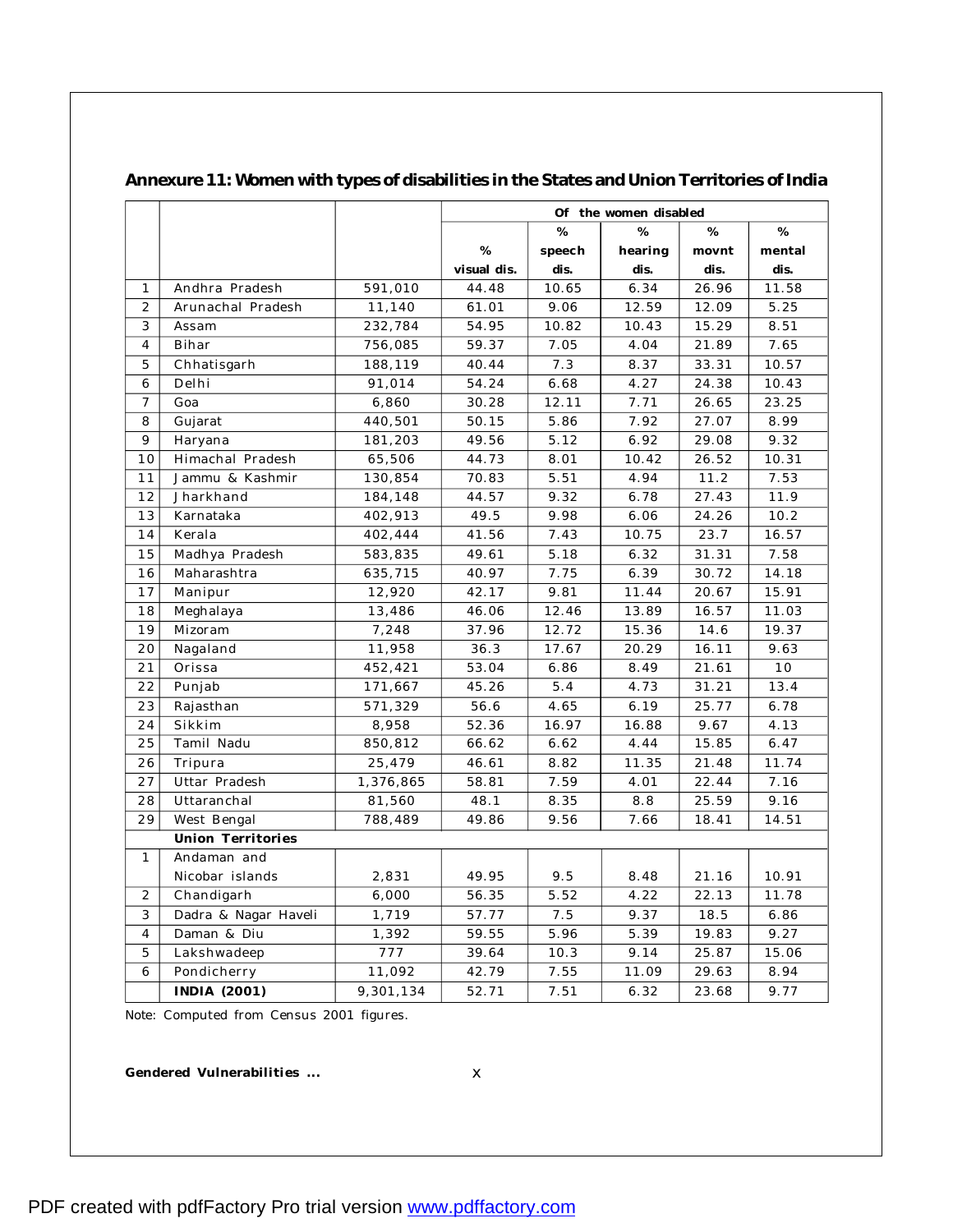|        |        | Type of disability |           |                               |     |                |  |  |  |  |
|--------|--------|--------------------|-----------|-------------------------------|-----|----------------|--|--|--|--|
|        | visual | hearing            | speech    | Amnesia/senility<br>locomotor |     | Any disability |  |  |  |  |
|        |        | Rural              |           |                               |     |                |  |  |  |  |
| Male   | 249    | 139                | 32        | 107                           | 96  | 380            |  |  |  |  |
| Female | 291    | 156                | 38        | 115                           | 113 | 425            |  |  |  |  |
| Person | 270    | 148                | 35<br>111 |                               | 105 | 402            |  |  |  |  |
|        |        |                    | Urban     |                               |     |                |  |  |  |  |
| Male   | 225    | 111                | 29        | 80                            | 61  | 333            |  |  |  |  |
| Female | 260    | 132                | 34        | 94                            | 80  | 367            |  |  |  |  |
| Person | 243    | 122                | 32        | 87                            | 70  | 350            |  |  |  |  |

#### **Annexure 12: Prevalence of disability (per 1000 persons) among the elderly by type, sex and place of residence (NSS 57th round)**

*Source*: NSSO Report no. 446

#### **Annexure 13: Male and female workers in India, Census 2001**

|       |         | Proportion to total workers |         |                  |       |         |  |  |  |
|-------|---------|-----------------------------|---------|------------------|-------|---------|--|--|--|
|       |         | Main workers                |         | Marginal workers |       |         |  |  |  |
|       | Persons | Males                       | Females | Persons          | Males | Females |  |  |  |
| Total | 77.82   | 87.32                       | 57.27   | 22.18            | 12.68 | 42.73   |  |  |  |
| Rural | 73.94   | 85.04                       | 54.07   | 26.06            | 14.96 | 45.93   |  |  |  |
| Urban | 90.83   | 93.27                       | 79.31   | 9.17             | 6.73  | 20.69   |  |  |  |

*Source*: Census 2001.

*Note*: A 'main worker' is one who has been engaged in an economically productive work for six months or more in the past one year. A 'marginal worker' is one who has been engaged in an economically productive work for less than six months in the reference period of one year.

**Gendered Vulnerabilities ...** xi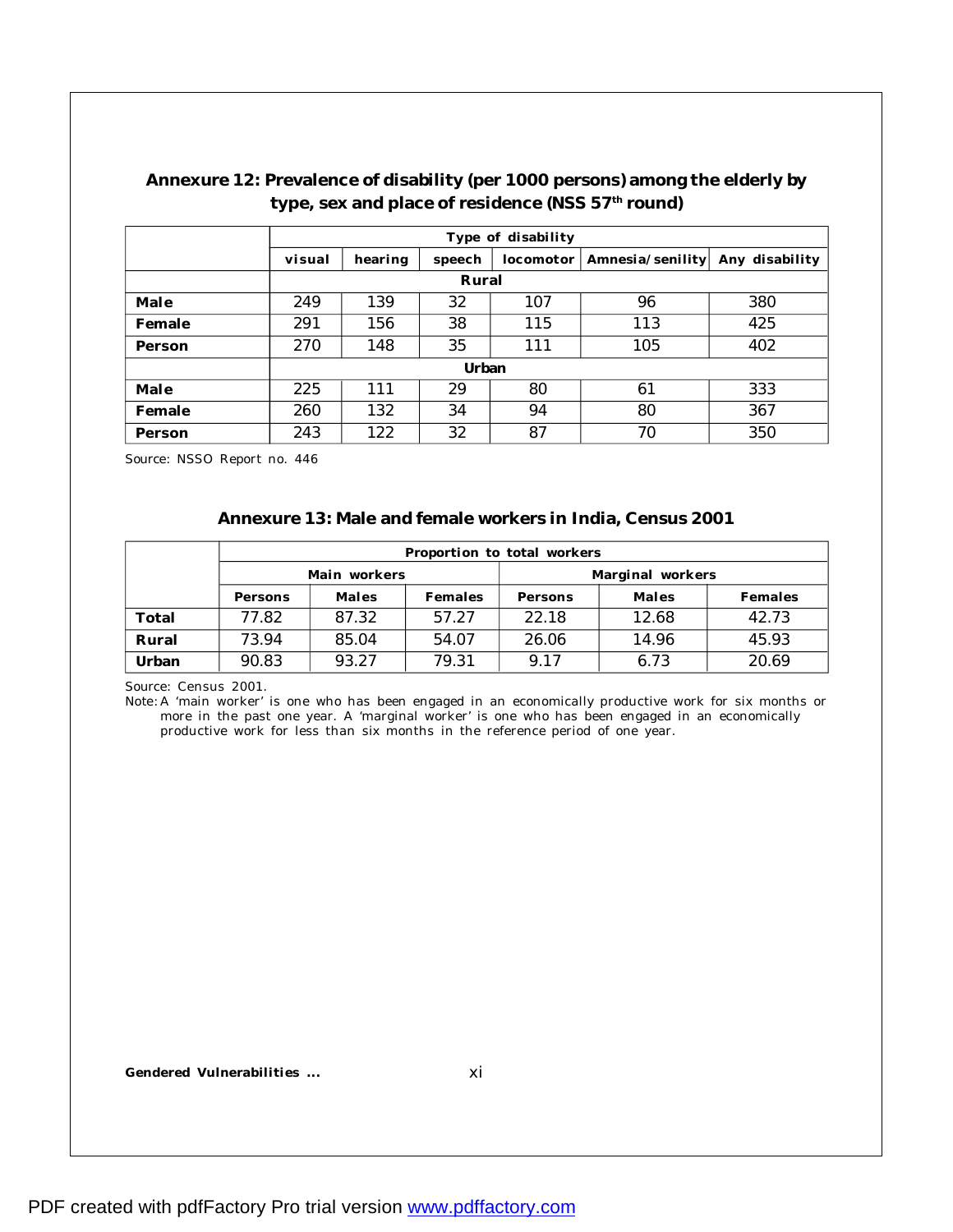|                         |                           | <b>Community Health</b> |                  | Primary Health          |                         | Sub centres |           |  |
|-------------------------|---------------------------|-------------------------|------------------|-------------------------|-------------------------|-------------|-----------|--|
|                         |                           |                         | Centres          |                         | Centres                 |             |           |  |
|                         |                           | no. fning               | no. fning        | no. fning               | no. fning               | no. fning   | no. fning |  |
|                         |                           | at the end              | as on            | at the end              | as on                   | at the end  | as on     |  |
|                         |                           | of 7th plan             |                  | 31 March of 7th plan    | 31 March                | of 7th plan | 31 March  |  |
|                         |                           | $(1985-90)$             | 2001             | $(1985-90)$             | 2001                    | $(1985-90)$ | 2001      |  |
| $\mathbf{1}$            | Andhra Pradesh            | 46                      | 219              | 1283                    | 1386                    | 7894        | 10568     |  |
| $\boldsymbol{2}$        | Arunachal Pradesh         | 6                       | 20               | 24                      | 65                      | 155         | 273       |  |
| 3                       | Assam                     | 60                      | 100              | 449                     | 610                     | 5109        | 5109      |  |
| $\overline{\mathbf{4}}$ | <b>Bihar</b>              | 147                     | 148              | 2001                    | 2209                    | 14799       | 14799     |  |
| $\mathbf 5$             | Chhatisgarh               |                         |                  |                         |                         |             |           |  |
| 6                       | Goa                       | $\mathbf 5$             | $\mathbf 5$      | 17                      | 19                      | 166         | 172       |  |
| 7                       | Gujarat                   | 143                     | 242              | 842                     | 1001                    | 6834        | 7274      |  |
| 8                       | Haryana                   | 41                      | 64               | 366                     | 401                     | 2299        | 2299      |  |
| 9                       | Himachal Pradesh          | 35                      | 65               | 190                     | 302                     | 1851        | 2069      |  |
| 10                      | Jammu & Kashmir           | 33                      | 53               | 266                     | 337                     | 1460        | 1700      |  |
| 11                      | Jharkhand                 |                         |                  |                         |                         |             |           |  |
| 12                      | Karnataka                 | 156                     | 249              | 1142                    | 1676                    | 7793        | 8143      |  |
| 13                      | Kerala                    | 54                      | 105              | 908                     | 944                     | 5094        | 5094      |  |
| 14                      | Madhya Pradesh            | 172                     | 342              | 1181                    | 1690                    | 11910       | 11947     |  |
| 15                      | Maharashtra               | 290                     | 351              | 1671                    | 1768                    | 9248        | 9725      |  |
| 16                      | <b>Manipur</b>            | 10                      | 16               | 64                      | 69                      | 420         | 420       |  |
| 17                      | Meghalaya                 | 3                       | 13               | 56                      | 85                      | 272         | 413       |  |
| 18                      | <b>Mizoram</b>            | $\boldsymbol{4}$        | 9                | 35                      | 58                      | 220         | 346       |  |
| 19                      | Nagaland                  | $\overline{\mathbf{4}}$ | 9                | 33                      | 46                      | 244         | 302       |  |
| 20                      | Orissa                    | 92                      | 157              | 875                     | 1352                    | 5927        | 5927      |  |
| 21                      | Punjab                    | 70                      | 105              | 460                     | 484                     | 2852        | 2852      |  |
| 22                      | Rajasthan                 | 185                     | 263              | 1048                    | 1674                    | 8000        | 9926      |  |
| 23                      | Sikkim                    | $\boldsymbol{2}$        | $\boldsymbol{2}$ | 20                      | 24                      | 132         | 147       |  |
| 24                      | Tamil Nadu                | 72                      | 72               | 1386                    | 1436                    | 8681        | 8682      |  |
| 25                      | Tripura                   | 8                       | 11               | 49                      | 58                      | 506         | 539       |  |
| 26                      | Uttaranchal               |                         |                  |                         |                         |             |           |  |
| 27                      | <b>Uttar Pradesh</b>      | 177                     | 310              | 3000                    | 3808                    | 20153       | 20153     |  |
| 28                      | <b>West Bengal</b>        | 87                      | 99               | 1250                    | 1262                    | 7873        | 8126      |  |
| 29                      | Andaman & Nicobar islands | 3                       | $\boldsymbol{4}$ | 14                      | 18                      | 84          | 100       |  |
| 30                      | Chandigarh                | $\mathbf{1}$            | $\mathbf{1}$     | $\bf{0}$                | $\bf{0}$                | 12          | 13        |  |
| 31                      | Dadra & Nagar Haveli      | $\bf{0}$                | $\mathbf{1}$     | $\mathbf{5}$            | 6                       | 34          | 36        |  |
| 32                      | Daman & Diu               | $\bf{0}$                | $\mathbf{1}$     | $\overline{2}$          | 3                       | 14          | 21        |  |
| 33                      | Delhi                     | $\bf{0}$                | $\bf{0}$         | 8                       | 8                       | 42          | 42        |  |
| 34                      | Lakshadweep               | $\mathbf{1}$            | 3                | $\overline{\mathbf{4}}$ | $\overline{\mathbf{4}}$ | 14          | 14        |  |
| 35                      | Pondicherry               | 3                       | 4                | 22                      | $\overline{39}$         | 73          | 80        |  |
|                         | India                     | 1910                    | 3043             | 18671                   | 22842                   | 130165      | 137311    |  |

### **Annexure 14: Establishment of Community Health Centres, Primary Health Centres and Sub centres in India**

*Source*: CBHI,2003

*Note*: Figures prior to reorganisation of states in the late 1990s.

**Gendered Vulnerabilities ...** xii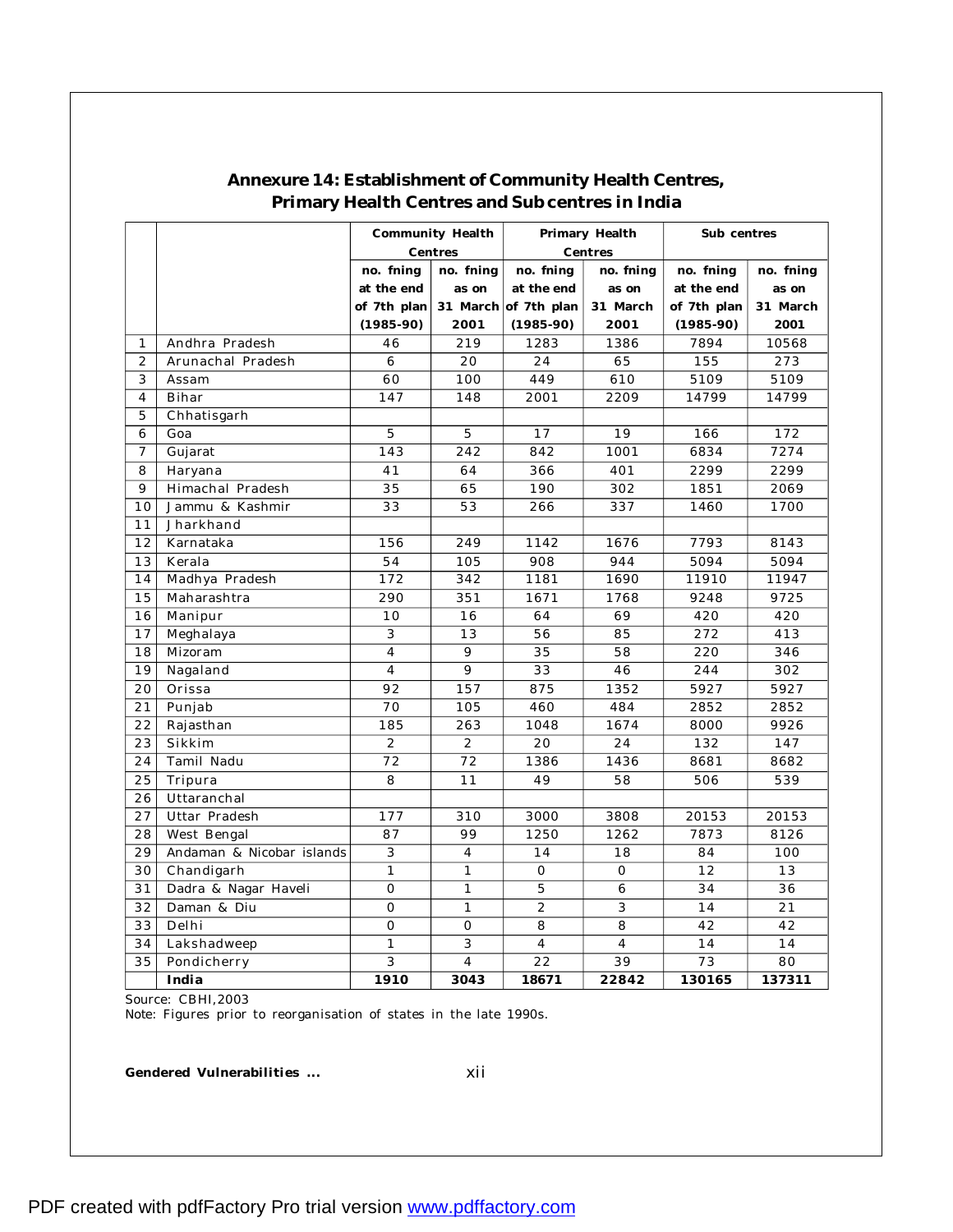|                             | <b>Community Health</b>  |                          | Primary Health          | Sub centres   |                          |               |
|-----------------------------|--------------------------|--------------------------|-------------------------|---------------|--------------------------|---------------|
|                             |                          | Centres                  | Centres                 |               |                          |               |
| <b>States</b>               | Required                 | % in Required            | position                | % in Required | position                 | % in Required |
| Andhra Pradesh              | 34                       | 26.49                    | 137                     | 82.48         | 918                      | 89.76         |
| Arunachal Pradesh           | 28                       | 71.43                    | 73                      | 89.04         | 550                      | 49.64         |
| Assam                       | 31                       | 109.68                   | 121                     | 109.92        | 804                      | 54.85         |
| <b>Bihar</b>                | 122                      | 15.57                    | 489                     | 42.54         | 3522                     | 51.79         |
| Chhatisgarh                 |                          |                          |                         |               |                          |               |
| Delhi•                      |                          |                          |                         |               |                          |               |
| Goa•                        |                          |                          |                         |               |                          |               |
| Gujarat                     | 64                       | 87.5                     | 319                     | 82.76         | 2126                     | 103.9         |
| Haryana•                    |                          |                          |                         |               |                          |               |
| <b>Himachal Pradesh</b>     | $\mathbf{2}$             | 200                      | 11                      | 154.55        | 77                       | 128.57        |
| Jammu & Kashmir             | $\mathbf{N}\,\mathbf{A}$ | $\mathbf{N}\,\mathbf{A}$ | NA                      | NA            | $\mathbf{N}\,\mathbf{A}$ | NA            |
| Jharkhand                   |                          |                          |                         |               |                          |               |
| Karnataka                   | 46                       | 106.52                   | 228                     | 156.14        | 1520                     | 124.74        |
| Kerala                      | 10                       | 30                       | 42                      | 145.24        | 279                      | 90.32         |
| Madhya Pradesh              | 198                      | 80.81                    | 807                     | 82.65         | 5993                     | 82.75         |
| Maharashtra                 | 91                       | 69.23                    | 366                     | 80.33         | 2439                     | 76.75         |
| <b>Manipur</b>              | $\boldsymbol{7}$         | 85.71                    | 41                      | 90.24         | 263                      | 84.03         |
| Meghalaya                   | $\mathbf{N}\,\mathbf{A}$ | NA                       | 81                      | 104.94        | 447                      | 92.39         |
| <b>Mizoram</b>              | 12                       | 75                       | 60                      | 96.67         | 324                      | 106.79        |
| Nagaland                    | 12                       | 75                       | 63                      | 73.02         | 418                      | 72.25         |
| Orissa                      | 118                      | 50.85                    | 507                     | 90.93         | 2634                     | 70.8          |
| Punjab•                     |                          |                          |                         |               |                          |               |
| Rajasthan                   | 34                       | 88.24                    | 171                     | 107.02        | 1141                     | 97.81         |
| <b>Sikkim</b>               | $\mathbf{1}$             | 100                      | $\boldsymbol{2}$        | 150           | 13                       | 146.15        |
| Tamil Nadu                  | 2                        | 100                      | 58                      | 89.66         | 67                       | 74.63         |
| Tripura                     | 14                       | 42.86                    | 30                      | 93.33         | 275                      | 90.91         |
| <b>Uttar Pradesh</b>        | 3                        | 33.33                    | 219                     | 86.3          | 1381                     | 99.64         |
| Uttaranchal                 |                          |                          |                         |               |                          |               |
| West Bengal                 | 34                       | 85.29                    | 157                     | 130.57        | 946                      | 78.01         |
| <b>Union Territories</b>    |                          |                          |                         |               |                          |               |
| Andaman and Nicobar islands | $\boldsymbol{2}$         | 50                       | $\overline{\mathbf{4}}$ | 100           | 34                       | 88.24         |
| Chandigarh•                 |                          |                          |                         |               |                          |               |
| Dadra & Nagar Haveli        | $\boldsymbol{2}$         | 50                       | 8                       | 75            | 54                       | 66.67         |
| Daman & Diu                 | 0                        | $\bf{0}$                 | $\mathbf{1}$            | 100           | $\boldsymbol{4}$         | 100           |
| Lakshwadeep                 | 3                        | 100                      | 4                       | 100           | 14                       | 100           |
| Pondicherry•                |                          |                          |                         |               |                          |               |
| <b>INDIA</b>                | 870                      | 67.59                    | 3999                    | 88.52         | 26243                    | 81.66         |

### **Annexure 15: Community Health Centres, Primary Health Centres and Sub centres intribal areas of India (as on 31 March 2001**

*Source*: CBHI (2003)

*Note*: Figures prior to reorganisation of states.

• no notified scheduled tribes.

NA - figures not available

**Gendered Vulnerabilities ...** xiii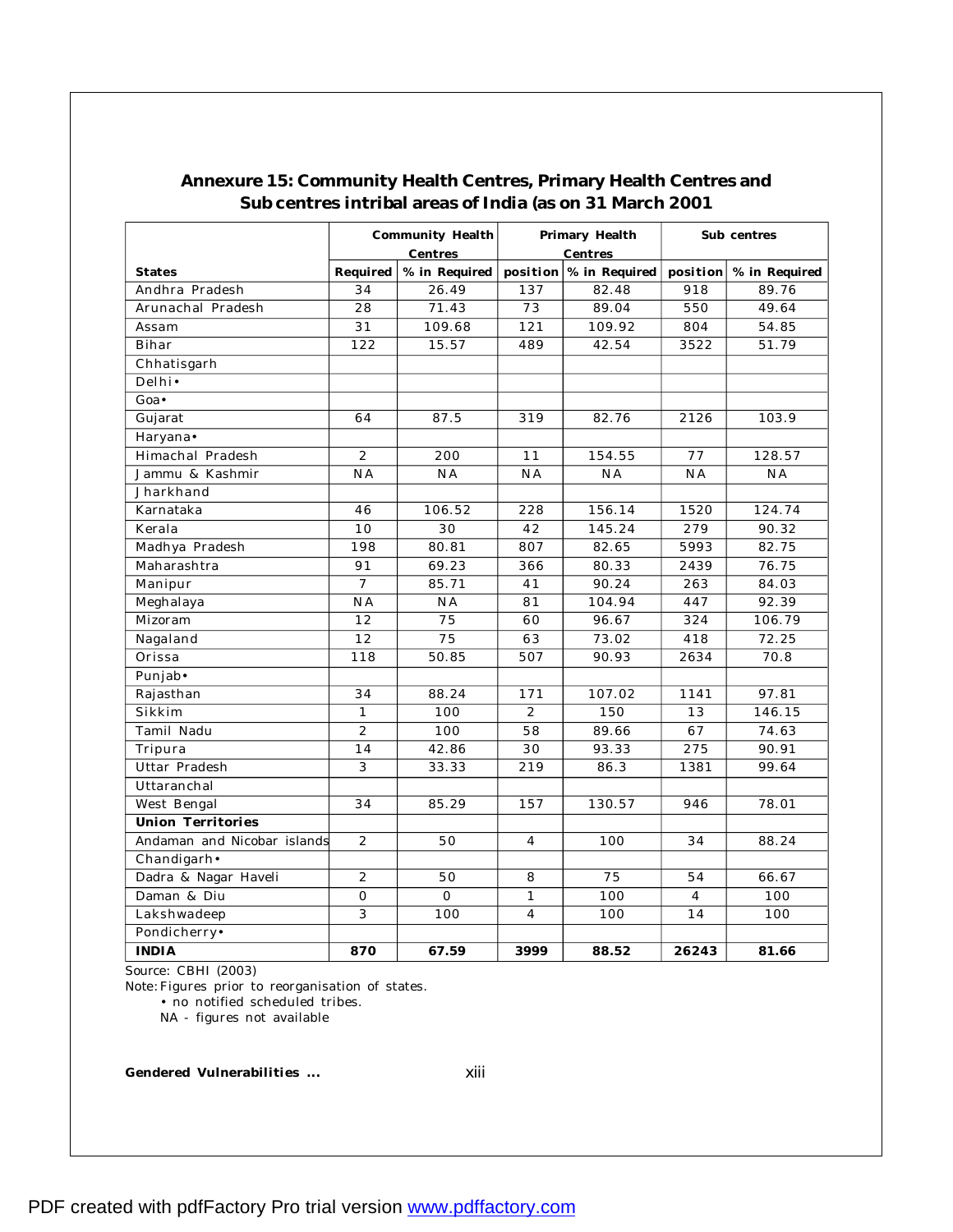| Method                      | Urban | Rural | Total |
|-----------------------------|-------|-------|-------|
| Any method                  | 99.7  | 98.7  | 99    |
| Any modern method           | 99.7  | 98.6  | 98.9  |
| Pill                        | 91.5  | 75.2  | 79.5  |
| <b>IUD</b>                  | 87.8  | 64.6  | 70.6  |
| Condom                      | 88    | 64.9  | 71    |
| <b>Female sterilisation</b> | 99.3  | 97.8  | 98.2  |
| Male sterilisation          | 93.6  | 87.8  | 89.3  |
| Any traditional method      | 60.3  | 44.9  | 48.9  |
| Rhythm/safe period          | 56.7  | 41    | 45.1  |
| Withdrawal                  | 41.1  | 27.7  | 31.2  |
| Other method <sup>*</sup>   | 3.1   | 2.6   | 2.7   |

**Annexure 16: Knowledge of contraceptive methods**

Source: NFHS-2.

Note: \* includes any other method (modern or traditional) not listed separately.

**Gendered Vulnerabilities ...** iv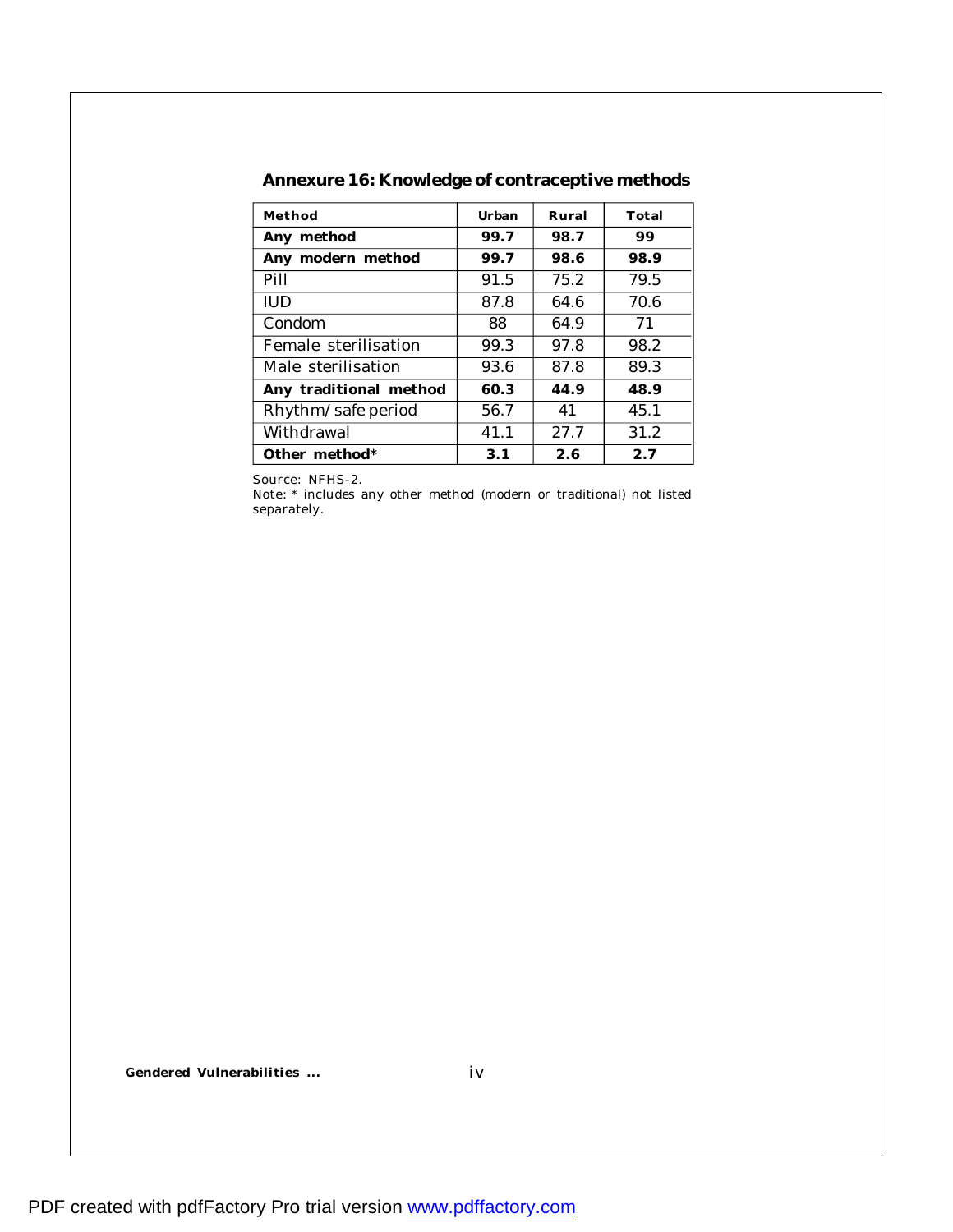|                                   |                  | ANC outside home• from |                   |                  |                   |                 |      |
|-----------------------------------|------------------|------------------------|-------------------|------------------|-------------------|-----------------|------|
|                                   |                  | Doctor                 | Other             | TBA.             |                   |                 |      |
|                                   |                  |                        | health            | other            |                   |                 |      |
|                                   |                  |                        | professional      |                  |                   |                 |      |
| Residence                         |                  |                        |                   |                  |                   |                 |      |
| <b>Urban</b>                      | $\boldsymbol{2}$ | 74.8                   | 8.8               | 0.2              | 13.6              | 81.9            | 87.5 |
| <b>Rural</b>                      | 6.6              | 41.2                   | $\overline{11.5}$ | 0.3              | 39.8              | 62.5            | 80.5 |
| Education                         |                  |                        |                   |                  |                   |                 |      |
| Illiterate                        | 7.3              | 32.1                   | 11.2              | 0.3              | 48.4              | 54.7            | 77.4 |
| Literate-less than middle school  | 4.8              | 62.1                   | 12.9              | 0.3              | 19.3              | 78.4            | 83   |
| Literate- middle school complete  | $\overline{3}$   | 71.8                   | 11.2              | 0.1              | 13.5              | 84.2            | 86.4 |
| Literate-high school complete and |                  |                        |                   |                  |                   |                 |      |
| above                             | 1.2              | 85.4                   | 7.2               | 0.1              | 5.8               | 91.2            | 90.4 |
| Religion                          |                  |                        |                   |                  |                   |                 |      |
| Hindu                             | 6.2              | 47.2                   | 11.2              | 0.2              | 34.5              | 66.5            | 82.5 |
| <b>Muslim</b>                     | 3.3              | 50.7                   | 8.5               | 0.4              | 36.4              | 65.6            | 80.8 |
| Christian                         | $\overline{3}$   | 73.4                   | $\overline{7.5}$  | $\overline{0.2}$ | 15.4              | $\overline{74}$ | 87.9 |
| Sikh                              | 1.3              | 44.7                   | 29                | $\bf{0}$         | 24.9              | 87.5            | 80.7 |
| Jain                              | 3.1              | 84.7                   | 6.5               | $\bf{0}$         | 5.7               | 87.9            | 85.5 |
| Buddhist/Neo-Buddhist             | 1.4              | 74.9                   | 9.2               | $\bf{0}$         | $\overline{14.5}$ | 65.3            | 90.8 |
| Other                             | 0.3              | 59.9                   | 15.7              | 0.1              | 19.7              | 52              | 89   |
| <b>No Religion</b>                | 10               | 53.7                   | 0.7               | $\bf{0}$         | 35.6              | 43.5            | 86.6 |
| Caste/Tribe                       |                  |                        |                   |                  |                   |                 |      |
| <b>Scheduled Caste</b>            | 5.9              | 41.7                   | 13.3              | 0.2              | 38.2              | 64.8            | 80.7 |
| <b>Scheduled Tribe</b>            | 10               | 34.7                   | 11.5              | 0.3              | 43.1              | 46.4            | 81.6 |
| <b>Other Backward Class</b>       | 5.9              | 48.9                   | 9.6               | 0.2              | 34.8              | 68.4            | 84.9 |
| <b>Others</b>                     | $\boldsymbol{4}$ | 56.5                   | 10.6              | 0.2              | 27.9              | 72.2            | 82   |
| <b>Standard of Living Index</b>   |                  |                        |                   |                  |                   |                 |      |
| Low                               | 7.3              | 35.8                   | 11                | 0.2              | 45.1              | 55.4            | 79.1 |
| Medium                            | 5.1              | $\overline{50.1}$      | $\overline{11.1}$ | 0.3              | 32.8              | 68.7            | 81.8 |
| High                              | 2.8              | 73.7                   | 10.5              | 0.2              | 12.4              | 87.5            | 88.4 |
| <b>India Total</b>                | 5.6              | 48.6                   | 10.9              | 0.2              | 34                | 66.8            | 82.5 |

#### **Annexure 17: Antenatal care received by select social groups in the country**

Source: NFHS-2

Note: Information based on two recent births in the three years preceding the survey.

**•** refers to births in which the women received ANC outside home, even if they might have received ANC at home. Though the woman might have received ANC from different types of providers, provider with the highest qualification shown.

**Gendered Vulnerabilities ...** xv